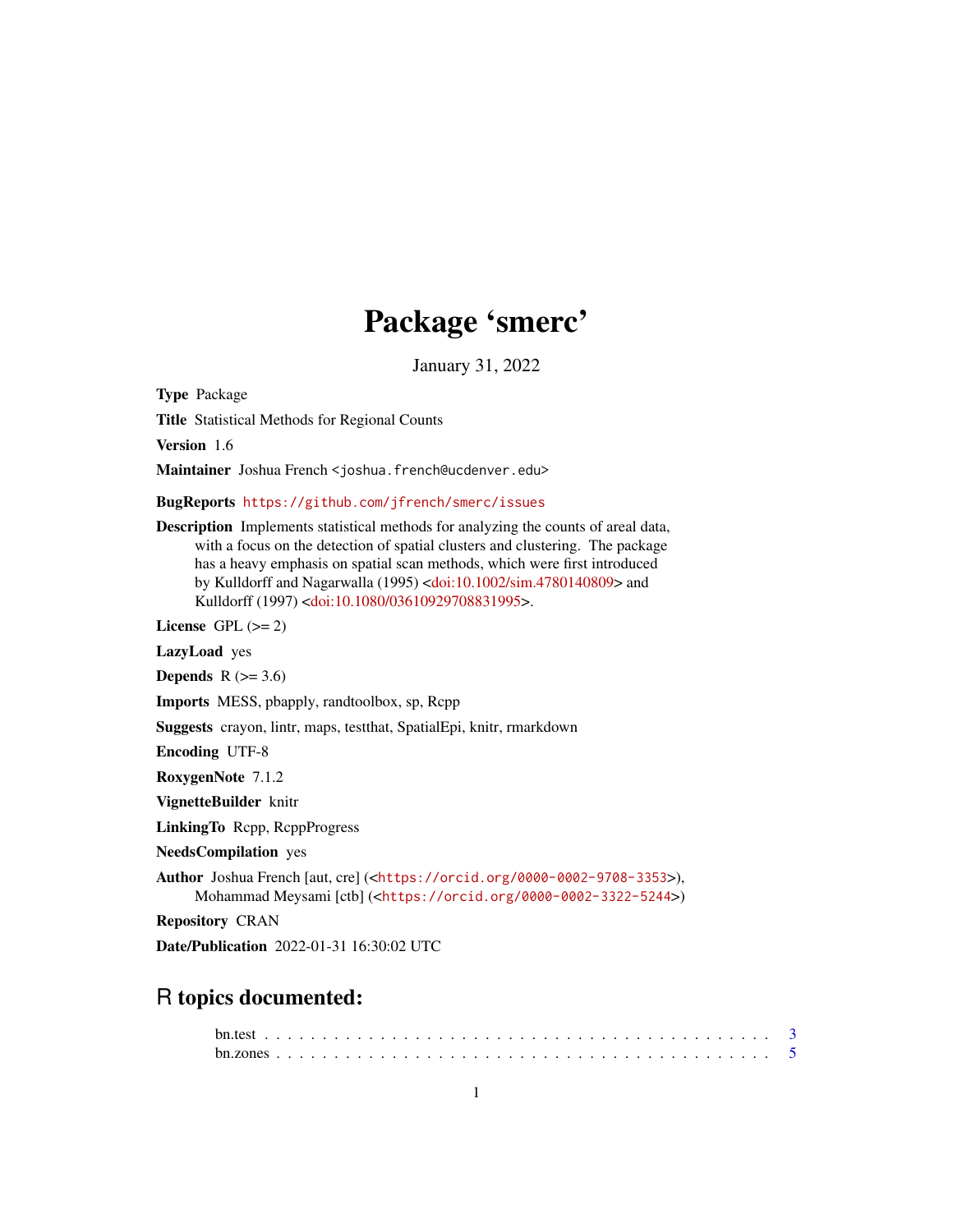|                       | 6              |
|-----------------------|----------------|
|                       | $\overline{7}$ |
| cepp.weights          | 9              |
| clusters              | 9              |
| color.clusters        | 10             |
| combine.zones         | 11             |
|                       | 12             |
|                       | 13             |
|                       | 14             |
|                       | 16             |
|                       | 18             |
|                       | 18             |
|                       | 19             |
|                       | 20             |
|                       | 22             |
|                       | 24             |
|                       | 25             |
|                       | 27             |
|                       | 28             |
|                       | 29             |
|                       | 30             |
|                       | 32             |
|                       | 34             |
|                       | 35             |
|                       | 36             |
|                       | 38             |
|                       | 39             |
|                       | 40             |
|                       | 42.            |
|                       | 44             |
|                       | 46             |
| knn                   | 47             |
| lget                  | 48             |
|                       | 49             |
|                       | 51             |
|                       | 53             |
|                       | 54             |
| mlink.zones           | 56             |
| morancr.sim           | 57             |
|                       | 58             |
|                       | 59             |
|                       | 60             |
|                       | 63             |
| mst.seq               | 65             |
| nn.cumsum<br>nn2zones | 66             |
| nndist                | 66             |
|                       |                |
|                       | 67             |
|                       | 68             |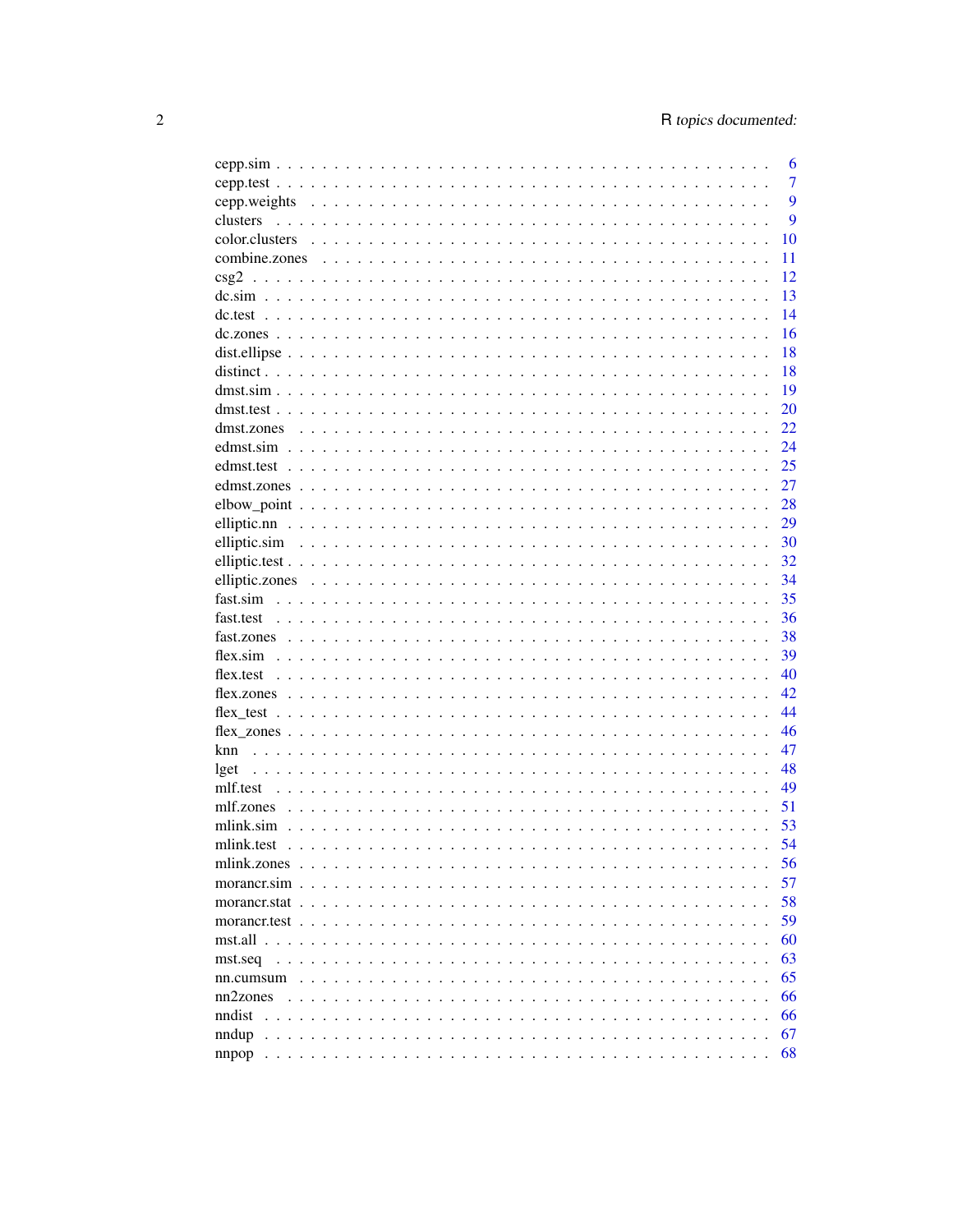### <span id="page-2-0"></span> $bn.test$

|                                                                                                            | 69  |
|------------------------------------------------------------------------------------------------------------|-----|
|                                                                                                            | 70  |
|                                                                                                            | 71  |
|                                                                                                            | 71  |
|                                                                                                            | 72  |
|                                                                                                            | 74  |
|                                                                                                            | 75  |
|                                                                                                            | 76  |
|                                                                                                            | 77  |
|                                                                                                            | 77  |
|                                                                                                            | 78  |
|                                                                                                            | 78  |
|                                                                                                            | 79  |
|                                                                                                            | 80  |
|                                                                                                            | 81  |
|                                                                                                            | 83  |
|                                                                                                            | 85  |
|                                                                                                            | 87  |
|                                                                                                            | 89  |
|                                                                                                            | 90  |
|                                                                                                            | 93  |
|                                                                                                            | 94  |
| $sig\_noc \dots \dots \dots \dots \dots \dots \dots \dots \dots \dots \dots \dots \dots \dots \dots \dots$ | 96  |
|                                                                                                            | 96  |
|                                                                                                            | 97  |
|                                                                                                            | 99  |
| tango.stat                                                                                                 |     |
|                                                                                                            |     |
|                                                                                                            |     |
|                                                                                                            |     |
|                                                                                                            |     |
|                                                                                                            |     |
|                                                                                                            |     |
|                                                                                                            |     |
|                                                                                                            | 109 |

### **Index**

bn.test

**Besag-Newell Test** 

## Description

bn. test implements the Besag-Newell test of Besag and Newell (1991) for finding disease clusters.

 $\overline{3}$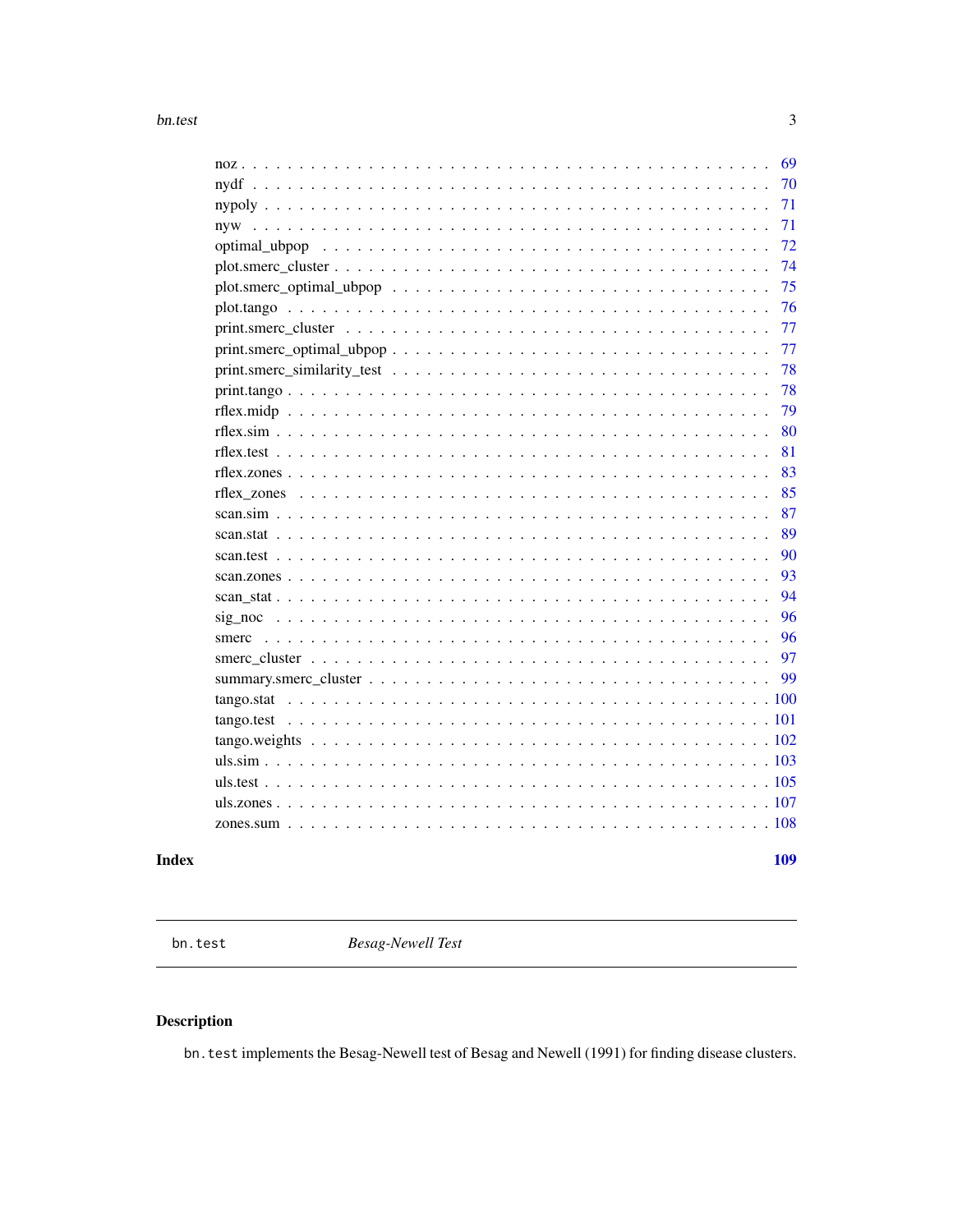### Usage

```
bn.test(
 coords,
 cases,
 pop,
 cstar,
 ex = sum(cases)/sum(pop) * pop,alpha = 0.1,
 longlat = FALSE,
 modified = FALSE
\mathcal{L}
```
### Arguments

| coords   | An $n \times 2$ matrix of centroid coordinates for the regions in the form $(x, y)$ or<br>(longitude, latitude) is using great circle distance.                                                                                                                                                                                                                                                                                          |
|----------|------------------------------------------------------------------------------------------------------------------------------------------------------------------------------------------------------------------------------------------------------------------------------------------------------------------------------------------------------------------------------------------------------------------------------------------|
| cases    | The number of cases observed in each region.                                                                                                                                                                                                                                                                                                                                                                                             |
| pop      | The population size associated with each region.                                                                                                                                                                                                                                                                                                                                                                                         |
| cstar    | A non-negative integer indicating the minimum number of cases to include in<br>each window.                                                                                                                                                                                                                                                                                                                                              |
| ex       | The expected number of cases for each region. The default is calculated under<br>the constant risk hypothesis.                                                                                                                                                                                                                                                                                                                           |
| alpha    | The significance level to determine whether a cluster is significant. Default is<br>0.10.                                                                                                                                                                                                                                                                                                                                                |
| longlat  | The default is FALSE, which specifies that Euclidean distance should be used.<br>If longlat is TRUE, then the great circle distance is used to calculate the inter-<br>centroid distance.                                                                                                                                                                                                                                                |
| modified | A logical value indicating whether a modified version of the test should be per-<br>formed. The original paper recommends computing the p-value for each clus-<br>ter as $1$ -ppois(cstar-1, lambda = expected). The modified version replaces<br>estar with cases, the observed number of cases in the region, and computes<br>the p-value for the cluster as $1$ -ppois (cases $-1$ , lambda = ex). The default is<br>$model$ = FALSE. |

### Value

Returns a smerc\_cluster object.

### Author(s)

Joshua French

#### References

Besag, J. and Newell, J. (1991). The detection of clusters in rare diseases, Journal of the Royal Statistical Society, Series A, 154, 327-333.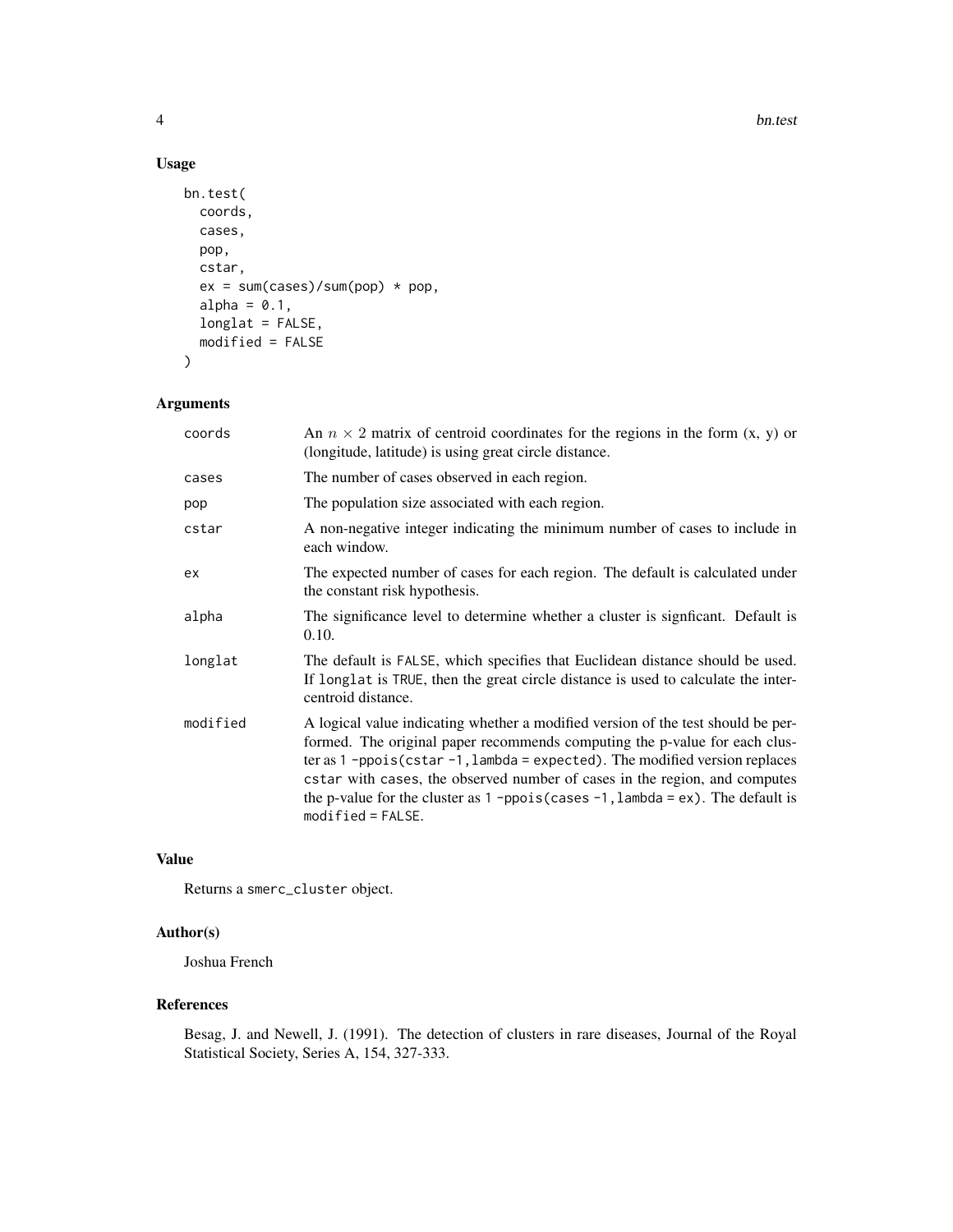#### <span id="page-4-0"></span>bn.zones 5

#### See Also

[print.smerc\\_cluster](#page-76-1), [summary.smerc\\_cluster](#page-98-1), [plot.smerc\\_cluster](#page-73-1), [scan.test](#page-89-1)

#### Examples

```
data(nydf)
data(nyw)
coords = with(nydf, chind(x, y))out = bn.test(coords = coords, cases = nydf$cases,
              pop = nydf$pop, cstar = 6,
              alpha = 0.1)
plot(out)
data(nypoly)
library(sp)
plot(nypoly, col = color.clusters(out))
```
bn.zones *Determine case windows (circles)*

#### <span id="page-4-1"></span>Description

bn.zones determines the case windows (circles) for the Besag-Newell method.

#### Usage

```
bn.zones(d, cases, cstar)
```
### casewin(d, cases, cstar)

### Arguments

| d     | An $n \times n$ square distance matrix containing the intercentroid distance between<br>the $n$ region centroids. |
|-------|-------------------------------------------------------------------------------------------------------------------|
| cases | A vector of length n containing the observed number of cases for the n region<br>centroids.                       |
| cstar | A non-negative integer indicating the minimum number of cases to include in<br>each window.                       |

#### Details

Using the distances provided in d, for each observation, the nearest neighbors are included in increasingly larger windows until at least cstar cases are included in the window. Each row of d is matched with the same position in cases.

#### Value

Returns the indices of the regions in each case window as a list. For each element of the list, the indices are ordered from nearest to farthest from each centroid (and include the starting region).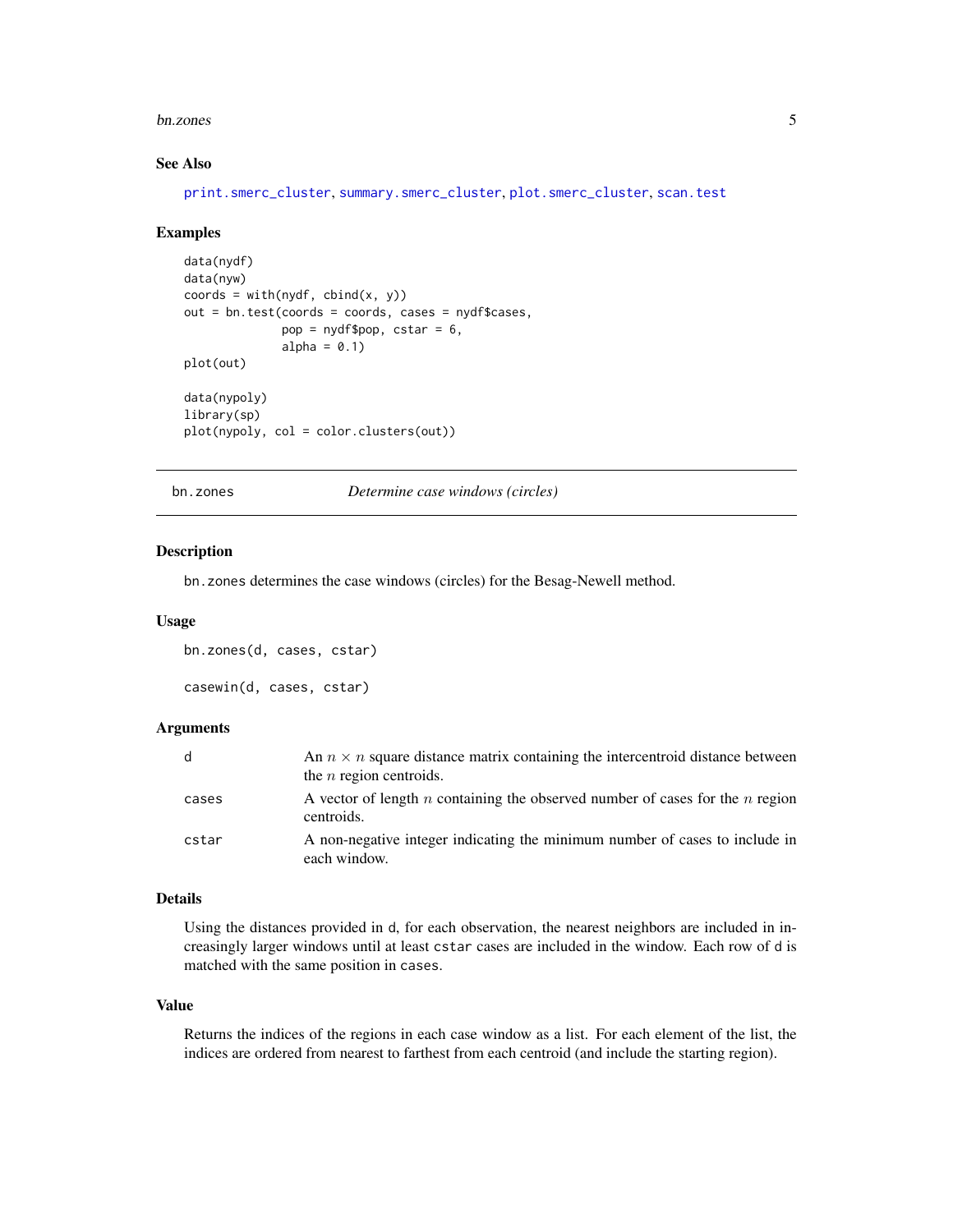### <span id="page-5-0"></span>Author(s)

Joshua French

### References

Besag, J. and Newell, J. (1991). The detection of clusters in rare diseases, Journal of the Royal Statistical Society, Series A, 154, 327-333.

### Examples

```
data(nydf)
coords = as.matrix(nydf[,c("longitude", "latitude")])
d = sp::spDists(coords, longlat = FALSE)
cwins = bn.zones(d, cases = nydf$cases, cstar = 6)
```
cepp.sim *Perform* cepp.test *on simulated data*

#### Description

cepp.sim efficiently performs [cepp.test](#page-6-1) on a simulated data set. The function is meant to be used internally by the cepp. test function, but is informative for better understanding the implementation of the test.

#### Usage

cepp.sim(nsim = 1, nn, ty, ex, wts, simdist = "multinomial")

### Arguments

| nsim    | A positive integer indicating the number of simulations to perform.                                                                                                                                                                 |
|---------|-------------------------------------------------------------------------------------------------------------------------------------------------------------------------------------------------------------------------------------|
| nn      | A list of nearest neighbors produced by casewin.                                                                                                                                                                                    |
| ty      | The total number of cases in the study area.                                                                                                                                                                                        |
| ex      | The expected number of cases for each region. The default is calculated under<br>the constant risk hypothesis.                                                                                                                      |
| wts     | A list that has the weights associated with each region of each element of nn.                                                                                                                                                      |
| simdist | A character string indicating whether the simulated data should come from a<br>"multinomial" or "poisson" distribution. The default is "multinomial",<br>which fixes the total number of cases observed in each simulated data set. |

#### Value

A vector with the maximum test statistic for each simulated data set.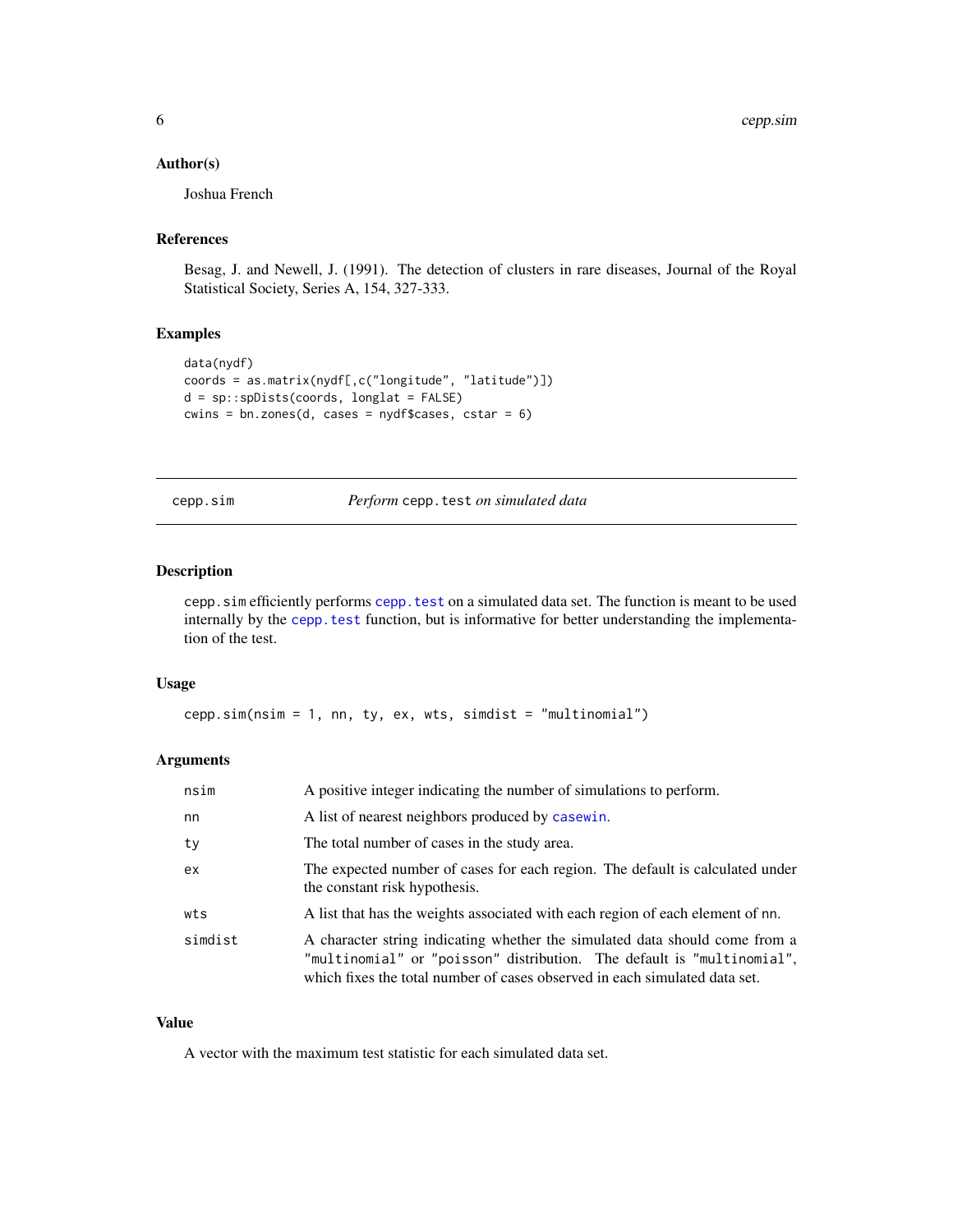#### <span id="page-6-0"></span>cepp.test 7

### Examples

```
data(nydf)
coords = with(nydf, cbind(longitude, latitude))
d = sp::spDists(as.matrix(coords), longlat = TRUE)
nn = casewin(d, cases = nydf$pop, cstar = 15000)
cases = floor(nydf$cases)
ty = sum(cases)
ex = ty/sum(nydf$pop) * nydf$pop
# find smallest windows with at least n* pop
nstar = 1000
nn = casewin(d, cases = nydf$pop, cstar = nstar)
# determine ts
wts = cepp.weights(nn, nydf$pop, nstar)
tsim = cepp.sim(1, nn = nn, ty = ty, ex = ex, wts = wts)
```
<span id="page-6-1"></span>cepp.test *Cluster Evalation Permutation Procedure Test*

### Description

cepp.test implements the Cluster Evaluation Permutation Procedure test of Turnbull et al. (1990) for finding disease clusters.

#### Usage

```
cepp.test(
  coords,
 cases,
 pop,
 nstar,
  ex = sum(cases)/sum(pop) * pop,nsim = 499,alpha = 0.1,
  longlat = FALSE,simdist = "multinomial"
)
```

| coords | An $n \times 2$ matrix of centroid coordinates for the regions in the form $(x, y)$ or<br>(longitude, latitude) is using great circle distance. |
|--------|-------------------------------------------------------------------------------------------------------------------------------------------------|
| cases  | The number of cases observed in each region.                                                                                                    |
| pop    | The population size associated with each region.                                                                                                |
| nstar  | The size of the at-risk population in each window.                                                                                              |
| ex     | The expected number of cases for each region. The default is calculated under<br>the constant risk hypothesis.                                  |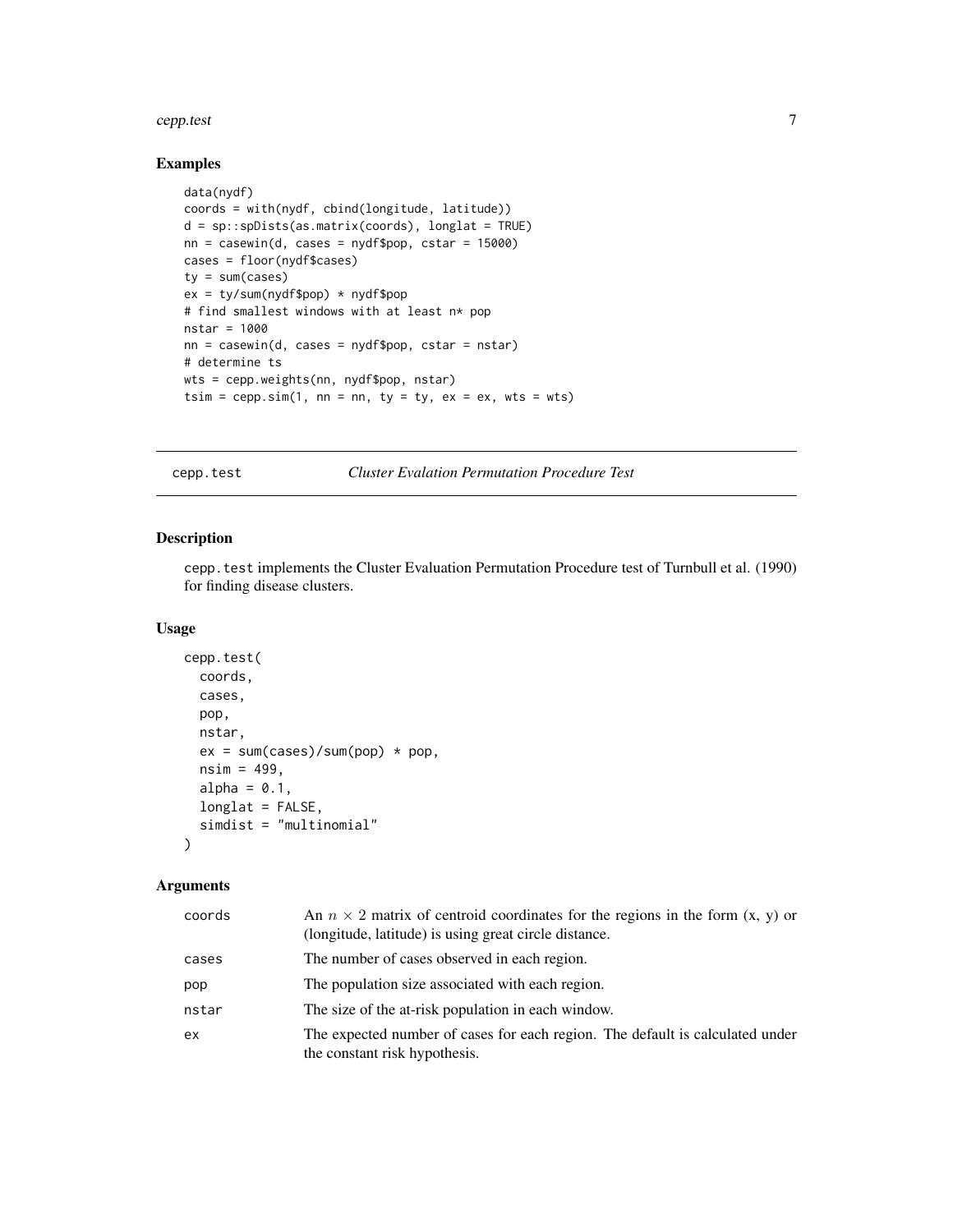| nsim    | The number of simulations from which to compute the p-value.                                                                                                                                                                        |
|---------|-------------------------------------------------------------------------------------------------------------------------------------------------------------------------------------------------------------------------------------|
| alpha   | The significance level to determine whether a cluster is significant. Default is<br>0.10.                                                                                                                                           |
| longlat | The default is FALSE, which specifies that Euclidean distance should be used.<br>If longlat is TRUE, then the great circle distance is used to calculate the inter-<br>centroid distance.                                           |
| simdist | A character string indicating whether the simulated data should come from a<br>"multinomial" or "poisson" distribution. The default is "multinomial",<br>which fixes the total number of cases observed in each simulated data set. |

#### Value

Returns a smerc\_cluster object.

### Author(s)

Joshua French

#### References

Bruce W. Turnbull, Eric J. Iwano, William S. Burnett, Holly L. Howe, Larry C. Clark (1990). Monitoring for Clusters of Disease: Application to Leukemia Incidence in Upstate New York, American Journal of Epidemiology, 132(supp1):136-143. <doi:10.1093/oxfordjournals.aje.a115775>

### See Also

[print.smerc\\_cluster](#page-76-1), [summary.smerc\\_cluster](#page-98-1), [plot.smerc\\_cluster](#page-73-1), [scan.test](#page-89-1)

```
data(nydf)
data(nyw)
coords = with(nydf, chind(x, y))cases = nydf$cases
pop = nydf$pop
out = cepp.test(coords = coords, cases = cases, pop = pop,
               nstar = 1000, alpha = 0.99)
plot(out)
summary(out)
data(nypoly)
library(sp)
plot(nypoly, col = color.clusters(out))
```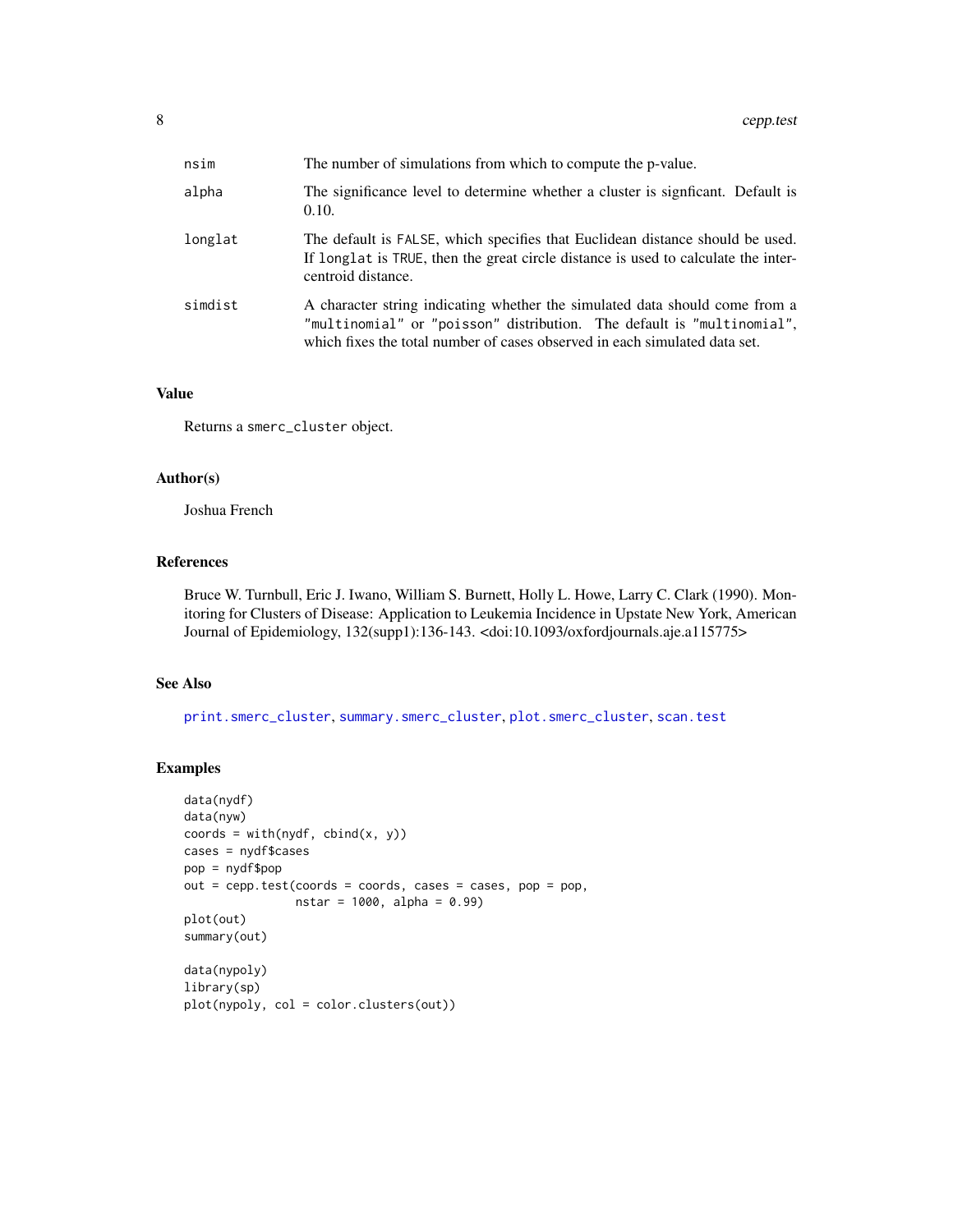<span id="page-8-0"></span>

Compute region weights for cepp.test

### Usage

```
cepp.weights(nn, pop, nstar)
```
### Arguments

| nn    | A list of nearest neighbors produced by casewin.   |
|-------|----------------------------------------------------|
| pop   | The population size associated with each region.   |
| nstar | The size of the at-risk population in each window. |

#### Value

A list with elements related to the weight each nearest neighbor region will have in the corresponding weighted sum used to compute the test statistic

### Examples

```
data(nydf)
coords = with(nydf, chind(x, y))pop = nydf$pop
# intercentroid distances
d = sp::spDists(coords)
# find smallest windows with cumulative population of
# at least n* = 1000
nn = casewin(d, pop, 1000)# compute weights
w = cepp.weights(nn, pop, 1000)
```
clusters *Extract clusters*

### Description

clusters extracts the clusters contained in x.

### Usage

```
clusters(x, idx = seq\_along(x$clusters), ...)
```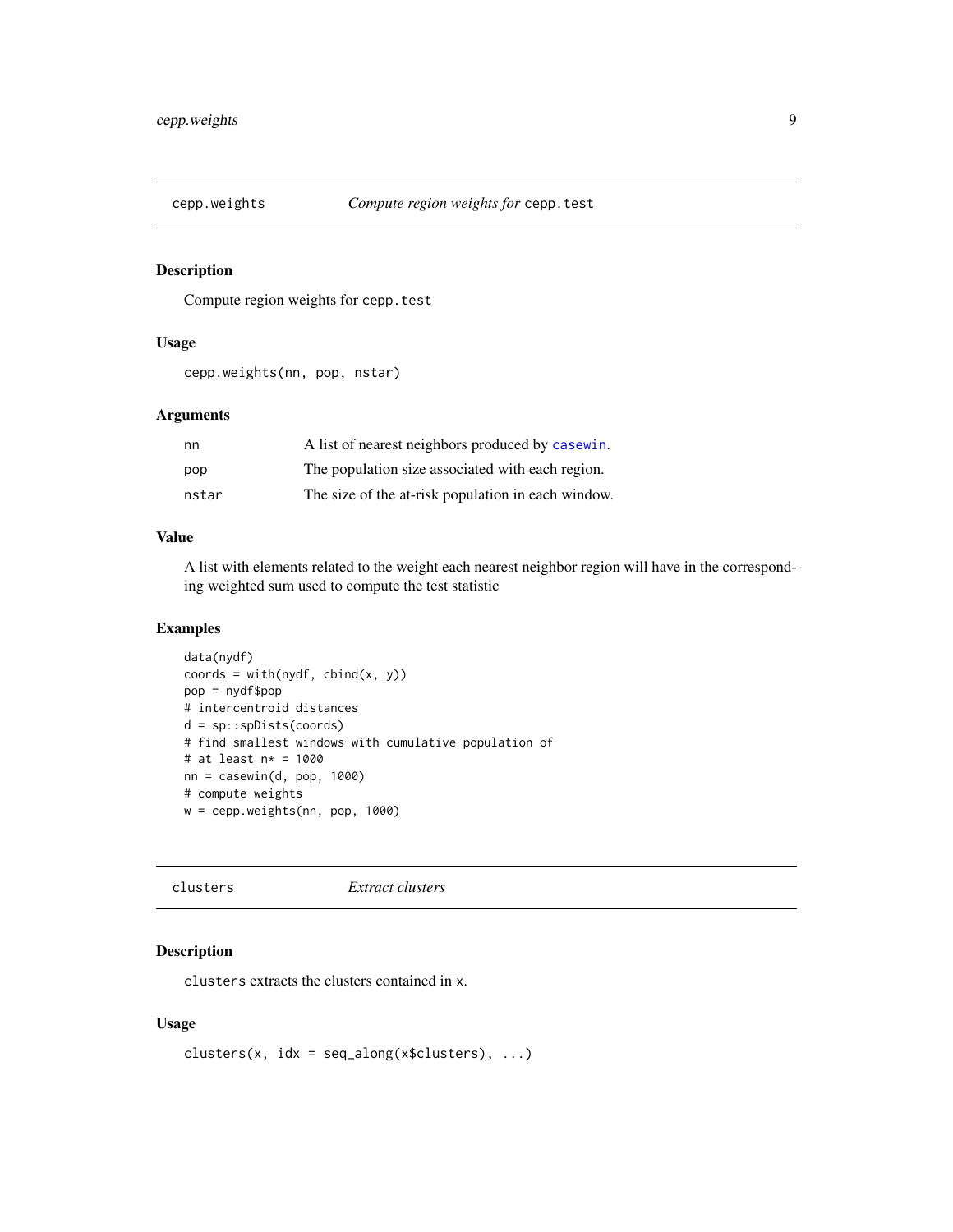<span id="page-9-0"></span>10 color.clusters

### Arguments

|          | An object with clusters.                                                                                         |
|----------|------------------------------------------------------------------------------------------------------------------|
| idx      | An index vector indicating the elements of x\$clusters to print information for.<br>The default is all clusters. |
| $\cdots$ | Currently unimplemented                                                                                          |

### Author(s)

Joshua French

### Examples

```
data(nydf)
coords = with(nydf, cbind(longitude, latitude))
out = scan.test(coords = coords, cases = floor(nydf$cases),
                pop = nydf$pop, nsim = 19,
                alpha = 0.2, longlat = TRUE)
clusters(out)
clusters(out, idx = 1:2)
```
color.clusters *Color clusters*

### Description

color.clusters is a helper function to color clusters of regions produced by an appropriate method, e.g., scan.test or uls.test. Regions that are not part of any cluster have no color.

#### Usage

```
color.clusters(
  x,
 idx = seq_along(x$clusters),
  col = grDevices::hcl.colors(length(idx))
)
```
### Arguments

| x.  | An object of class scan produced by a function such as scan, test.                                                       |
|-----|--------------------------------------------------------------------------------------------------------------------------|
| idx | An index vector indicating the elements of object \$clusters to print informa-<br>tion for. The default is all clusters. |
| col | A vector of colors to color the clusters in x. Should have same length as the<br>number of clusters in x.                |

### Value

Returns a vector with colors for each region/centroid for the data set used to construct x.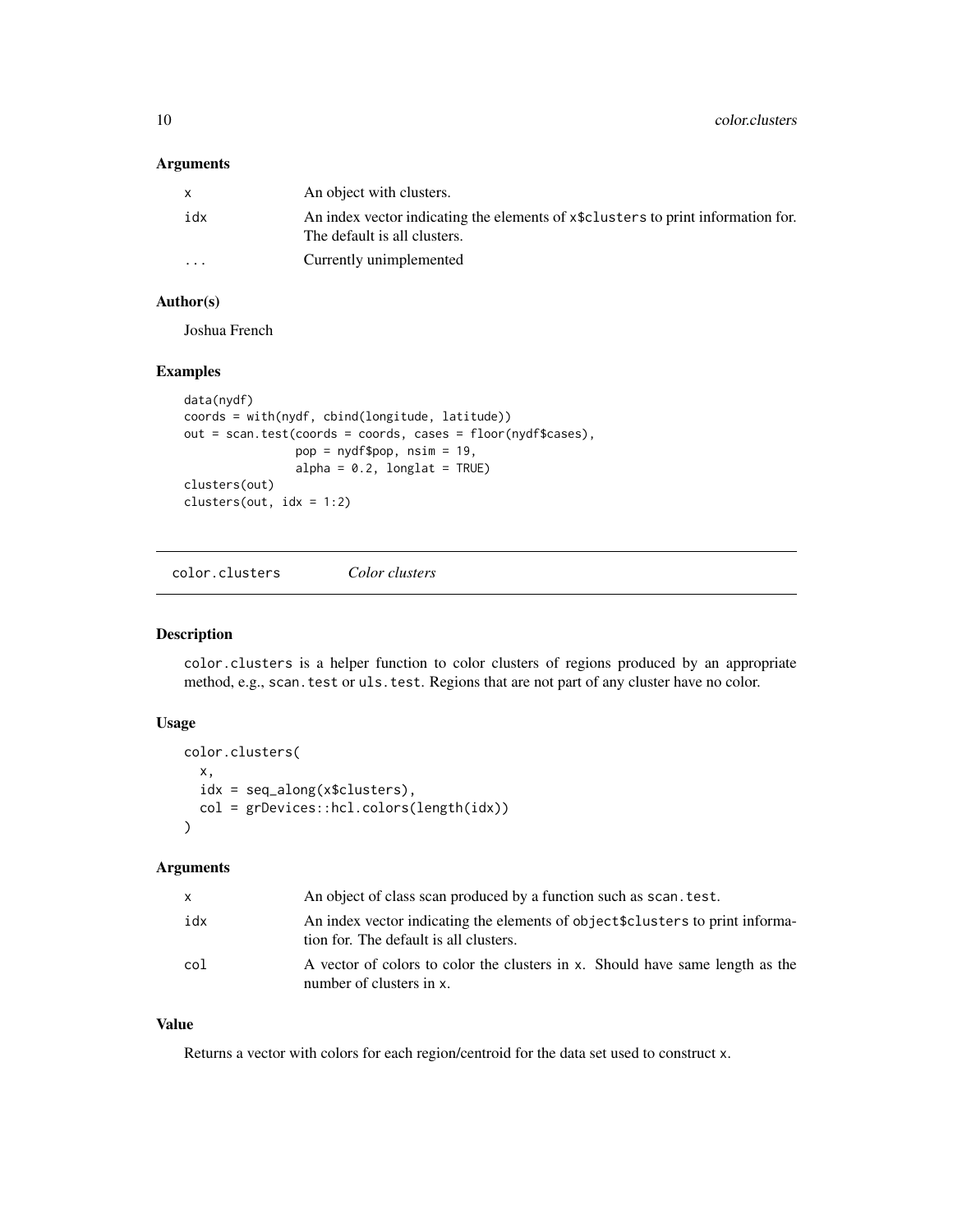<span id="page-10-0"></span>combine.zones 11

#### Author(s)

Joshua French

#### Examples

```
data(nydf)
coords = with(nydf, cbind(longitude, latitude))
out = scan.test(coords = coords, cases = floor(nydf$cases),
               pop = nydf$pop, alpha = 0.2, longlat = TRUE,
               nsim = 9data(nypoly)
library(sp)
# plot all clusters
plot(nypoly, col = color.clusters(out), axes = TRUE)
# zoom in on small cluster
plot(nypoly, col = color.clusters(out),
     xlim = c(400000, 450000),ylim = c(4750000, 4800000))
# plot only clusters 1 and 3
plot(nppoly, col = color.class(out, idx = c(1, 3)))
```
combine.zones *Combine distinct zones*

### Description

combine.zones combines the elements of z1 and z2 into a single list, returning only the unique zones.

### Usage

combine.zones(z1, z2)

### Arguments

| z1 | A list of zones |
|----|-----------------|
| 72 | A list of zones |

#### Value

A list of distinct zones

### Examples

z1 = list(1:2, 1:3)  $z2 = list(2:1, 1:4)$ combine.zones(z1, z2)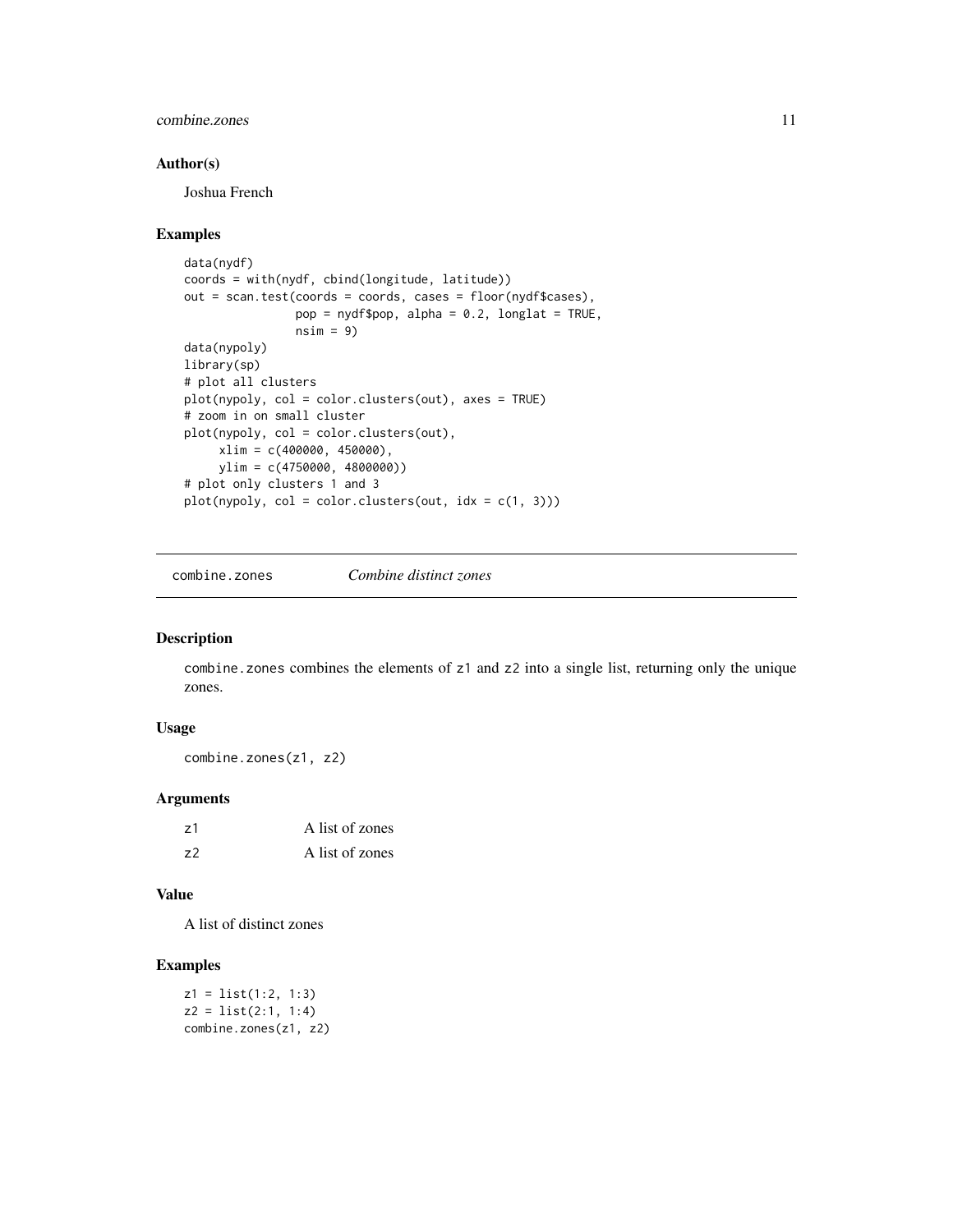<span id="page-11-0"></span>csg2, lcsg2, and scsg2 construct connected subgraphs. These functions are not intended for users. nn contains a list of nearest neighbors for each region. idx is a vector of possible vertices being considered as a subgraph. w is a connectivity matrix relating the N vertices.  $w[i, j] = 1$  if vertices i and j are connected, i.e., if they share an edge. The dimensions of w are  $N times k$ , where  $k =$ length(idx). While the rows of w contain adjacency information for all N vertices, only the idx columns of the complete adjacency matrix are used in w. See Details for discussion of scsg.

### Usage

```
csg2(cz, cnn, cw)
lcsg2(lcz, cnn, cw)
scsg2(
  nn,
  w,
  idx = seq\_along(nn),
  nlevel = NULL,
  verbose = FALSE,
  logical = FALSE
)
```

| CZ.       | A logical vector representing the current subgraph.                                                                                                                                                                                                      |
|-----------|----------------------------------------------------------------------------------------------------------------------------------------------------------------------------------------------------------------------------------------------------------|
| cnn       | The indices of the neighbors of the current vertex.                                                                                                                                                                                                      |
| <b>CW</b> | A binary adjacency matrix for the neighbors of the current vertex.                                                                                                                                                                                       |
| 1cz       | A list of current zones (in the form of logical vectors).                                                                                                                                                                                                |
| nn        | A list of the nearest neighbors for each vertex (region).                                                                                                                                                                                                |
| W         | A binary adjacency matrix indicating connected neighbors.                                                                                                                                                                                                |
| idx       | A vector of vertices for which to construct the set of connected subgraphs.                                                                                                                                                                              |
| nlevel    | The maximum size of each subgraph.                                                                                                                                                                                                                       |
| verbose   | A logical value indicating whether descriptive messages should be provided.<br>Default is FALSE. If TRUE, this can be useful for diagnosing where the sequences<br>of connected subgraphs is slowing down/having problems.                               |
| logical   | A logical value indicating whether a list of logical vectors should be returned.<br>The default is FALSE, indicating that the scsg function should return a list of<br>vectors with each vector containing the vertex indices included in each subgraph. |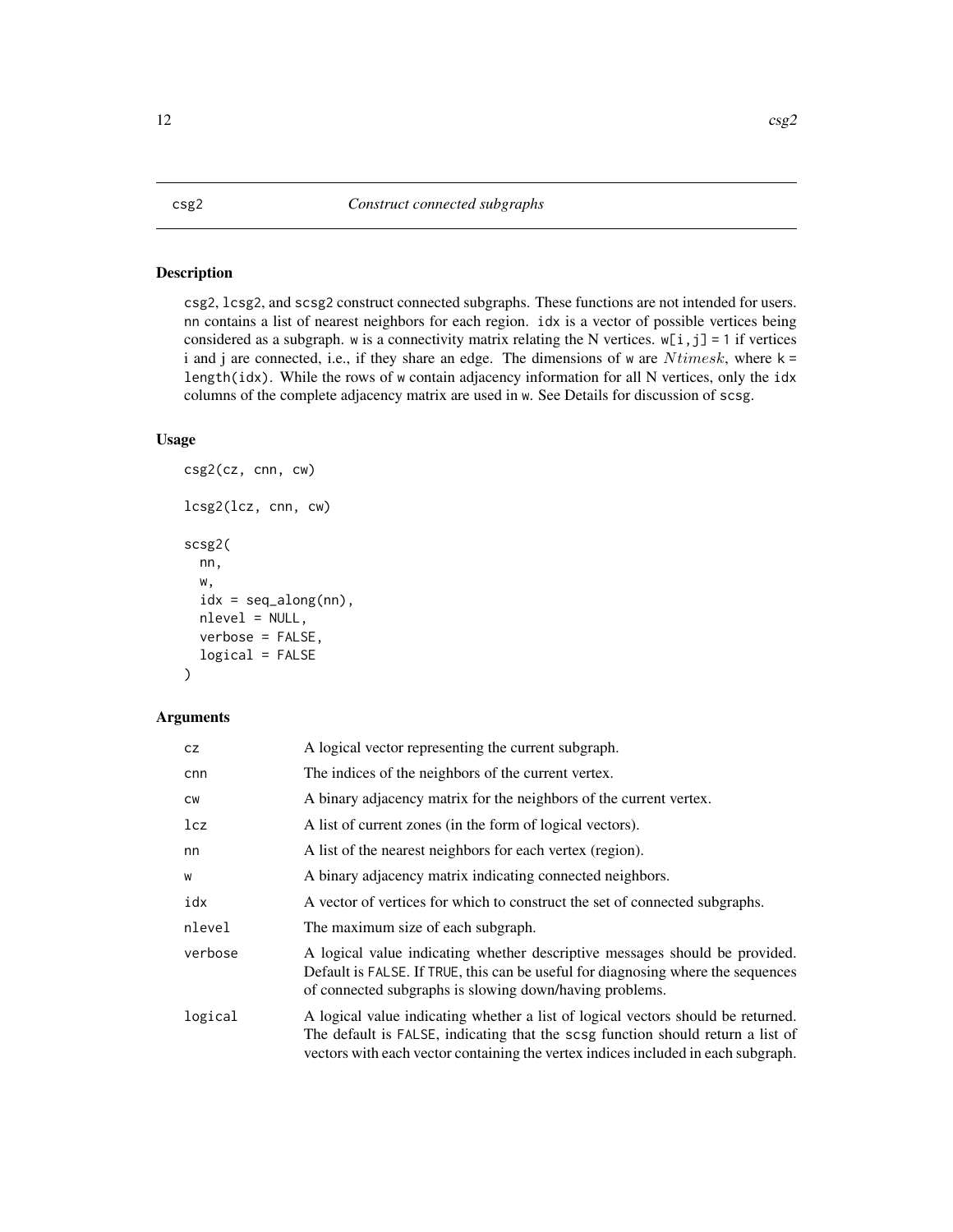#### <span id="page-12-0"></span> $d$ c.sim  $\frac{13}{2}$

### Details

scsg2 performs a sequence of  $lcsg2$  calls. Starting with  $lcz = list(idx[1]), scsg$  keeps iteratively building more connected subsgraphs by perfoming something like: lcz1 = list(idx[1]). lcz2  $=$  lcsg2(lcz1, ...). lcz3 = lcsg2(lcz2, ...). This is done until there are no more connected subgraphs among the elements of idx.

### Value

A list with all possible connected subgraphs based on the user-provided parameters.

### Examples

```
data(nydf)
data(nyw)
# determine 50 nn of region 1 for NY data
coords = as.matrix(nydf[,c("longitude", "latitude")])
nn3 = knn(coords, longlat = TRUE, k = 3)
z1 = scsg2(nn3, nyw)z2 = flex.zones(coords, nyw, k = 3, longlat = TRUE)all.equal(z1, z2)
```
dc.sim *Perform* dc.test *on simulated data*

#### Description

dc.sim efficiently performs [dc.test](#page-13-1) on a simulated data set. The function is meant to be used internally by the dc. test function, but is informative for better understanding the implementation of the test.

### Usage

 $dc.sim(nsim = 1, nn, ty, ex, w, pop, max.pop, c1 = NULL)$ 

| nsim    | A positive integer indicating the number of simulations to perform.                                                                                                                               |
|---------|---------------------------------------------------------------------------------------------------------------------------------------------------------------------------------------------------|
| nn      | A list of distance-based nearest neighbors, preferably from the nodest function.                                                                                                                  |
| ty      | The total number of cases in the study area.                                                                                                                                                      |
| ex      | The expected number of cases for each region. The default is calculated under<br>the constant risk hypothesis.                                                                                    |
| W       | A binary spatial adjacency matrix for the regions.                                                                                                                                                |
| pop     | The population size associated with each region.                                                                                                                                                  |
| max_pop | The population upperbound (in total population) for a candidate zone.                                                                                                                             |
| cl      | A cluster object created by makeCluster, or an integer to indicate number of<br>child-processes (integer values are ignored on Windows) for parallel evaluations<br>(see Details on performance). |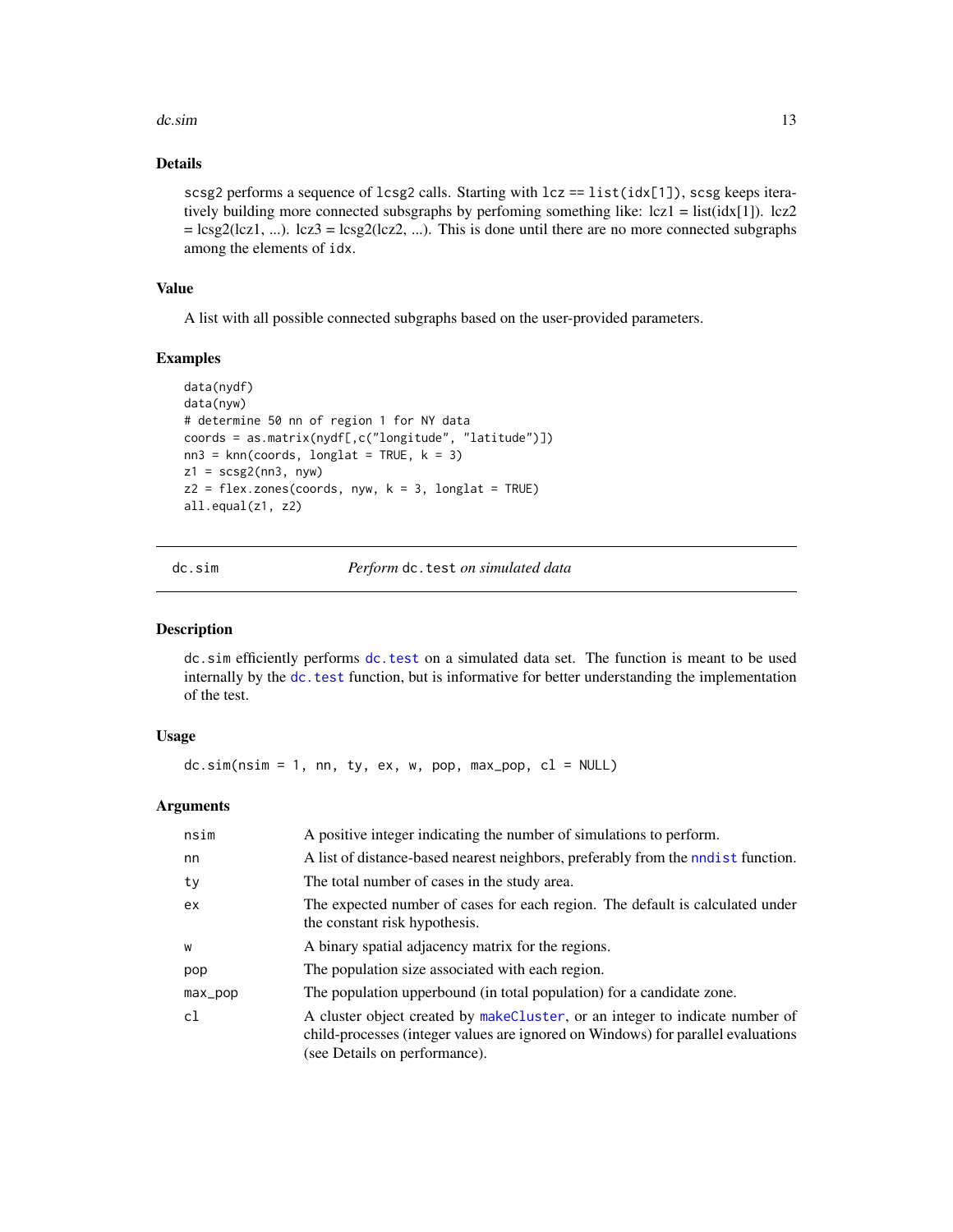### <span id="page-13-0"></span>Value

A vector with the maximum test statistic for each simulated data set.

#### Examples

```
data(nydf)
data(nyw)
coords = with(nydf, cbind(longitude, latitude))
cases = floor(nydf$cases)
pop = nydf$pop
ty = sum(cases)ex = ty/sum(pop) * popd = sp::spDists(coords, longlat = TRUE)
nn = midist(d, ubd = 0.05)max\_pop = sum(pop) * 0.25tsim = dc.sim(1, nn, ty, ex, nyw, pop = pop,max\_pop = max\_pop)
```
<span id="page-13-1"></span>

dc.test *Double Connection spatial scan test*

#### Description

dc.test implements the Double Connection spatial scan test of Costa et al. (2012). Starting with a single region as a current zone, new candidate zones are constructed by combining the current zone with the connected region that maximizes the resulting likelihood ratio test statistic, with the added constraint that the region must have at least two connection (i.e., shares a border with) at least two of the regoins in the current zone. This procedure is repeated until adding a connected region does not increase the test statistic (or the population or distance upper bounds are reached). The same procedure is repeated for each region. The clusters returned are non-overlapping, ordered from most significant to least significant. The first cluster is the most likely to be a cluster. If no significant clusters are found, then the most likely cluster is returned (along with a warning).

#### Usage

```
dc.test(
  coords,
  cases,
  pop,
  w,
  ex = sum(cases)/sum(pop) * pop,nsim = 499,
  alpha = 0.1,
  ubpop = 0.5,
  ubd = 1,
  longlat = FALSE,
  cl = NULL)
```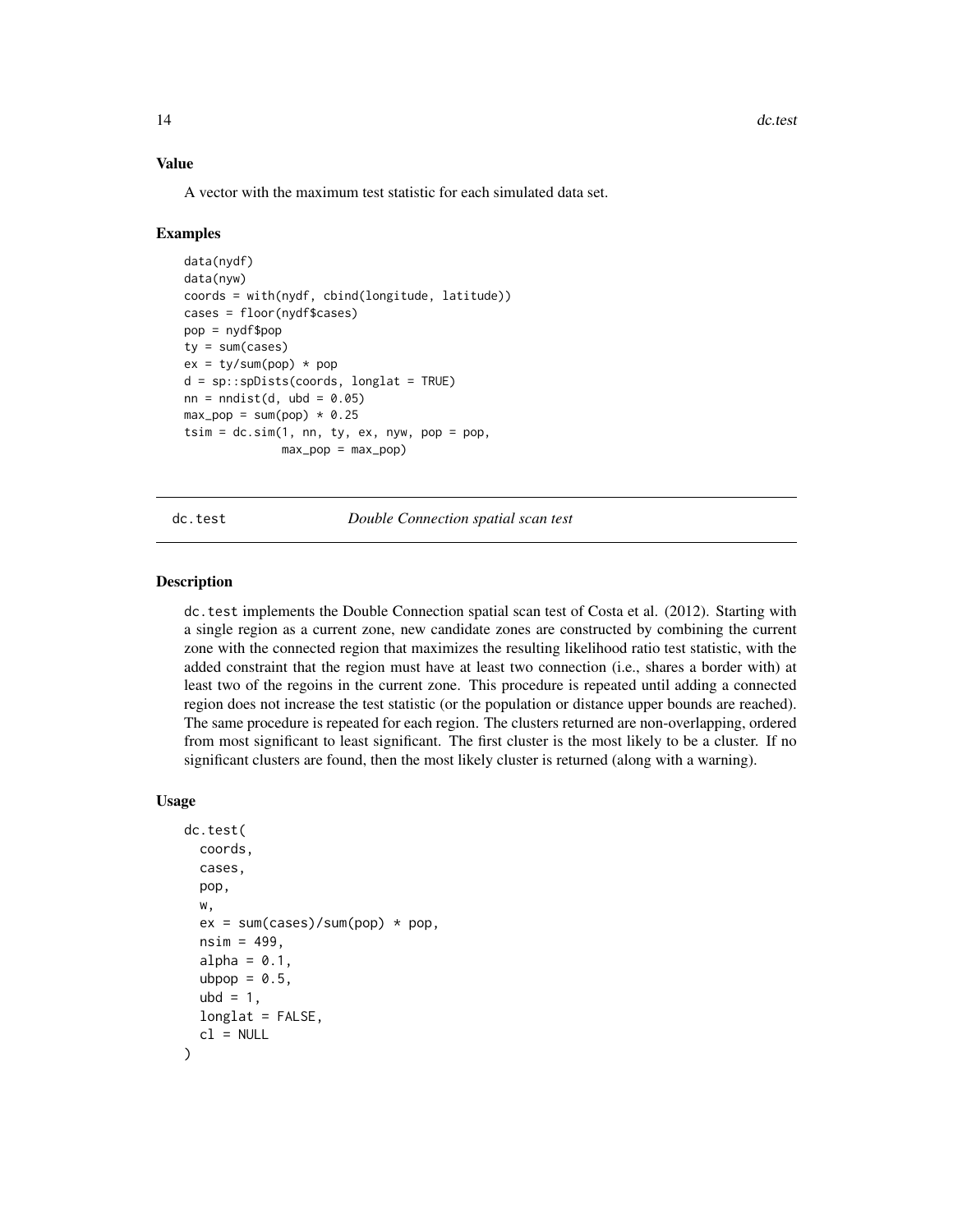#### dc.test 15

### Arguments

| coords  | An $n \times 2$ matrix of centroid coordinates for the regions in the form $(x, y)$ or<br>(longitude, latitude) is using great circle distance.                                                   |
|---------|---------------------------------------------------------------------------------------------------------------------------------------------------------------------------------------------------|
| cases   | The number of cases observed in each region.                                                                                                                                                      |
| pop     | The population size associated with each region.                                                                                                                                                  |
| W       | A binary spatial adjacency matrix for the regions.                                                                                                                                                |
| ex      | The expected number of cases for each region. The default is calculated under<br>the constant risk hypothesis.                                                                                    |
| nsim    | The number of simulations from which to compute the p-value.                                                                                                                                      |
| alpha   | The significance level to determine whether a cluster is signifcant. Default is<br>0.10.                                                                                                          |
| ubpop   | The upperbound of the proportion of the total population to consider for a clus-<br>ter.                                                                                                          |
| ubd     | A proportion in $(0, 1]$ . The distance of potential clusters must be no more than<br>ubd $*$ m, where m is the maximum intercentroid distance between all coordinates.                           |
| longlat | The default is FALSE, which specifies that Euclidean distance should be used.<br>If longlat is TRUE, then the great circle distance is used to calculate the inter-<br>centroid distance.         |
| cl      | A cluster object created by makeCluster, or an integer to indicate number of<br>child-processes (integer values are ignored on Windows) for parallel evaluations<br>(see Details on performance). |

### Details

The maximum intercentroid distance can be found by executing the command: sp::spDists(as.matrix(coords),longlat = longlat), based on the specified values of coords and longlat.

#### Value

Returns a smerc\_cluster object.

#### Author(s)

Joshua French

#### References

Costa, M.A. and Assuncao, R.M. and Kulldorff, M. (2012) Constrained spanning tree algorithms for irregularly-shaped spatial clustering, Computational Statistics & Data Analysis, 56(6), 1771-1783. <doi:10.1016/j.csda.2011.11.001>

### See Also

[print.smerc\\_cluster](#page-76-1), [summary.smerc\\_cluster](#page-98-1), [plot.smerc\\_cluster](#page-73-1), [scan.stat](#page-88-1), [scan.test](#page-89-1)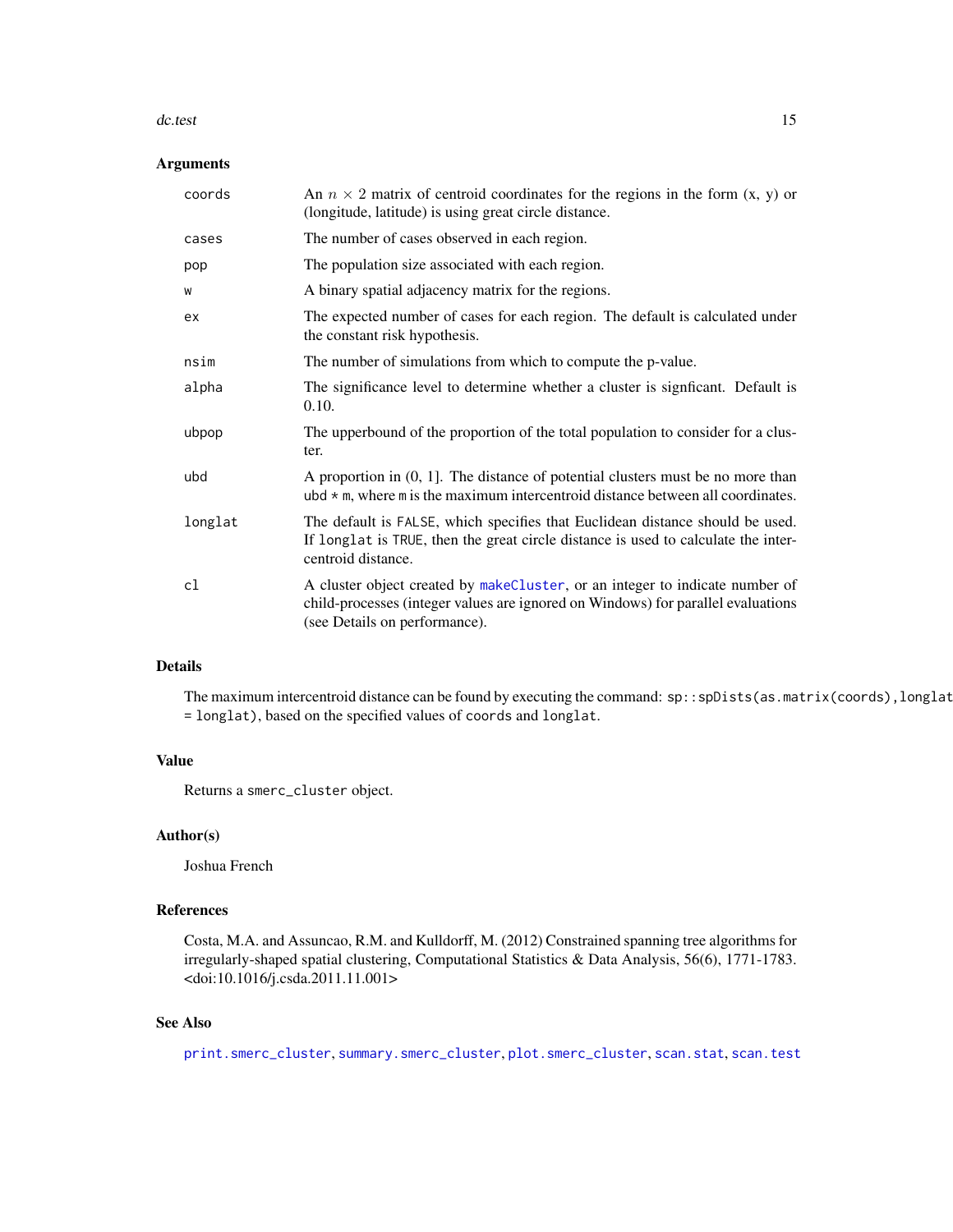### Examples

```
data(nydf)
data(nyw)
coords = with(nydf, cbind(longitude, latitude))
out = dc.test(coords = coords, cases = floor(nydf$cases),
              pop = nydf$population, w = nyw,
              alpha = 0.12, longlat = TRUE,
              nsim = 5, ubpop = 0.1, ubd = 0.2)
data(nypoly)
library(sp)
plot(nypoly, col = color.clusters(out))
```
dc.zones *Determine zones for the Double Connected scan test*

### Description

dc.zones determines the zones for the Double Connected scan test ([dc.test](#page-13-1)). The function returns the zones, as well as the associated test statistic, cases in each zone, the expected number of cases in each zone, and the population in each zone.

### Usage

```
dc.zones(
 coords,
  cases,
  pop,
  w,
  ex = sum(cases)/sum(pop) * pop,ubpop = 0.5,
  ubd = 1,
  longlat = FALSE,
  cl = NULL,progress = TRUE
)
```

| coords | An $n \times 2$ matrix of centroid coordinates for the regions in the form $(x, y)$ or<br>(longitude, latitude) is using great circle distance. |
|--------|-------------------------------------------------------------------------------------------------------------------------------------------------|
| cases  | The number of cases observed in each region.                                                                                                    |
| pop    | The population size associated with each region.                                                                                                |
| W      | A binary spatial adjacency matrix for the regions.                                                                                              |
| ex     | The expected number of cases for each region. The default is calculated under<br>the constant risk hypothesis.                                  |

<span id="page-15-0"></span>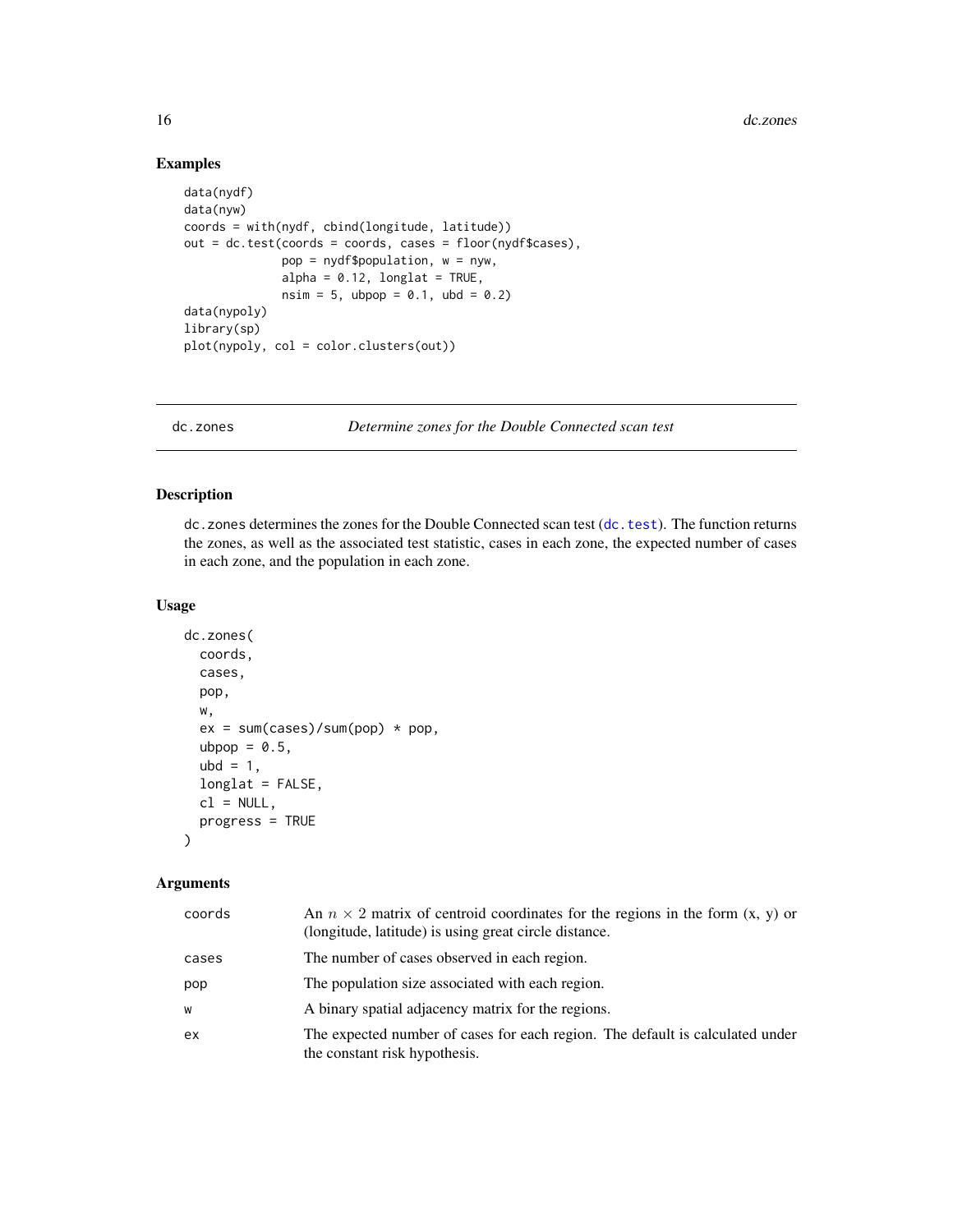#### dc.zones and the contract of the contract of the contract of the contract of the contract of the contract of the contract of the contract of the contract of the contract of the contract of the contract of the contract of t

| ubpop    | The upperbound of the proportion of the total population to consider for a clus-<br>ter.                                                                                                          |
|----------|---------------------------------------------------------------------------------------------------------------------------------------------------------------------------------------------------|
| ubd      | A proportion in $(0, 1]$ . The distance of potential clusters must be no more than<br>ubd $\star$ m, where m is the maximum intercentroid distance between all coordinates.                       |
| longlat  | The default is FALSE, which specifies that Euclidean distance should be used.<br>If longlat is TRUE, then the great circle distance is used to calculate the inter-<br>centroid distance.         |
| c1       | A cluster object created by makeCluster, or an integer to indicate number of<br>child-processes (integer values are ignored on Windows) for parallel evaluations<br>(see Details on performance). |
| progress | A logical value indicating whether a progress bar should be displayed. The<br>default is TRUE.                                                                                                    |

### Details

Every zone considered must have a total population less than ubpop  $*$  sum(pop). Additionally, the maximum intercentroid distance for the regions within a zone must be no more than  $ubd \star th$ maximum intercentroid distance across all regions.

### Value

Returns a list with elements:

| zones     | A list contained the location ids of each potential cluster.                 |
|-----------|------------------------------------------------------------------------------|
| loglikrat | The loglikelihood ratio for each zone (i.e., the log of the test statistic). |
| cases     | The observed number of cases in each zone.                                   |
| expected  | The expected number of cases each zone.                                      |
| pop       | The total population in each zone.                                           |

#### Author(s)

Joshua French

#### References

Costa, M.A. and Assuncao, R.M. and Kulldorff, M. (2012) Constrained spanning tree algorithms for irregularly-shaped spatial clustering, Computational Statistics & Data Analysis, 56(6), 1771-1783. <doi:10.1016/j.csda.2011.11.001>

```
data(nydf)
data(nyw)
coords = as.matrix(nydf[,c("longitude", "latitude")])
# find zone with max statistic starting from each individual region
all_zones = dc.zones(coords, cases = floor(nydf$cases),
                     nydf$pop, w = nyw, ubpop = 0.25,
                     ubd = .25, longlat = TRUE)
```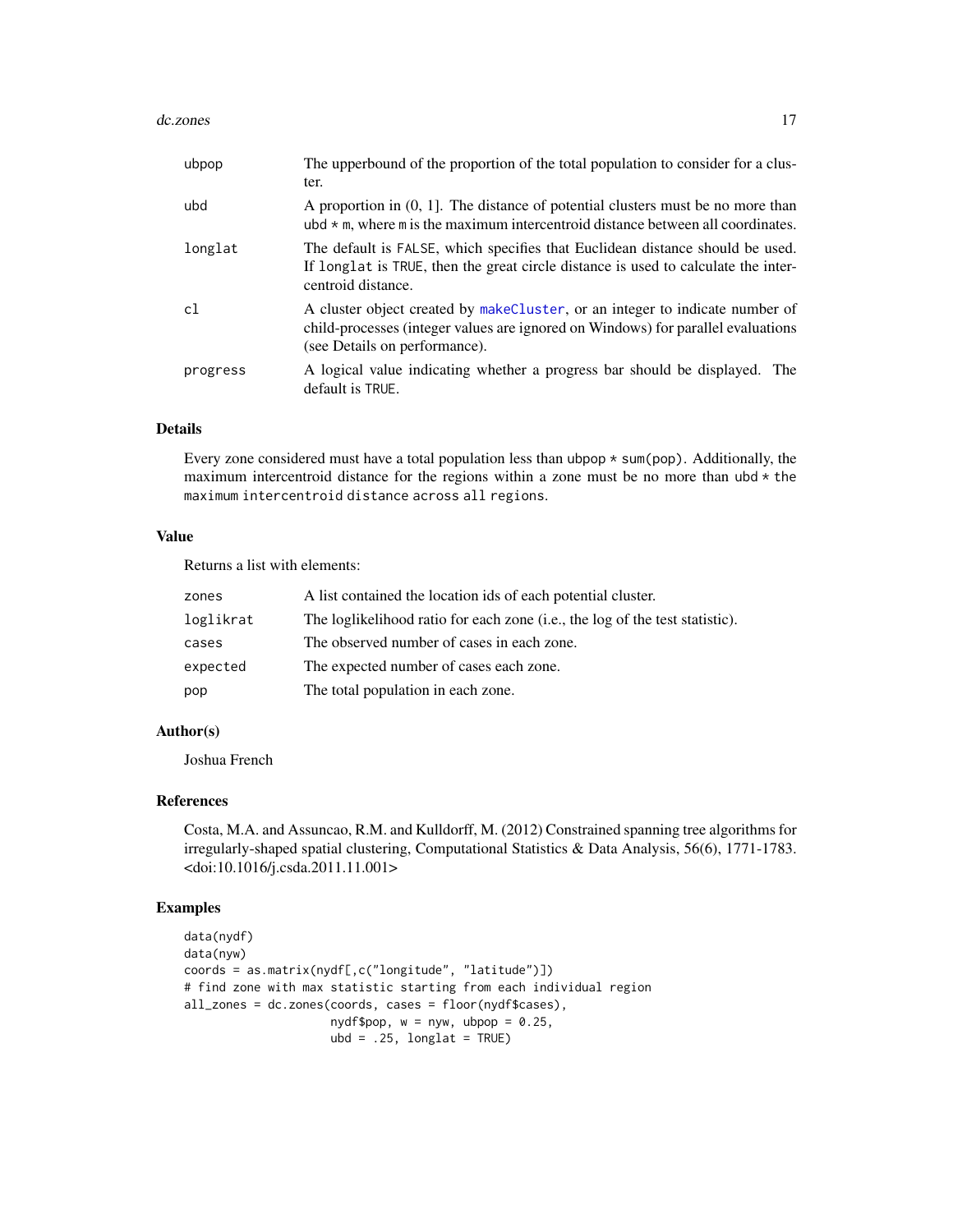dist.ellipse computes the length of the minor axis needed for an ellipse of a certain shape and angle to intersect each of the other coordinates from a starting coordinate.

### Usage

dist.ellipse(coords, shape, angle)

### Arguments

| coords | An $N \times 2$ matrix of coordinates                        |
|--------|--------------------------------------------------------------|
| shape  | The ratio of the major axis to the minor axis of the ellipse |
| angle  | The angle of the ellipse in the range $[0, 180)$ .           |

### Value

A matrix of distances between each coordinate and all other coordinates (and itself). Each row contains the distances for a coordinate.

### Examples

data(nydf) coords = as.matrix(nydf[, $c("x", "y")$ ]) d = dist.ellipse(coords, 4, 15)

distinct *Distinct elements of a list*

### Description

distinct takes a list of integer vectors and returns the list indices that contain unique combinations of elements. This function is NOT robust against misuse, so please use properly.

#### Usage

 $distinct(x, N = max(unlist(x)))$ 

|   | A list of integers                                  |
|---|-----------------------------------------------------|
| Ν | The largest integer value across all elements of x. |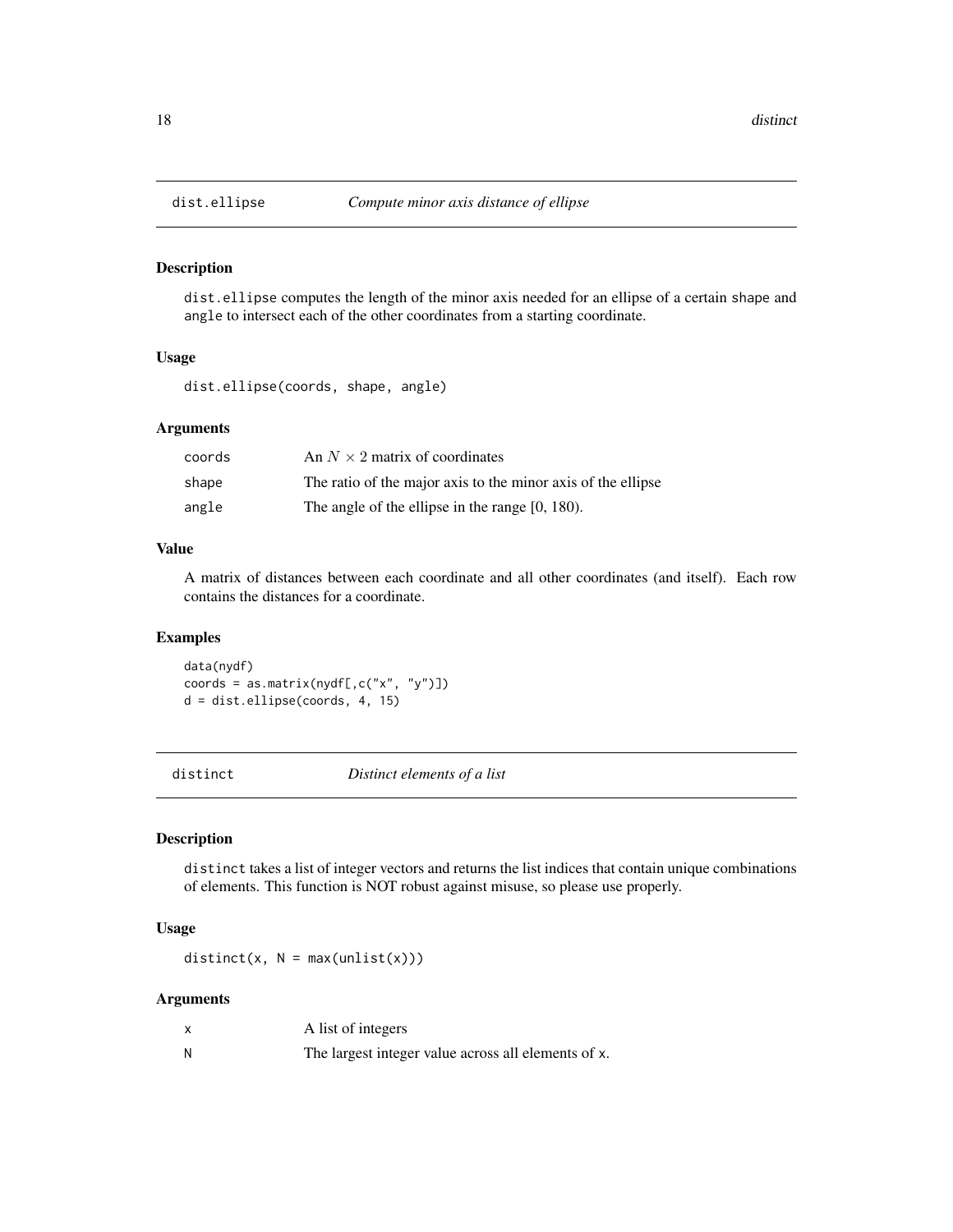#### <span id="page-18-0"></span>dmst.sim and the contract of the contract of the contract of the contract of the contract of the contract of the contract of the contract of the contract of the contract of the contract of the contract of the contract of t

### Details

Assume that k is the largest integer value in x. A vector of the largest k prime numbers is obtained (call this pri). The algorithm takes the sum of the log of  $pri[x[[i]]]$  for each element of x, and determines which sums are unique. This is why the elements of x must be integer vectors. The prime aspect of the algorithm is critical, as it ensures that a none of the values are multiples of the others, ensuring uniqueness.

Note: this algorithm has only been applied to data sets where each element of  $x[[i]]$  appears only once, though it should work for repeats also.

### Value

A vector with the distinct indices.

#### Author(s)

Joshua French

#### References

Algorithm based on suggestion at <https://stackoverflow.com/a/29824978>.

#### Examples

```
x = list(1:3, 3:1, 1:4, 4:1, c(1, 2, 4, 6), c(6, 4, 1, 2))x[distinct(x)]
```
dmst.sim *Perform* dmst.test *on simulated data*

#### Description

dmst. sim efficiently performs dmst. test on a simulated data set. The function is meant to be used internally by the [dmst.test](#page-19-1) function, but is informative for better understanding the implementation of the test.

#### Usage

dmst.sim(nsim = 1, nn, ty, ex, w, pop, max\_pop, cl = NULL)

| nsim | A positive integer indicating the number of simulations to perform.                                            |
|------|----------------------------------------------------------------------------------------------------------------|
| nn   | A list of distance-based nearest neighbors, preferably from the nodest function.                               |
| ty   | The total number of cases in the study area.                                                                   |
| ex   | The expected number of cases for each region. The default is calculated under<br>the constant risk hypothesis. |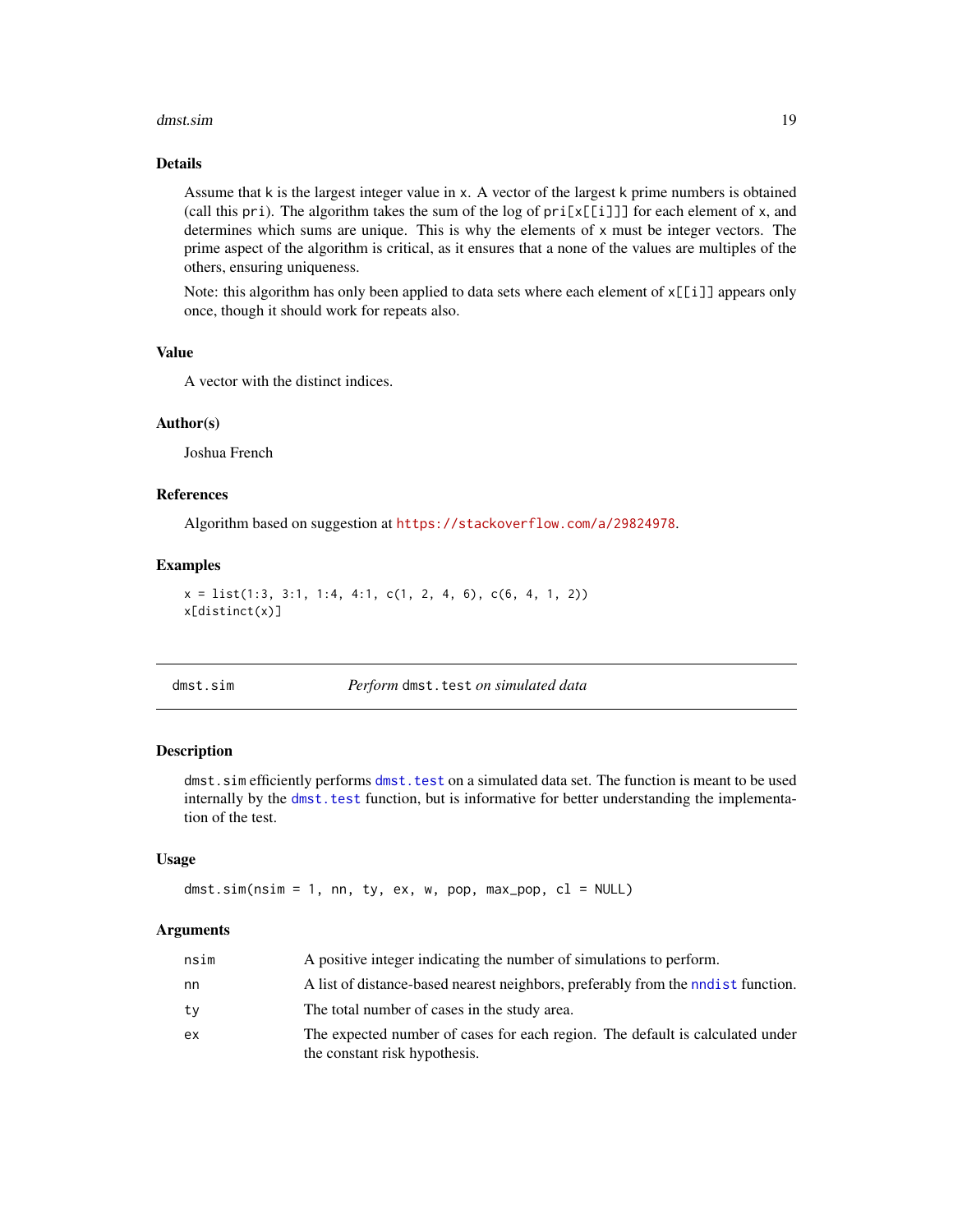<span id="page-19-0"></span>

| w       | A binary spatial adjacency matrix for the regions.                                                                                                                                                |
|---------|---------------------------------------------------------------------------------------------------------------------------------------------------------------------------------------------------|
| pop     | The population size associated with each region.                                                                                                                                                  |
| max_pop | The population upperbound (in total population) for a candidate zone.                                                                                                                             |
| cl      | A cluster object created by makeCluster, or an integer to indicate number of<br>child-processes (integer values are ignored on Windows) for parallel evaluations<br>(see Details on performance). |

#### Value

A vector with the maximum test statistic for each simulated data set.

#### Examples

```
data(nydf)
data(nyw)
coords = with(nydf, cbind(longitude, latitude))
cases = floor(nydf$cases)
pop = nydf$pop
ty = sum(cases)
ex = ty/sum(pop) * popd = sp::spDists(coords, longlat = TRUE)
nn = midist(d, ubd = 0.05)max\_pop = sum(pop) * 0.25tsim = dmst.sim(1, nn, ty, ex, nyw, pop = pop,
                max\_pop = max\_pop)
```
<span id="page-19-1"></span>dmst.test *Dynamic Minimum Spanning Tree spatial scan test*

#### **Description**

dmst.test implements the dynamic Minimum Spanning Tree scan test of Assuncao et al. (2006). Starting with a single region as a current zone, new candidate zones are constructed by combining the current zone with the connected region that maximizes the resulting likelihood ratio test statistic. This procedure is repeated until the population or distance upper bounds are reached. The same procedure is repeated for each region. The clusters returned are non-overlapping, ordered from most significant to least significant. The first cluster is the most likely to be a cluster. If no significant clusters are found, then the most likely cluster is returned (along with a warning).

#### Usage

```
dmst.test(
 coords,
  cases,
 pop,
 w,
  ex = sum(cases)/sum(pop) * pop,
```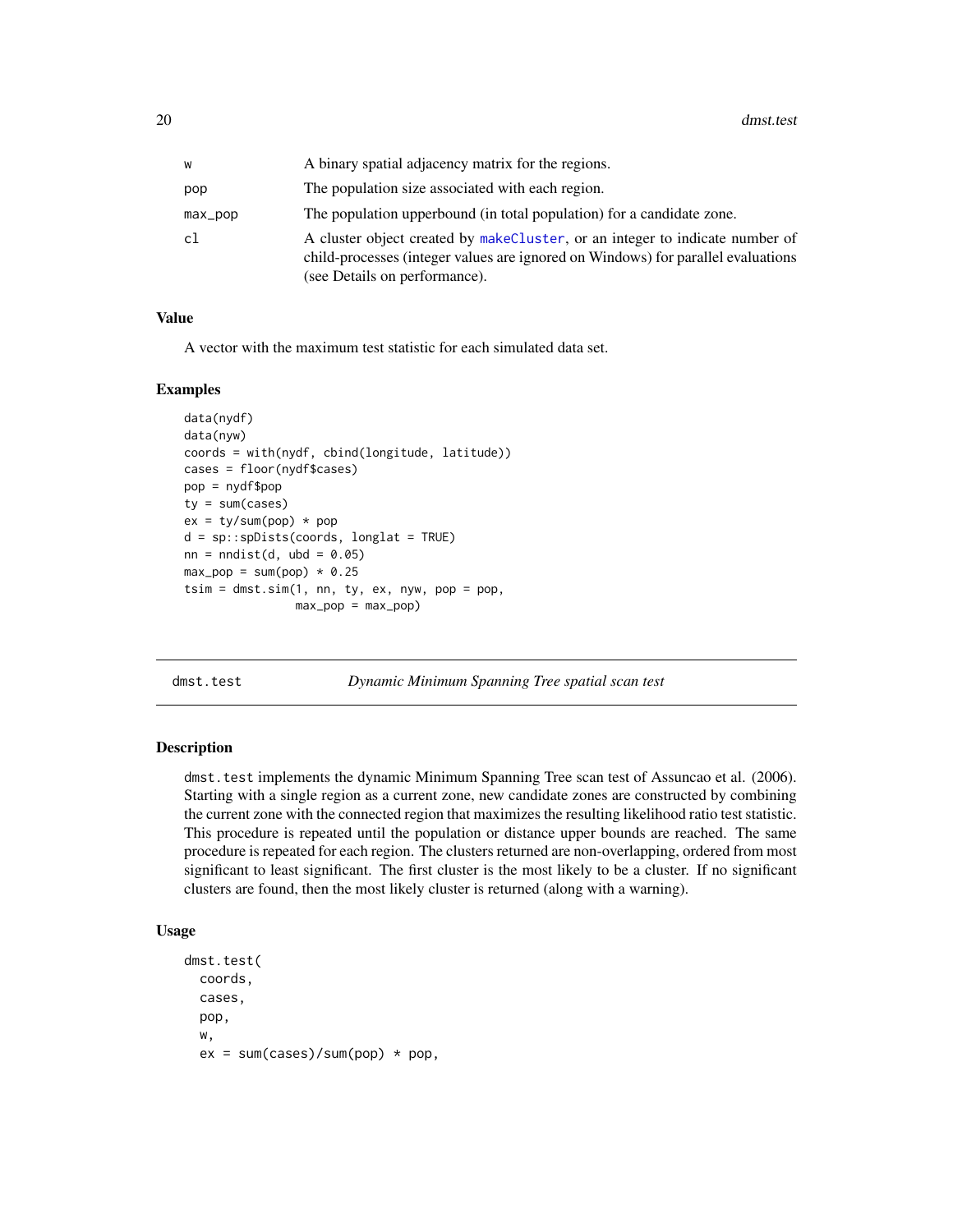#### dmst.test 21

```
nsim = 499,alpha = 0.1,
 ubpop = 0.5,
 ubd = 1,
 longlat = FALSE,
 cl = NULL)
```
### Arguments

| coords  | An $n \times 2$ matrix of centroid coordinates for the regions in the form $(x, y)$ or<br>(longitude, latitude) is using great circle distance.                                                   |
|---------|---------------------------------------------------------------------------------------------------------------------------------------------------------------------------------------------------|
| cases   | The number of cases observed in each region.                                                                                                                                                      |
| pop     | The population size associated with each region.                                                                                                                                                  |
| W       | A binary spatial adjacency matrix for the regions.                                                                                                                                                |
| ex      | The expected number of cases for each region. The default is calculated under<br>the constant risk hypothesis.                                                                                    |
| nsim    | The number of simulations from which to compute the p-value.                                                                                                                                      |
| alpha   | The significance level to determine whether a cluster is significant. Default is<br>0.10.                                                                                                         |
| ubpop   | The upperbound of the proportion of the total population to consider for a clus-<br>ter.                                                                                                          |
| ubd     | A proportion in $(0, 1]$ . The distance of potential clusters must be no more than<br>ubd $\star$ m, where m is the maximum intercentroid distance between all coordinates.                       |
| longlat | The default is FALSE, which specifies that Euclidean distance should be used.<br>If longlat is TRUE, then the great circle distance is used to calculate the inter-<br>centroid distance.         |
| cl      | A cluster object created by makeCluster, or an integer to indicate number of<br>child-processes (integer values are ignored on Windows) for parallel evaluations<br>(see Details on performance). |

### Details

The maximum intercentroid distance can be found by executing the command: sp::spDists(as.matrix(coords),longlat = longlat), based on the specified values of coords and longlat.

### Value

Returns a smerc\_cluster object.

#### Author(s)

Joshua French

#### References

Assuncao, R.M., Costa, M.A., Tavares, A. and Neto, S.J.F. (2006). Fast detection of arbitrarily shaped disease clusters, Statistics in Medicine, 25, 723-742. <doi:10.1002/sim.2411>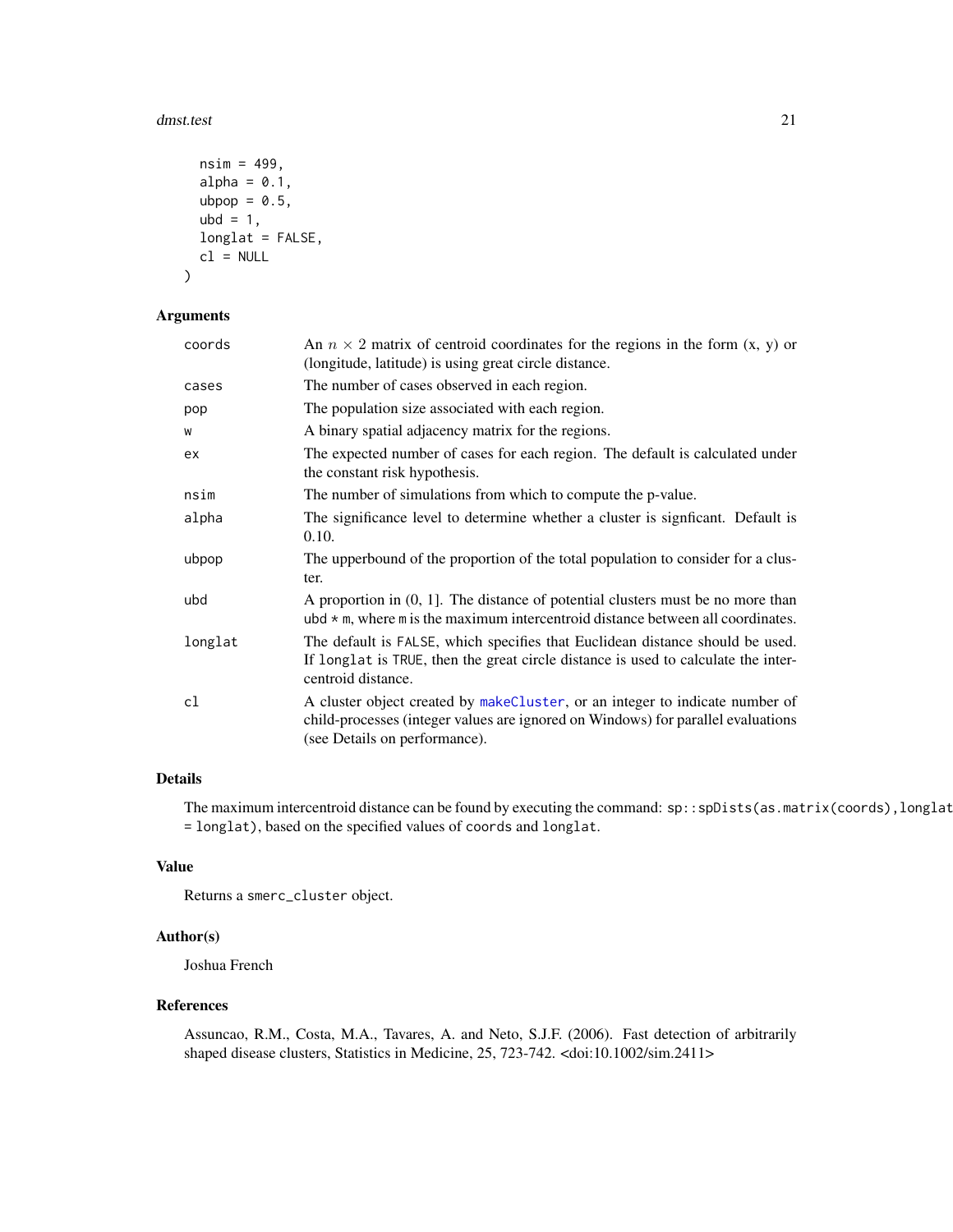### See Also

[print.smerc\\_cluster](#page-76-1), [summary.smerc\\_cluster](#page-98-1), [plot.smerc\\_cluster](#page-73-1), [scan.stat](#page-88-1), [scan.test](#page-89-1)

#### Examples

```
data(nydf)
data(nyw)
coords = with(nydf, cbind(longitude, latitude))
out = dmst.test(coords = coords, cases = floor(nydf$cases),
                pop = nydf$pop, w = nyw,
                alpha = 0.12, longlat = TRUE,
                nsim = 2, ubpop = 0.05, ubd = 0.1)
data(nypoly)
library(sp)
plot(nypoly, col = color.clusters(out))
```
dmst.zones *Determine zones for the Dynamic Minimum Spanning Tree scan test*

### Description

dmst.zones determines the zones for the Dynamic Minimum Spanning Tree scan test ([dmst.test](#page-19-1)). The function returns the zones, as well as the associated test statistic, cases in each zone, the expected number of cases in each zone, and the population in each zone.

### Usage

```
dmst.zones(
  coords,
 cases,
 pop,
 w,
  ex = sum(cases)/sum(pop) * pop,ubpop = 0.5,
 ubd = 1,
  longlat = FALSE,
  cl = NULL,progress = TRUE
\lambda
```

| coords | An $n \times 2$ matrix of centroid coordinates for the regions in the form $(x, y)$ or<br>(longitude, latitude) is using great circle distance. |
|--------|-------------------------------------------------------------------------------------------------------------------------------------------------|
| cases  | The number of cases observed in each region.                                                                                                    |
| pop    | The population size associated with each region.                                                                                                |
| W      | A binary spatial adjacency matrix for the regions.                                                                                              |

<span id="page-21-0"></span>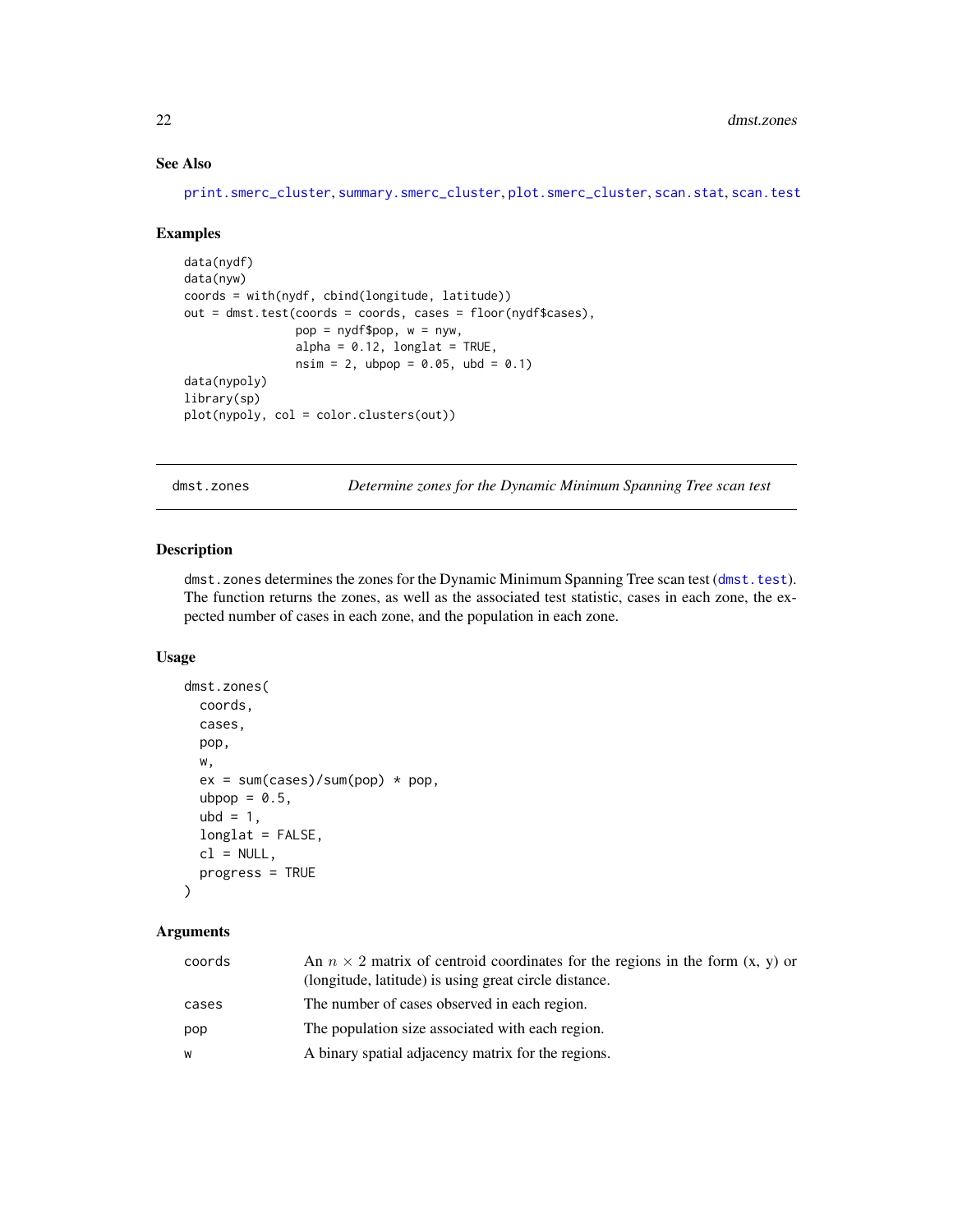| ex.      | The expected number of cases for each region. The default is calculated under<br>the constant risk hypothesis.                                                                                    |
|----------|---------------------------------------------------------------------------------------------------------------------------------------------------------------------------------------------------|
| ubpop    | The upperbound of the proportion of the total population to consider for a clus-<br>ter.                                                                                                          |
| ubd      | A proportion in $(0, 1]$ . The distance of potential clusters must be no more than<br>ubd $*$ m, where m is the maximum intercentroid distance between all coordinates.                           |
| longlat  | The default is FALSE, which specifies that Euclidean distance should be used.<br>If longlat is TRUE, then the great circle distance is used to calculate the inter-<br>centroid distance.         |
| c1       | A cluster object created by makeCluster, or an integer to indicate number of<br>child-processes (integer values are ignored on Windows) for parallel evaluations<br>(see Details on performance). |
| progress | A logical value indicating whether a progress bar should be displayed. The<br>default is TRUE.                                                                                                    |

#### Details

Every zone considered must have a total population less than ubpop  $*$  sum(pop). Additionally, the maximum intercentroid distance for the regions within a zone must be no more than ubd  $*$  the maximum intercentroid distance across all regions.

#### Value

Returns a list with elements:

| zones     | A list contained the location ids of each potential cluster.                 |
|-----------|------------------------------------------------------------------------------|
| loglikrat | The loglikelihood ratio for each zone (i.e., the log of the test statistic). |
| cases     | The observed number of cases in each zone.                                   |
| expected  | The expected number of cases each zone.                                      |
| pop       | The total population in each zone.                                           |

### Author(s)

Joshua French

#### References

Assuncao, R.M., Costa, M.A., Tavares, A. and Neto, S.J.F. (2006). Fast detection of arbitrarily shaped disease clusters, Statistics in Medicine, 25, 723-742. <doi:10.1002/sim.2411>

```
data(nydf)
data(nyw)
coords = as.matrix(nydf[,c("longitude", "latitude")])
# find zone with max statistic starting from each individual region
all_zones = dmst.zones(coords, cases = floor(nydf$cases),
                        nydf$pop, w = nyw, ubpop = 0.25,
                        ubd = .25, longlat = TRUE)
```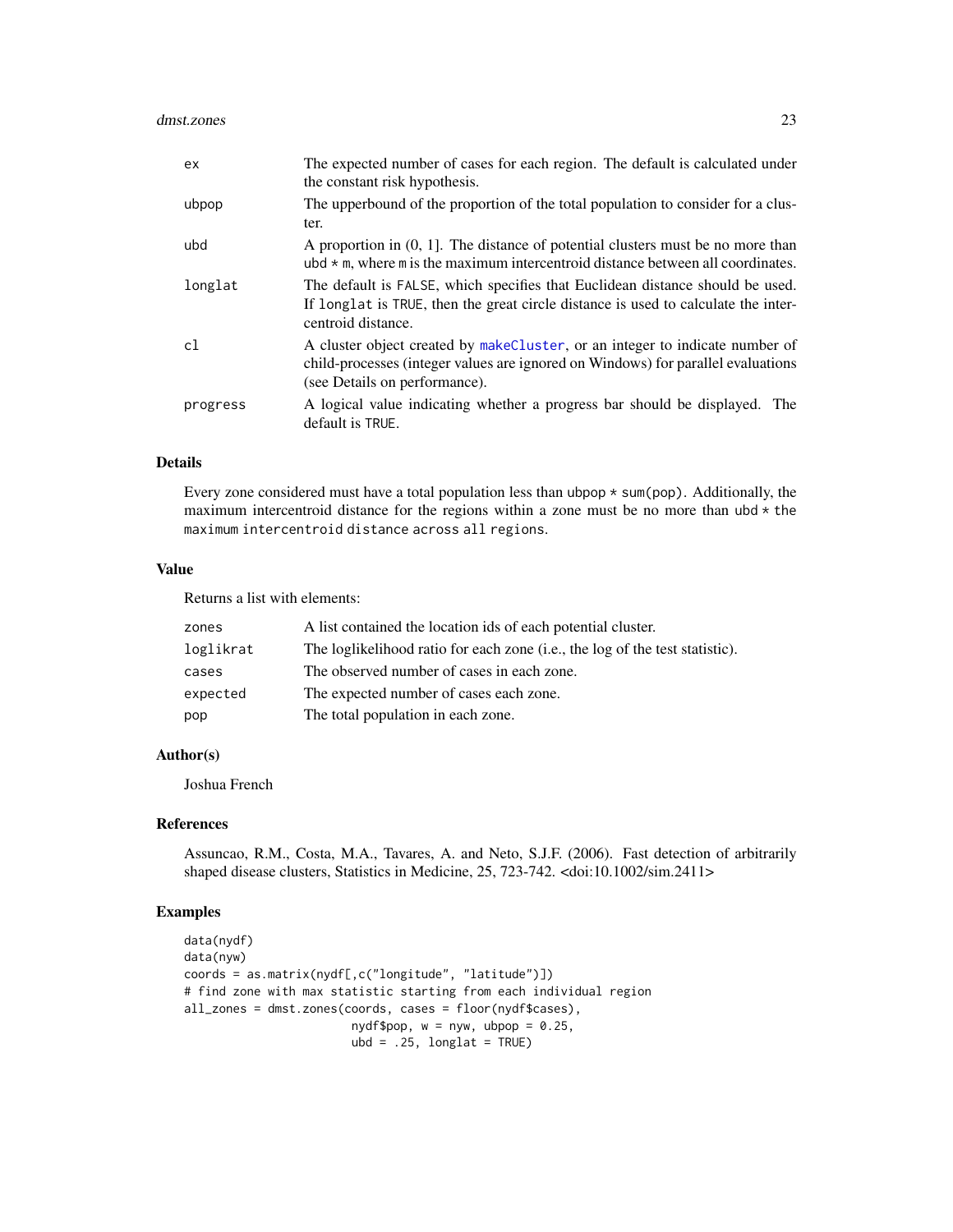edmst.sim efficiently performs [edmst.test](#page-24-1) on a simulated data set. The function is meant to be used internally by the [edmst.test](#page-24-1) function, but is informative for better understanding the implementation of the test.

#### Usage

edmst.sim( $nsim = 1$ , nn, ty, ex, w, pop, max\_pop,  $cl = NULL$ )

#### Arguments

| nsim    | A positive integer indicating the number of simulations to perform.                                                                                                                               |
|---------|---------------------------------------------------------------------------------------------------------------------------------------------------------------------------------------------------|
| nn      | A list of distance-based nearest neighbors, preferably from the nodest function.                                                                                                                  |
| ty      | The total number of cases in the study area.                                                                                                                                                      |
| ex      | The expected number of cases for each region. The default is calculated under<br>the constant risk hypothesis.                                                                                    |
| W       | A binary spatial adjacency matrix for the regions.                                                                                                                                                |
| pop     | The population size associated with each region.                                                                                                                                                  |
| max_pop | The population upperbound (in total population) for a candidate zone.                                                                                                                             |
| c1      | A cluster object created by makeCluster, or an integer to indicate number of<br>child-processes (integer values are ignored on Windows) for parallel evaluations<br>(see Details on performance). |

### Value

A vector with the maximum test statistic for each simulated data set.

```
data(nydf)
data(nyw)
coords = with(nydf, cbind(longitude, latitude))
cases = floor(nydf$cases)
pop = nydf$pop
ty = sum(cases)ex = ty/sum(pop) * popd = sp::spDists(coords, longlat = TRUE)
nn = midist(d, ubd = 0.05)max\_pop = sum(pop) * 0.25tsim = edmst.sim(1, nn, ty, ex, nyw, pop = pop,
                 max\_pop = max\_pop)
```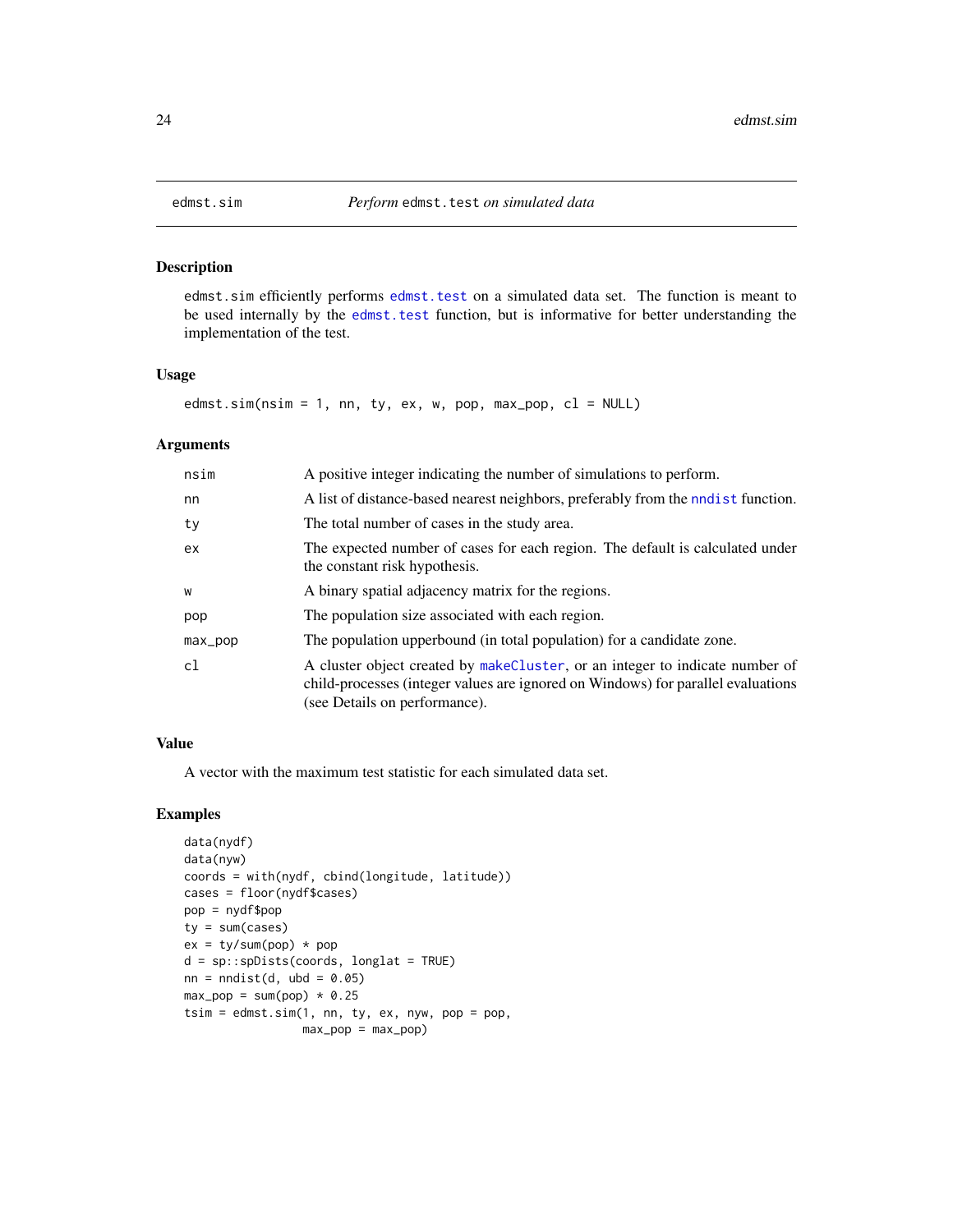<span id="page-24-1"></span><span id="page-24-0"></span>edmst.test implements the early stopping dynamic Minimum Spanning Tree scan test of Costa et al. (2012). Starting with a single region as a current zone, new candidate zones are constructed by combining the current zone with the connected region that maximizes the resulting likelihood ratio test statistic. This procedure is repeated until adding a connected region does not increase the test statistic (or the population or distance upper bounds are reached). The same procedure is repeated for each region. The clusters returned are non-overlapping, ordered from most significant to least significant. The first cluster is the most likely to be a cluster. If no significant clusters are found, then the most likely cluster is returned (along with a warning).

#### Usage

```
edmst.test(
  coords,
  cases,
  pop,
  w,
  ex = sum(cases)/sum(pop) * pop,nsim = 499,alpha = 0.1,
  ubpop = 0.5,
  ubd = 1,
  longlat = FALSE,
  cl = NULL\mathcal{E}
```

| coords | An $n \times 2$ matrix of centroid coordinates for the regions in the form $(x, y)$ or<br>(longitude, latitude) is using great circle distance. |
|--------|-------------------------------------------------------------------------------------------------------------------------------------------------|
| cases  | The number of cases observed in each region.                                                                                                    |
| pop    | The population size associated with each region.                                                                                                |
| W      | A binary spatial adjacency matrix for the regions.                                                                                              |
| ex     | The expected number of cases for each region. The default is calculated under<br>the constant risk hypothesis.                                  |
| nsim   | The number of simulations from which to compute the p-value.                                                                                    |
| alpha  | The significance level to determine whether a cluster is significant. Default is<br>0.10.                                                       |
| ubpop  | The upperbound of the proportion of the total population to consider for a clus-<br>ter.                                                        |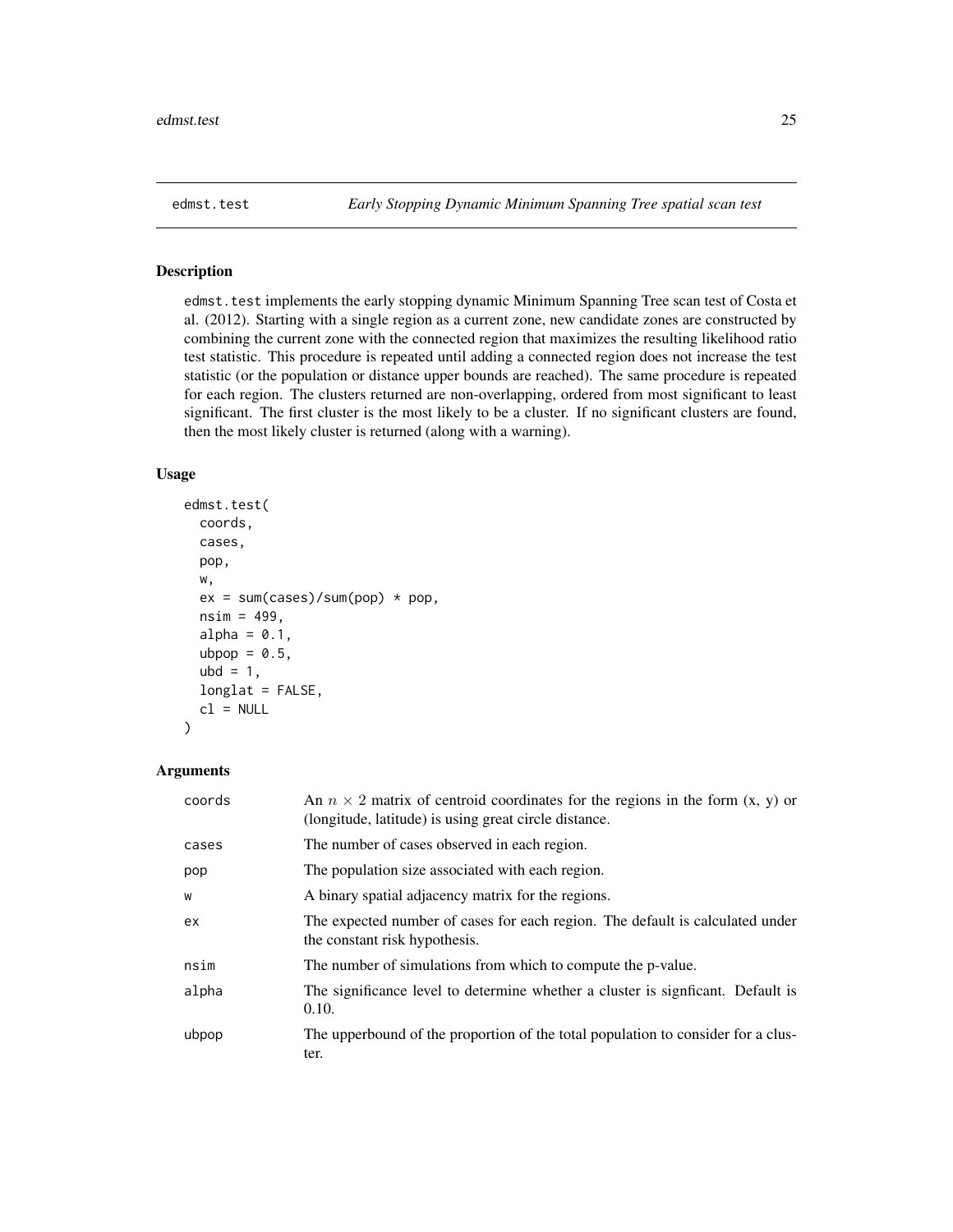26 edmst.test

| ubd     | A proportion in $(0, 1]$ . The distance of potential clusters must be no more than<br>ubd $\star$ m, where m is the maximum intercentroid distance between all coordinates.                       |
|---------|---------------------------------------------------------------------------------------------------------------------------------------------------------------------------------------------------|
| longlat | The default is FALSE, which specifies that Euclidean distance should be used.<br>If longlat is TRUE, then the great circle distance is used to calculate the inter-<br>centroid distance.         |
| c1      | A cluster object created by makeCluster, or an integer to indicate number of<br>child-processes (integer values are ignored on Windows) for parallel evaluations<br>(see Details on performance). |

### Details

The maximum intercentroid distance can be found by executing the command: sp::spDists(as.matrix(coords), longlat = longlat), based on the specified values of coords and longlat.

### Value

Returns a smerc\_cluster object.

#### Author(s)

Joshua French

### References

Costa, M.A. and Assuncao, R.M. and Kulldorff, M. (2012) Constrained spanning tree algorithms for irregularly-shaped spatial clustering, Computational Statistics & Data Analysis, 56(6), 1771-1783. <doi:10.1016/j.csda.2011.11.001>

### See Also

[print.smerc\\_cluster](#page-76-1), [summary.smerc\\_cluster](#page-98-1), [plot.smerc\\_cluster](#page-73-1), [scan.stat](#page-88-1), [scan.test](#page-89-1)

```
data(nydf)
data(nyw)
coords = with(nydf, cbind(longitude, latitude))
out = edmst.test(coords = coords, cases = floor(nydf$cases),
                 pop = nydf$pop, w = nyw,
                 alpha = 0.12, longlat = TRUE,
                 nsim = 5, ubpop = 0.1, ubd = 0.2)
data(nypoly)
library(sp)
plot(nypoly, col = color.clusters(out))
```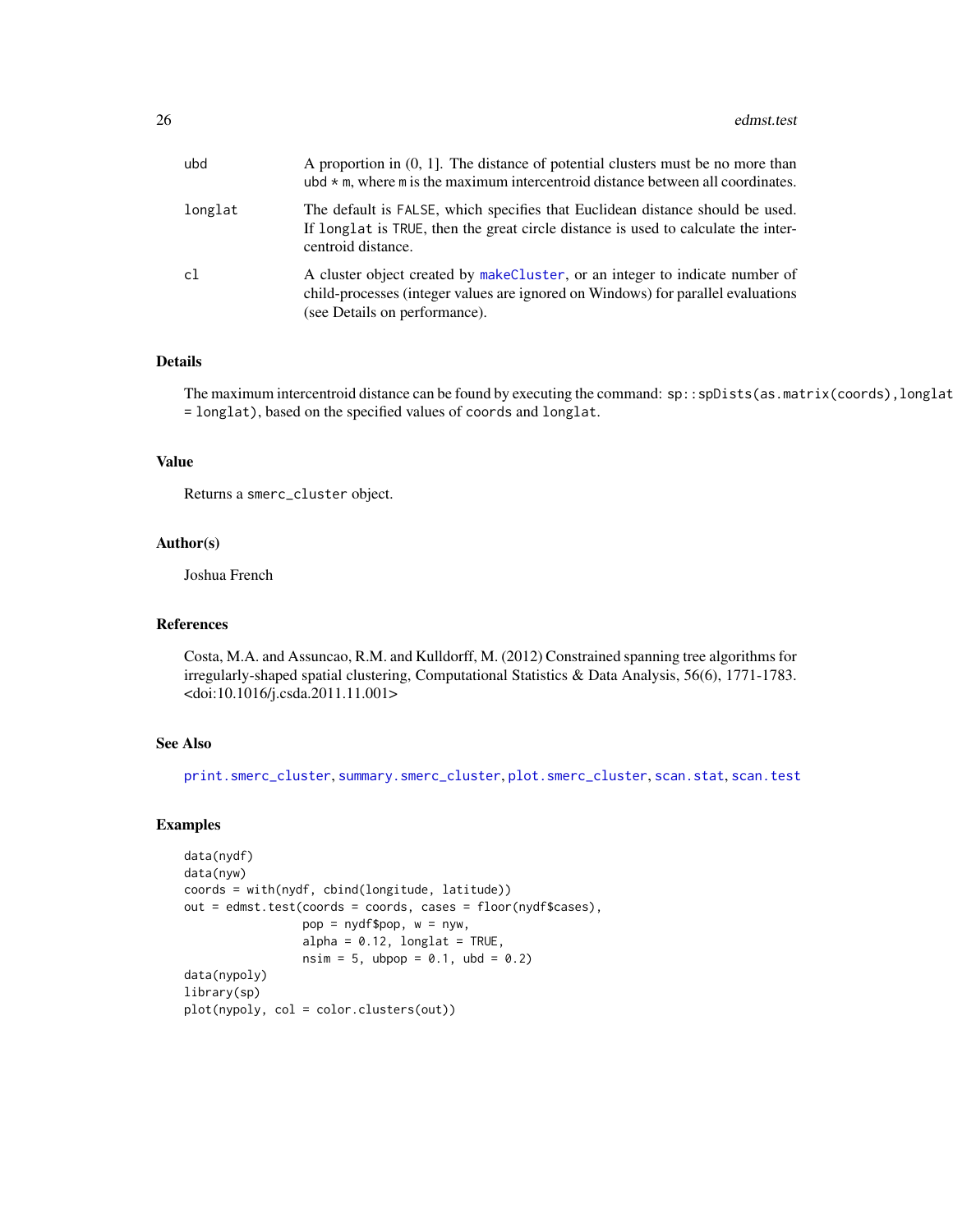<span id="page-26-0"></span>

edmst.zones determines the zones for the early stopping Dynamic Minimum Spanning Tree scan test ([edmst.test](#page-24-1)). The function returns the zones, as well as the associated test statistic, cases in each zone, the expected number of cases in each zone, and the population in each zone.

### Usage

```
edmst.zones(
  coords,
  cases,
 pop,
 w,
  ex = sum(cases)/sum(pop) * pop,ubpop = 0.5,
  ubd = 1,
  longlat = FALSE,
  cl = NULL,progress = TRUE
\mathcal{L}
```

| coords   | An $n \times 2$ matrix of centroid coordinates for the regions in the form $(x, y)$ or<br>(longitude, latitude) is using great circle distance.                                                    |
|----------|----------------------------------------------------------------------------------------------------------------------------------------------------------------------------------------------------|
| cases    | The number of cases observed in each region.                                                                                                                                                       |
| pop      | The population size associated with each region.                                                                                                                                                   |
| W        | A binary spatial adjacency matrix for the regions.                                                                                                                                                 |
| ex       | The expected number of cases for each region. The default is calculated under<br>the constant risk hypothesis.                                                                                     |
| ubpop    | The upperbound of the proportion of the total population to consider for a clus-<br>ter.                                                                                                           |
| ubd      | A proportion in $(0, 1]$ . The distance of potential clusters must be no more than<br>ubd $*$ m, where m is the maximum intercentroid distance between all coordinates.                            |
| longlat  | The default is FALSE, which specifies that Euclidean distance should be used.<br>If longlat is TRUE, then the great circle distance is used to calculate the inter-<br>centroid distance.          |
| cl       | A cluster object created by make Cluster, or an integer to indicate number of<br>child-processes (integer values are ignored on Windows) for parallel evaluations<br>(see Details on performance). |
| progress | A logical value indicating whether a progress bar should be displayed. The<br>default is TRUE.                                                                                                     |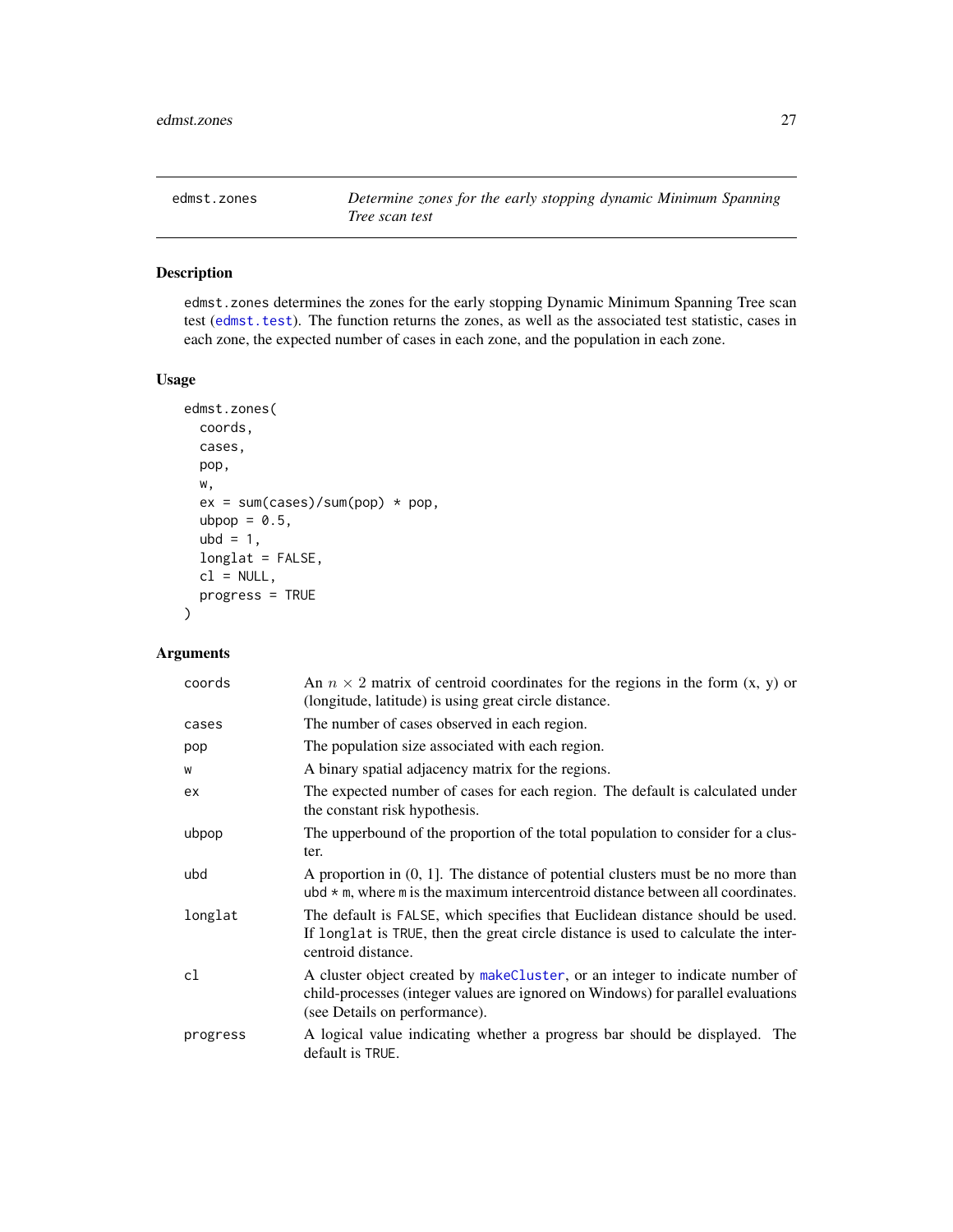### <span id="page-27-0"></span>Details

Every zone considered must have a total population less than ubpop  $*$  sum(pop). Additionally, the maximum intercentroid distance for the regions within a zone must be no more than  $ubd \star$  the maximum intercentroid distance across all regions.

### Value

Returns a list with elements:

| zones     | A list contained the location ids of each potential cluster.                 |
|-----------|------------------------------------------------------------------------------|
| loglikrat | The loglikelihood ratio for each zone (i.e., the log of the test statistic). |
| cases     | The observed number of cases in each zone.                                   |
| expected  | The expected number of cases each zone.                                      |
| pop       | The total population in each zone.                                           |

### Author(s)

Joshua French

#### References

Costa, M.A. and Assuncao, R.M. and Kulldorff, M. (2012) Constrained spanning tree algorithms for irregularly-shaped spatial clustering, Computational Statistics & Data Analysis, 56(6), 1771-1783. <doi:10.1016/j.csda.2011.11.001>

### Examples

```
data(nydf)
data(nyw)
coords = as.matrix(nydf[,c("longitude", "latitude")])
# find zone with max statistic starting from each individual region
all_zones = edmst.zones(coords, cases = floor(nydf$cases),
                       nydf$pop, w = nyw, ubpop = 0.25,
                        ubd = .25, longlat = TRUE)
```
elbow\_point *Compute Elbow Point*

### Description

elbow\_point computes the elbow point based on the maximum distance between each point and the line passing through the end points.

#### Usage

elbow\_point(x, y)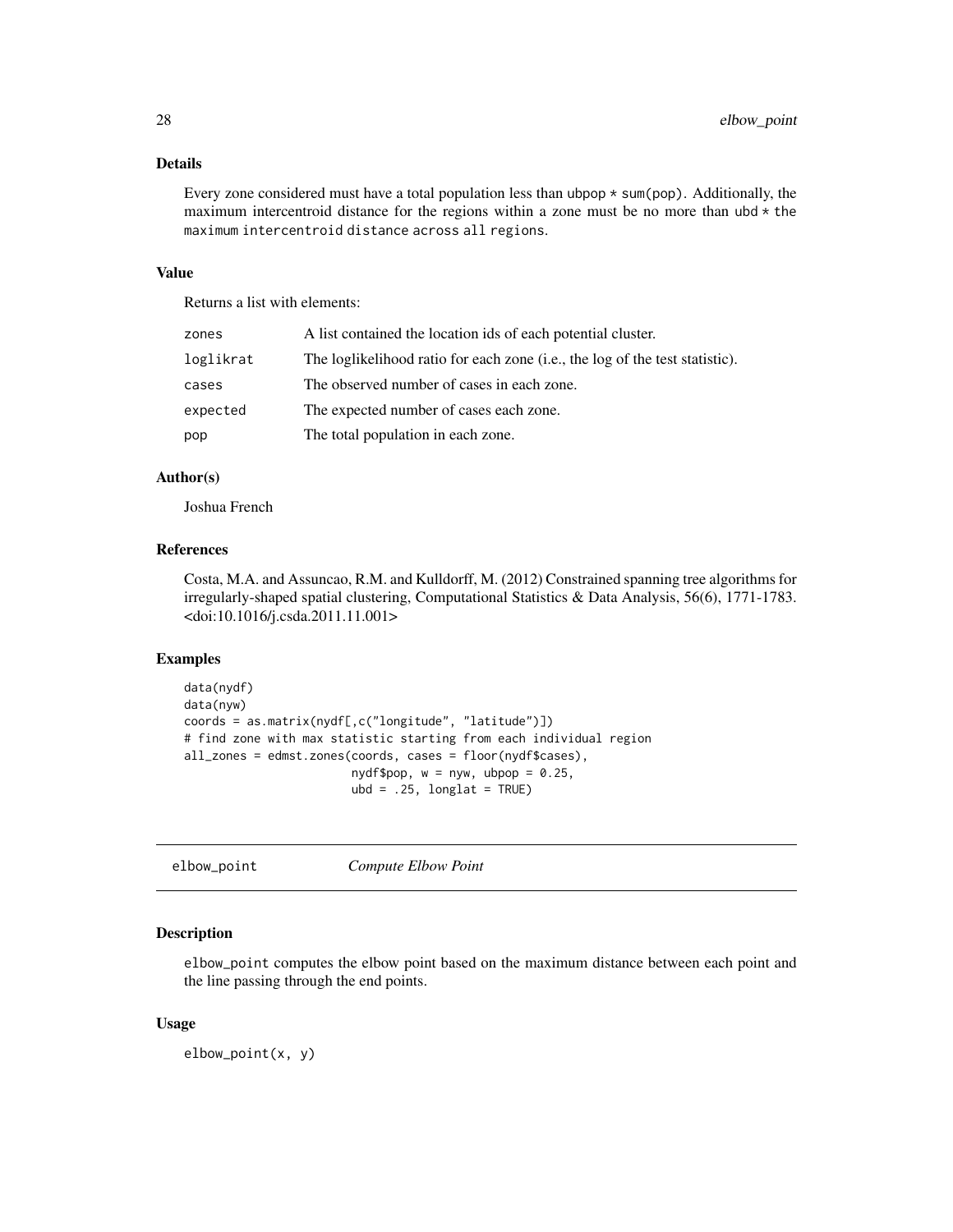#### <span id="page-28-0"></span>elliptic.nn 29

#### Arguments

| A numeric vector |
|------------------|
| A numeric vector |

#### Value

A list with the index  $(idx)$ , x-value  $(x)$  and y-value  $(y)$  of the elbow point.

#### Author(s)

Joshua French and Mohammad Meysami

### References

[https://en.wikipedia.org/wiki/Distance\\_from\\_a\\_point\\_to\\_a\\_line](https://en.wikipedia.org/wiki/Distance_from_a_point_to_a_line)

### See Also

[optimal\\_ubpop](#page-71-1)

### Examples

```
# generate some data
x = c(0, 0.5, 1)y = c(1, 0.1, 0)# plot data (the second point is clearly the elbow)
plot(x, y)
elbow_point(x, y)
```
<span id="page-28-1"></span>elliptic.nn *Nearest neighbors for elliptic scan*

### Description

elliptic.nn computes the nearest neighbors relationships for elliptic.test. It will provide a list of nearest neighbors, and a list of the associated shape and angle.

#### Usage

```
elliptic.nn(
  coords,
  pop,
  ubpop = 0.5,
  shape = c(1, 1.5, 2, 3, 4, 5),
  nangle = c(1, 4, 6, 9, 12, 15)
)
```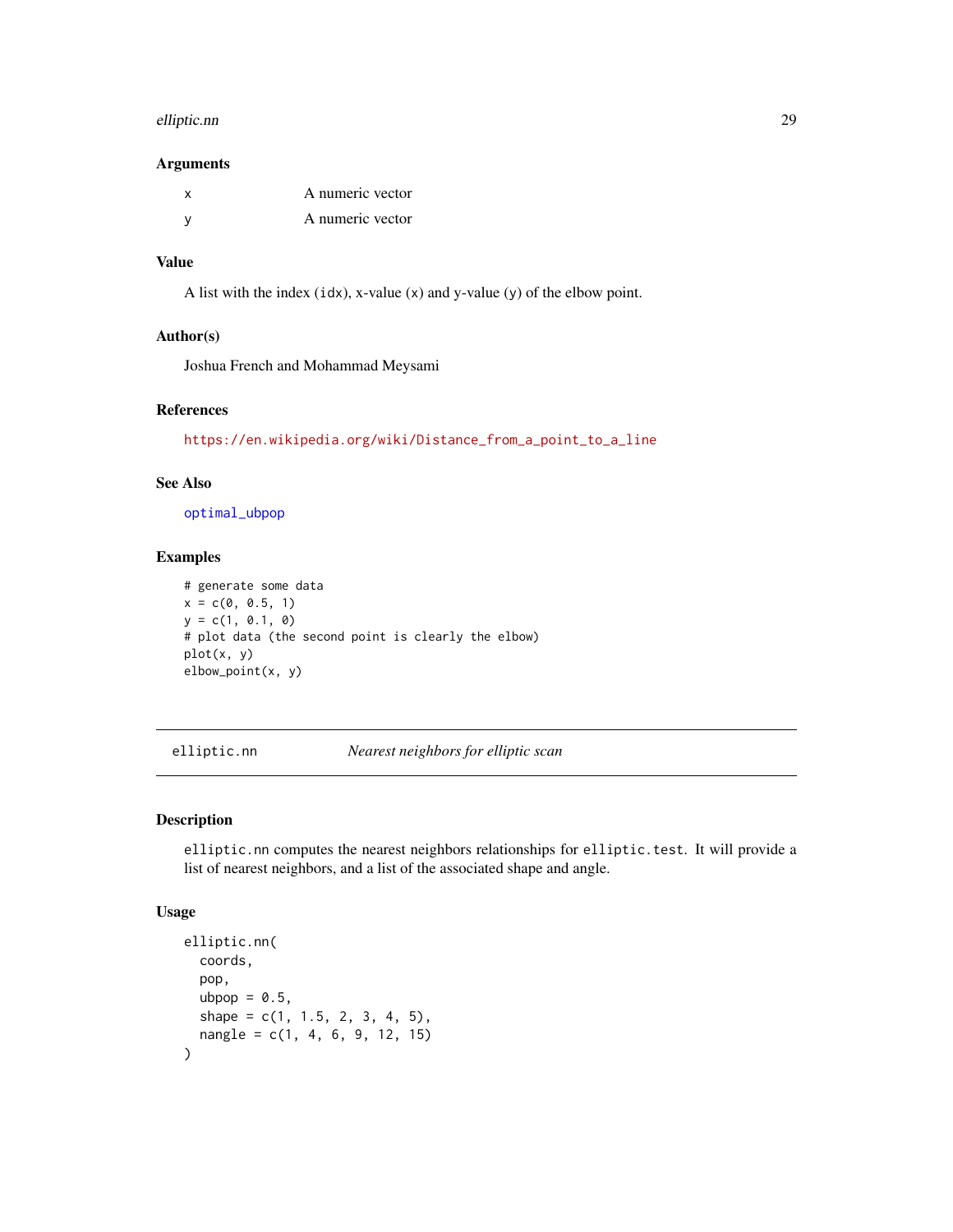### <span id="page-29-0"></span>Arguments

| coords | An $n \times 2$ matrix of centroid coordinates for the regions in the form $(x, y)$ or<br>(longitude, latitude) is using great circle distance. |
|--------|-------------------------------------------------------------------------------------------------------------------------------------------------|
| pop    | The population size associated with each region.                                                                                                |
| ubpop  | The upperbound of the proportion of the total population to consider for a clus-<br>ter.                                                        |
| shape  | The ratios of the major and minor axes of the desired ellipses.                                                                                 |
| nangle | The number of angles (between 0 and 180) to consider for each shape.                                                                            |

#### Value

A list of nested nearest neighbors, the associated shapes and angles for each set of nn, and all of the shapes and angles you get for each zone constructed from the set of nearest neighbors.

### Examples

```
data(nydf)
coords = with(nydf, cbind(longitude, latitude))
enn = elliptic.nn(coords, nydf$pop, 0.1,
                  shape = c(1, 1.5), nangle = c(1, 4))
```
elliptic.sim *Perform* elliptic.test *on simulated data*

### Description

elliptic.sim efficiently performs [elliptic.test](#page-31-1) on a simulated data set. The function is meant to be used internally by the [elliptic.test](#page-31-1) function, but is informative for better understanding the implementation of the test.

### Usage

```
elliptic.sim(
  nsim = 1,
  nn,
  ty,
  ex,
  a,
  shape_all,
  ein,
  eout,
 cl = NULL,min.cases = 2
)
```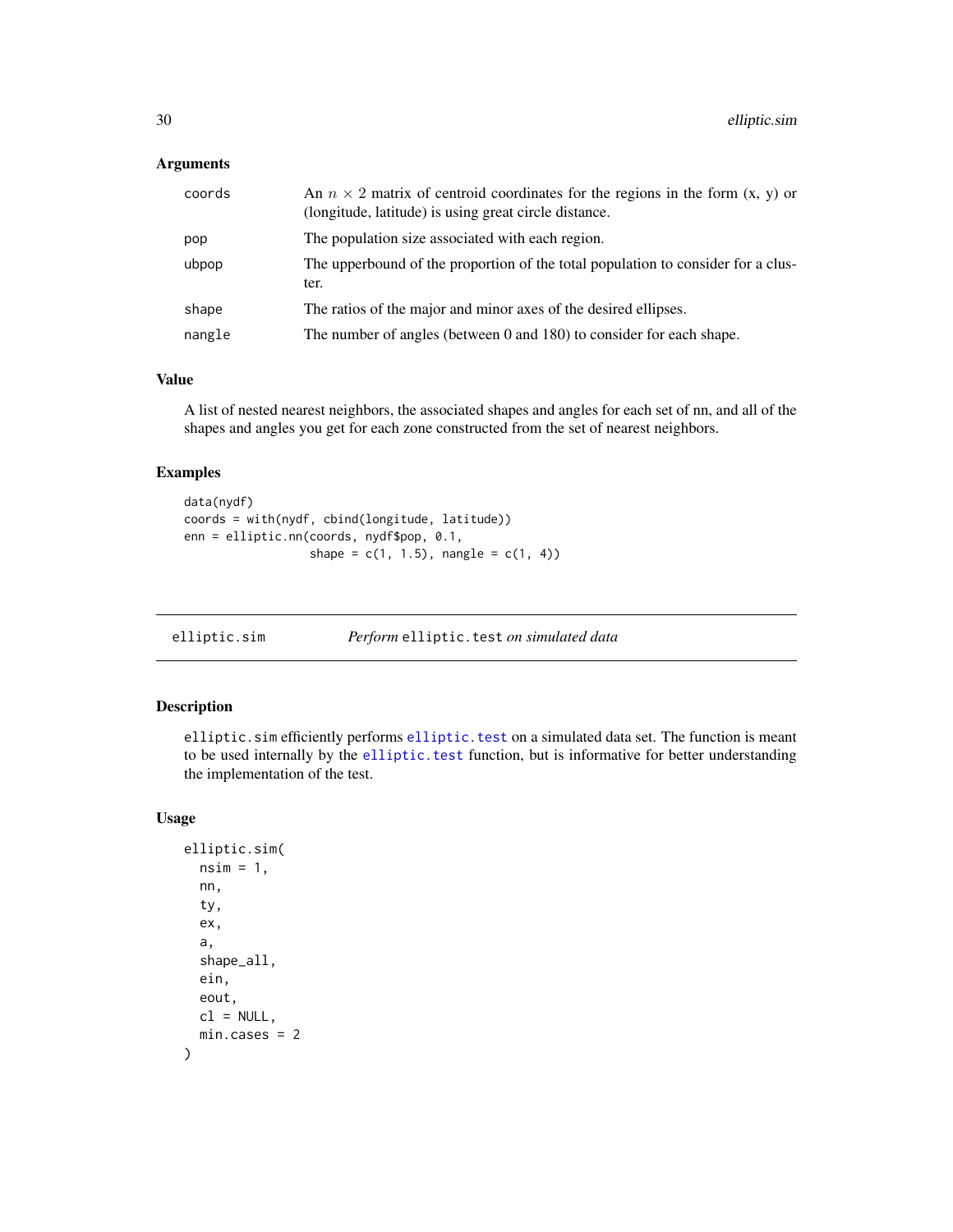### elliptic.sim 31

#### Arguments

| nsim      | A positive integer indicating the number of simulations to perform.                                                                                                                               |
|-----------|---------------------------------------------------------------------------------------------------------------------------------------------------------------------------------------------------|
| nn        | A list of nearest neighbors produced by elliptic.nn.                                                                                                                                              |
| ty        | The total number of cases in the study area.                                                                                                                                                      |
| ex        | The expected number of cases for each region. The default is calculated under<br>the constant risk hypothesis.                                                                                    |
| a         | The penalty for the spatial scan statistic. The default is 0.5.                                                                                                                                   |
| shape_all | A vector of the shapes associated with all of the possible zones constructed from<br>nn. This can be obtained from elliptic.nn.                                                                   |
| ein       | The expected number of cases in the zone. Conventionally, this is the estimated<br>overall disease risk across the study area, multiplied by the total population size<br>of the zone.            |
| eout      | The expected number of cases outside the zone. This should be ty -ein and is<br>computed automatically if not provided.                                                                           |
| cl        | A cluster object created by makeCluster, or an integer to indicate number of<br>child-processes (integer values are ignored on Windows) for parallel evaluations<br>(see Details on performance). |
| min.cases | The minimum number of cases required for a cluster. The default is 2.                                                                                                                             |

### Value

A vector with the maximum test statistic for each simulated data set.

```
data(nydf)
data(nyw)
coords = with(nydf, cbind(longitude, latitude))
pop = nydf$pop
enn = elliptic.nn(coords, pop, ubpop = 0.1,
                 shape = c(1, 1.5), nangle = c(1, 4))
cases = floor(nydf$cases)
ty = sum(cases)ex = ty/sum(pop) * popyin = nn.cumsum(enn$nn, cases)
ein = nn.cumsum(enn$nn, ex)
tsim = elliptic.sim(nsim = 2, nn = enn$nn, ty = ty, ex = ex,
                   a = 0.5, shape_all = enn$shape_all,
                   ein = ein, eout = ty - ein)
```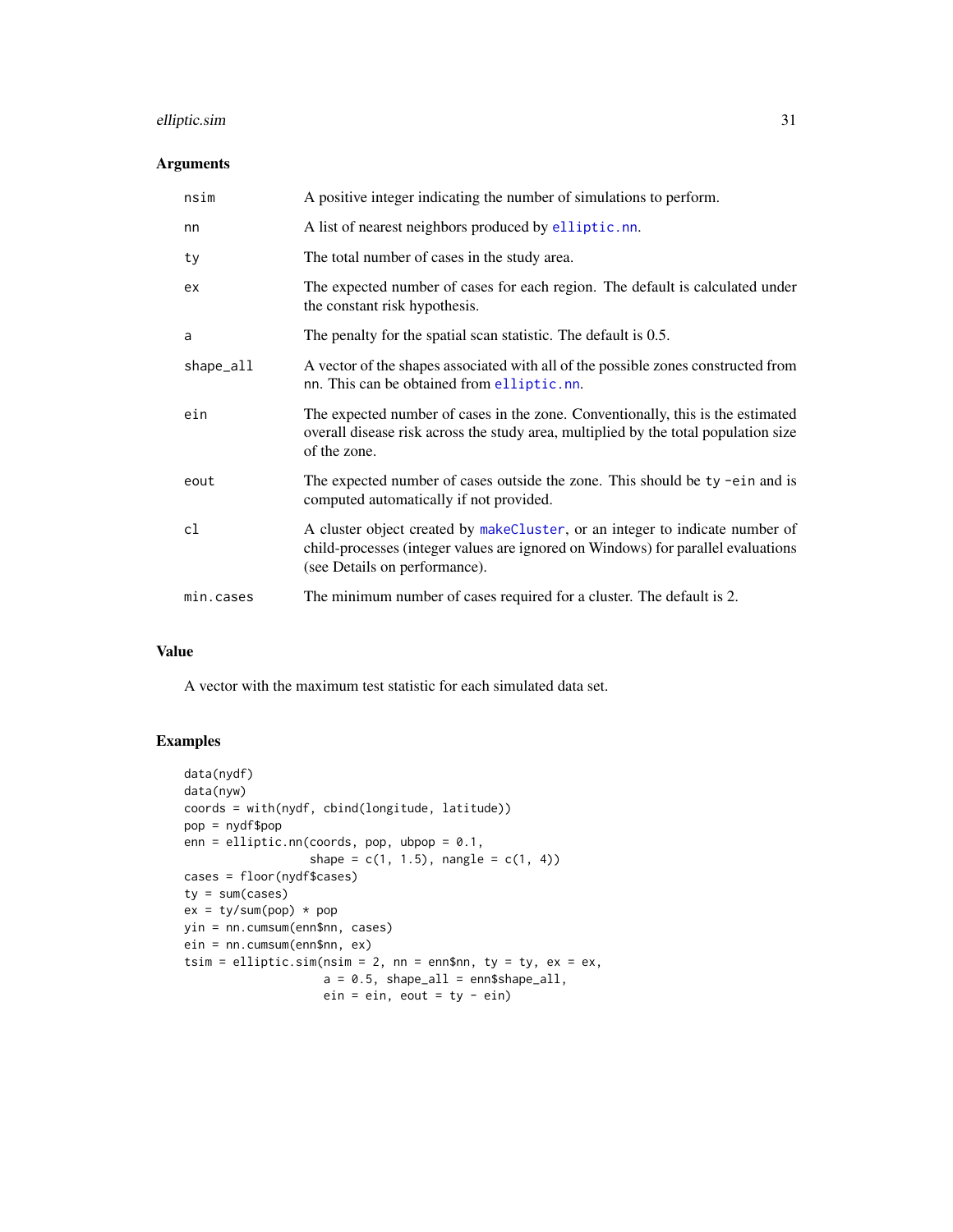<span id="page-31-1"></span><span id="page-31-0"></span>

elliptic.test performs the elliptical scan test of Kulldorf et al. (2006).

### Usage

```
elliptic.test(
 coords,
 cases,
 pop,
 ex = sum(cases)/sum(pop) * pop,nsim = 499,alpha = 0.1,
 ubpop = 0.5,
 shape = c(1, 1.5, 2, 3, 4, 5),
 nangle = c(1, 4, 6, 9, 12, 15),
 a = 0.5,
 cl = NULL,type = "poisson",
 min.cases = 2
)
```

| coords | An $n \times 2$ matrix of centroid coordinates for the regions in the form $(x, y)$ or<br>(longitude, latitude) is using great circle distance.                                                    |
|--------|----------------------------------------------------------------------------------------------------------------------------------------------------------------------------------------------------|
| cases  | The number of cases observed in each region.                                                                                                                                                       |
| pop    | The population size associated with each region.                                                                                                                                                   |
| ex     | The expected number of cases for each region. The default is calculated under<br>the constant risk hypothesis.                                                                                     |
| nsim   | The number of simulations from which to compute the p-value.                                                                                                                                       |
| alpha  | The significance level to determine whether a cluster is significant. Default is<br>0.10.                                                                                                          |
| ubpop  | The upperbound of the proportion of the total population to consider for a clus-<br>ter.                                                                                                           |
| shape  | The ratios of the major and minor axes of the desired ellipses.                                                                                                                                    |
| nangle | The number of angles (between 0 and 180) to consider for each shape.                                                                                                                               |
| a      | The penalty for the spatial scan statistic. The default is 0.5.                                                                                                                                    |
| cl     | A cluster object created by make Cluster, or an integer to indicate number of<br>child-processes (integer values are ignored on Windows) for parallel evaluations<br>(see Details on performance). |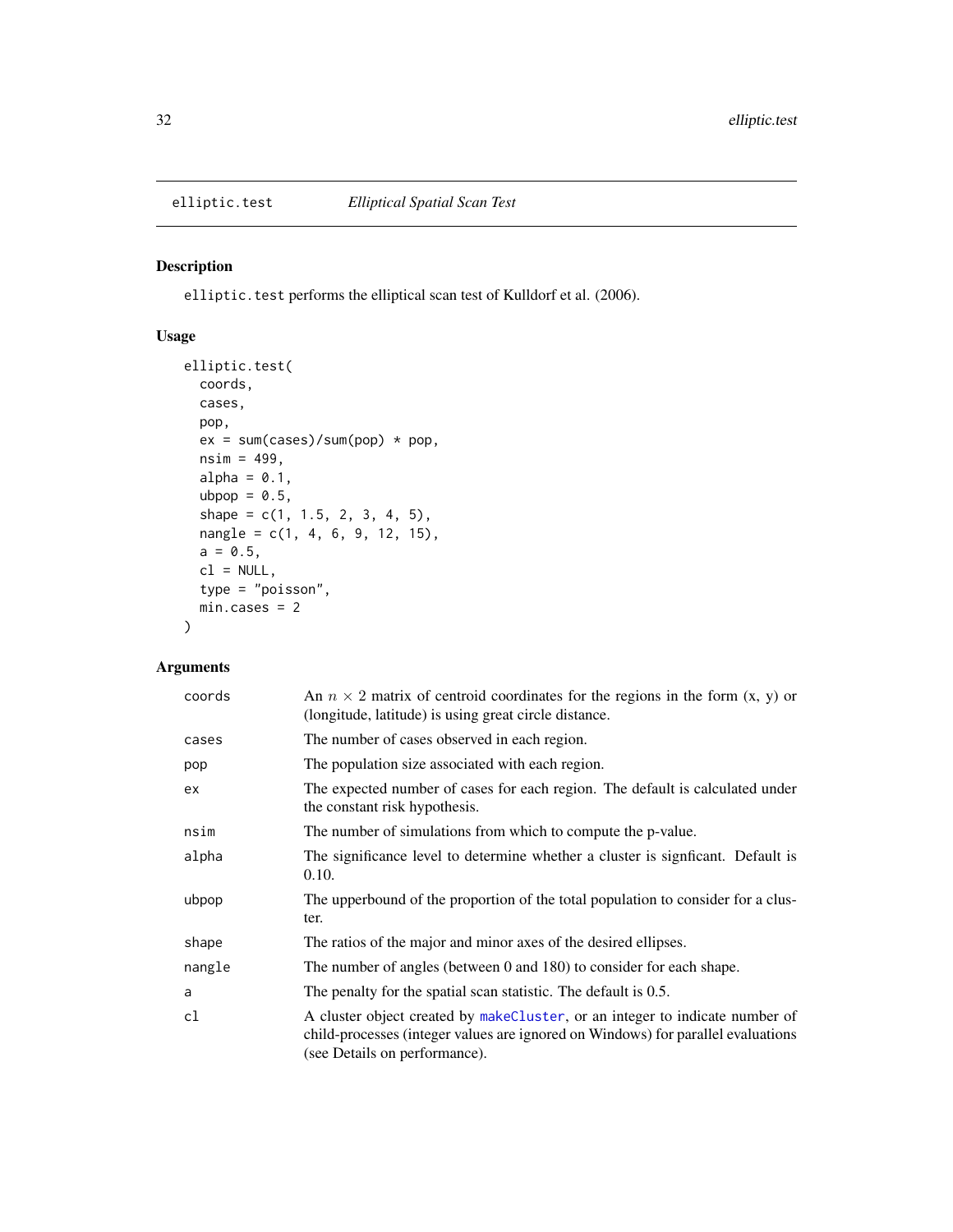#### elliptic.test 33

### Details

The test is performed using the spatial scan test based on the Poisson test statistic and a fixed number of cases. Candidate zones are elliptical and extend from the observed data locations. The clusters returned are non-overlapping, ordered from most significant to least significant. The first cluster is the most likely to be a cluster. If no significant clusters are found, then the most likely cluster is returned (along with a warning).

### Value

Returns a smerc\_cluster object.

#### Author(s)

Joshua French

#### References

Kulldorff, M. (1997) A spatial scan statistic. Communications in Statistics - Theory and Methods, 26(6): 1481-1496, <doi:10.1080/03610929708831995>

Kulldorff, M., Huang, L., Pickle, L. and Duczmal, L. (2006) An elliptic spatial scan statistic. Statististics in Medicine, 25:3929-3943. <doi:10.1002/sim.2490>

#### See Also

[print.smerc\\_cluster](#page-76-1), [summary.smerc\\_cluster](#page-98-1), [plot.smerc\\_cluster](#page-73-1), [scan.stat](#page-88-1), [scan.test](#page-89-1)

```
data(nydf)
coords = with(nydf, cbind(longitude, latitude))
out = elliptic.test(coords = coords,
                   cases = floor(nydf$cases),
                   pop = nydf$pop, ubpop = 0.1,
                   nsim = 2,alpha = 0.12,
                   shape = 1.5, nangle = 4)
```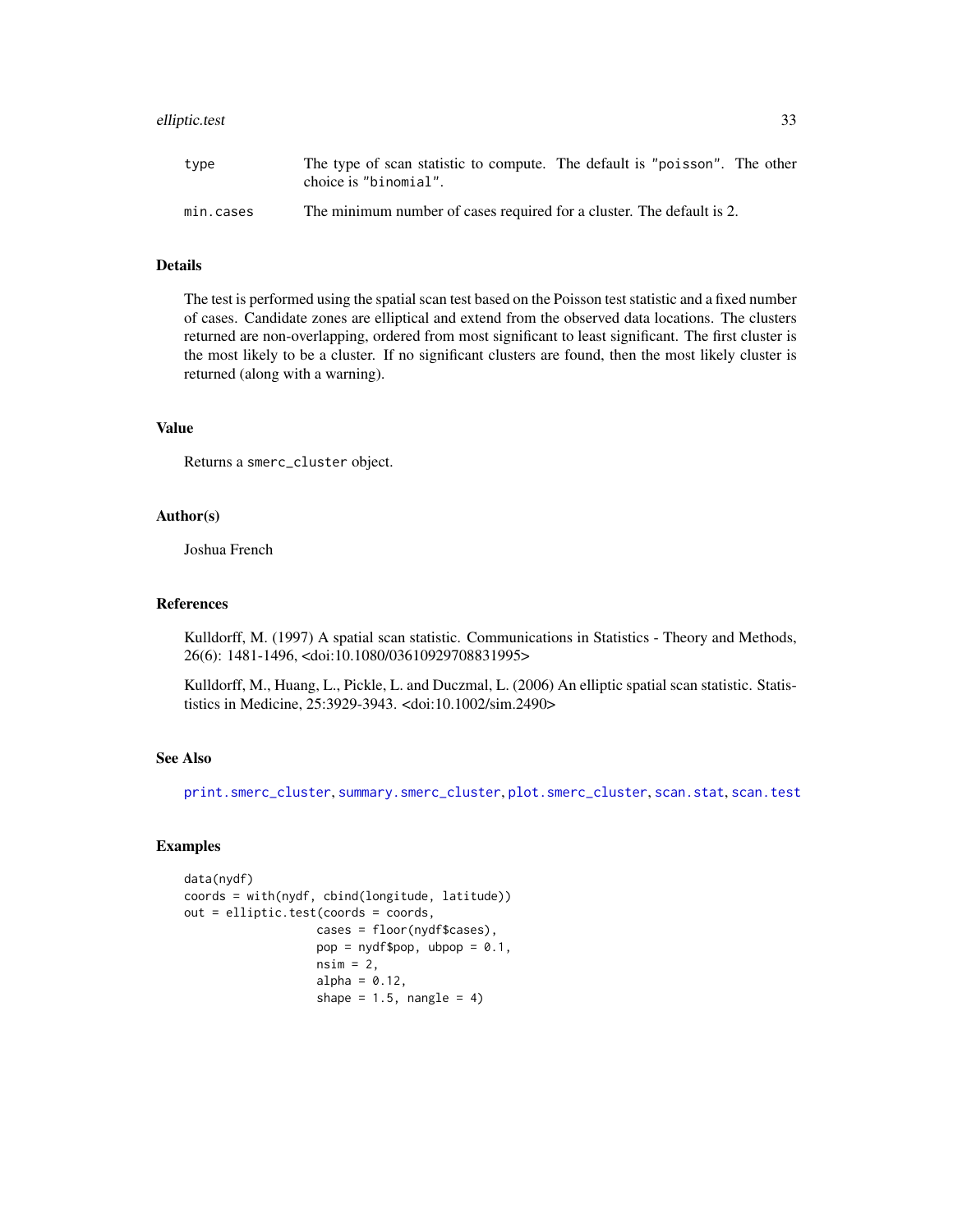<span id="page-33-0"></span>

elliptic.zones constructs the elliptical zones for [elliptic.test](#page-31-1).

### Usage

```
elliptic.zones(
  coords,
  pop,
  ubpop = 0.5,
  shape = c(1, 1.5, 2, 3, 4, 5),
  nangle = c(1, 4, 6, 9, 12, 15))
```
### Arguments

| coords | An $n \times 2$ matrix of centroid coordinates for the regions in the form $(x, y)$ or<br>(longitude, latitude) is using great circle distance. |
|--------|-------------------------------------------------------------------------------------------------------------------------------------------------|
| pop    | The population size associated with each region.                                                                                                |
| ubpop  | The upperbound of the proportion of the total population to consider for a clus-<br>ter.                                                        |
| shape  | The ratios of the major and minor axes of the desired ellipses.                                                                                 |
| nangle | The number of angles (between 0 and 180) to consider for each shape.                                                                            |

### Value

A list with all distinct zones, the associated shape parameters, and the associated angle parameters.

#### References

Kulldorff, M., Huang, L., Pickle, L. and Duczmal, L. (2006) An elliptic spatial scan statistic. Statististics in Medicine, 25:3929-3943. <doi:10.1002/sim.2490>

```
## Not run:
data(nydf)
coords = with(nydf, cbind(longitude, latitude))
out = elliptic.zones(coords = coords, pop = nydf$pop,
                     shape = 1.5, nangle = 4)
## End(Not run)
```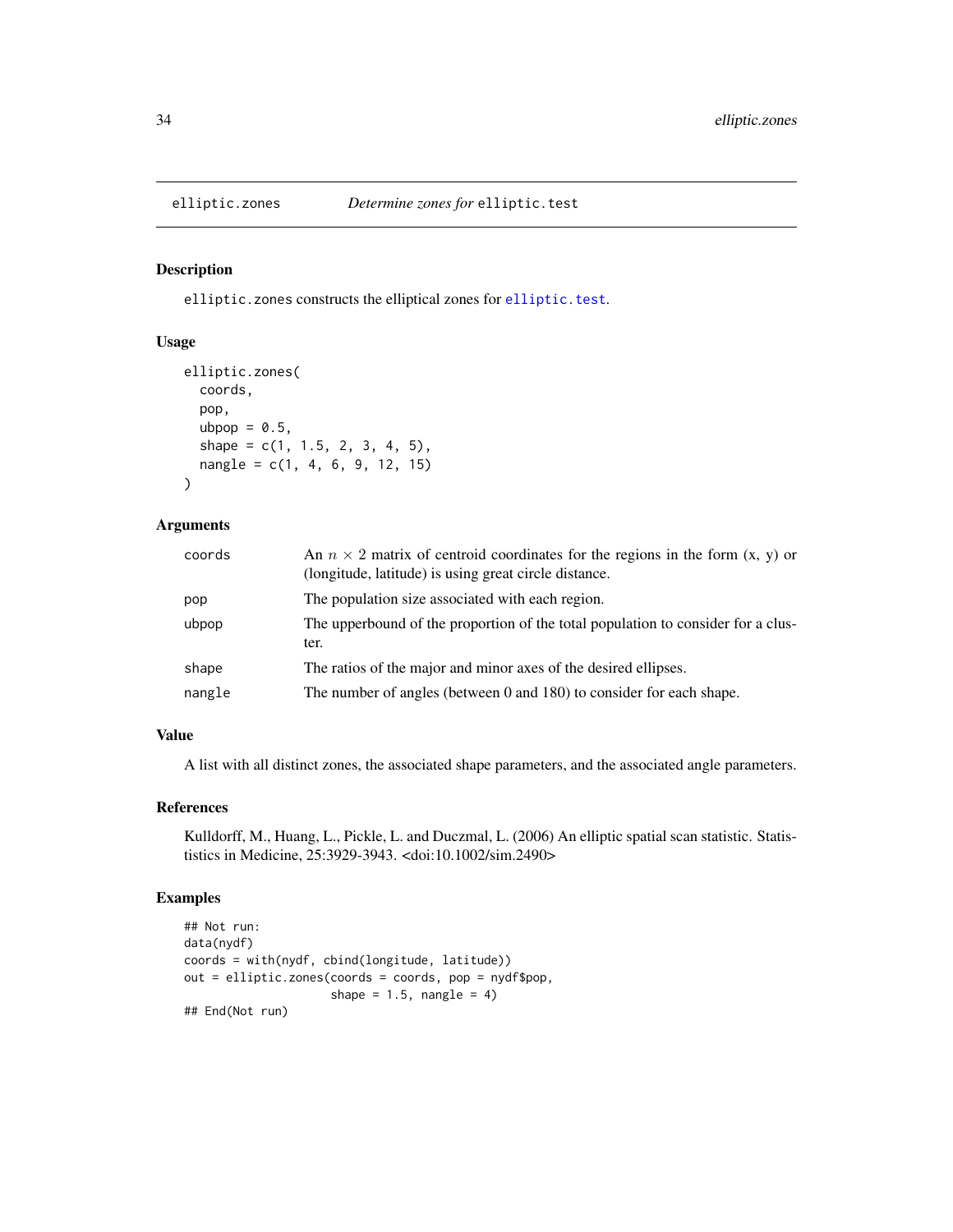<span id="page-34-0"></span>

fast. sim efficiently performs fast. test on a simulated data set. The function is meant to be used internally by the [fast.test](#page-35-1) function, but is informative for better understanding the implementation of the test.

### Usage

fast.sim(nsim = 1, ty, ex, pop, ubpop, type = "poisson", cl = NULL)

### Arguments

| nsim  | A positive integer indicating the number of simulations to perform.                                                                                                                                |
|-------|----------------------------------------------------------------------------------------------------------------------------------------------------------------------------------------------------|
| ty    | The total number of cases in the study area.                                                                                                                                                       |
| ex    | The expected number of cases for each region. The default is calculated under<br>the constant risk hypothesis.                                                                                     |
| pop   | The population size associated with each region.                                                                                                                                                   |
| ubpop | The upperbound of the proportion of the total population to consider for a clus-<br>ter.                                                                                                           |
| type  | The type of scan statistic to compute. The default is "poisson". The other<br>choice is "binomial".                                                                                                |
| cl    | A cluster object created by make Cluster, or an integer to indicate number of<br>child-processes (integer values are ignored on Windows) for parallel evaluations<br>(see Details on performance). |

#### Value

A vector with the maximum test statistic for each simulated data set.

```
data(nydf)
coords = with(nydf, cbind(longitude, latitude))
cases = floor(nydf$cases)
pop = nydf$pop
ty = sum(cases)ex = ty/sum(pop) * poptsim = fast.sim(1, ty, ex, pop = pop, ubpop = 0.5)
```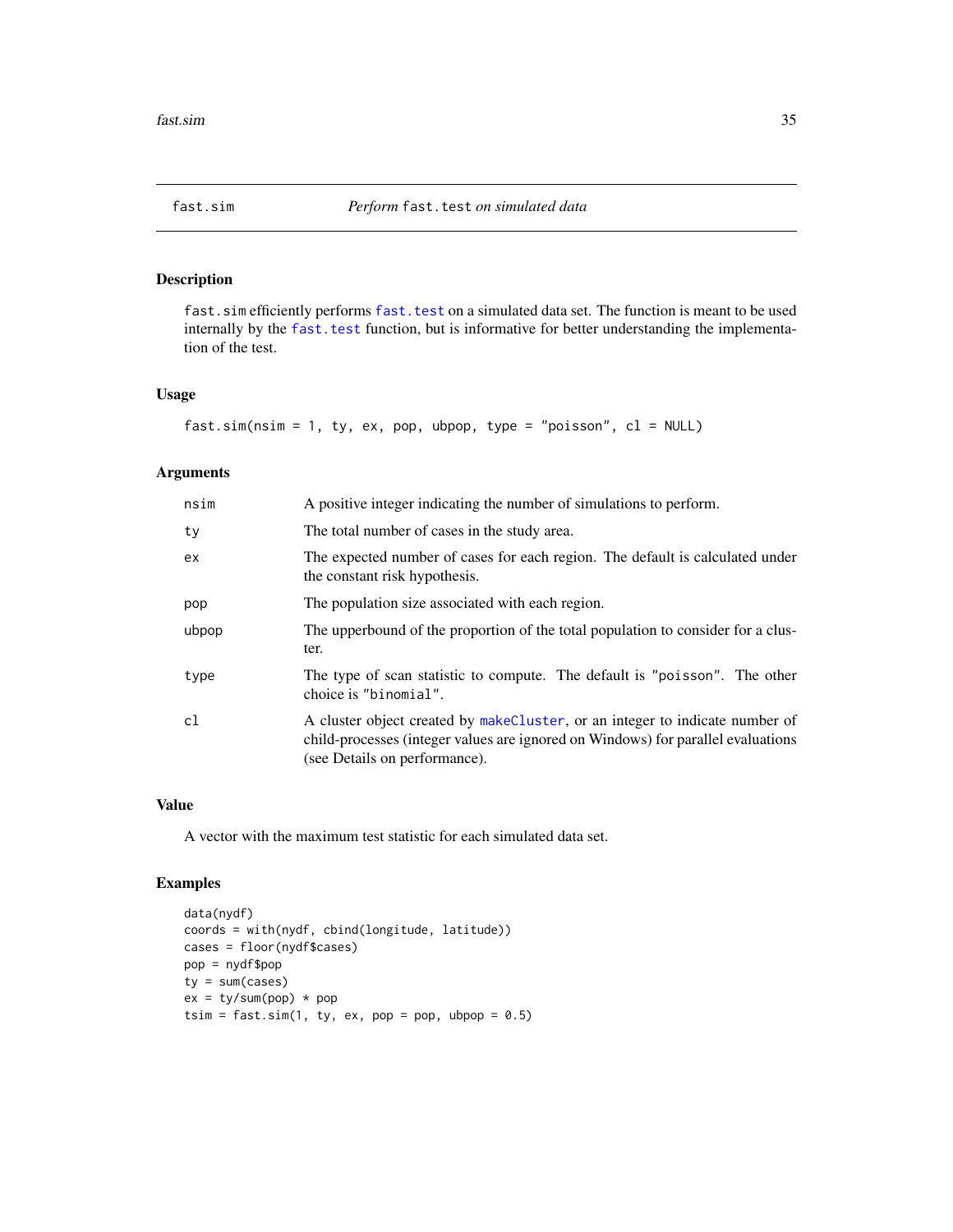<span id="page-35-1"></span><span id="page-35-0"></span>

fast.test performs the fast subset scan test of Neill (2012).

### Usage

```
fast.test(
 coords,
 cases,
 pop,
 ex = sum(cases)/sum(pop) * pop,nsim = 499,alpha = 0.1,
 ubpop = 0.5,
 longlat = FALSE,
 cl = NULL,type = "poisson"
)
```

| coords  | An $n \times 2$ matrix of centroid coordinates for the regions in the form $(x, y)$ or<br>(longitude, latitude) is using great circle distance.                                                   |
|---------|---------------------------------------------------------------------------------------------------------------------------------------------------------------------------------------------------|
| cases   | The number of cases observed in each region.                                                                                                                                                      |
| pop     | The population size associated with each region.                                                                                                                                                  |
| ex      | The expected number of cases for each region. The default is calculated under<br>the constant risk hypothesis.                                                                                    |
| nsim    | The number of simulations from which to compute the p-value.                                                                                                                                      |
| alpha   | The significance level to determine whether a cluster is significant. Default is<br>0.10.                                                                                                         |
| ubpop   | The upperbound of the proportion of the total population to consider for a clus-<br>ter.                                                                                                          |
| longlat | The default is FALSE, which specifies that Euclidean distance should be used.<br>If longlat is TRUE, then the great circle distance is used to calculate the inter-<br>centroid distance.         |
| cl      | A cluster object created by makeCluster, or an integer to indicate number of<br>child-processes (integer values are ignored on Windows) for parallel evaluations<br>(see Details on performance). |
| type    | The type of scan statistic to compute. The default is "poisson". The other<br>choice is "binomial".                                                                                               |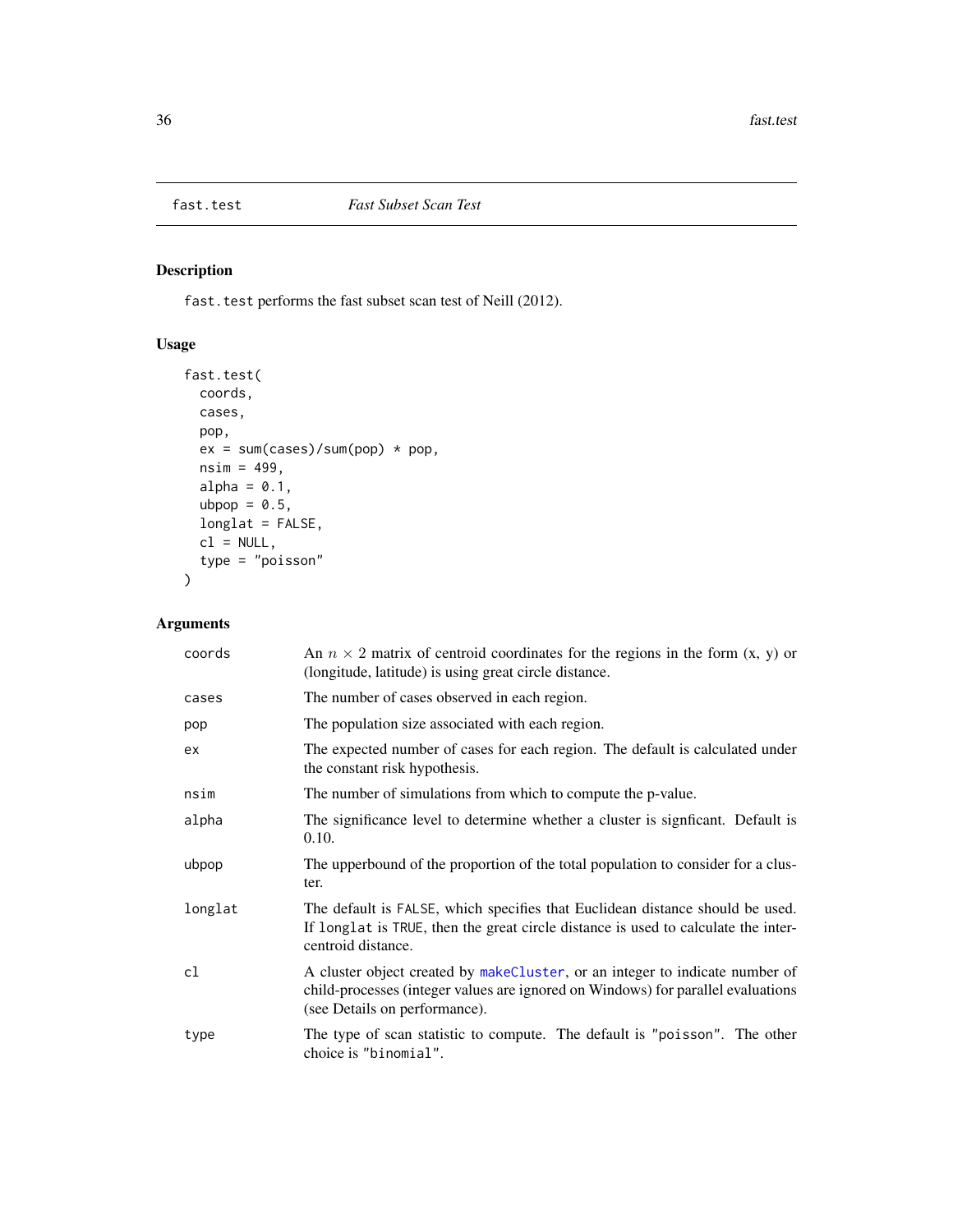#### fast.test 37

## Details

The test is performed using the spatial scan test based on the Poisson test statistic and a fixed number of cases. The windows are based on the Upper Level Sets proposed by Patil and Taillie (2004). The clusters returned are non-overlapping, ordered from most significant to least significant. The first cluster is the most likely to be a cluster. If no significant clusters are found, then the most likely cluster is returned (along with a warning).

# Value

Returns a list of length two of class scan. The first element (clusters) is a list containing the significant, non-ovlappering clusters, and has the the following components:

| locids    | The location ids of regions in a significant cluster.                                 |
|-----------|---------------------------------------------------------------------------------------|
| pop       | The total population in the cluser window.                                            |
| cases     | The observed number of cases in the cluster window.                                   |
| expected  | The expected number of cases in the cluster window.                                   |
| smr       | Standarized mortaility ratio (observed/expected) in the cluster window.               |
| rr        | Relative risk in the cluster window.                                                  |
| loglikrat | The loglikelihood ratio for the cluster window (i.e., the log of the test statistic). |
| pvalue    | The pvalue of the test statistic associated with the cluster window.                  |
|           |                                                                                       |

The second element of the list is the centroid coordinates. This is needed for plotting purposes.

# Author(s)

Joshua French

# References

Neill, D. B. (2012), Fast subset scan for spatial pattern detection. Journal of the Royal Statistical Society: Series B (Statistical Methodology), 74: 337-360. <doi:10.1111/j.1467-9868.2011.01014.x>

# See Also

[print.smerc\\_cluster](#page-76-0), [summary.smerc\\_cluster](#page-98-0), [plot.smerc\\_cluster](#page-73-0), [scan.stat](#page-88-0), [scan.test](#page-89-0)

```
data(nydf)
coords = with(nydf, cbind(longitude, latitude))
out = fast.test(coords = coords, cases = floor(nydf$cases),
               pop = nydf$pop,
               alpha = 0.05, longlat = TRUE,
               nsim = 49, ubpop = 0.5)
```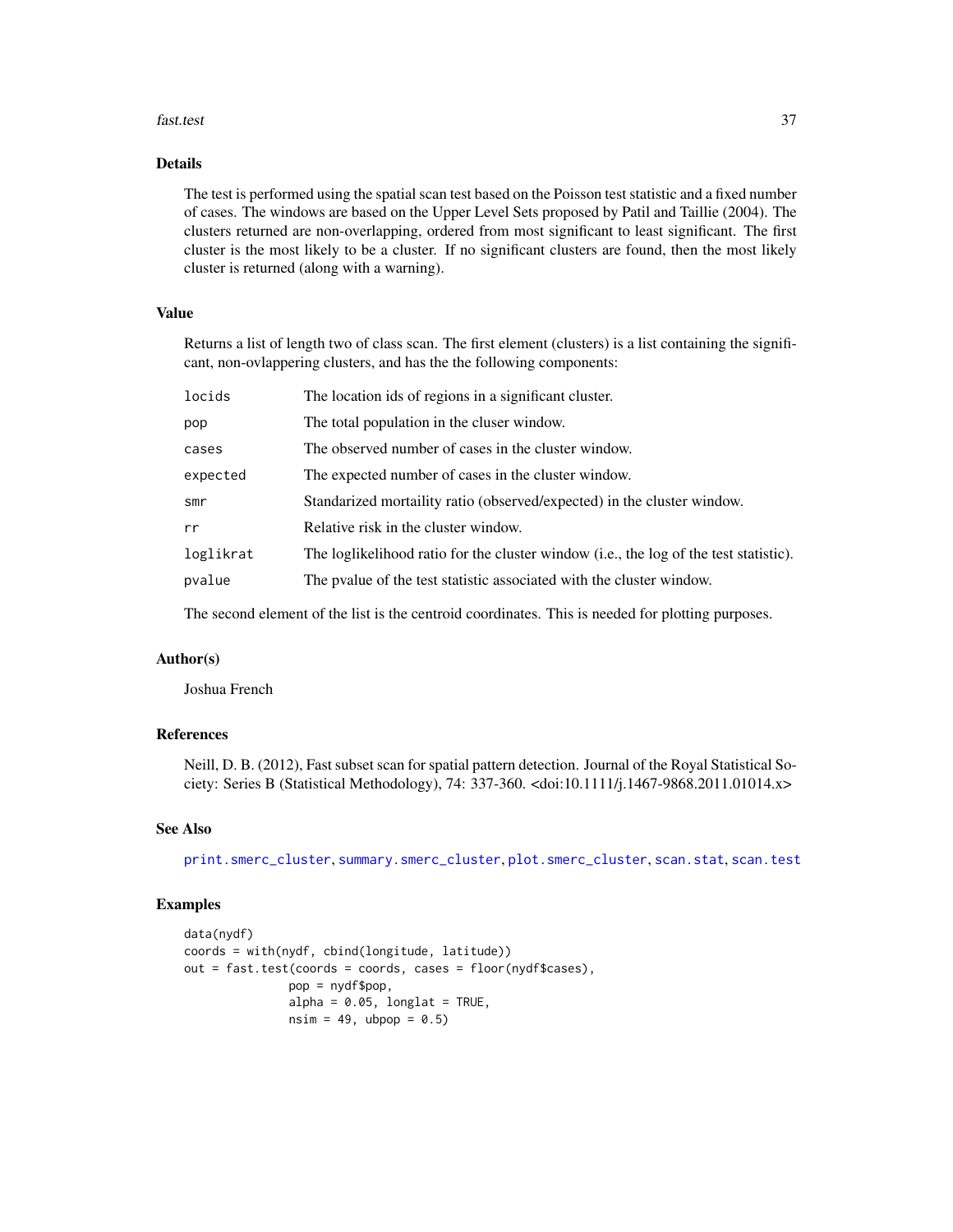fast.zones determines the unique zones obtained by implementing the fast subset scan method of Neill (2012).

#### Usage

```
fast.zones(cases, pop, ubpop = 0.5, simple = TRUE)
```
# Arguments

| cases  | The number of cases observed in each region.                                                              |
|--------|-----------------------------------------------------------------------------------------------------------|
| pop    | The population size associated with each region.                                                          |
| ubpop  | The upperbound of the proportion of the total population to consider for a clus-<br>ter.                  |
| simple | A logical value indicating whether a simple version of the fast zones should be<br>returned. See Details. |

#### Details

The simple argument determines the formatting of the returned zones. If simple = TRUE, then a vector containing the sequential indices of the regions in each successive zones is returned. If simple = FALSE, then the complete list of all zones is returned (which is the standard format of most of the other \*.zones functions.

The zones returned must have a total population less than ubpop  $* \text{sum}(pop)$  of all regions in the study area.

## Value

Returns a vector of regions to sequentially and cumulatively consider for clustering.

## Author(s)

Joshua French

## References

Neill, D. B. (2012), Fast subset scan for spatial pattern detection. Journal of the Royal Statistical Society: Series B (Statistical Methodology), 74: 337-360. <doi:10.1111/j.1467-9868.2011.01014.x>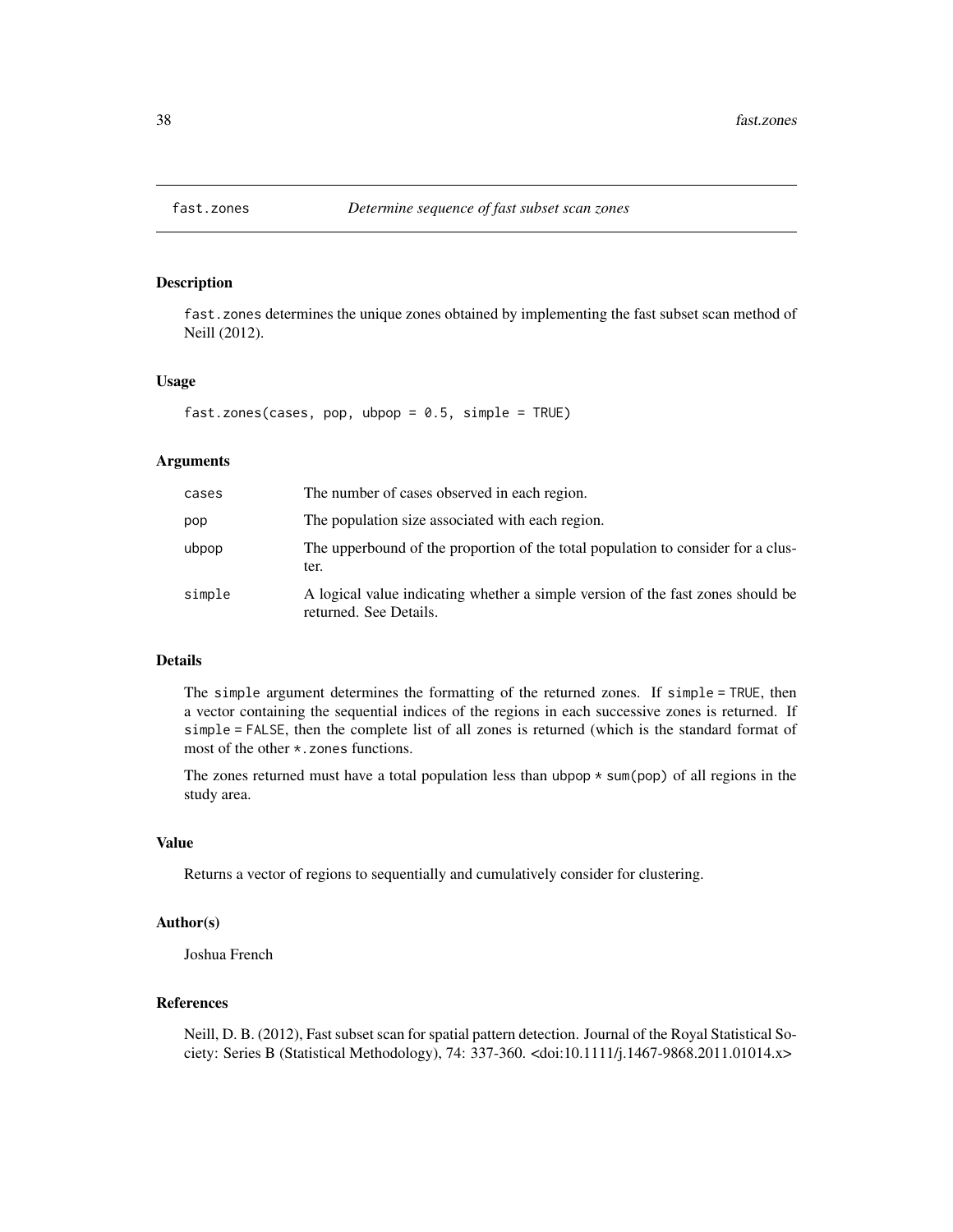#### flex.sim 39

# Examples

```
data(nydf)
cases = nydf$cases
pop = nydf$pop
# compare output format
fast.zones(cases, pop, ubpop = 0.05)
fast.zones(cases, pop, ubpop = 0.05, simple = FALSE)
```
flex.sim *Perform* flex.test *on simualated data*

# Description

flex.sim efficiently performs [flex.test](#page-39-0) on a simulated data set. The function is meant to be used internally by the flex. test function, but is informative for better understanding the implementation of the test.

## Usage

```
flex.sim(
 nsim = 1,
  zones,
  ty,
  ex,
  type = "poisson",
  ein = NULL,
  eout = NULL,
  top = NULL,popin = NULL,
 popout = NULL,
 cl = NULL)
```

| nsim  | A positive integer indicating the number of simulations to perform.                                                                                                                    |
|-------|----------------------------------------------------------------------------------------------------------------------------------------------------------------------------------------|
| zones | A list of zones to compute the test statistic over for each simulated data set.                                                                                                        |
| ty    | The total number of cases in the study area.                                                                                                                                           |
| ex    | The expected number of cases for each region. The default is calculated under<br>the constant risk hypothesis.                                                                         |
| type  | The type of scan statistic to compute. The default is "poisson". The other<br>choice is "binomial".                                                                                    |
| ein   | The expected number of cases in the zone. Conventionally, this is the estimated<br>overall disease risk across the study area, multiplied by the total population size<br>of the zone. |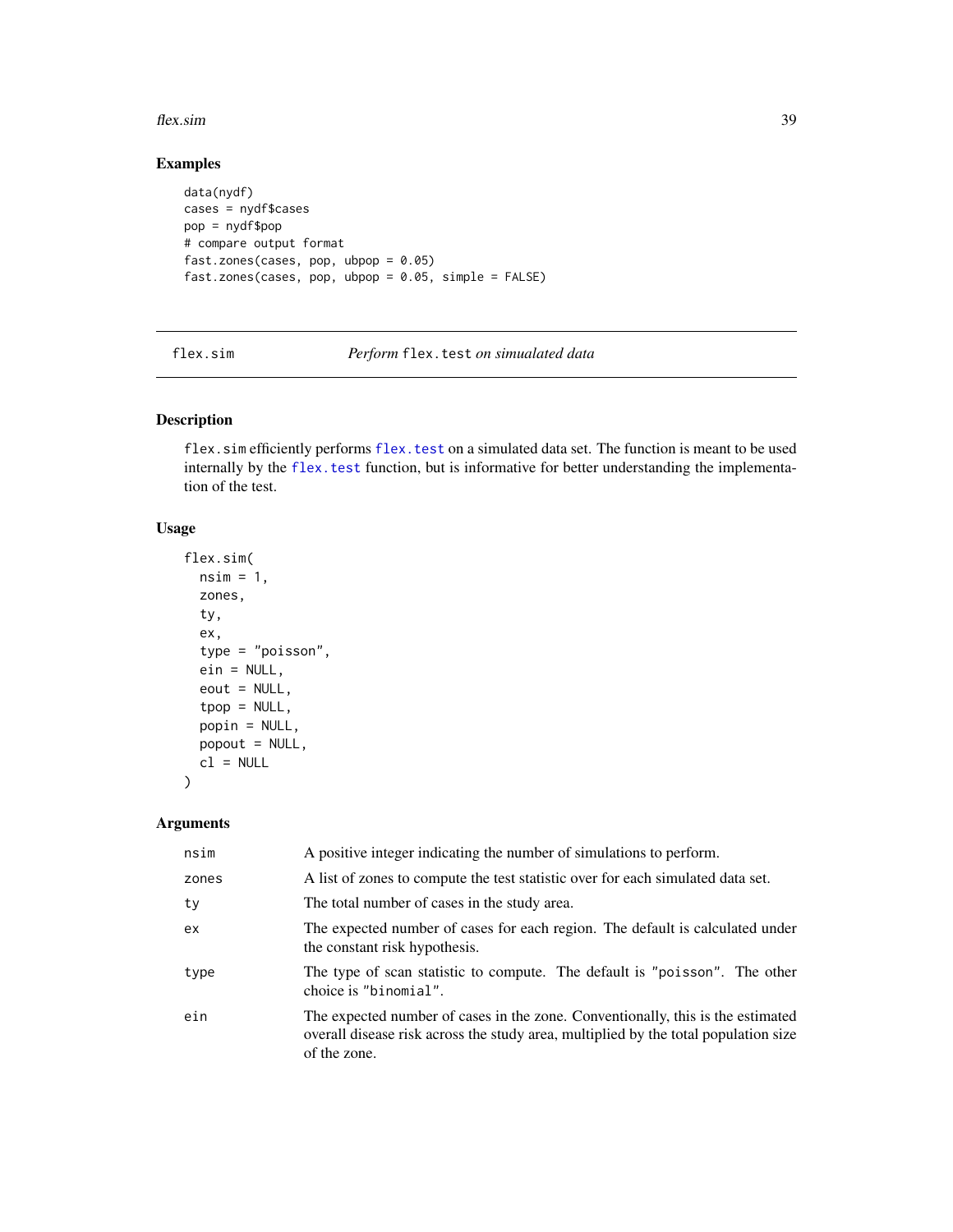| eout   | The expected number of cases outside the zone. This should be ty -ein and is<br>computed automatically if not provided.                                                                           |
|--------|---------------------------------------------------------------------------------------------------------------------------------------------------------------------------------------------------|
| tpop   | The total population in the study area.                                                                                                                                                           |
| popin  | The total population in the zone.                                                                                                                                                                 |
| popout | The population outside the zone. This should be tpop -popin and is computed<br>automatically if not provided.                                                                                     |
| c1     | A cluster object created by makeCluster, or an integer to indicate number of<br>child-processes (integer values are ignored on Windows) for parallel evaluations<br>(see Details on performance). |

## Value

A vector with the maximum test statistic for each simulated data set.

# Examples

```
data(nydf)
data(nyw)
coords = with(nydf, cbind(longitude, latitude))
zones = flex.zones(coords, w = nyw, k = 3, longlat = TRUE)
cases = floor(nydf$cases)
ty = sum(cases)ex = ty/sum(nydf$pop) * nydf$pop
ein = zones.sum(zones, ex)
tsim = flex.sim(nsim = 2, zones, ty, ex, ein = ein, eout = ty - ein)
```
<span id="page-39-0"></span>

flex.test *Flexibly-shaped Spatial Scan Test*

## Description

flex.test performs the flexibly-shaped scan test of Tango and Takahashi (2005).

## Usage

```
flex.test(
 coords,
  cases,
 pop,
  w,
 k = 10,
  ex = sum(cases)/sum(pop) * pop,type = "poisson",
  nsim = 499,
  alpha = 0.1,
  longlat = FALSE,
  cl = NULL,
```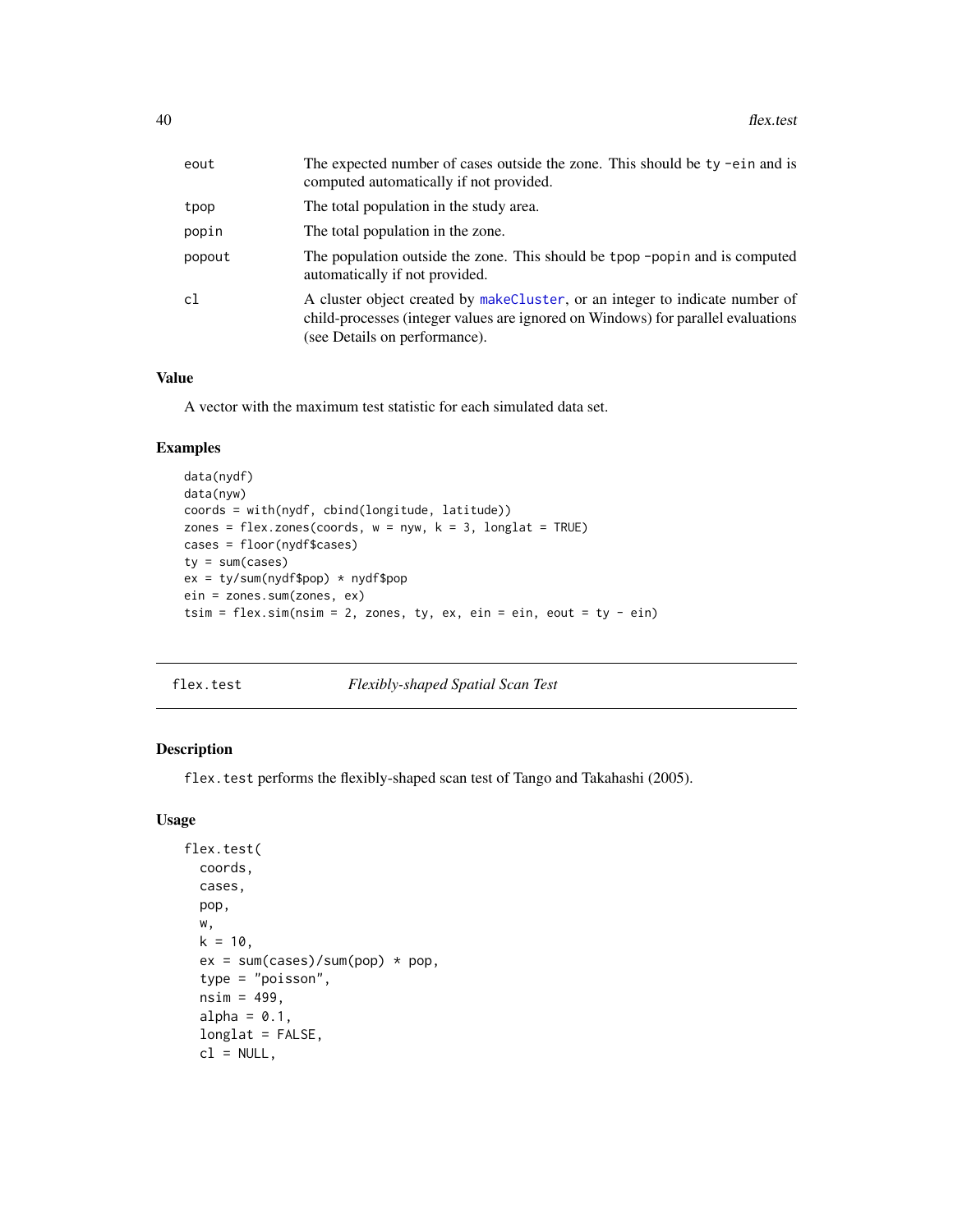#### flex.test 41

```
lonlat = longlat,
   ...
\mathcal{L}
```
# Arguments

| coords   | An $n \times 2$ matrix of centroid coordinates for the regions in the form $(x, y)$ or<br>(longitude, latitude) is using great circle distance.                                                   |
|----------|---------------------------------------------------------------------------------------------------------------------------------------------------------------------------------------------------|
| cases    | The number of cases observed in each region.                                                                                                                                                      |
| pop      | The population size associated with each region.                                                                                                                                                  |
| W        | A binary spatial adjacency matrix for the regions.                                                                                                                                                |
| k        | An integer indicating the maximum number of regions to inclue in a potential<br>cluster. Default is 10                                                                                            |
| ex       | The expected number of cases for each region. The default is calculated under<br>the constant risk hypothesis.                                                                                    |
| type     | The type of scan statistic to compute. The default is "poisson". The other<br>choice is "binomial".                                                                                               |
| nsim     | The number of simulations from which to compute the p-value.                                                                                                                                      |
| alpha    | The significance level to determine whether a cluster is significant. Default is<br>0.10.                                                                                                         |
| longlat  | The default is FALSE, which specifies that Euclidean distance should be used.<br>If longlat is TRUE, then the great circle distance is used to calculate the inter-<br>centroid distance.         |
| cl       | A cluster object created by makeCluster, or an integer to indicate number of<br>child-processes (integer values are ignored on Windows) for parallel evaluations<br>(see Details on performance). |
| lonlat   | Deprecated in favor of longlat.                                                                                                                                                                   |
| $\cdots$ | Not used.                                                                                                                                                                                         |

## Details

The test is performed using the spatial scan test based on the Poisson test statistic and a fixed number of cases. The first cluster is the most likely to be a cluster. If no significant clusters are found, then the most likely cluster is returned (along with a warning).

# Value

Returns a list of length two of class scan. The first element (clusters) is a list containing the significant, non-ovlappering clusters, and has the the following components:

# Author(s)

Joshua French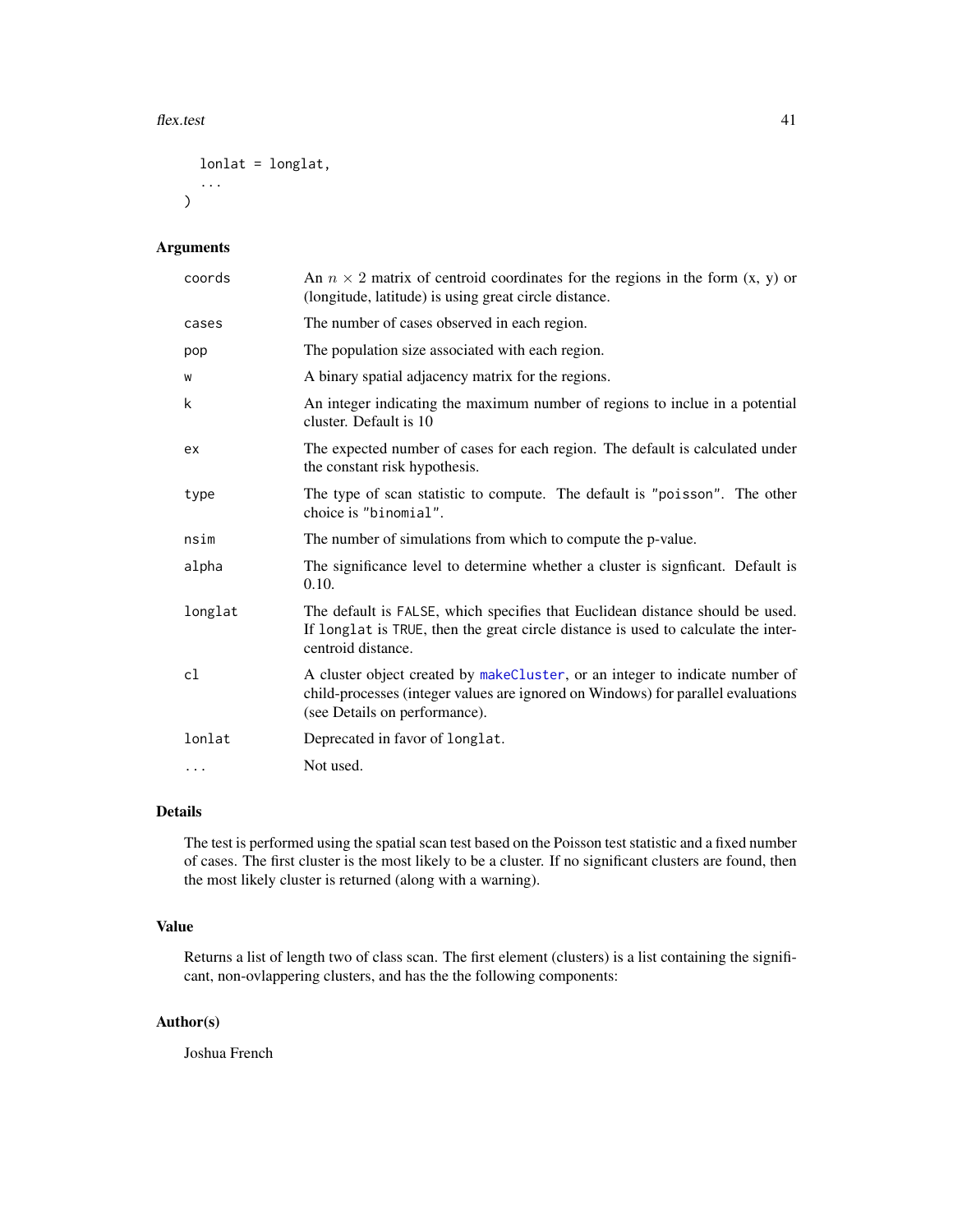#### References

Tango, T., & Takahashi, K. (2005). A flexibly shaped spatial scan statistic for detecting clusters. International journal of health geographics, 4(1), 11. Kulldorff, M. (1997) A spatial scan statistic. Communications in Statistics – Theory and Methods 26, 1481-1496.

## See Also

[print.smerc\\_cluster](#page-76-0), [summary.smerc\\_cluster](#page-98-0), [plot.smerc\\_cluster](#page-73-0), [scan.stat](#page-88-0), [scan.test](#page-89-0)

## Examples

```
data(nydf)
data(nyw)
coords = with(nydf, cbind(longitude, latitude))
out = flex.test(coords = coords, cases = floor(nydf$cases),
                w = nyw, k = 3,pop = nydf$pop, nsim = 49,
                alpha = 0.12, longlat = TRUE)
data(nypoly)
library(sp)
plot(nypoly, col = color.clusters(out))
```
flex.zones *Determine zones for flexibly shaped spatial scan test*

# Description

flex.zones determines the unique zones to consider for the flexibly shaped spatial scan test of Tango and Takahashi (2005). The algorithm uses a breadth-first search to find all subgraphs connected to each vertex (region) in the data set of size  $k$  or less.

#### Usage

```
flex.zones(
  coords,
 w,
 k = 10,
  longlat = FALSE,cl = NULL,loop = FALSE,
  verbose = FALSE,
 pfreq = 1)
```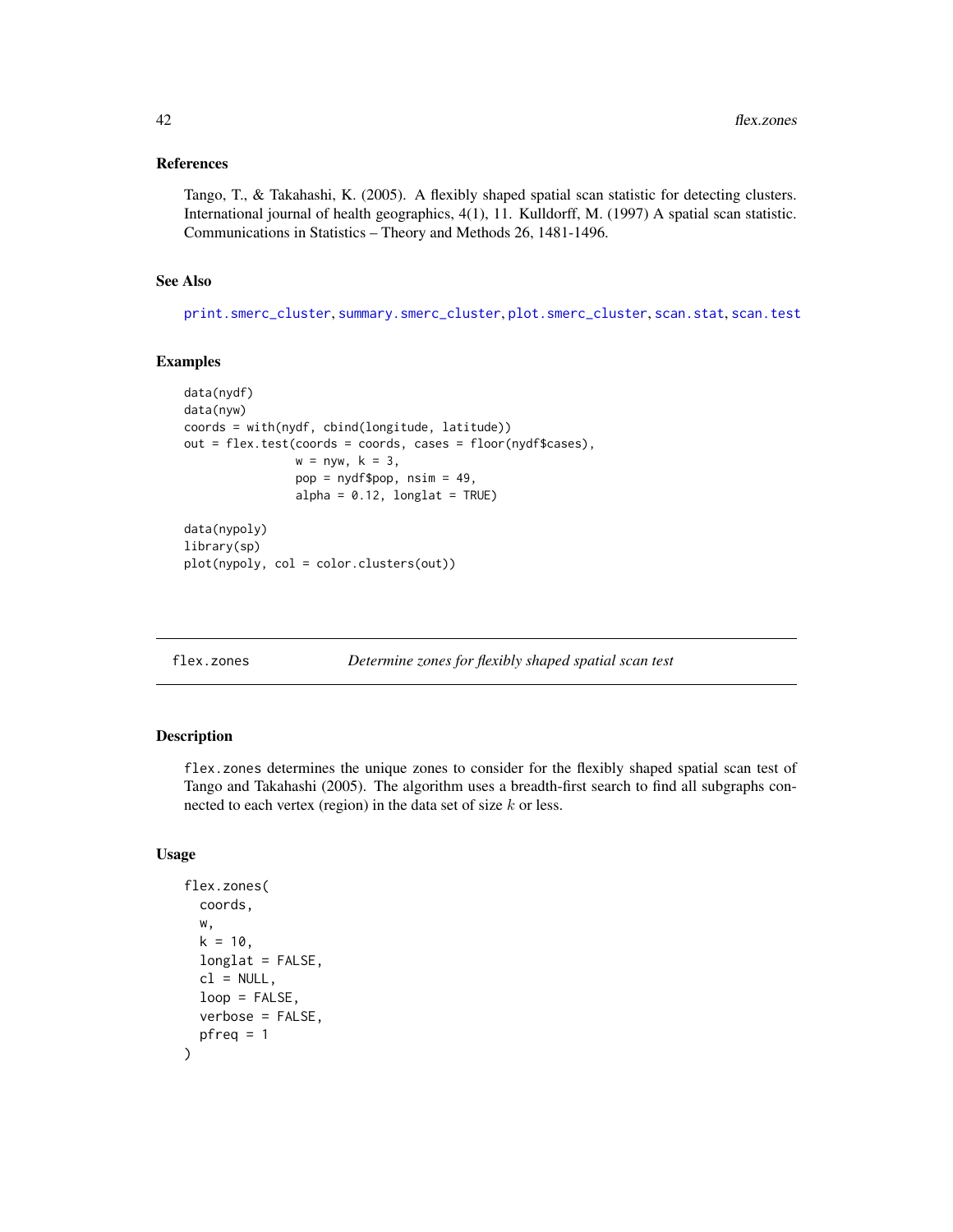#### flex.zones 43

## Arguments

| coords  | An $n \times 2$ matrix of centroid coordinates for the regions in the form $(x, y)$ or<br>(longitude, latitude) is using great circle distance.                                                                                                                                                 |
|---------|-------------------------------------------------------------------------------------------------------------------------------------------------------------------------------------------------------------------------------------------------------------------------------------------------|
| W       | A binary spatial adjacency matrix for the regions.                                                                                                                                                                                                                                              |
| k       | An integer indicating the maximum number of regions to inclue in a potential<br>cluster. Default is 10                                                                                                                                                                                          |
| longlat | The default is FALSE, which specifies that Euclidean distance should be used.<br>If longlat is TRUE, then the great circle distance is used to calculate the inter-<br>centroid distance.                                                                                                       |
| cl      | A cluster object created by make Cluster, or an integer to indicate number of<br>child-processes (integer values are ignored on Windows) for parallel evaluations<br>(see Details on performance).                                                                                              |
| loop    | A logical value indicating whether a loop should be used to implement the func-<br>tion instead of phapply. The default is FALSE. If TRUE, then memory-saving<br>steps are also taken.                                                                                                          |
| verbose | A logical value indicating whether progress messages should be provided. The<br>default is FALSE. If both loop and verbose are TRUE, informative messages are<br>displayed that can be useful for diagnosing where the sequences of connected<br>subgraphs are slowing down or having problems. |
| pfreq   | The frequency that messages are reported from the loop (if verbose = TRUE).<br>The default is $pfreq = 1$ , meaning a message is returned for each index of the<br>loop.                                                                                                                        |

# Value

Returns a list of zones to consider for clustering. Each element of the list contains a vector with the location ids of the regions in that zone.

# Author(s)

Joshua French

# References

Tango, T., & Takahashi, K. (2005). A flexibly shaped spatial scan statistic for detecting clusters. International journal of health geographics, 4(1), 11.

# Examples

```
data(nydf)
data(nyw)
coords = cbind(nydf$x, nydf$y)
zones = flex.zones(coords, w = nyw, k = 3)## Not run:
# see what happens when verbose = TRUE
zones = flex.zones(coords, w = nyw, k = 3, verbose = TRUE)
```
## End(Not run)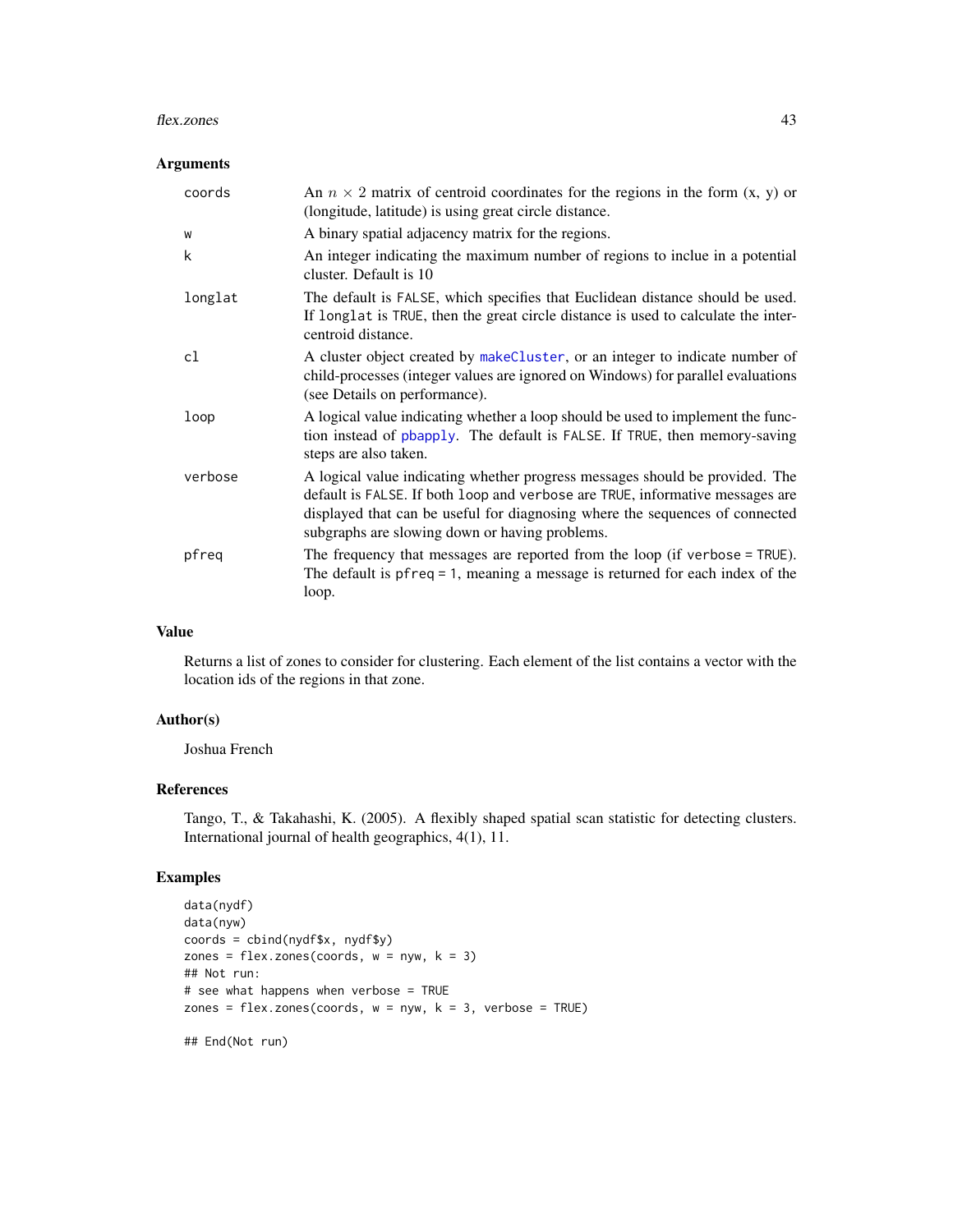flex\_test performs the flexibly-shaped scan test of Tango and Takahashi (2005).

# Usage

```
flex_test(
 coords,
 cases,
 pop,
 w,
 k = 10,
 ex = sum(cases)/sum(pop) * pop,type = "poisson",
 nsim = 499,alpha = 0.1,
 longlat = FALSE,
 cl = NULL,lonlat = longlat,
  ...
\mathcal{L}
```

| coords  | An $n \times 2$ matrix of centroid coordinates for the regions in the form $(x, y)$ or<br>(longitude, latitude) is using great circle distance.                                           |
|---------|-------------------------------------------------------------------------------------------------------------------------------------------------------------------------------------------|
| cases   | The number of cases observed in each region.                                                                                                                                              |
| pop     | The population size associated with each region.                                                                                                                                          |
| W       | A binary spatial adjacency matrix for the regions.                                                                                                                                        |
| k       | An integer indicating the maximum number of regions to inclue in a potential<br>cluster. Default is 10                                                                                    |
| ex      | The expected number of cases for each region. The default is calculated under<br>the constant risk hypothesis.                                                                            |
| type    | The type of scan statistic to compute. The default is "poisson". The other<br>choice is "binomial".                                                                                       |
| nsim    | The number of simulations from which to compute the p-value.                                                                                                                              |
| alpha   | The significance level to determine whether a cluster is significant. Default is<br>0.10.                                                                                                 |
| longlat | The default is FALSE, which specifies that Euclidean distance should be used.<br>If longlat is TRUE, then the great circle distance is used to calculate the inter-<br>centroid distance. |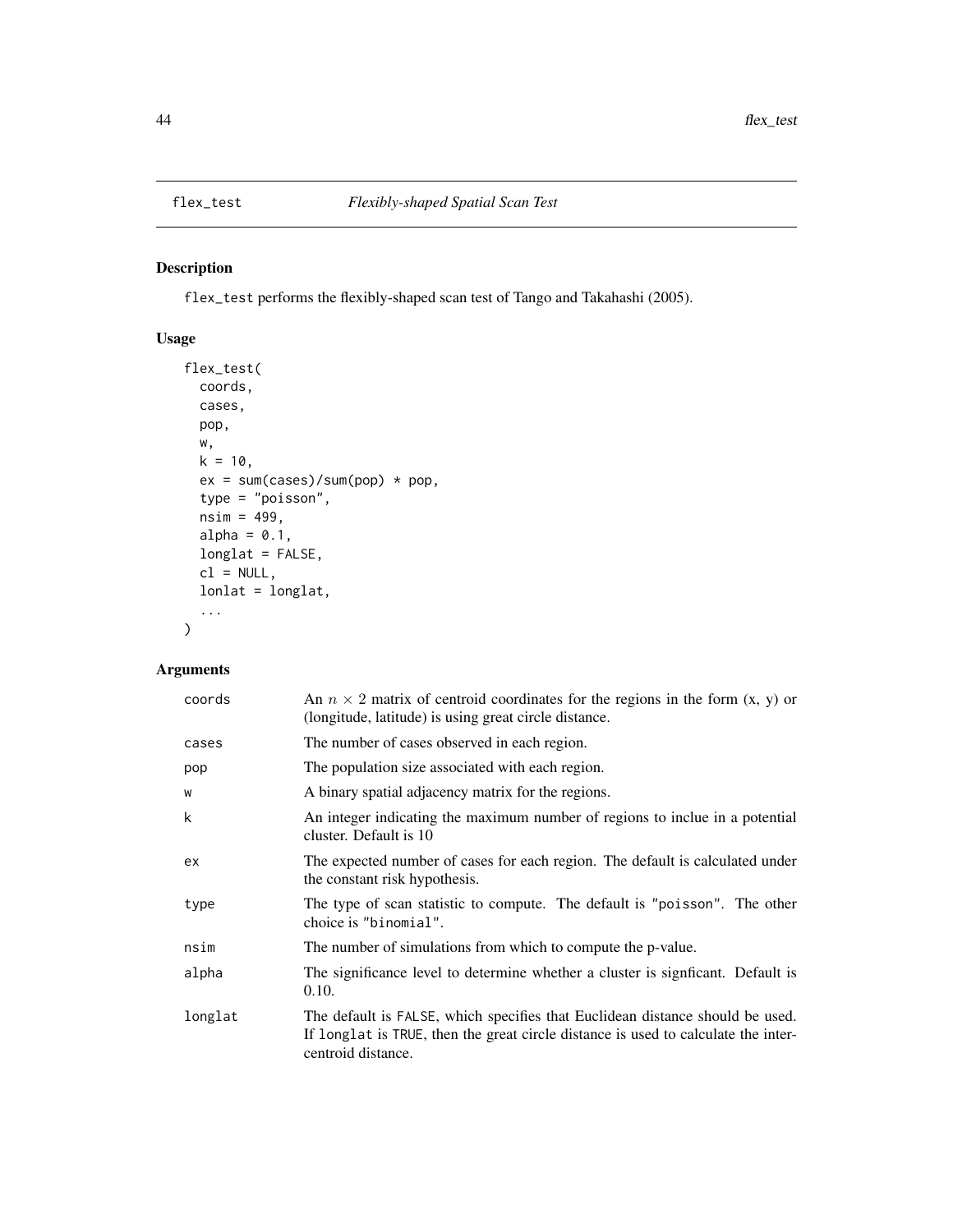#### flex\_test 45

| cl     | A cluster object created by makeCluster, or an integer to indicate number of<br>child-processes (integer values are ignored on Windows) for parallel evaluations<br>(see Details on performance). |
|--------|---------------------------------------------------------------------------------------------------------------------------------------------------------------------------------------------------|
| lonlat | Deprecated in favor of longlat.                                                                                                                                                                   |
| .      | Not used.                                                                                                                                                                                         |

## Details

The test is performed using the spatial scan test based on the Poisson test statistic and a fixed number of cases. The first cluster is the most likely to be a cluster. If no significant clusters are found, then the most likely cluster is returned (along with a warning).

#### Value

Returns a list of length two of class scan. The first element (clusters) is a list containing the significant, non-ovlappering clusters, and has the the following components:

#### Author(s)

Joshua French

#### References

Tango, T., & Takahashi, K. (2005). A flexibly shaped spatial scan statistic for detecting clusters. International journal of health geographics, 4(1), 11. Kulldorff, M. (1997) A spatial scan statistic. Communications in Statistics – Theory and Methods 26, 1481-1496.

#### See Also

[print.smerc\\_cluster](#page-76-0), [summary.smerc\\_cluster](#page-98-0), [plot.smerc\\_cluster](#page-73-0), [scan.stat](#page-88-0), [scan.test](#page-89-0)

```
data(nydf)
data(nyw)
coords = with(nydf, cbind(longitude, latitude))
out = flex_test(coords = coords, cases = floor(nydf$cases),
                w = nyw, k = 3,pop = nydf$pop, nsim = 49,
                alpha = 0.12, longlat = TRUE)
data(nypoly)
library(sp)
# plot(nypoly, col = color.clusters(out))
```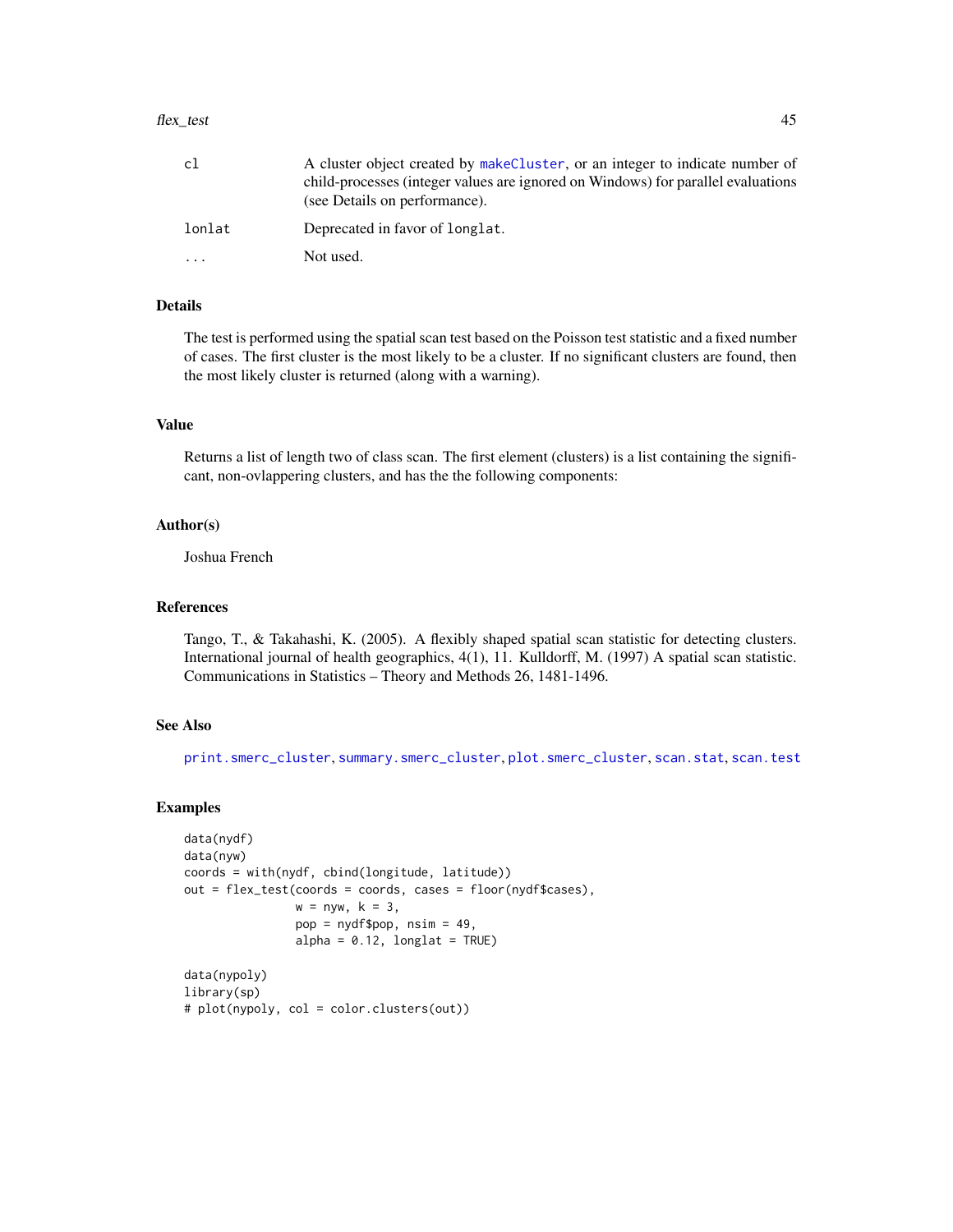flex\_zones determines the unique zones to consider for the flexibly shaped spatial scan test of Tango and Takahashi (2005). The algorithm uses a breadth-first search to find all subgraphs connected to each vertex (region) in the data set of size  $k$  or less.

# Usage

```
flex_zones(
  coords,
 w,
 k = 10,
  longlat = FALSE,
  cl = NULL,loop = FALSE,
  verbose = FALSE,
 pfreq = 1)
```

| coords  | An $n \times 2$ matrix of centroid coordinates for the regions in the form $(x, y)$ or<br>(longitude, latitude) is using great circle distance.                                                                                                                                                 |
|---------|-------------------------------------------------------------------------------------------------------------------------------------------------------------------------------------------------------------------------------------------------------------------------------------------------|
| W       | A binary spatial adjacency matrix for the regions.                                                                                                                                                                                                                                              |
| k       | An integer indicating the maximum number of regions to inclue in a potential<br>cluster. Default is 10                                                                                                                                                                                          |
| longlat | The default is FALSE, which specifies that Euclidean distance should be used.<br>If longlat is TRUE, then the great circle distance is used to calculate the inter-<br>centroid distance.                                                                                                       |
| cl      | Ignored, but retained for backwards compatibility                                                                                                                                                                                                                                               |
| loop    | A logical value indicating whether a loop should be used to implement the func-<br>tion instead of pbapply. The default is FALSE. If TRUE, then memory-saving<br>steps are also taken.                                                                                                          |
| verbose | A logical value indicating whether progress messages should be provided. The<br>default is FALSE. If both loop and verbose are TRUE, informative messages are<br>displayed that can be useful for diagnosing where the sequences of connected<br>subgraphs are slowing down or having problems. |
| pfreq   | The frequency that messages are reported from the loop (if verbose = TRUE).<br>The default is $pfreq = 1$ , meaning a message is returned for each index of the<br>loop.                                                                                                                        |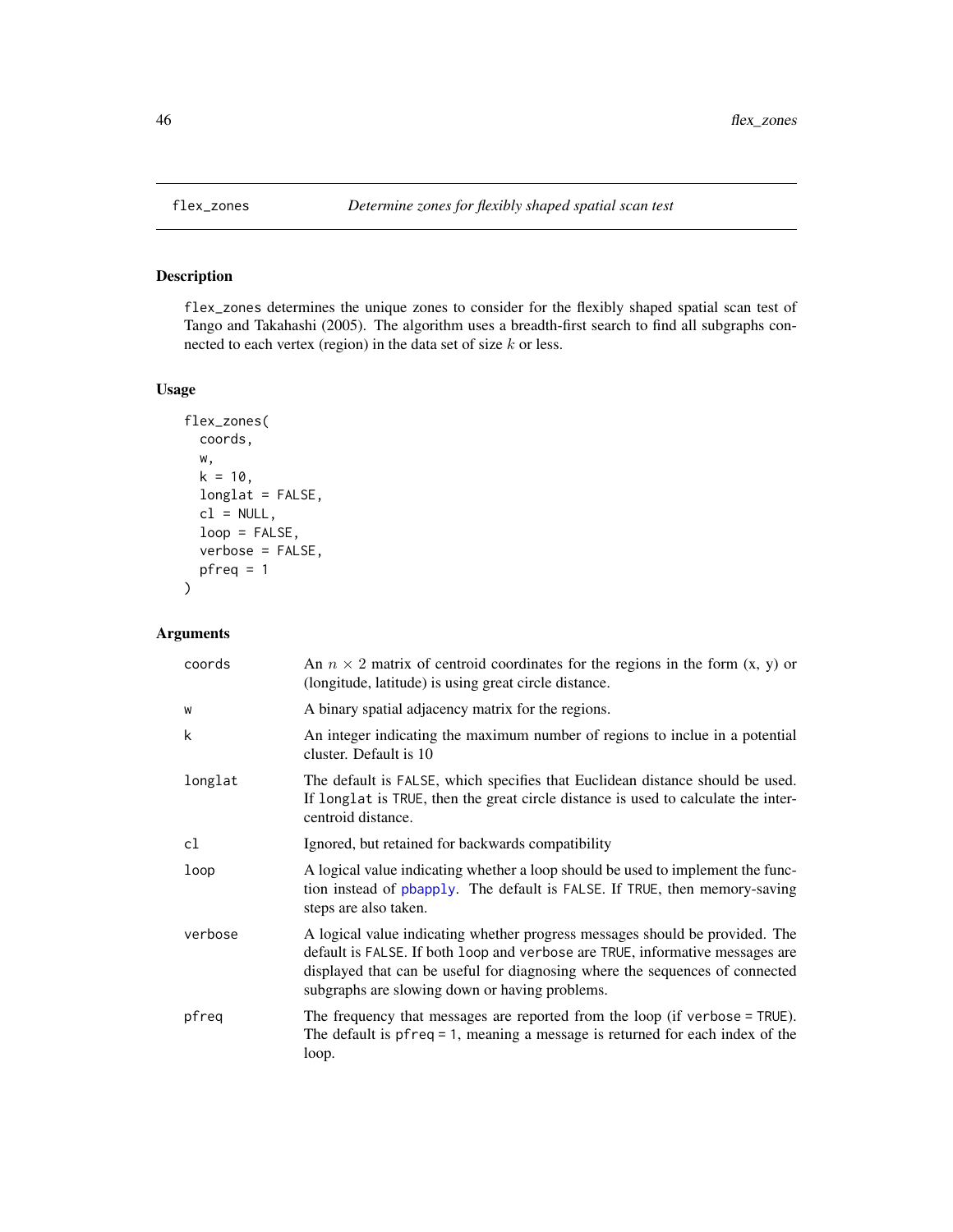knn and the set of the set of the set of the set of the set of the set of the set of the set of the set of the

# Value

Returns a list of zones to consider for clustering. Each element of the list contains a vector with the location ids of the regions in that zone.

# Author(s)

Joshua French

# References

Tango, T., & Takahashi, K. (2005). A flexibly shaped spatial scan statistic for detecting clusters. International journal of health geographics, 4(1), 11.

# Examples

```
data(nydf)
data(nyw)
coords = cbind(nydf$x, nydf$y)
zones = flex_zones(coords, w = nyw, k = 3)
## Not run:
# see what happens when verbose = TRUE
zones = flex_zones(coords, w = nyw, k = 3, verbose = TRUE)
## End(Not run)
```
<span id="page-46-0"></span>knn *K nearest neighbors*

## Description

knn returns the k nearest neighbors of the n coordinates in coords. The nearest neighbors are constructed to be self-inclusive, i.e., an observations is its closest neighbor.

#### Usage

```
knn(coords, longlat = FALSE, k = 1, d = NULL)
```

| coords  | An $n \times 2$ matrix of centroid coordinates for the regions in the form $(x, y)$ or<br>(longitude, latitude) is using great circle distance.                                           |
|---------|-------------------------------------------------------------------------------------------------------------------------------------------------------------------------------------------|
| longlat | The default is FALSE, which specifies that Euclidean distance should be used.<br>If longlat is TRUE, then the great circle distance is used to calculate the inter-<br>centroid distance. |
| k       | An integer indicating the maximum number of regions to inclue in a potential<br>cluster. Default is 10                                                                                    |
| d       | An n by n distance matrix. If provided, this is used instead of computing d based<br>on coords and longlat.                                                                               |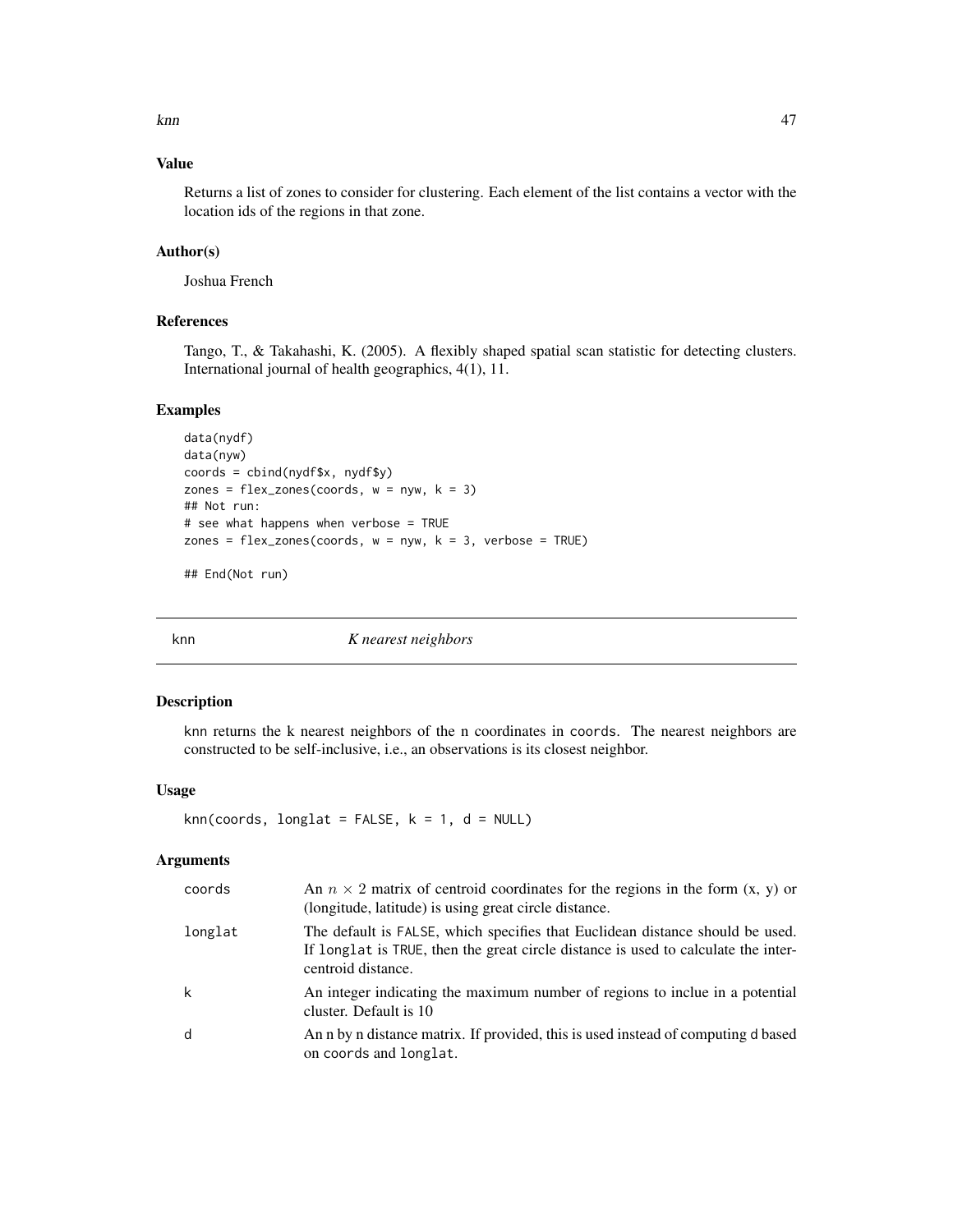# Value

An  $n \times k$  matrix of nearest neighbors.

# Examples

```
data(nydf)
coords = nydf[,c("longitude", "latitude")]
knn(coords, longlat = TRUE, k = 4)
```
# lget *Apply getElement over a list*

# Description

lget or lgetElement applies getElement to a list using [lapply](#page-0-0). sget and sgetElement do the same thing with sapply.

# Usage

```
lget(X, name)
lgetElement(X, name)
sget(X, name, simplify = TRUE, USE.NAMES = TRUE)
sgetElement(X, name, simplify = TRUE, USE.NAMES = TRUE)
```
## Arguments

| $\mathsf{x}$ | A list.                                                                                                                                                                                                                                                                                                                                                                                                  |
|--------------|----------------------------------------------------------------------------------------------------------------------------------------------------------------------------------------------------------------------------------------------------------------------------------------------------------------------------------------------------------------------------------------------------------|
| name         | A literal character string or a name (possibly backtick quoted). For extraction,<br>this is normally (see under 'Environments') partially matched to the names of<br>the object.                                                                                                                                                                                                                         |
| simplify     | logical or character string; should the result be simplified to a vector, matrix<br>or higher dimensional array if possible? For sapply it must be named and<br>not abbreviated. The default value, TRUE, returns a vector or matrix if appro-<br>priate, whereas if simplify = "array" the result may be an array of "rank"<br>$(=\text{length}(dim(.)))$ one higher than the result of $FUN(X[[i]])$ . |
| USE.NAMES    | logical; if TRUE and if $X$ is character, use $X$ as names for the result unless it had<br>names already. Since this argument follows its name cannot be abbreviated.                                                                                                                                                                                                                                    |

#### Value

A list (lget) or vector (sget) of the same length as X with the name parts of each element of X.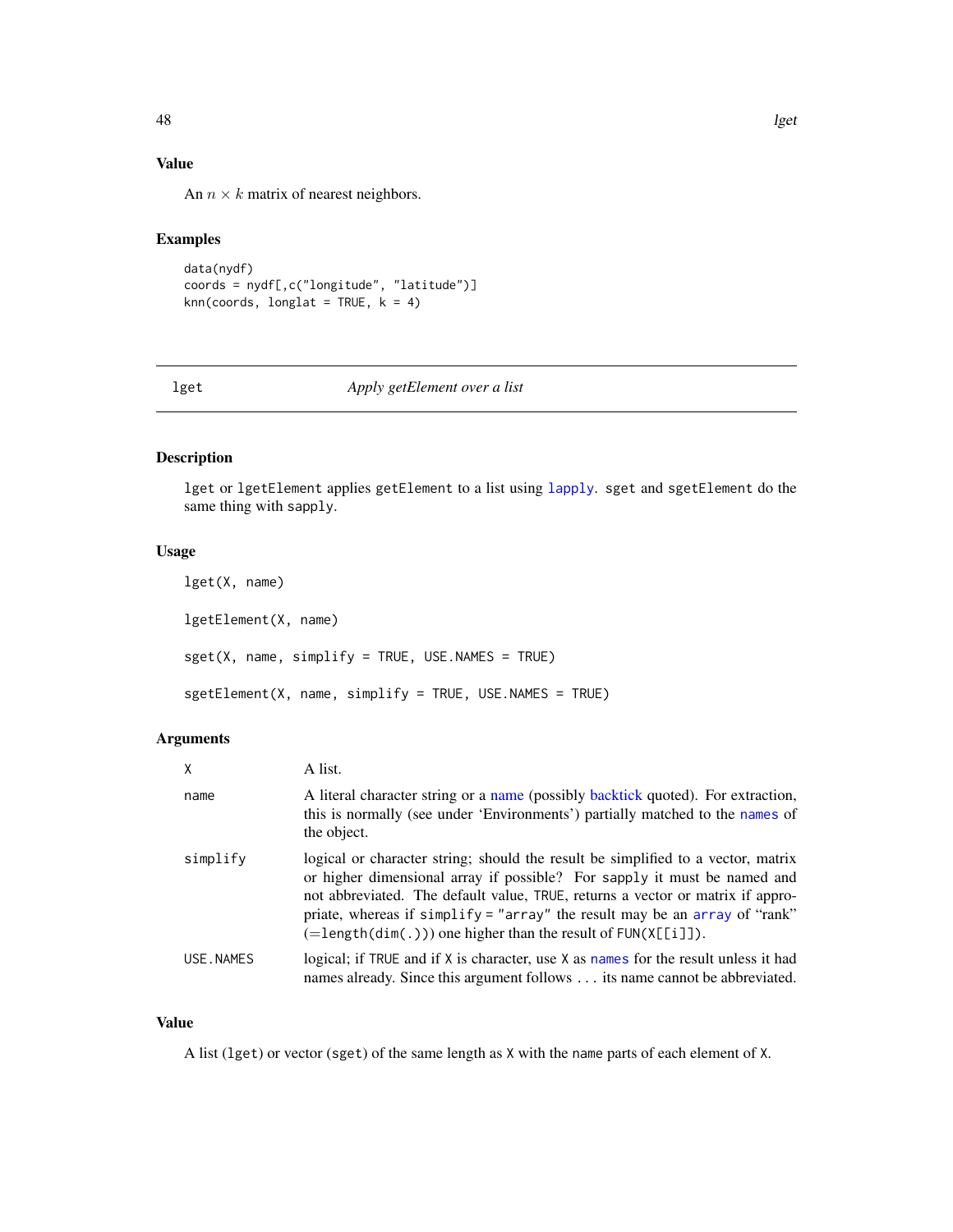#### mlf.test 49

# Examples

```
e1 = list(x = rnorm(5),y = letters[c(1:2, 2:1, 3)],
          z = c(TRUE, TRUE, FALSE, TRUE, TRUE)
\lambdae2 = list(x = rnorm(5),
          y = letters[c(1:4, 1)],z = c(FALSE, TRUE, FALSE, TRUE, FALSE))
X = list(e1, e2)\text{lget}(X, \text{ name } = "x")sget(X, name = "y")
```
mlf.test *Maxima Likelihood First Scan Test*

## Description

mlf.test implements the Maxima Likelihood First scan test of Yao et al. (2011), which is actually a special case of the Dynamic Minimum Spanning Tree of Assuncao et al. (2006). Find the single region that maximizes the likelihood ratio test statistic. Starting with this single region as a current zone, new candidate zones are constructed by combining the current zone with the connected region that maximizes the likelihood ratio test statisic. This procedure is repeated until the population and/or distance upper bound is reached.

#### Usage

```
mlf.test(
  coords,
  cases,
  pop,
  w,
  ex = sum(cases)/sum(pop) * pop,nsim = 499,alpha = 0.1,
  ubpop = 0.5,
  ubd = 0.5,
  longlat = FALSE,
  cl = NULL)
```

| coords | An $n \times 2$ matrix of centroid coordinates for the regions in the form $(x, y)$ or<br>(longitude, latitude) is using great circle distance. |
|--------|-------------------------------------------------------------------------------------------------------------------------------------------------|
| cases  | The number of cases observed in each region.                                                                                                    |
| pop    | The population size associated with each region.                                                                                                |
| W      | A binary spatial adjacency matrix for the regions.                                                                                              |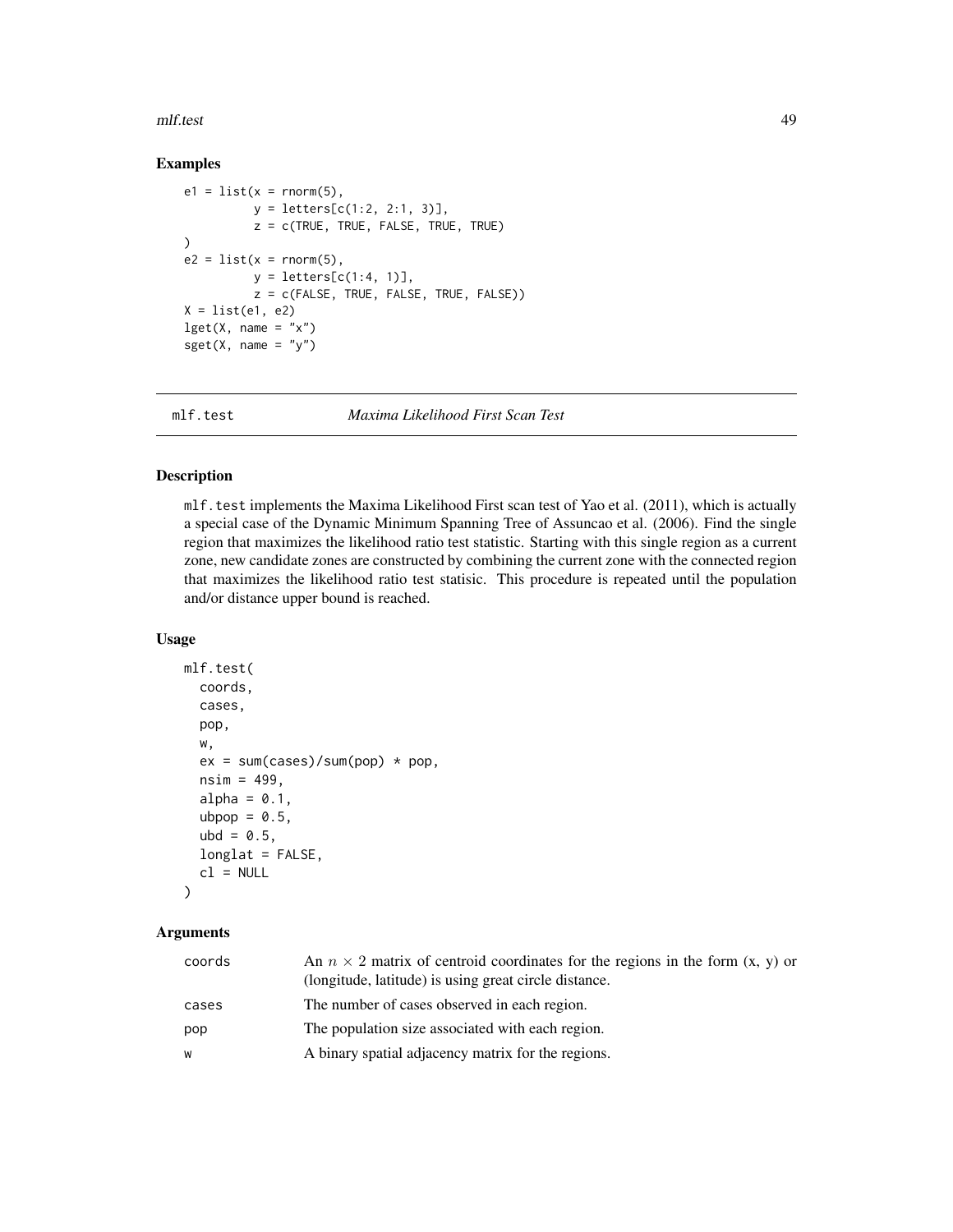| ex.     | The expected number of cases for each region. The default is calculated under<br>the constant risk hypothesis.                                                                                    |
|---------|---------------------------------------------------------------------------------------------------------------------------------------------------------------------------------------------------|
| nsim    | The number of simulations from which to compute the p-value.                                                                                                                                      |
| alpha   | The significance level to determine whether a cluster is significant. Default is<br>0.10.                                                                                                         |
| ubpop   | The upperbound of the proportion of the total population to consider for a clus-<br>ter.                                                                                                          |
| ubd     | A proportion in $(0, 1]$ . The distance of potential clusters must be no more than<br>ubd $\star$ m, where m is the maximum intercentroid distance between all coordinates.                       |
| longlat | The default is FALSE, which specifies that Euclidean distance should be used.<br>If longlat is TRUE, then the great circle distance is used to calculate the inter-<br>centroid distance.         |
| cl      | A cluster object created by makeCluster, or an integer to indicate number of<br>child-processes (integer values are ignored on Windows) for parallel evaluations<br>(see Details on performance). |

# Details

Only a single candidate zone is ever returned because the algorithm only constructs a single sequence of starting zones, and overlapping zones are not returned. Only the zone that maximizes the likelihood ratio test statistic is returned.

# Value

Returns a list of length two of class scan. The first element (clusters) is a list containing the significant, non-ovlappering clusters, and has the the following components:

| locids    | The location ids of regions in a significant cluster.                                               |
|-----------|-----------------------------------------------------------------------------------------------------|
| pop       | The total population in the cluser window.                                                          |
| cases     | The observed number of cases in the cluster window.                                                 |
| expected  | The expected number of cases in the cluster window.                                                 |
| smr       | Standarized mortaility ratio (observed/expected) in the cluster window.                             |
| rr        | Relative risk in the cluster window.                                                                |
| loglikrat | The loglikelihood ratio for the cluster window (i.e., the log of the test statistic).               |
| pvalue    | The pyalue of the test statistic associated with the cluster window.                                |
| w         | The adjacency matrix of the cluster.                                                                |
| r         | The maximum radius of the cluster (in terms of intercentroid distance from the<br>starting region). |

The second element of the list is the centroid coordinates. This is needed for plotting purposes.

# Author(s)

Joshua French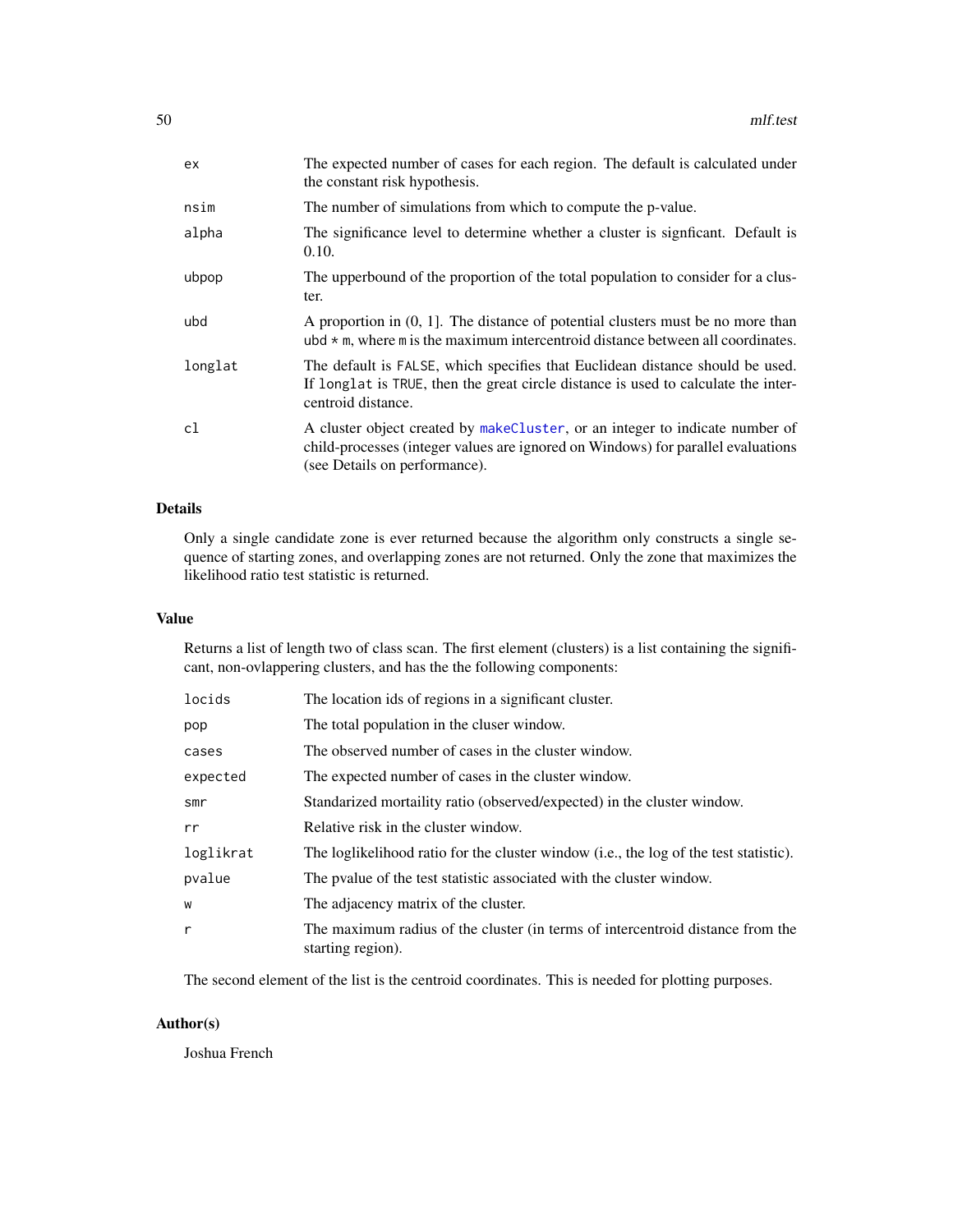#### mlf.zones 51

#### References

Yao, Z., Tang, J., & Zhan, F. B. (2011). Detection of arbitrarily-shaped clusters using a neighborexpanding approach: A case study on murine typhus in South Texas. International journal of health geographics, 10(1), 1.

Assuncao, R.M., Costa, M.A., Tavares, A. and Neto, S.J.F. (2006). Fast detection of arbitrarily shaped disease clusters, Statistics in Medicine, 25, 723-742.

#### See Also

```
print.smerc_cluster, summary.smerc_cluster, plot.smerc_cluster, scan.stat, scan.test
```
#### Examples

```
data(nydf)
data(nyw)
coords = with(nydf, cbind(longitude, latitude))
out = mlf.test(coords = coords, cases = floor(nydf$cases),
                  pop = nydf$pop, w = nyw,
                  alpha = 0.12, longlat = TRUE,
                  nsim = 10, ubpop = 0.1, ubd = 0.5)
data(nypoly)
library(sp)
plot(nypoly, col = color.clusters(out))
```
mlf.zones *Determine zones for the maxima likelihood first algorithm.*

## Description

mlf.zones determines the most likely cluster zone obtained by implementing the maxima likelihood first scann method of Yao et al. (2011). Note that this is really just a special case of the dynamic minimum spanning tree (DMST) algorithm of Assuncao et al. (2006)

## Usage

```
mlf.zones(
  coords,
  cases,
  pop,
  w,
  ex = sum(cases)/sum(pop) * pop,ubpop = 0.5,
  ubd = 1,
  longlat = FALSE
)
```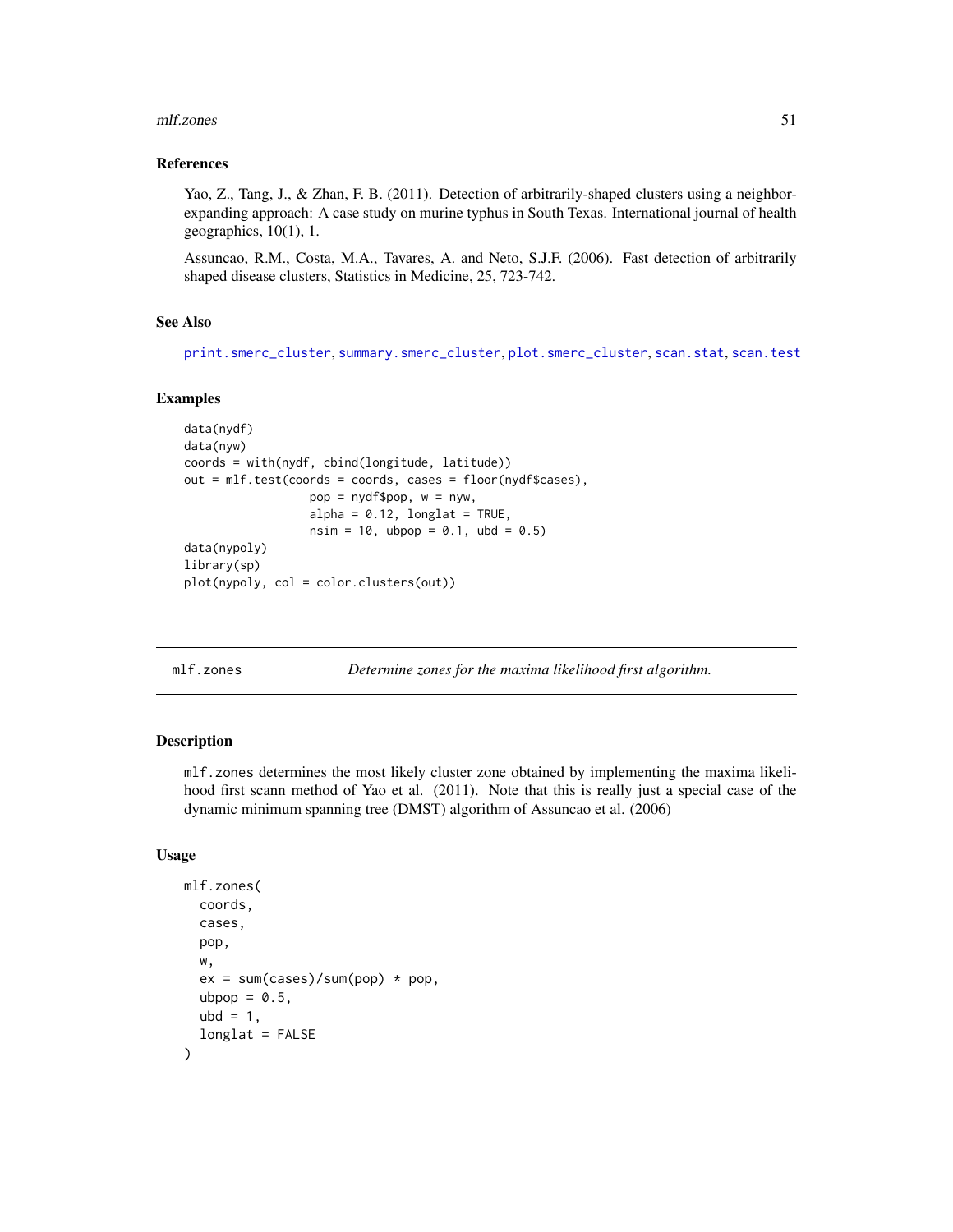## **Arguments**

| coords  | An $n \times 2$ matrix of centroid coordinates for the regions in the form $(x, y)$ or<br>(longitude, latitude) is using great circle distance.                                           |
|---------|-------------------------------------------------------------------------------------------------------------------------------------------------------------------------------------------|
| cases   | The number of cases observed in each region.                                                                                                                                              |
| pop     | The population size associated with each region.                                                                                                                                          |
| W       | A binary spatial adjacency matrix for the regions.                                                                                                                                        |
| ex      | The expected number of cases for each region. The default is calculated under<br>the constant risk hypothesis.                                                                            |
| ubpop   | The upperbound of the proportion of the total population to consider for a clus-<br>ter.                                                                                                  |
| ubd     | A proportion in $(0, 1]$ . The distance of potential clusters must be no more than<br>ubd $*$ m, where m is the maximum intercentroid distance between all coordinates.                   |
| longlat | The default is FALSE, which specifies that Euclidean distance should be used.<br>If longlat is TRUE, then the great circle distance is used to calculate the inter-<br>centroid distance. |

## Details

Each step of the mlf scan test seeks to maximize the likelihood ratio test statistic used in the original spatial scan test (Kulldorff 1997). The first zone considered is the region that maximizes this likelihood ration test statistic, providing that no more than ubpop proportion of the total population is in the zone. The second zone is the first zone and the connected region that maximizes the scan statistic, subject to the population and distance constraints. This pattern continues until no additional zones can be added due to population or distance constraints.

Every zone considered must have a total population less than ubpop \* sum(pop) in the study area. Additionally, the maximum intercentroid distance for the regions within a zone must be no more than ubd \* the maximum intercentroid distance across all regions.

## Value

Returns a list with elements:

| zones     | A list contained the location ids of each potential cluster.                 |
|-----------|------------------------------------------------------------------------------|
| loglikrat | The loglikelihood ratio for each zone (i.e., the log of the test statistic). |
| cases     | The observed number of cases in each zone.                                   |
| expected  | The expected number of cases each zone.                                      |
| pop       | The total population in each zone.                                           |

# Author(s)

Joshua French

# References

Yao, Z., Tang, J., & Zhan, F. B. (2011). Detection of arbitrarily-shaped clusters using a neighborexpanding approach: A case study on murine typhus in South Texas. International Journal of Health Geographics, 10(1), 1.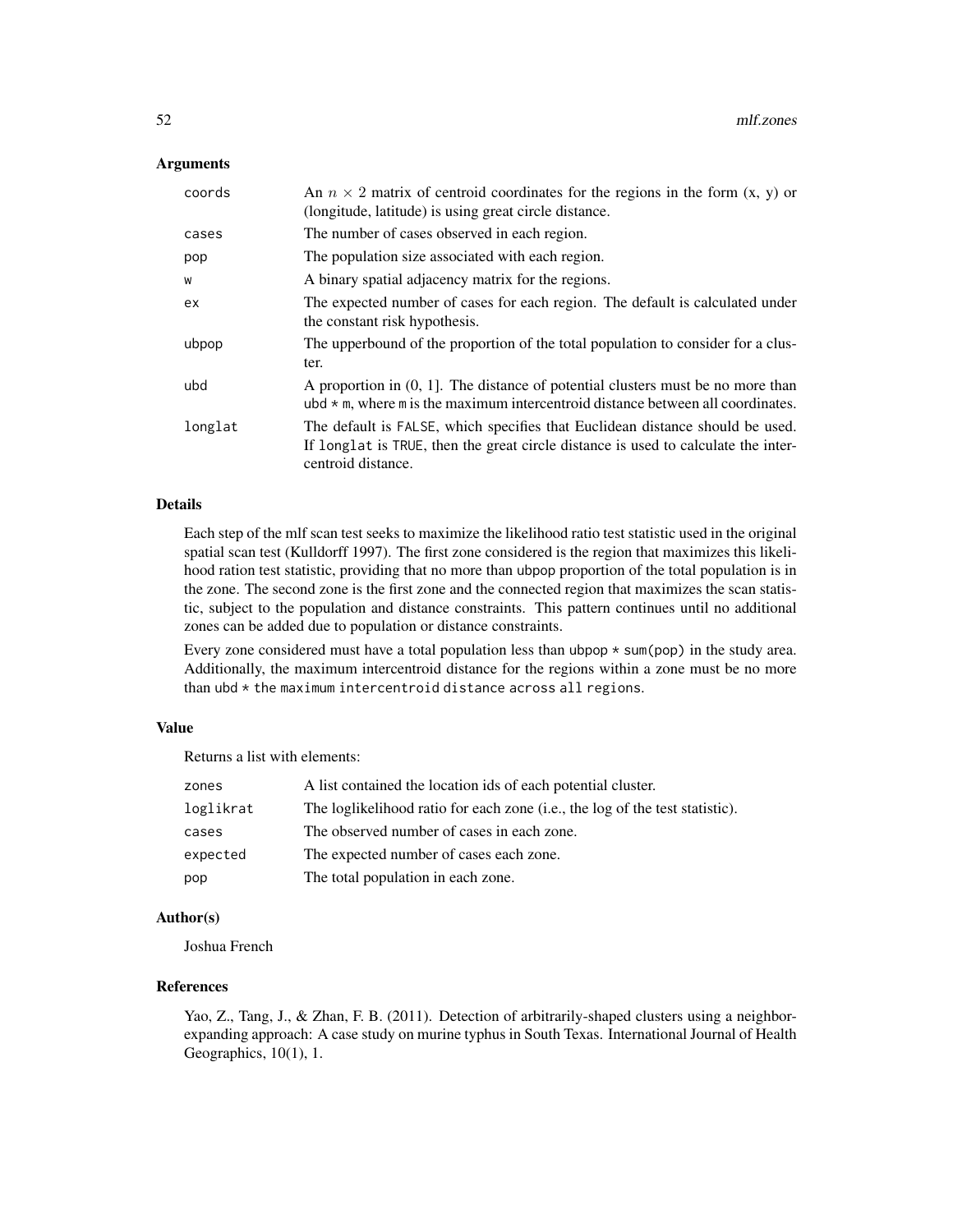#### mlink.sim 53

# Examples

```
data(nydf)
data(nyw)
coords = as.matrix(nydf[,c("x", "y")])
mlf.zones(coords, cases = floor(nydf$cases),
          pop = nydf$pop, w = nyw, longlat = TRUE)
```
mlink.sim *Perform* mlink.test *on simulated data*

## Description

mlink.sim efficiently performs [mlink.test](#page-53-0) on a simulated data set. The function is meant to be used internally by the [mlink.test](#page-53-0) function, but is informative for better understanding the implementation of the test.

#### Usage

mlink.sim(nsim = 1, nn, ty, ex, w, pop, max\_pop,  $cl = NULL$ )

# Arguments

| nsim       | A positive integer indicating the number of simulations to perform.                                                                                                                               |
|------------|---------------------------------------------------------------------------------------------------------------------------------------------------------------------------------------------------|
| nn         | A list of distance-based nearest neighbors, preferably from the nodest function.                                                                                                                  |
| ty         | The total number of cases in the study area.                                                                                                                                                      |
| ex         | The expected number of cases for each region. The default is calculated under<br>the constant risk hypothesis.                                                                                    |
| W          | A binary spatial adjacency matrix for the regions.                                                                                                                                                |
| pop        | The population size associated with each region.                                                                                                                                                  |
| $max\_pop$ | The population upperbound (in total population) for a candidate zone.                                                                                                                             |
| c1         | A cluster object created by makeCluster, or an integer to indicate number of<br>child-processes (integer values are ignored on Windows) for parallel evaluations<br>(see Details on performance). |

#### Value

A vector with the maximum test statistic for each simulated data set.

```
data(nydf)
data(nyw)
coords = with(nydf, cbind(longitude, latitude))
cases = floor(nydf$cases)
pop = nydf$pop
ty = sum(cases)
```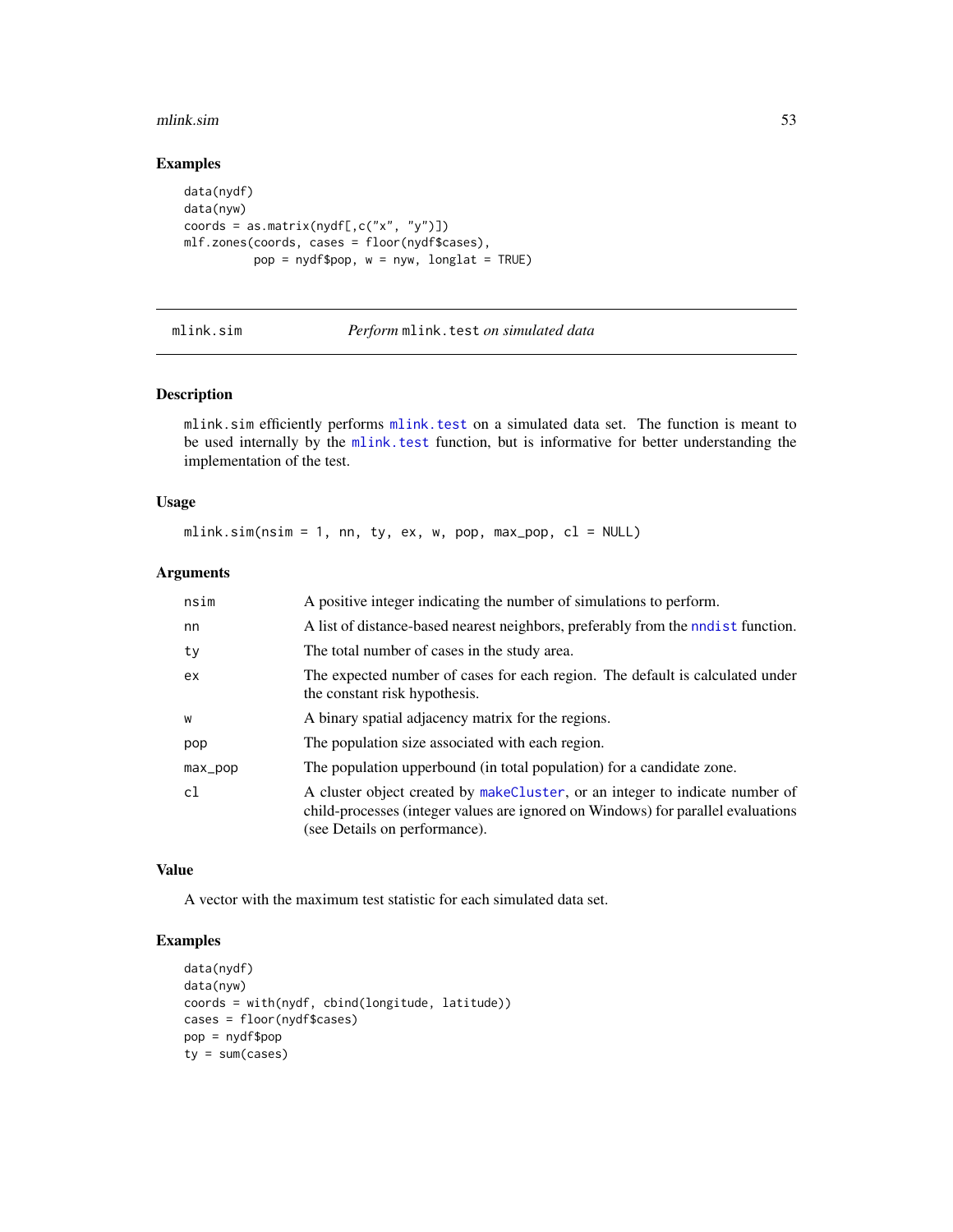```
ex = ty/sum(pop) * popd = sp::spDists(coords, longlat = TRUE)
nn = midist(d, ubd = 0.05)max\_pop = sum(pop) * 0.25tsim = mlink.sim(1, nn, ty, ex, nyw, pop = pop,max\_pop = max\_pop)
```
<span id="page-53-0"></span>mlink.test *Maximum Linkage spatial scan test*

#### Description

mlink.test implements the Maximum Linkage spatial scan test of Costa et al. (2012). Starting with a single region as a current zone, new candidate zones are constructed by combining the current zone with the connected region that maximizes the resulting likelihood ratio test statistic, with the added constraint that the region has the maximum connections (i.e., shares a border with) with the regions in the current zone. This procedure is repeated until the population or distance upper bounds constraints are reached. The same procedure is repeated for each region. The clusters returned are non-overlapping, ordered from most significant to least significant. The first cluster is the most likely to be a cluster. If no significant clusters are found, then the most likely cluster is returned (along with a warning).

## Usage

```
mlink.test(
  coords,
  cases,
  pop,
  w,
  ex = sum(cases)/sum(pop) * pop,nsim = 499.
  alpha = 0.1,
  ubpop = 0.5,
  ubd = 1,
  longlat = FALSE,
  cl = NULL\lambda
```

| coords | An $n \times 2$ matrix of centroid coordinates for the regions in the form $(x, y)$ or<br>(longitude, latitude) is using great circle distance. |
|--------|-------------------------------------------------------------------------------------------------------------------------------------------------|
| cases  | The number of cases observed in each region.                                                                                                    |
| pop    | The population size associated with each region.                                                                                                |
| W      | A binary spatial adjacency matrix for the regions.                                                                                              |
| ex     | The expected number of cases for each region. The default is calculated under<br>the constant risk hypothesis.                                  |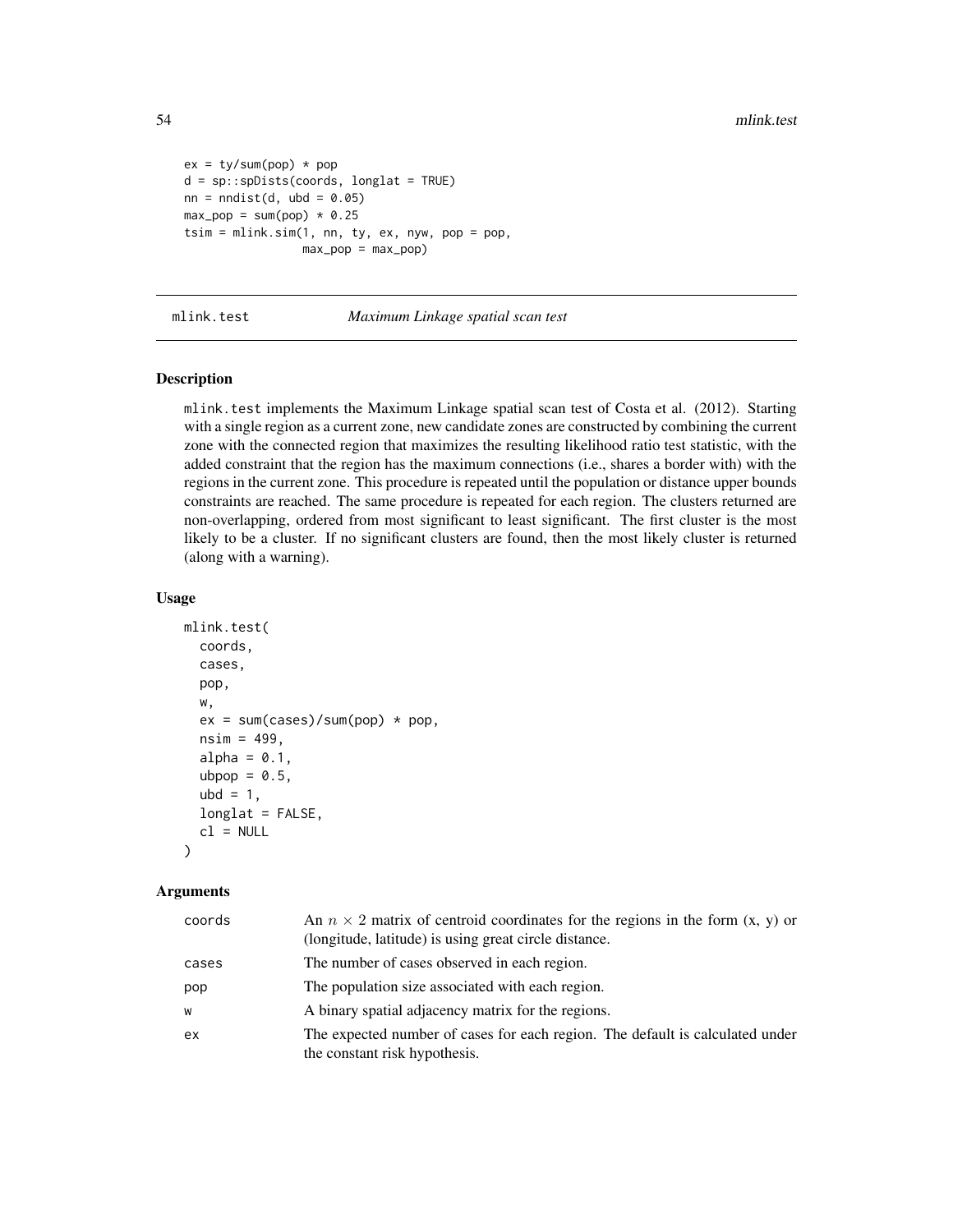| nsim    | The number of simulations from which to compute the p-value.                                                                                                                                      |
|---------|---------------------------------------------------------------------------------------------------------------------------------------------------------------------------------------------------|
| alpha   | The significance level to determine whether a cluster is significant. Default is<br>0.10.                                                                                                         |
| ubpop   | The upperbound of the proportion of the total population to consider for a clus-<br>ter.                                                                                                          |
| ubd     | A proportion in $(0, 1]$ . The distance of potential clusters must be no more than<br>ubd $*$ m, where m is the maximum intercentroid distance between all coordinates.                           |
| longlat | The default is FALSE, which specifies that Euclidean distance should be used.<br>If longlat is TRUE, then the great circle distance is used to calculate the inter-<br>centroid distance.         |
| c1      | A cluster object created by makeCluster, or an integer to indicate number of<br>child-processes (integer values are ignored on Windows) for parallel evaluations<br>(see Details on performance). |

# Details

The maximum intercentroid distance can be found by executing the command: sp::spDists(as.matrix(coords),longlat = longlat), based on the specified values of coords and longlat.

# Value

Returns a smerc\_cluster object.

#### Author(s)

Joshua French

#### References

Costa, M.A. and Assuncao, R.M. and Kulldorff, M. (2012) Constrained spanning tree algorithms for irregularly-shaped spatial clustering, Computational Statistics & Data Analysis, 56(6), 1771-1783. <doi:10.1016/j.csda.2011.11.001>

## See Also

[print.smerc\\_cluster](#page-76-0), [summary.smerc\\_cluster](#page-98-0), [plot.smerc\\_cluster](#page-73-0), [scan.stat](#page-88-0), [scan.test](#page-89-0)

```
data(nydf)
data(nyw)
coords = with(nydf, cbind(longitude, latitude))
out = mlink.test(coords = coords, cases = floor(nydf$cases),
                 pop = nydf$pop, w = nyw,
                 alpha = 0.12, longlat = TRUE,
                 nsim = 2, ubpop = 0.05, ubd = 0.1)
data(nypoly)
library(sp)
plot(nypoly, col = color.clusters(out))
```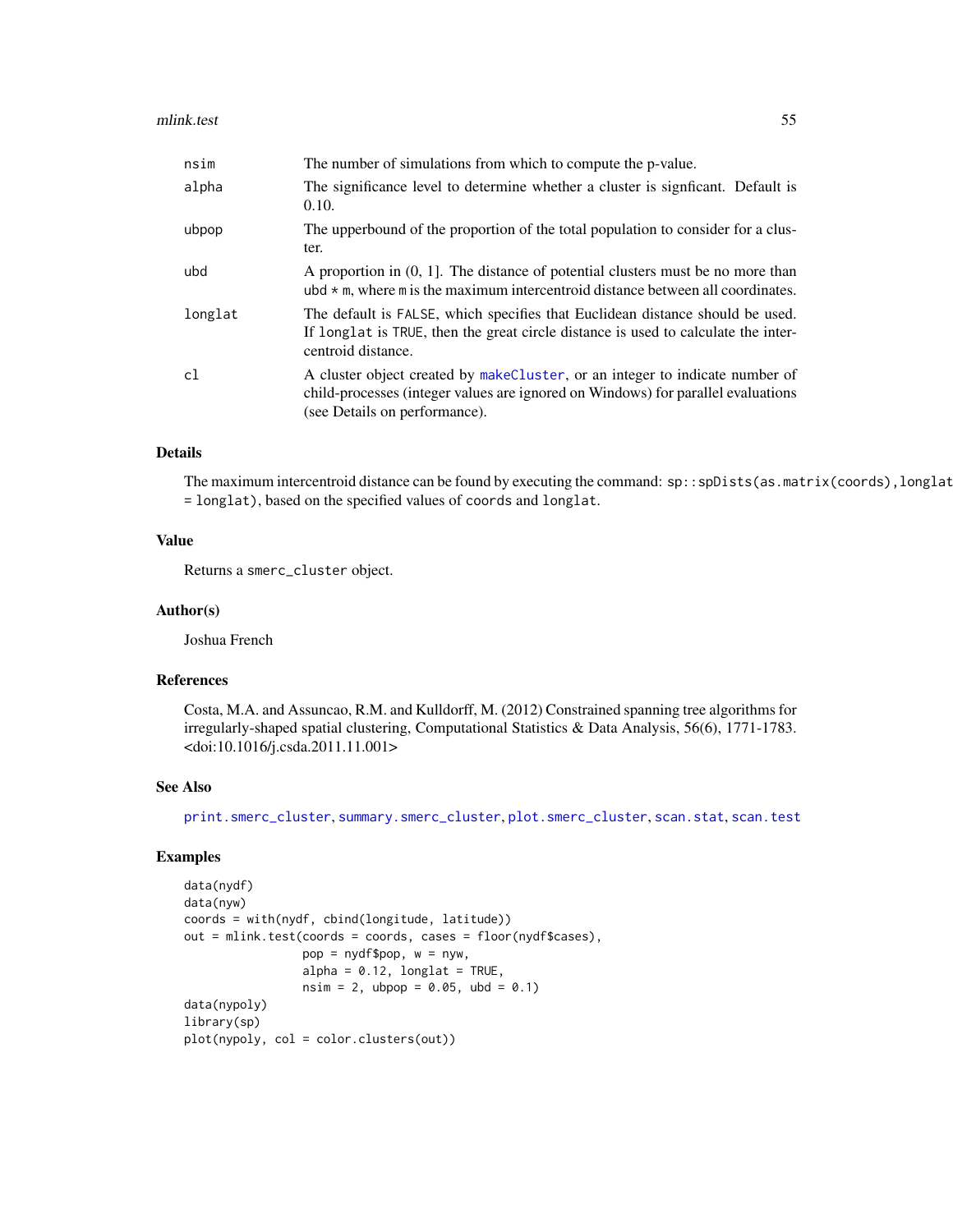mlink.zones determines the zones for the Maximum Linkage scan test ([mlink.test](#page-53-0)). The function returns the zones, as well as the associated test statistic, cases in each zone, the expected number of cases in each zone, and the population in each zone.

# Usage

```
mlink.zones(
  coords,
  cases,
 pop,
 w,
  ex = sum(cases)/sum(pop) * pop,ubpop = 0.5,
  ubd = 1,
  longlat = FALSE,
  cl = NULL,progress = TRUE
)
```

| coords   | An $n \times 2$ matrix of centroid coordinates for the regions in the form $(x, y)$ or<br>(longitude, latitude) is using great circle distance.                                                   |  |
|----------|---------------------------------------------------------------------------------------------------------------------------------------------------------------------------------------------------|--|
| cases    | The number of cases observed in each region.                                                                                                                                                      |  |
| pop      | The population size associated with each region.                                                                                                                                                  |  |
| W        | A binary spatial adjacency matrix for the regions.                                                                                                                                                |  |
| ex       | The expected number of cases for each region. The default is calculated under<br>the constant risk hypothesis.                                                                                    |  |
| ubpop    | The upperbound of the proportion of the total population to consider for a clus-<br>ter.                                                                                                          |  |
| ubd      | A proportion in $(0, 1]$ . The distance of potential clusters must be no more than<br>ubd $*$ m, where m is the maximum intercentroid distance between all coordinates.                           |  |
| longlat  | The default is FALSE, which specifies that Euclidean distance should be used.<br>If longlat is TRUE, then the great circle distance is used to calculate the inter-<br>centroid distance.         |  |
| cl       | A cluster object created by makeCluster, or an integer to indicate number of<br>child-processes (integer values are ignored on Windows) for parallel evaluations<br>(see Details on performance). |  |
| progress | A logical value indicating whether a progress bar should be displayed. The<br>default is TRUE.                                                                                                    |  |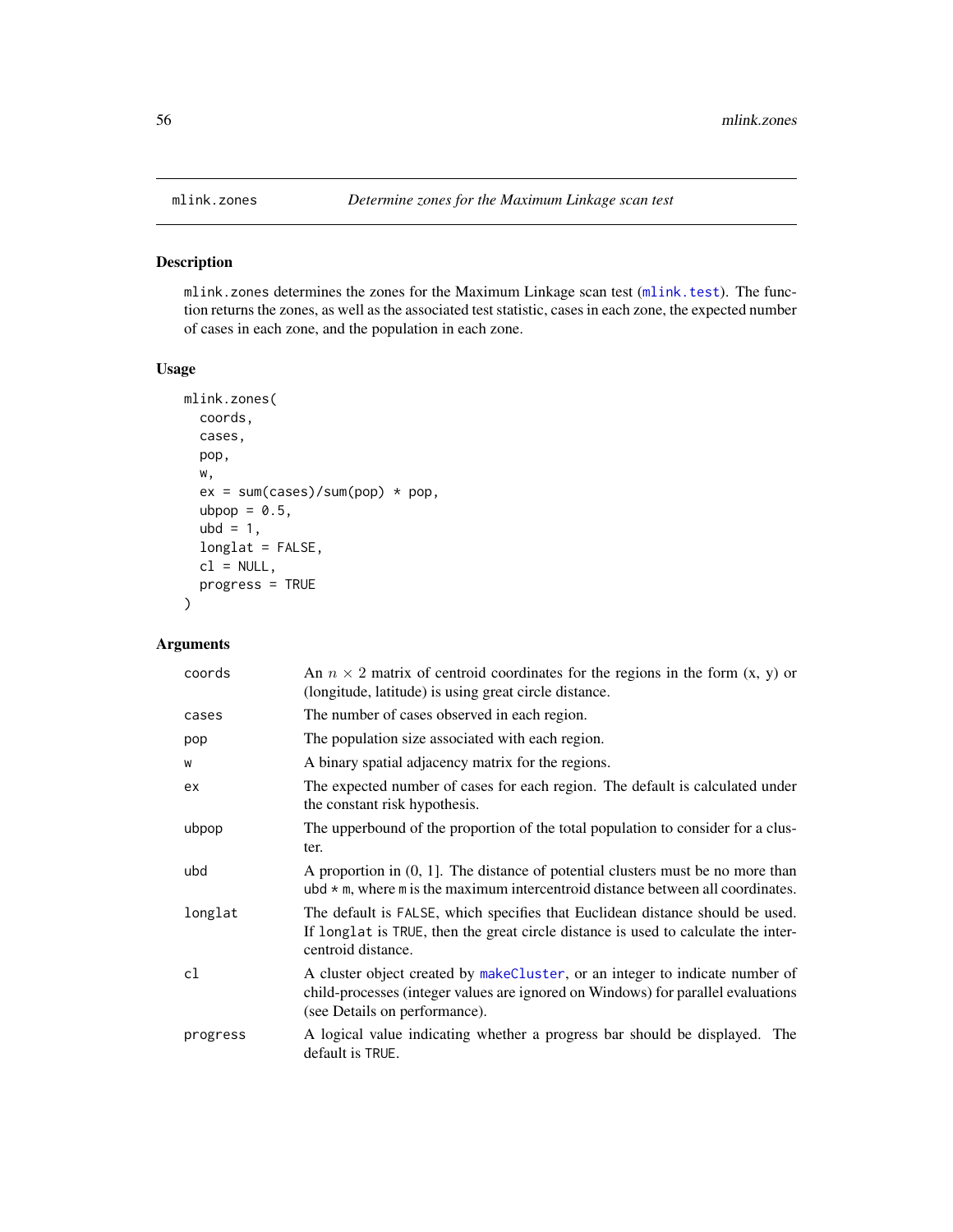#### morancr.sim 57

## Details

Every zone considered must have a total population less than ubpop  $*$  sum(pop). Additionally, the maximum intercentroid distance for the regions within a zone must be no more than  $ubd \star$  the maximum intercentroid distance across all regions.

## Value

Returns a list with elements:

| zones     | A list contained the location ids of each potential cluster.                 |
|-----------|------------------------------------------------------------------------------|
| loglikrat | The loglikelihood ratio for each zone (i.e., the log of the test statistic). |
| cases     | The observed number of cases in each zone.                                   |
| expected  | The expected number of cases each zone.                                      |
| pop       | The total population in each zone.                                           |
|           |                                                                              |

# Author(s)

Joshua French

# References

Costa, M.A. and Assuncao, R.M. and Kulldorff, M. (2012) Constrained spanning tree algorithms for irregularly-shaped spatial clustering, Computational Statistics & Data Analysis, 56(6), 1771-1783. <doi:10.1016/j.csda.2011.11.001>

#### Examples

```
data(nydf)
data(nyw)
coords = as.matrix(nydf[,c("longitude", "latitude")])
# find zone with max statistic starting from each individual region
all_zones = mlink.zones(coords, cases = floor(nydf$cases),
                       nydf$pop, w = nyw, ubpop = 0.25,
                        ubd = .25, longlat = TRUE)
```
morancr.sim *Constant-risk Moran's I statistic*

## Description

morancr.stat computes the constant-risk version of the Moran's I statistic proposed by Walter (1992).

#### Usage

morancr.sim(nsim = 1, cases, w, ex)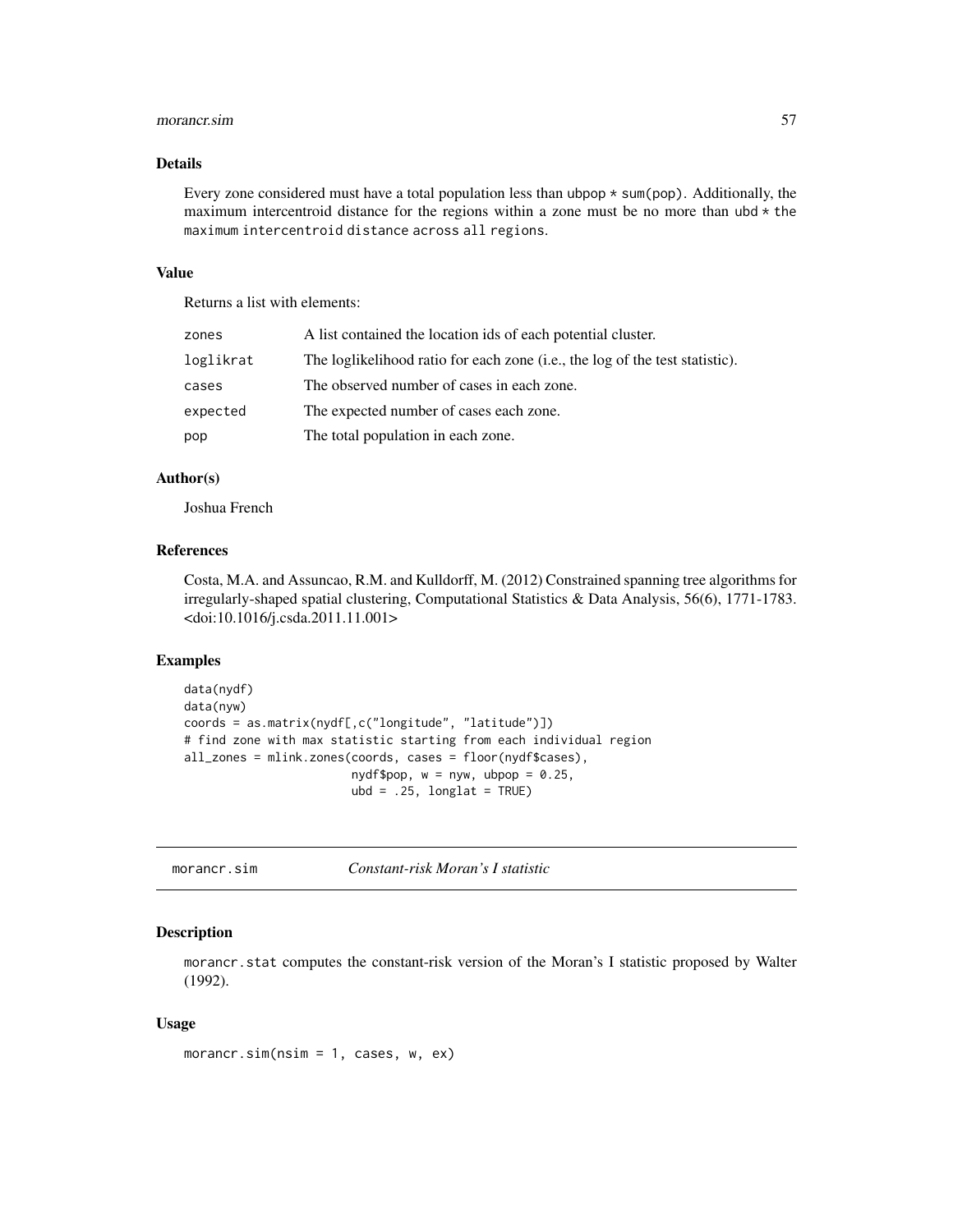# Arguments

| nsim  | The number of simulations from which to compute the p-value.                                                   |
|-------|----------------------------------------------------------------------------------------------------------------|
| cases | The number of cases observed in each region.                                                                   |
| w     | A binary spatial adjacency matrix for the regions.                                                             |
| ex    | The expected number of cases for each region. The default is calculated under<br>the constant risk hypothesis. |

# Value

Returns a numeric value.

# Author(s)

Joshua French

# References

Walter, S. D. (1992). The analysis of regional patterns in health data: I. Distributional considerations. American Journal of Epidemiology, 136(6), 730-741.

# See Also

[morancr.test](#page-58-0)

## Examples

```
data(nydf)
data(nyw)
ex = sum(nydf$cases)/sum(nydf$pop)*nydf$pop
morancr.sim(nsim = 10, cases = nydf$cases, w = nyw, ex = ex)
```
<span id="page-57-0"></span>morancr.stat *Constant-risk Moran's I statistic*

# Description

morancr.stat computes the constant-risk version of the Moran's I statistic proposed by Walter (1992).

#### Usage

morancr.stat(cases, w, ex)

| cases | The number of cases observed in each region.       |
|-------|----------------------------------------------------|
| w     | A binary spatial adjacency matrix for the regions. |
| eх    | The expected number of cases for each region.      |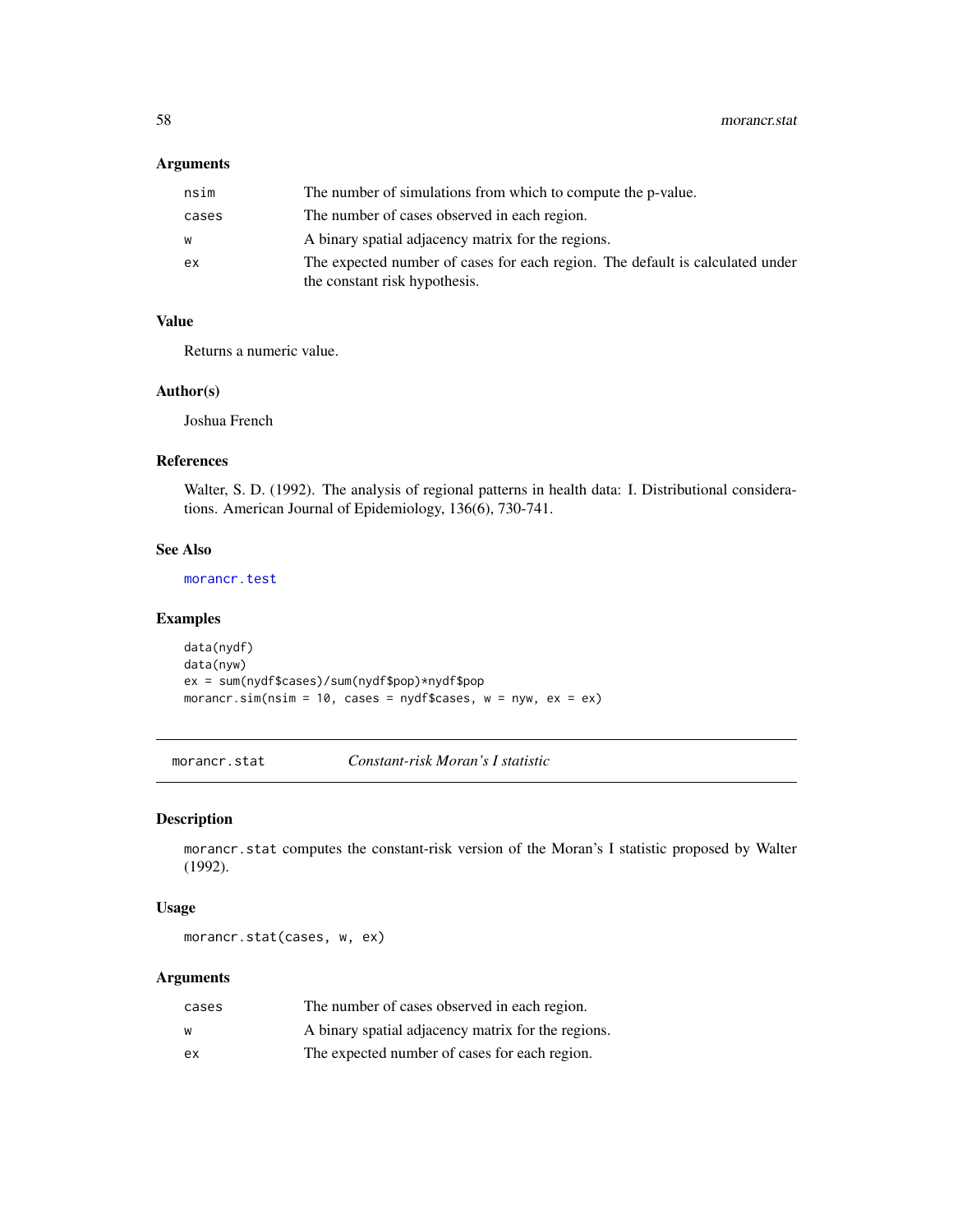## morancr.test 59

# Value

Returns a numeric value.

# Author(s)

Joshua French

## References

Walter, S. D. (1992). The analysis of regional patterns in health data: I. Distributional considerations. American Journal of Epidemiology, 136(6), 730-741.

## See Also

[morancr.test](#page-58-0)

# Examples

```
data(nydf)
data(nyw)
ex = sum(nydf$cases)/sum(nydf$pop)*nydf$pop
morancr.stat(cases = nydf$cases, w = nyw, ex = ex)
```
<span id="page-58-0"></span>morancr.test *Constant-risk Moran's I-based test*

## Description

morancr.test performs a test of clustering using the constant-risk version of the Moran's I statistic proposed by Walter (1992) under the constant risk hypothesis.

## Usage

```
morancr.test(
 cases,
 pop,
 w,
 ex = sum(cases)/sum(pop) * pop,nsim = 499,alternative = "greater"
)
```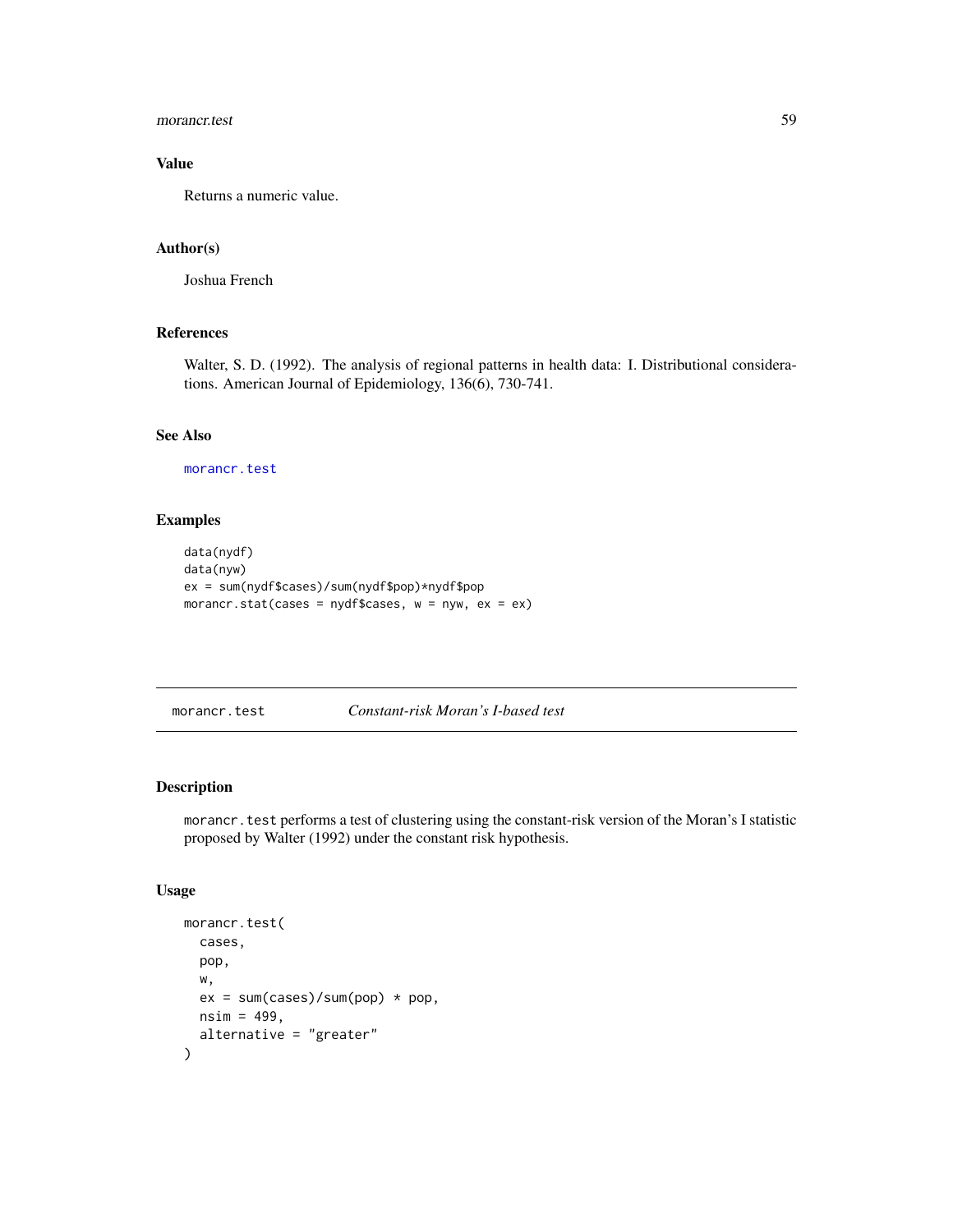#### Arguments

| cases       | The number of cases observed in each region.                                                                                                                      |
|-------------|-------------------------------------------------------------------------------------------------------------------------------------------------------------------|
| pop         | The population size associated with each region.                                                                                                                  |
| W           | A binary spatial adjacency matrix for the regions.                                                                                                                |
| ex          | The expected number of cases for each region. The default is calculated under<br>the constant risk hypothesis.                                                    |
| nsim        | The number of simulations from which to compute the p-value.                                                                                                      |
| alternative | a character string specifying the alternative hypothesis, must be one of "greater"<br>(default), "two sided", or "less". You can specify just the initial letter. |

## Value

Returns a smerc\_similarity\_test.

#### Author(s)

Joshua French

## References

Walter, S. D. (1992). The analysis of regional patterns in health data: I. Distributional considerations. American Journal of Epidemiology, 136(6), 730-741.

#### See Also

[morancr.stat](#page-57-0)

## Examples

```
data(nydf)
data(nyw)
morancr.test(cases = nydf$cases, pop = nydf$pop, w = nyw, nsim = 9)
```
mst.all *Minimum spanning tree for all regions*

# Description

mst.all finds the set of connected regions that maximize the spatial scan statistic (the likelihood ratio test statistic) from each starting region, subject to relevant constraints. The function can be used to construct candidate zones for the dynamic minimum spanning tree (dmst), early stopping dynamic minimum spanning tree (edmst), double connected spatial scan test (dc), and maximum linkage (mlink) spatial scan test.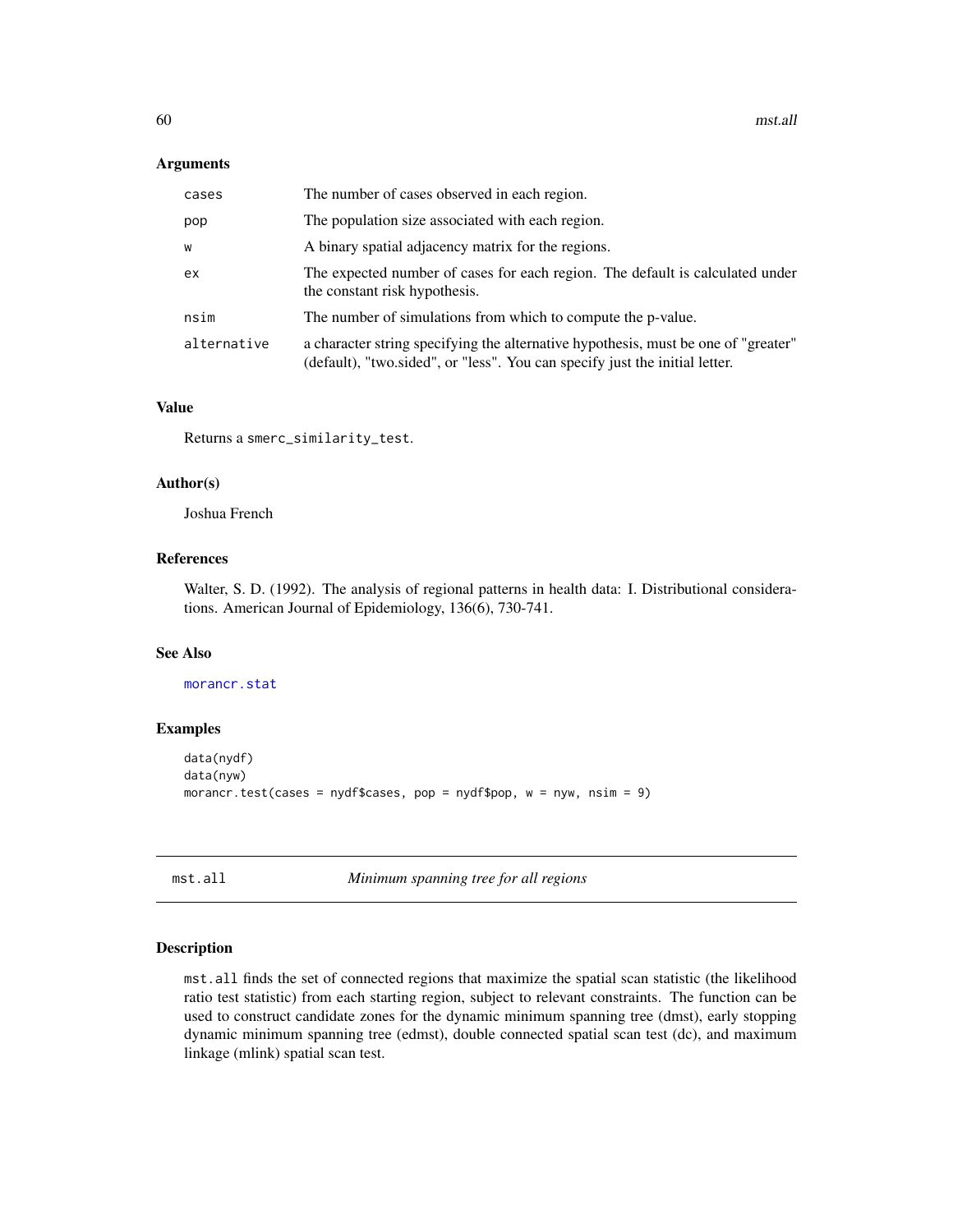#### mst.all 61

# Usage

```
mst.all(
 neighbors,
 cases,
 pop,
 w,
  ex,
  ty,
  max_pop,
  type = "maxonly",
  nlinks = "one",
 early = FALSE,
 cl = NULL,progress = FALSE
)
```
# Arguments

| neighbors  | A list containing the vector of neighbors for each region (in ascending order<br>of distance from the region). The starting region itself is included among the<br>neighbors.                                                               |
|------------|---------------------------------------------------------------------------------------------------------------------------------------------------------------------------------------------------------------------------------------------|
| cases      | The number of cases observed in each region.                                                                                                                                                                                                |
| pop        | The population size associated with each region.                                                                                                                                                                                            |
| W          | A binary spatial adjacency matrix for the regions.                                                                                                                                                                                          |
| ex         | The expected number of cases for each region. The default is calculated under<br>the constant risk hypothesis.                                                                                                                              |
| ty         | The total number of cases in the study area.                                                                                                                                                                                                |
| $max\_pop$ | The population upperbound (in total population) for a candidate zone.                                                                                                                                                                       |
| type       | One of "maxonly", "pruned", or "all". See Details.                                                                                                                                                                                          |
| nlinks     | A character vector. The options are "one", "two", or "max". See Details.                                                                                                                                                                    |
| early      | A logical value indicating whether the "early" stopping criterion should be used.<br>If TRUE, each sequence is stopped when the next potential zone doesn't produce<br>a test statistic larger than the current zone. The default is FALSE. |
| cl         | A cluster object created by makeCluster, or an integer to indicate number of<br>child-processes (integer values are ignored on Windows) for parallel evaluations<br>(see Details on performance).                                           |
| progress   | A logical value indicating whether a progress bar should be displayed. The<br>default is TRUE.                                                                                                                                              |

# Details

This function is not intended to be used by users directly. Consequently, it prioritizes efficiency over user friendliness.

type is a character vector indicating what should be returned by the function. If type = "maxonly", then the maximum test statistic from each starting region is returned . If type = "pruned", the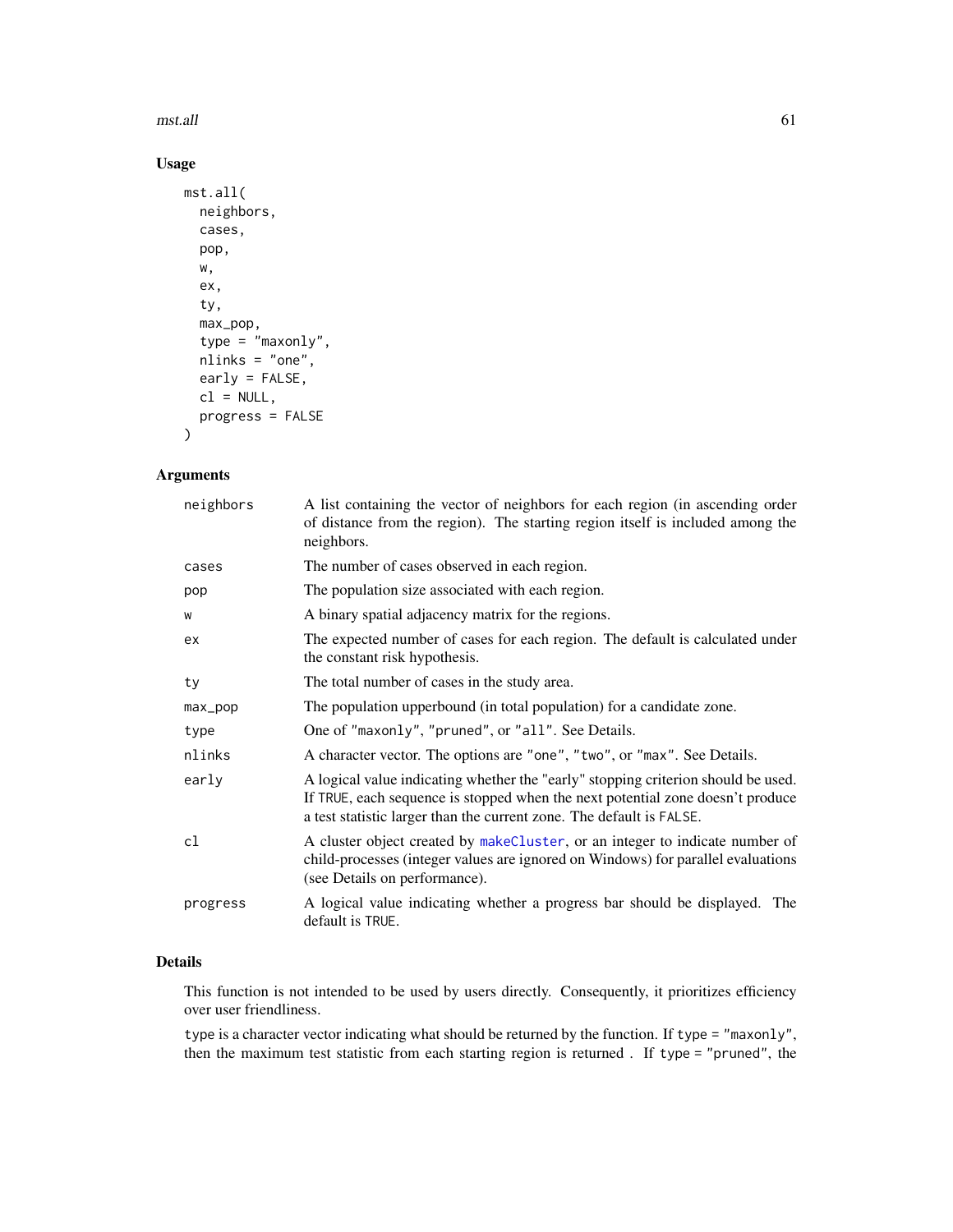function returns a list that includes the location ids, test statistic, total cases, expected cases, and total population for the zone with the maximum test statistic for each starting region. If type = "all", the function returns a list of lists that includes the location ids, test statistic, total cases, expected cases, and total population for the sequence of candidate zones associated with each starting region.

If nlinks = "one", then a region only needs to be connected to one other region in the current zone to be considered for inclusion in the next zone. If nlinks = "two", then the region must be connected to at least two other regions in the current zone. If nlinks = "max", then only regions with the maximum number of connections to the current zone are considered for inclusion in the next zone.

# Value

Returns a list of relevant information. See Details.

#### Author(s)

Joshua French

#### References

Assuncao, R.M., Costa, M.A., Tavares, A. and Neto, S.J.F. (2006). Fast detection of arbitrarily shaped disease clusters, Statistics in Medicine, 25, 723-742. <doi:10.1002/sim.2411>

Costa, M.A. and Assuncao, R.M. and Kulldorff, M. (2012) Constrained spanning tree algorithms for irregularly-shaped spatial clustering, Computational Statistics & Data Analysis, 56(6), 1771-1783. <doi:10.1016/j.csda.2011.11.001>

```
# load data
data(nydf)
data(nyw)
# create relevant data
coords = nydf[,c("longitude", "latitude")]
cases = floor(nydf$cases)
pop = nydf$population
w = nywex = sum(cases)/sum(pop)*popubpop = 0.5ubd = 0.5ty = sum(cases) # total number of cases
# intercentroid distances
d = sp::spDists(as.matrix(coords), longlat = TRUE)
# upperbound for population in zone
max\_pop = ubpop * sum(pop)# upperbound for distance between centroids in zone
max\_dist = ubd * max(d)# create list of neighbors for each region
# (inclusive of region itself)
all_neighbors = nndist(d, ubd)
# find the dmst max zone
```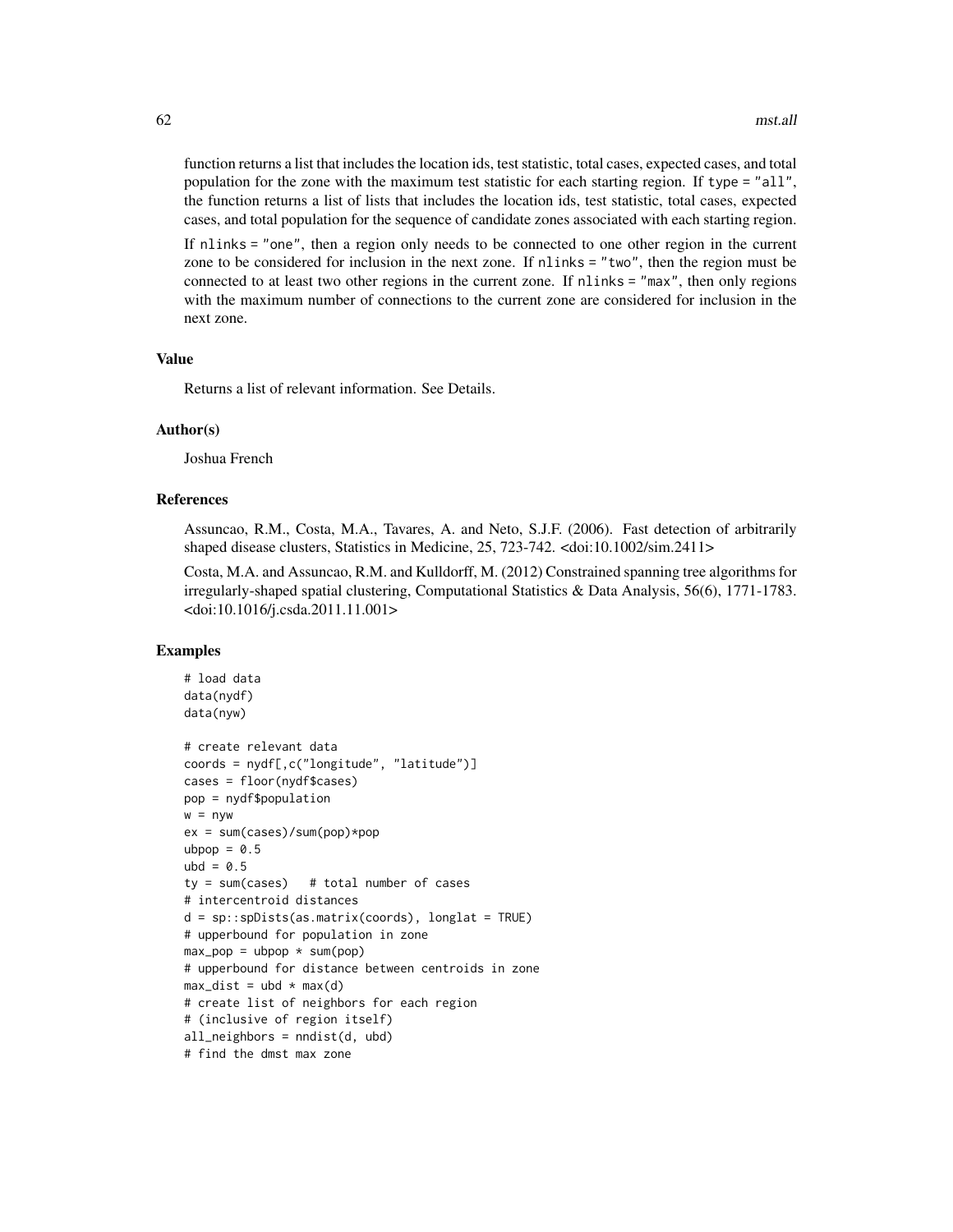$m$ st.seq 63

```
## Not run:
out = mst.all(all_neighbors, cases, pop, w, ex, ty, max_pop,
              type = "maxonly")
head(out)
out = mst.all(all_neighbors, cases, pop, w, ex, ty, max_pop,
              type = "pruned")head(out)
## End(Not run)
```
mst.seq *Minimum spanning tree sequence*

# Description

mst.seq finds the sequence of connected regions that maximize the spatial scan statistic (the likelihood ratio test statistic) from a starting region. The set of connected regions at each step is a candidate zone. The zone continues to grow until no region should be added to the zone due to relevant constraints (size, connectivity, or other stopping criteria). This function is not intended to be used by users directly, but it can be quite educational for seeing the spread of the cluster. Consequently, it prioritizes efficiency over user friendliness.

#### Usage

```
mst.seq(
  start,
  neighbors,
 cases,
  pop,
  w,
  ex,
  ty,
  max_pop,
  type = "maxonly",
  nlinks = "one",
  early = FALSE
)
```

| start     | The initial region to start the candidate zone.                                                                                                                              |
|-----------|------------------------------------------------------------------------------------------------------------------------------------------------------------------------------|
| neighbors | A vector containing the neighbors for the starting region (in ascending order<br>of distance from the region). The staring region itself is included among the<br>neighbors. |
| cases     | The number of cases observed in each region.                                                                                                                                 |
| pop       | The population size associated with each region.                                                                                                                             |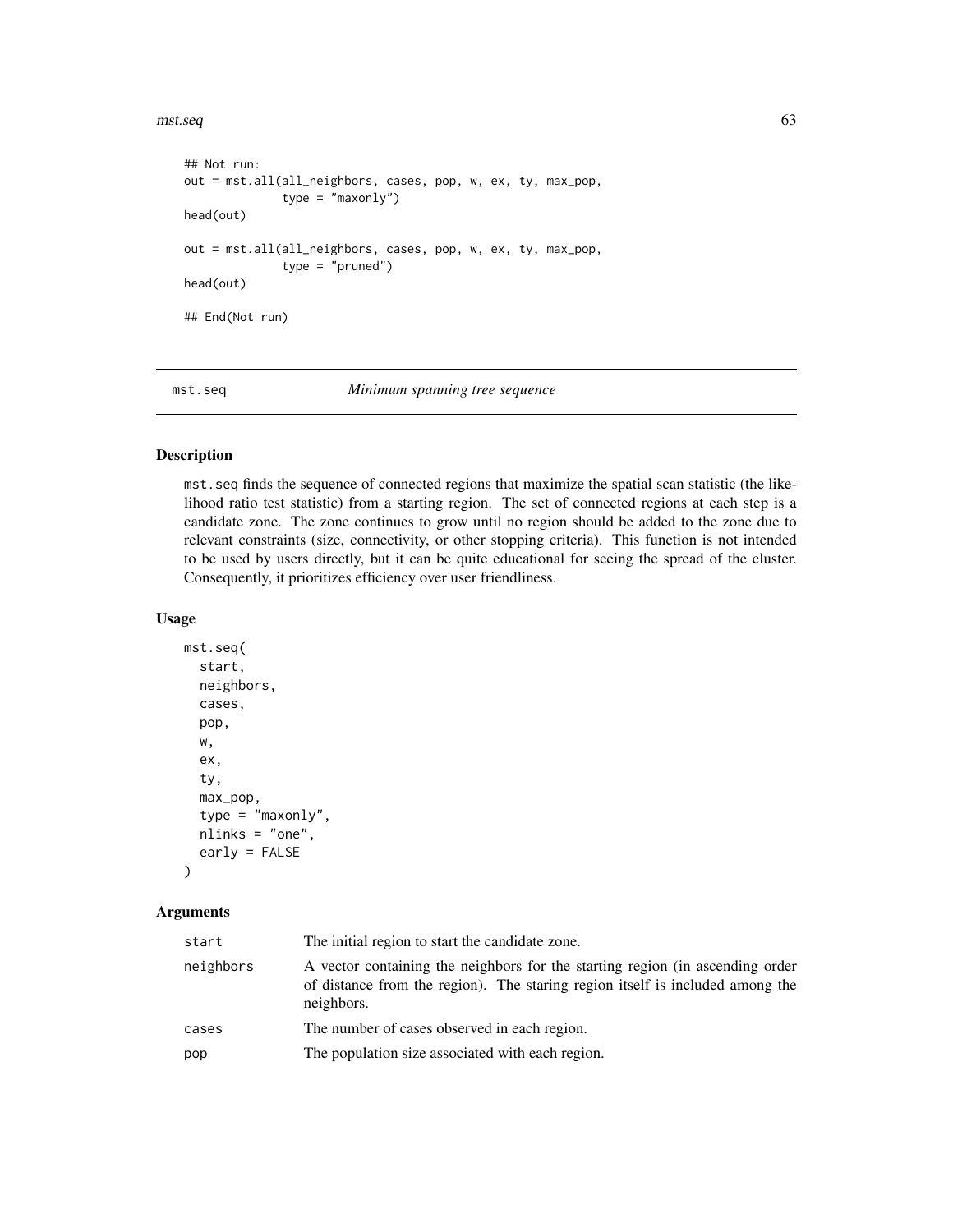| w       | A binary spatial adjacency matrix for the regions.                                                                                                                                                                                         |
|---------|--------------------------------------------------------------------------------------------------------------------------------------------------------------------------------------------------------------------------------------------|
| ex      | The expected number of cases for each region. The default is calculated under<br>the constant risk hypothesis.                                                                                                                             |
| tv      | The total number of cases in the study area.                                                                                                                                                                                               |
| max_pop | The population upperbound (in total population) for a candidate zone.                                                                                                                                                                      |
| type    | One of "maxonly", "pruned", or "all". The default is "maxonly". See Details.                                                                                                                                                               |
| nlinks  | A character vector. The options are "one", "two", or "max". See Details.                                                                                                                                                                   |
| early   | A logical value indicating whether the "early" stopping criterion should be used.<br>If TRUE, the sequence is stopped when the next potential zone doesn't produce a<br>test statistic larger than the current zone. The default is FALSE. |

## Details

The function can be used to construct candidate zones for the dynamic minimum spanning tree (dmst), early stopping dynamic minimum spanning tree (edmst), double connection spatial scan test (dc), and maximum linkage spatial scan test (mlink).

type is a character vector indicating what should be returned by the function. If type = "maxonly", then only the maximum of the log likelihood ratio test statistic across all candidate zones is returned. If type  $=$  "pruned", the function returns a list that includes the location ids, test statistic, total cases, expected cases, and total population for the zone with the maximum test statistic. It type = "all", the same information the same information is returned for the entire sequence of zones.

If nlinks = "one", then a region only needs to be connected to one other region in the current zone to be considered for inclusion in the next zone. If nlinks = "two", then the region must be connected to at least two other regions in the current zone. If nlinks = "max", then only regions with the maximum number of connections to the current zone are considered for inclusion in the next zone.

#### Value

Returns a list of relevant information. See Details.

#### Author(s)

Joshua French

```
# load data
data(nydf)
data(nyw)
# create relevant data
coords = nydf[,c("longitude", "latitude")]
cases = floor(nydf$cases)
pop = nydf$population
w = nyw
ex = sum(cases)/sum(pop)*pop
ubpop = 0.5
```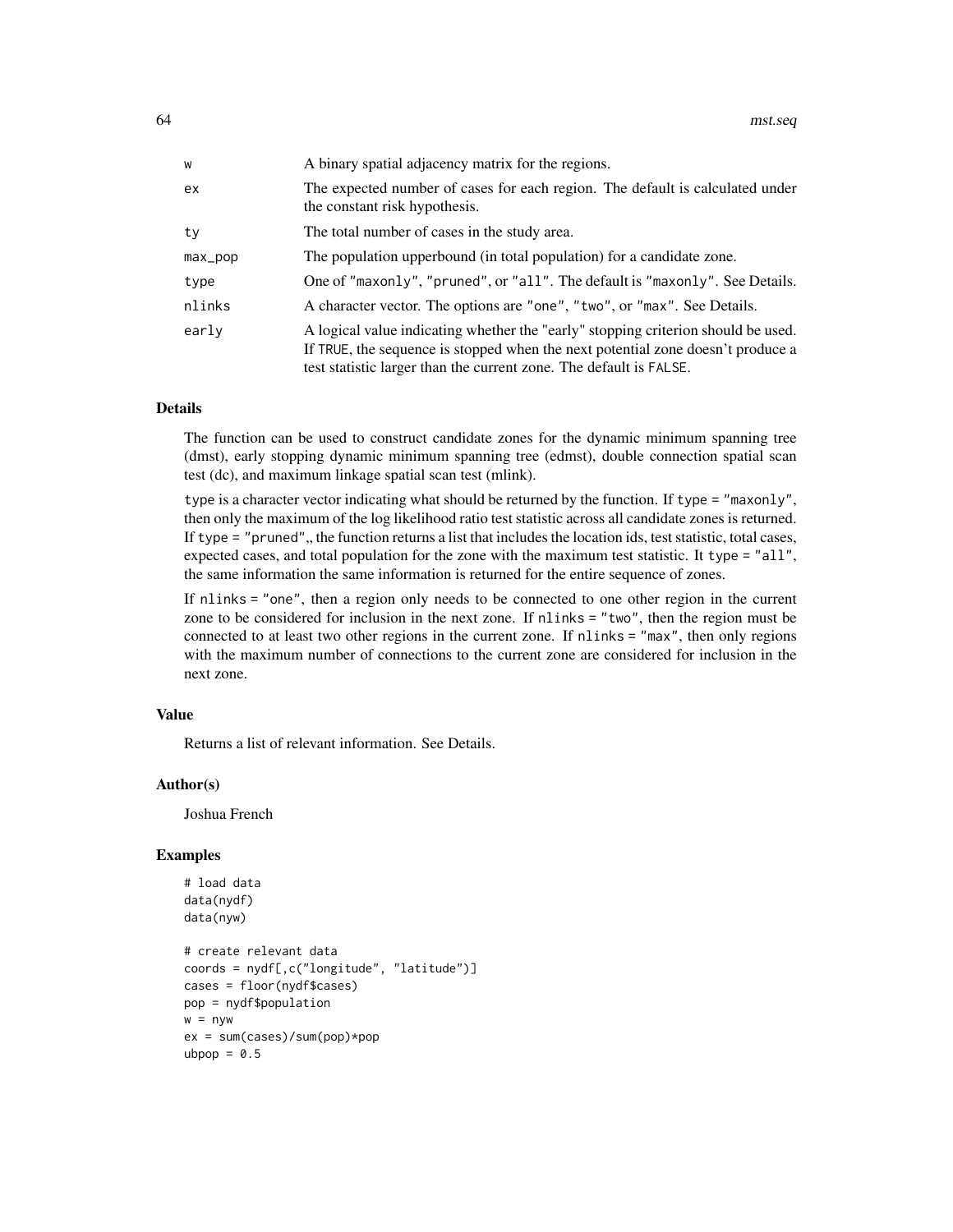nn.cumsum 65

```
ubd = 0.5ty = sum(cases) # total number of cases
# intercentroid distances
d = sp::splists(as.matrix(coords), longlat = TRUE)# upperbound for population in zone
max\_pop = ubpop * sum(pop)# upperbound for distance between centroids in zone
max\_dist = ubd * max(d)# create list of neighbors for each region (inclusive of region itself)
all_neighbors = nndist(d, ubd)
# find the dmst max zone
mst.seq(start = 1, all_neighbors[[1]], cases, pop, w, ex,
        ty, max_pop)
mst.seq(start = 1, all_neighbors[[1]], cases, pop, w, ex,
        ty, max_pop, "pruned")
bigout = mst.seq(start = 1, all_neighbors[[1]], cases, pop,
                 w, ex, ty, max_pop, "all")
head(bigout)
```
nn.cumsum *Cumulative sum over nearest neighbors*

#### Description

nn.cumsum computes the cumulative sum of y for the sequences of indices in each element of the list contained in nn.

#### Usage

nn.cumsum(nn, y, simplify = TRUE)

## **Arguments**

| nn       | A list of nearest neighbors in the format produced by <b>napop</b> .                                             |
|----------|------------------------------------------------------------------------------------------------------------------|
|          | A numeric vector of values to be summed over.                                                                    |
| simplify | A logical value indicating whether the results should be simplified to a numeric<br>vector. The default is TRUE. |

#### Value

A vector or list, depending on the value of simplify.

```
# show nn.cumsum example for a circular scan setting
data(nydf)
coords = with(nydf, cbind(longitude, latitude))
cases = floor(nydf$cases)
d = sp::spDists(coords, longlat = TRUE)
```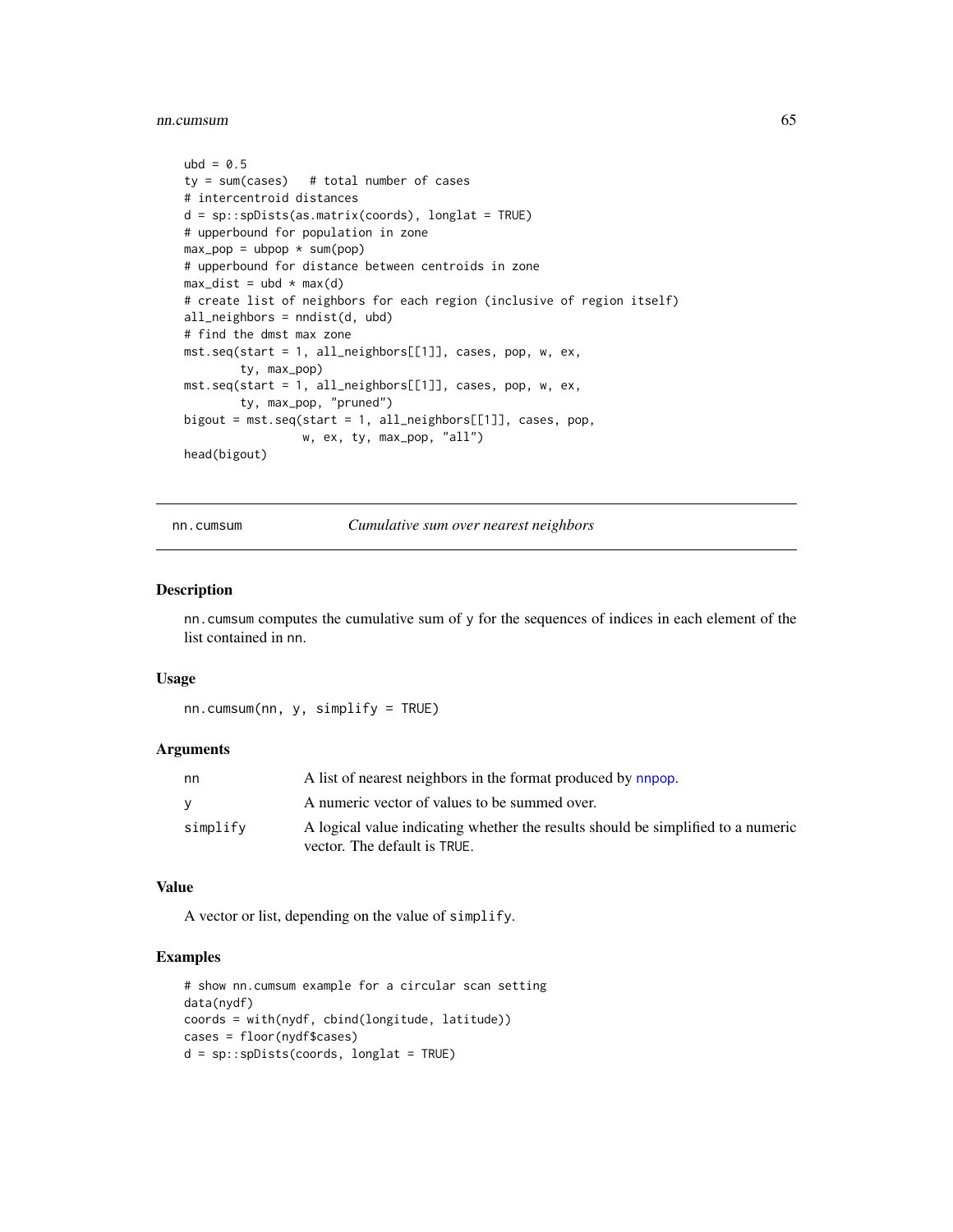```
# compute circular nearest neigbhors
nn = nnpop(d, pop = nydf$pop, ubpop = 0.1)
# compute cumulative sums over all nn
cnn = nn.cumsum(nn, cases)
# compute cumulative sums over just the first set of nn
cnn1 = cumsum(cases[nn[[1]]])# check equality
all.equal(cnn1, cnn[seq_along(cnn1)])
```
<span id="page-65-1"></span>nn2zones *Convert nearest neighbors list to zones*

## Description

nn2zones converts a list of nearest neighbors to a list of zones. The list of nearest neighbors will come from functions such as [nnpop](#page-67-0) or knn.

## Usage

nn2zones(nn)

## Arguments

nn A list of nearest neighbors

# Value

A list of zones

#### Examples

```
data(nydf)
coords = with(nydf, chind(x, y))nn = knn(coords, k = 2)
nn2zones(nn)
```
<span id="page-65-0"></span>nndist *Determine nearest neighbors based on maximum distance*

## Description

nndist determines the nearest neighbors for a set of observations within a certain radius.

#### Usage

nndist(d, ubd)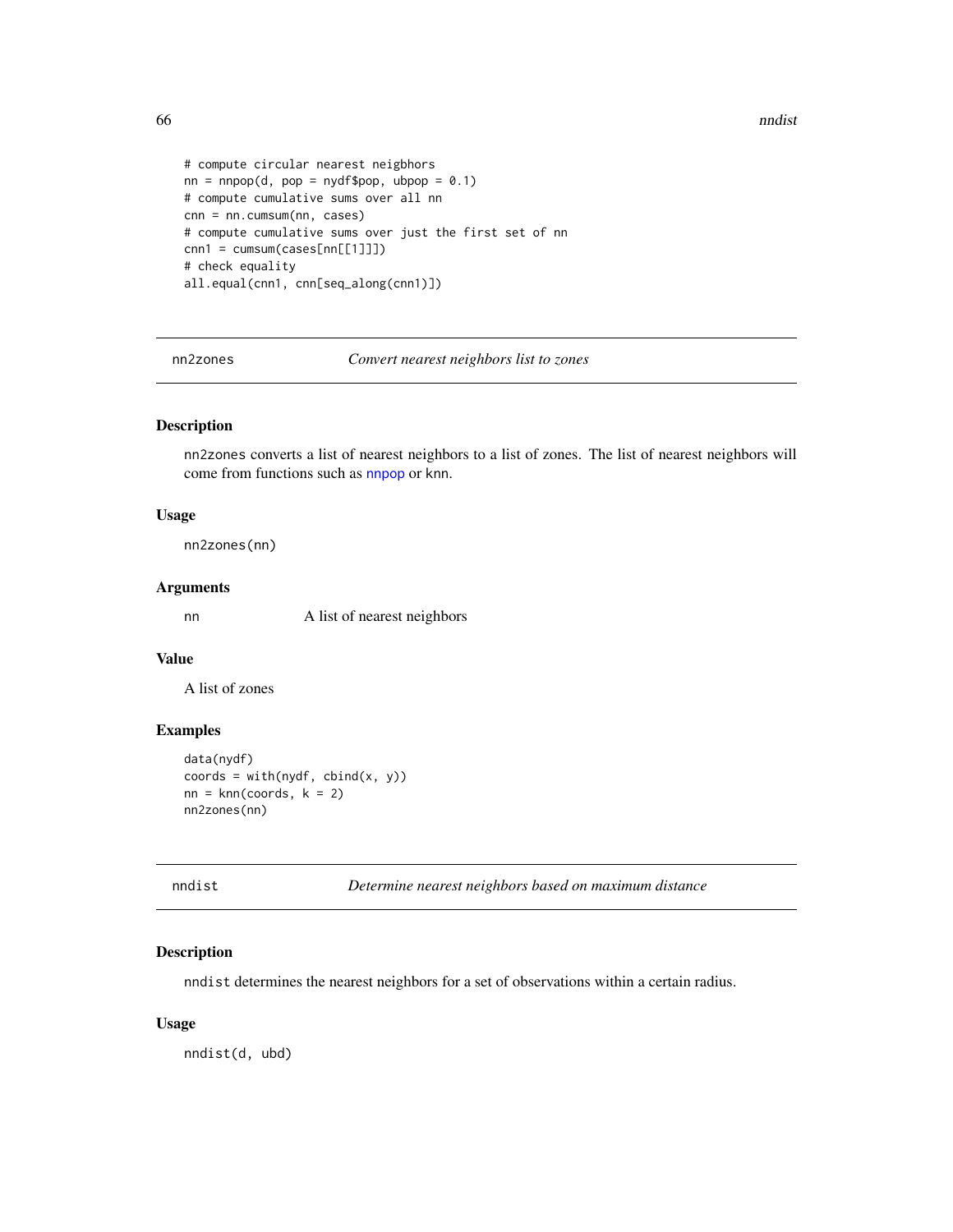#### nndup 67 ann an t-Òireann an t-Òireann an t-Òireann an t-Òireann an t-Òireann an t-Òireann an t-Òireann an t-Ò

## Arguments

| d   | An $n \times n$ square distance matrix containing the intercentroid distance between<br>the <i>n</i> region centroids.                                                   |
|-----|--------------------------------------------------------------------------------------------------------------------------------------------------------------------------|
| ubd | A proportion in (0, 1). The distance of potential clusters must be no more than<br>ubd $\star$ m, where m is the maximum intercentroid distance between all coordinates. |

# Details

This function determines the nearest neighbors of each centroid based on the intercentroid distance. The number of nearest neighbors is limited by the furthest distance between the starting centroid and the farthest neighbor.

# Value

Returns the indices of the nearest neighbors as a list.

#### Author(s)

Joshua French

# Examples

```
data(nydf)
coords = as.matrix(nydf[,c("longitude", "latitude")])
d = as.matrix(dist(coords))
nn = midist(d, ubd = 0.01)
```
nndup *Determine duplicates in nearest neighbor list*

#### Description

nndup determines the indices of duplicated elements for a nearest neighbors list created by a function such as [nnpop](#page-67-0) or [knn](#page-46-0). The indices are related to the list returned by [nn2zones](#page-65-1).

#### Usage

 $nndup(nn, N = max(unlist(nn)))$ 

#### Arguments

| nn | A list of nearest neighbors. |
|----|------------------------------|
| N  | The largest value in nn.     |

# Value

A logical vector of indicating duplicate indices.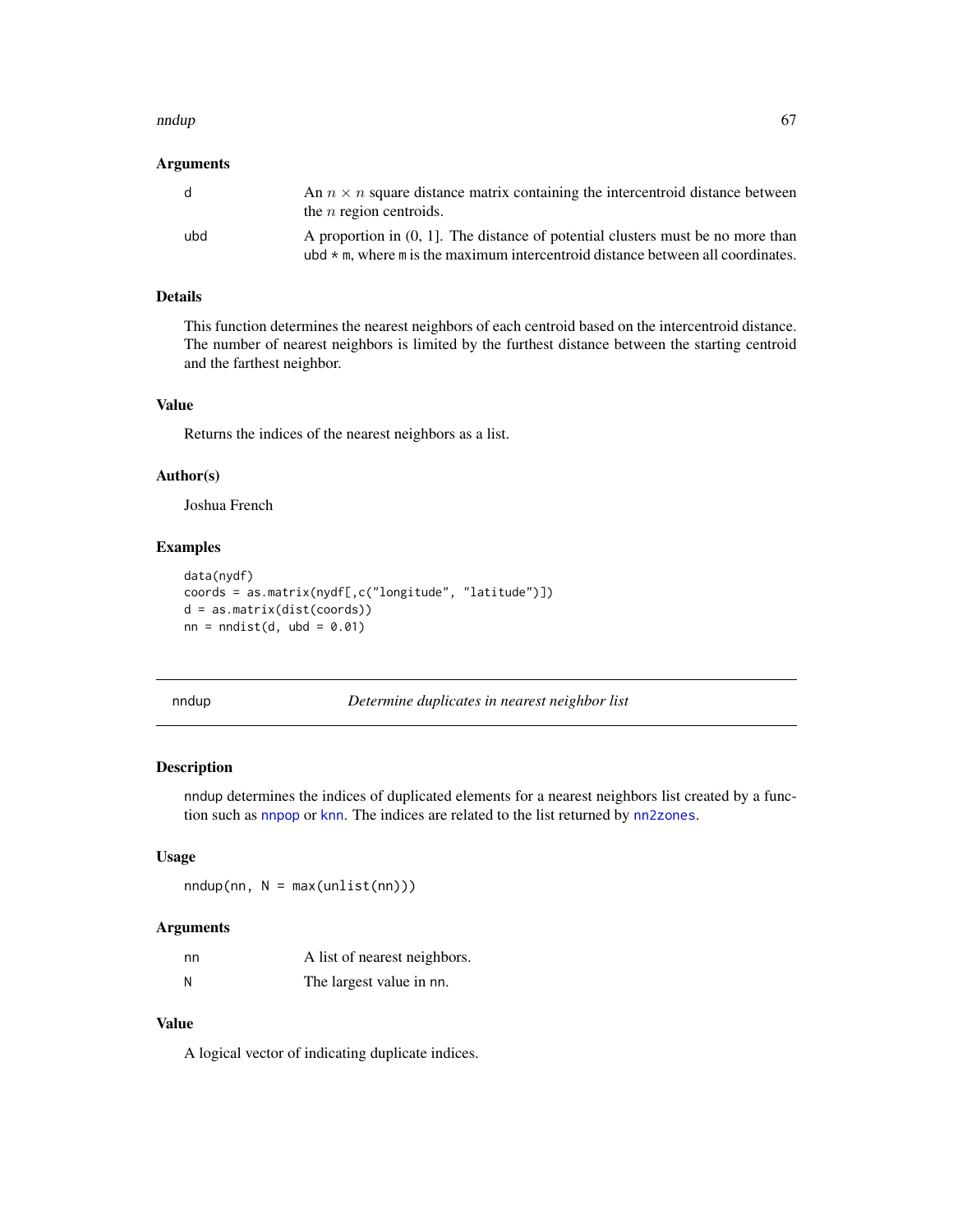#### Examples

 $nn = list(1:3, c(2:1, 4))$ nndup(nn, 4)

<span id="page-67-0"></span>

#### p *Determine nearest neighbors with population constraint*

#### Description

scan.nn determines the nearest neighbors for a set of observations based on the distance matrix according to a population-based upperbound.

#### Usage

nnpop(d, pop, ubpop)

scan.nn(d, pop, ubpop)

#### **Arguments**

| d     | An $n \times n$ square distance matrix containing the intercentroid distance between |
|-------|--------------------------------------------------------------------------------------|
|       | the $n$ region centroids.                                                            |
| pop   | The population size associated with each region.                                     |
| ubpop | The upperbound of the proportion of the total population to consider for a clus-     |
|       | ter.                                                                                 |

#### Details

This function determines the nearest neighbors of each centroid based on the intercentroid distance. The number of nearest neighbors is limited by the sum of the population values among the nearest neighbors. The set of nearest neighbors can contain no more than ubpop \* sum(pop) members of the population. The nearest neighbors are ordered from nearest to farthest.

## Value

Returns the indices of the nearest neighbors as a list. For each element of the list, the indices are ordered from nearest to farthest from each centroid.

## Author(s)

Joshua French

```
data(nydf)
coords = as.matrix(nydf[,c("longitude", "latitude")])
d = as.matrix(dist(coords))
nn = scan.nn(d, pop = nydf\pop, ubpop = 0.1)
```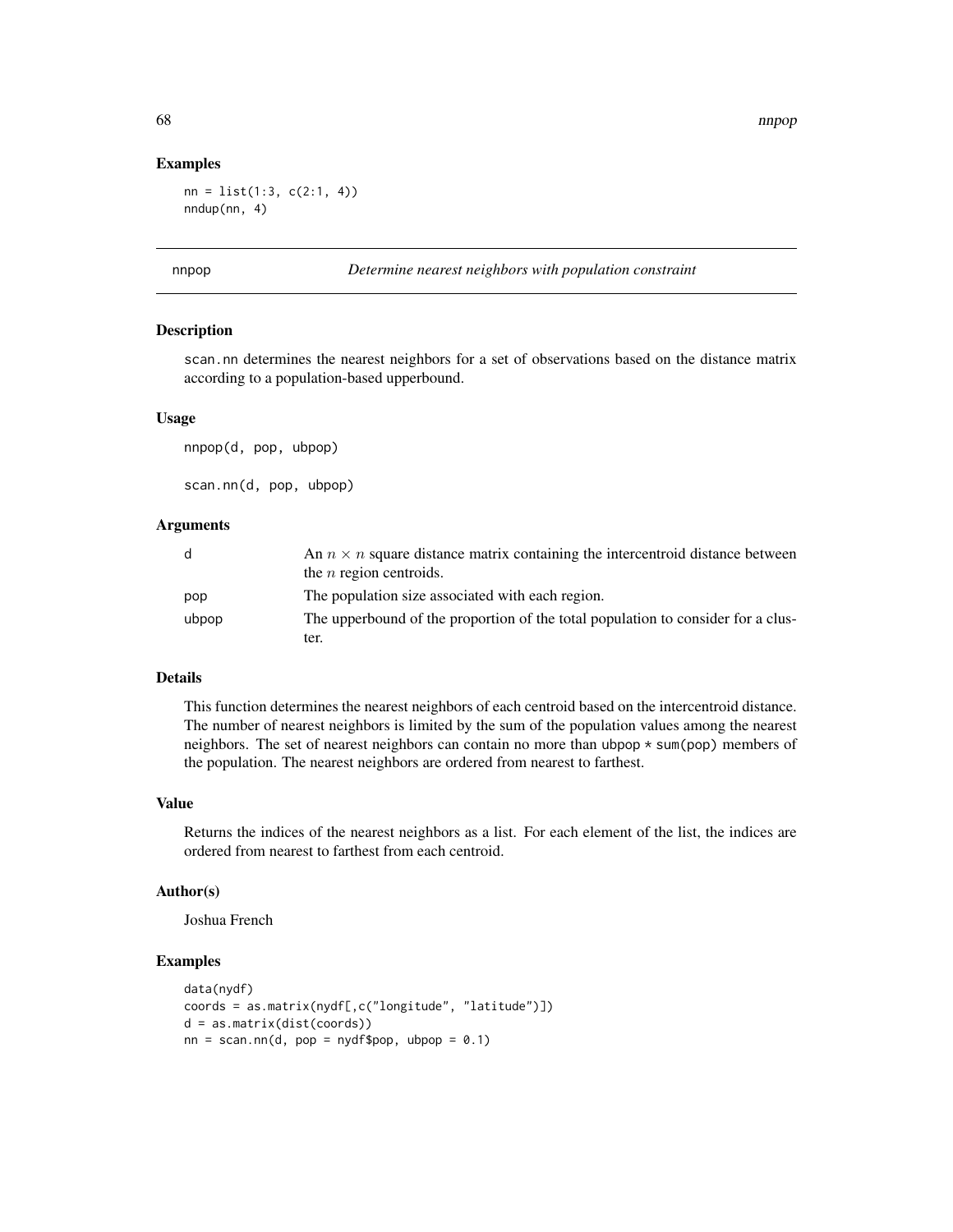Determine non-overlapping zones from a list of candidate zones.

#### Usage

noz(x)

## Arguments

x A list containing the candidate zones.

## Details

The function takes a list of candidate zones. Each element of the list contains a candidate zones. The candidate zones are defined by the location indices of the regions comprising the zones. Starting with the first candidate zone, the function excludes every candidate zone that intersects the first (any other candidate zone that shares indices with the first zone). Moving onto the next non-overlapping candidate zone, the process is repeated. The function returns the indices (in the list of zones) of the zones that do not overlap.

### Value

A vector with the list indices of the non-overlapping zones.

# Author(s)

Joshua French

```
x = list(1:2, 1:3, 4:5, 4:6, 7:8)
noz(x)
```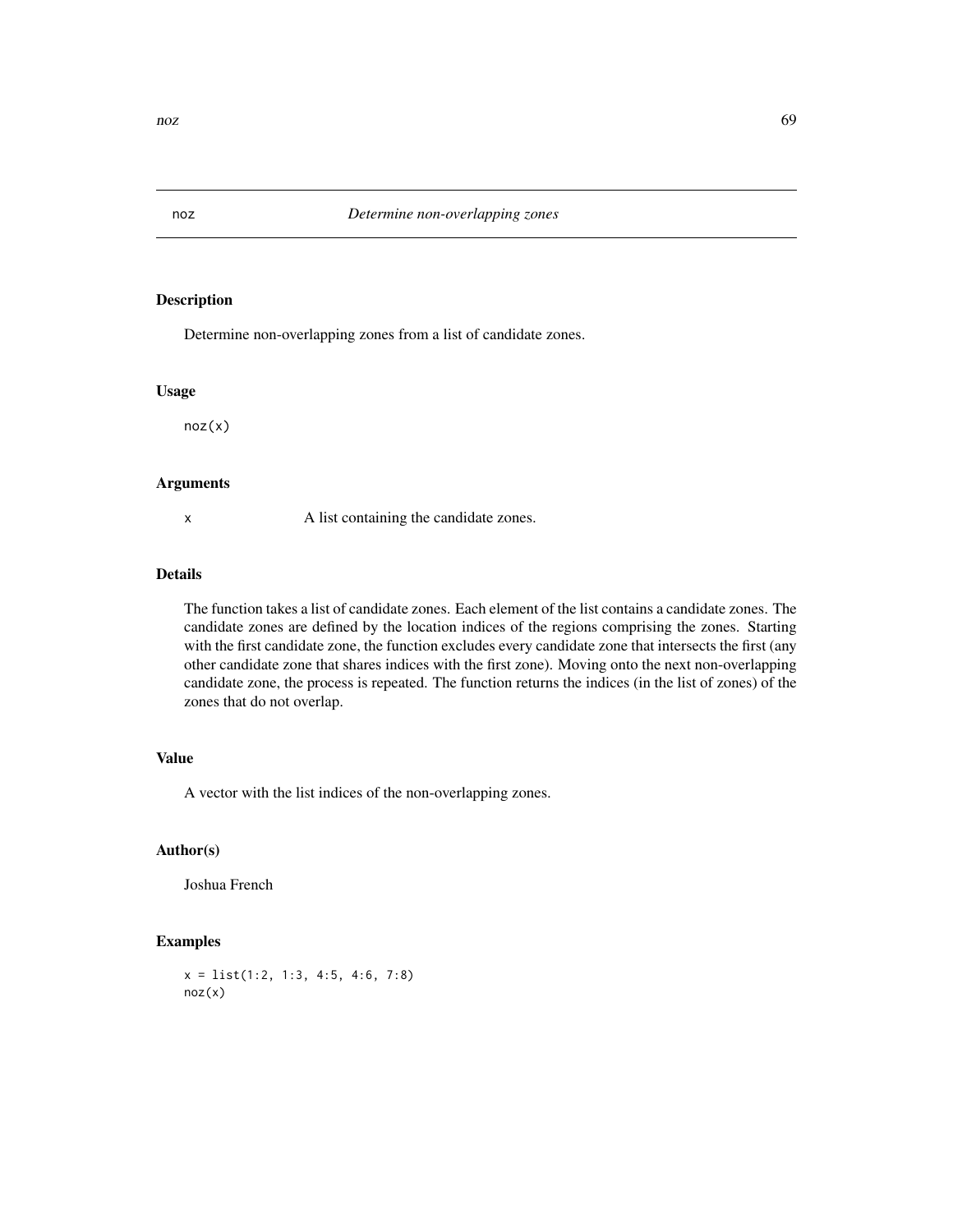This data set contains 281 observations related to leukeumia cases in an 8 county area of the state of New York. The data were made available in Waller and Gotway (2005) and details are provided there. These data are related to a similar data set in Waller et al. (1994). The longitude and latitude coordinates are taken from the NYleukemia data set in the SpatialEpi package for plotting purposes.

## Usage

data(nydf)

## Format

A data frame with 281 rows and 4 columns:

- longitude The longitude of the region centroid. These are NOT the original values provided by Waller and Gotway (2005), but are the right ones for plotting correctly.
- latitude The latitude of the region centroid. These are NOT the original values provided by Waller and Gotway (2005), but are the right ones for plotting correctly.

population The population (1980 census) of the region.

cases The number of leukemia cases between 1978-1982.

- x The original 'longitude' coordinate provided by Waller and Gotway (2005).
- y The original 'latitude' coordinate provided by Waller and Gotway (2005).

#### Source

Waller, L.A. and Gotway, C.A. (2005). Applied Spatial Statistics for Public Health Data. Hoboken, NJ: Wiley.

#### References

Waller, L.A., Turnbull, B.W., Clark, L.C., and Nasca, P. (1994) "Spatial Pattern Analysis to Detect Rare Disease Clusters" in Case Studies in Biometry, N. Lange, L. Ryan, L. Billard, D. Brillinger, L. Conquest, and J. Greenhouse (eds.) New York: John Wiley and Sons.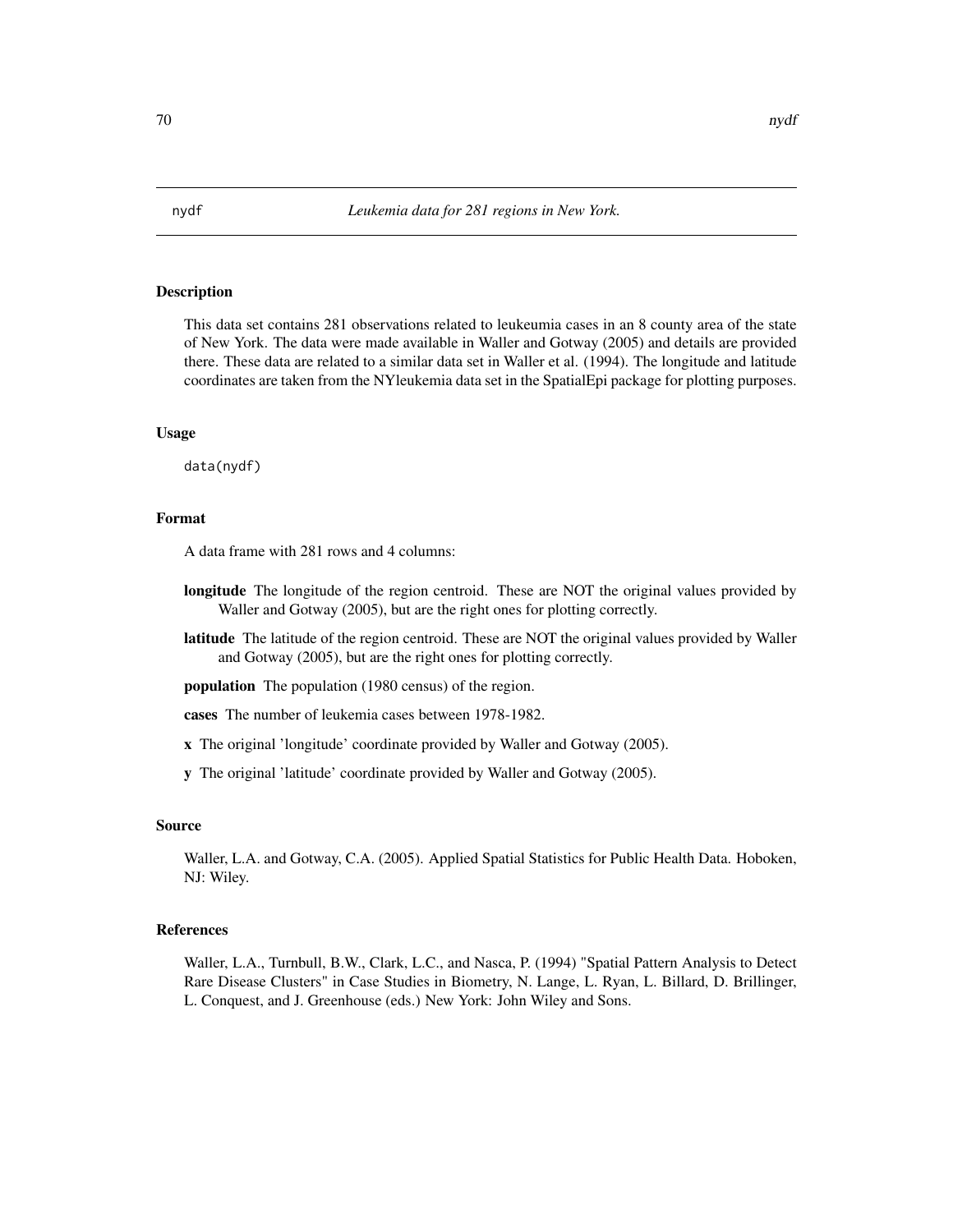A SpatialPolygonsDataFrame for the New York leukemia data in nydf. Note that the coordinates in the polygon have been projected to a different coordinate system (UTM, zone 18), but the order of the regions/polygons is the same as in nydf.

#### Usage

data(nypoly)

# Format

A SpatialPolygonDataFrame

## Source

Bivand, R. S., Pebesma, E. J., Gomez-Rubio, V., and Pebesma, E. J. (2013). Applied Spatial Data Analysis with R, 2nd edition. New York: Springer.

nyw *Adjacency matrix for New York leukemia data.*

## Description

This data set contains a 281 x 281 adjacency matrix for the New York leukemia data in nydf.

#### Usage

data(nyw)

# Format

A matrix of dimension 281 x 281.

#### Source

Waller, L.A. and Gotway, C.A. (2005). Applied Spatial Statistics for Public Health Data. Hoboken, NJ: Wiley.

## References

Waller, L.A., Turnbull, B.W., Clark, L.C., and Nasca, P. (1994) "Spatial Pattern Analysis to Detect Rare Disease Clusters" in Case Studies in Biometry, N. Lange, L. Ryan, L. Billard, D. Brillinger, L. Conquest, and J. Greenhouse (eds.) New York: John Wiley and Sons.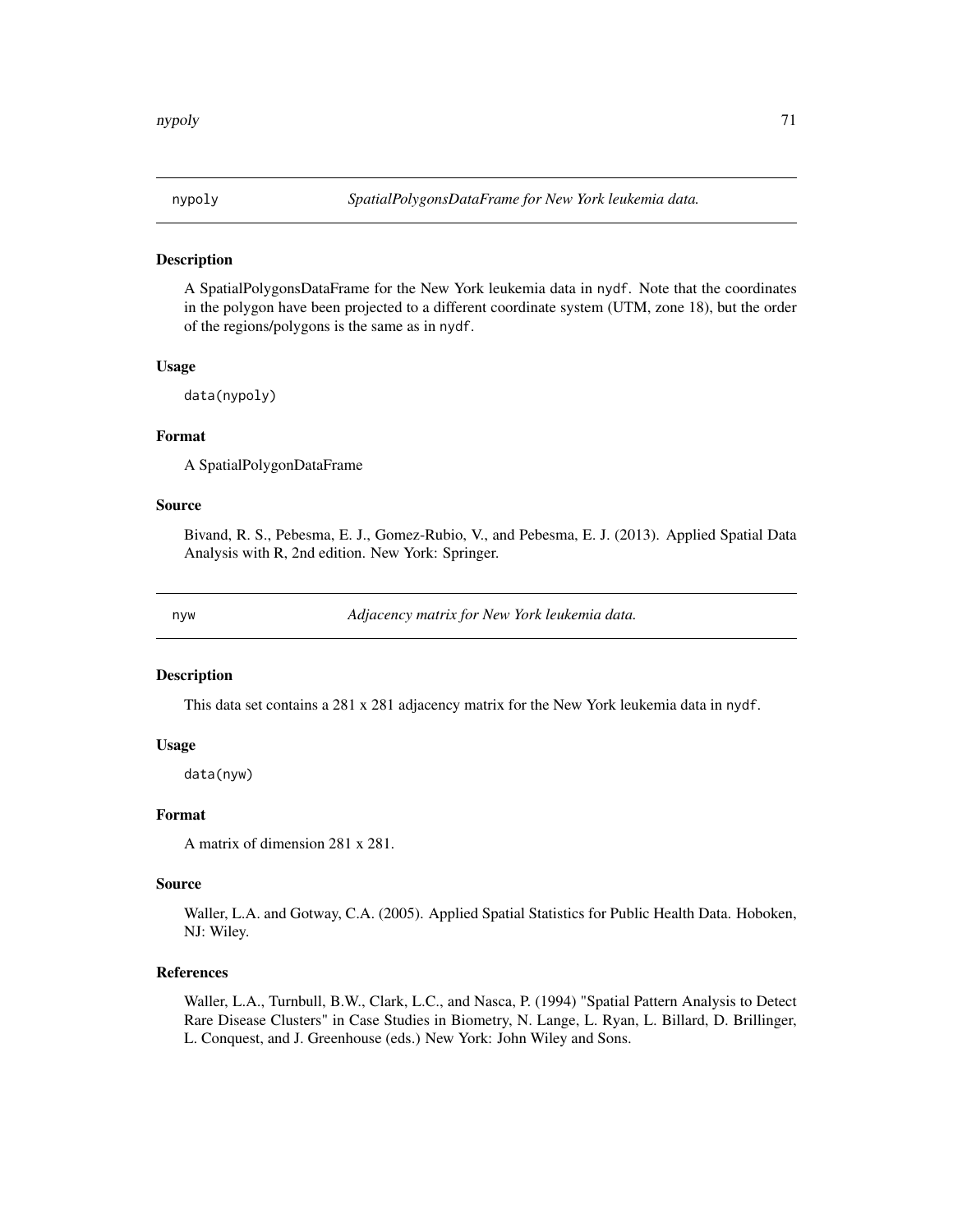optimal\_ubpop computes statistics for choosing an optimal population upper bound. ubpop\_seq is a sequence of values to consider as the optimal choice of upper bound. The smallest value must be at least min(pop)/sum(pop) and should generally be less than or equal to 0.5.

## Usage

```
optimal_ubpop(
 coords,
 cases,
 pop,
 ex = sum(cases)/sum(pop) * pop,nsim = 499,alpha = 0.05,
 ubpop_seq = seq(0.01, 0.5, len = 50),
 longlat = FALSE,
 cl = NULL,type = "poisson",
 min.class = 0,simdist = "multinomial"
)
```

| coords    | An $n \times 2$ matrix of centroid coordinates for the regions in the form $(x, y)$ or<br>(longitude, latitude) is using great circle distance.                                                   |
|-----------|---------------------------------------------------------------------------------------------------------------------------------------------------------------------------------------------------|
| cases     | The number of cases observed in each region.                                                                                                                                                      |
| pop       | The population size associated with each region.                                                                                                                                                  |
| ex        | The expected number of cases for each region. The default is calculated under<br>the constant risk hypothesis.                                                                                    |
| nsim      | The number of simulations from which to compute the p-value.                                                                                                                                      |
| alpha     | The significance level to determine whether a cluster is significant. Default is<br>0.10.                                                                                                         |
| ubpop_seq | A strictly increasing numeric vector with values between min(pop)/sum(pop)<br>and 1. The default is $seq(0.01, 0.5, len = 50)$ .                                                                  |
| longlat   | The default is FALSE, which specifies that Euclidean distance should be used.<br>If longlat is TRUE, then the great circle distance is used to calculate the inter-<br>centroid distance.         |
| cl        | A cluster object created by makeCluster, or an integer to indicate number of<br>child-processes (integer values are ignored on Windows) for parallel evaluations<br>(see Details on performance). |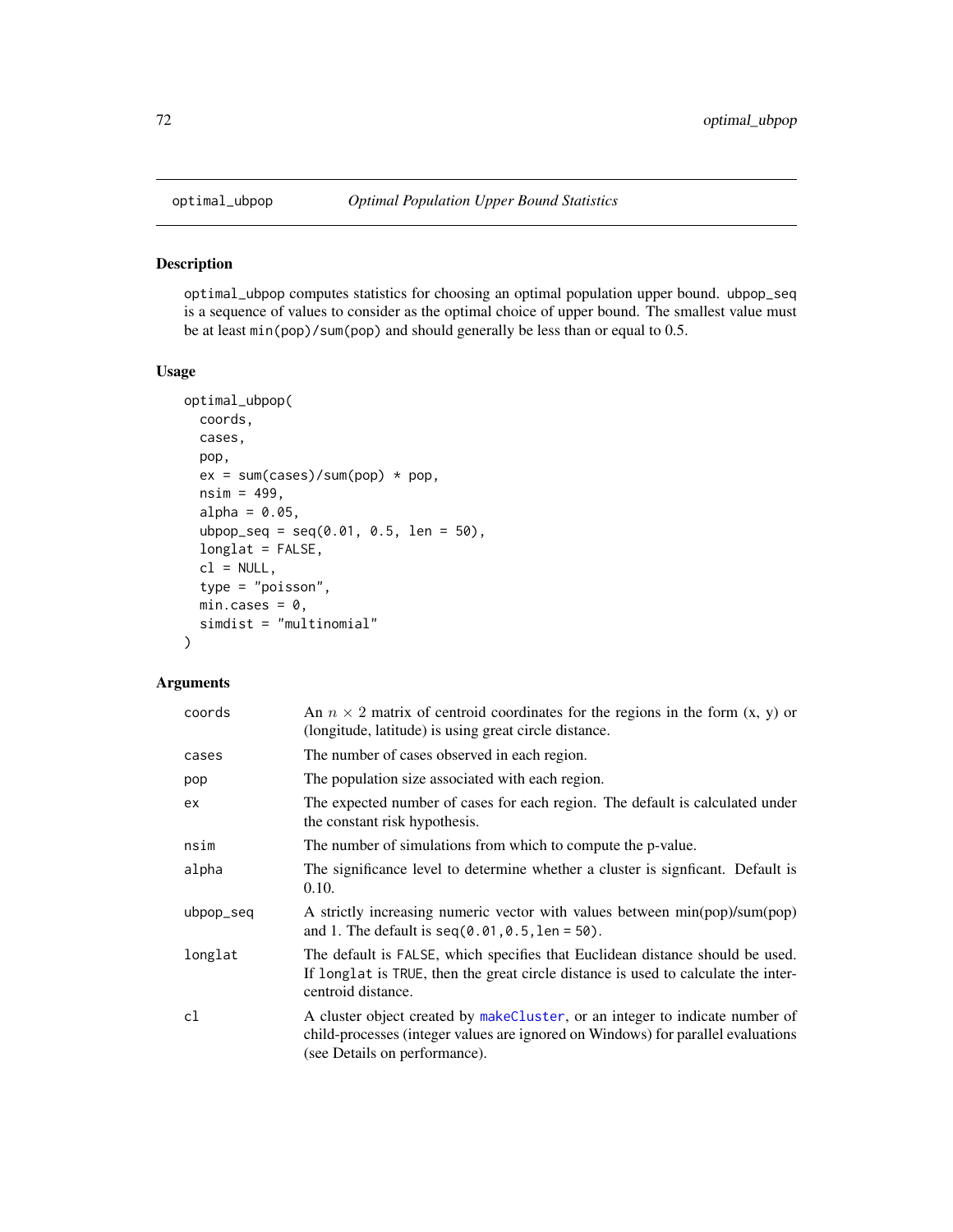# optimal\_ubpop 73

| type      | The type of scan statistic to compute. The default is "poisson". The other<br>choice is "binomial".                                                                                                 |
|-----------|-----------------------------------------------------------------------------------------------------------------------------------------------------------------------------------------------------|
| min.cases | The minimum number of cases required for a cluster. The default is 2.                                                                                                                               |
| simdist   | Character string indicating the simulation distribution. The default is "multinomial".<br>which conditions on the total number of cases observed. The other options are<br>"poisson" and "binomial" |

### Value

Returns a smerc\_optimal\_ubpop object. This includes:

| ubpop_seq    | The sequence of population bounds considered            |
|--------------|---------------------------------------------------------|
| elbow_method | An object with statistics related to the elbow method   |
| gini_method  | An object with statistics related to the gini method    |
| elbow_ubpop  | The population upperbound suggested by the elbow method |
| gini_ubpop   | The population upperbound suggested by the Gini method  |

# Author(s)

Joshua French

### References

Meysami, Mohammad, French, Joshua P., and Lipner, Ettie M. The estimation of the optimal cluster upper bound for scan methods in retrospective disease surveillance. Submitted.

Han, J., Zhu, L., Kulldorff, M. et al. Using Gini coefficient to determining optimal cluster reporting sizes for spatial scan statistics. Int J Health Geogr 15, 27 (2016). <doi:10.1186/s12942-016-0056- 6>

#### See Also

[scan.test](#page-89-0)

```
data(nydf)
coords = with(nydf, cbind(longitude, latitude))
ubpop_stats = optimal_ubpop(coords = coords, cases = nydf$cases,
                           pop = nydf$pop, nsim = 49,
                           ubpop = seq(0.05, 0.5, by = 0.05)ubpop_stats
## Not run: plot(ubpop_stats)
```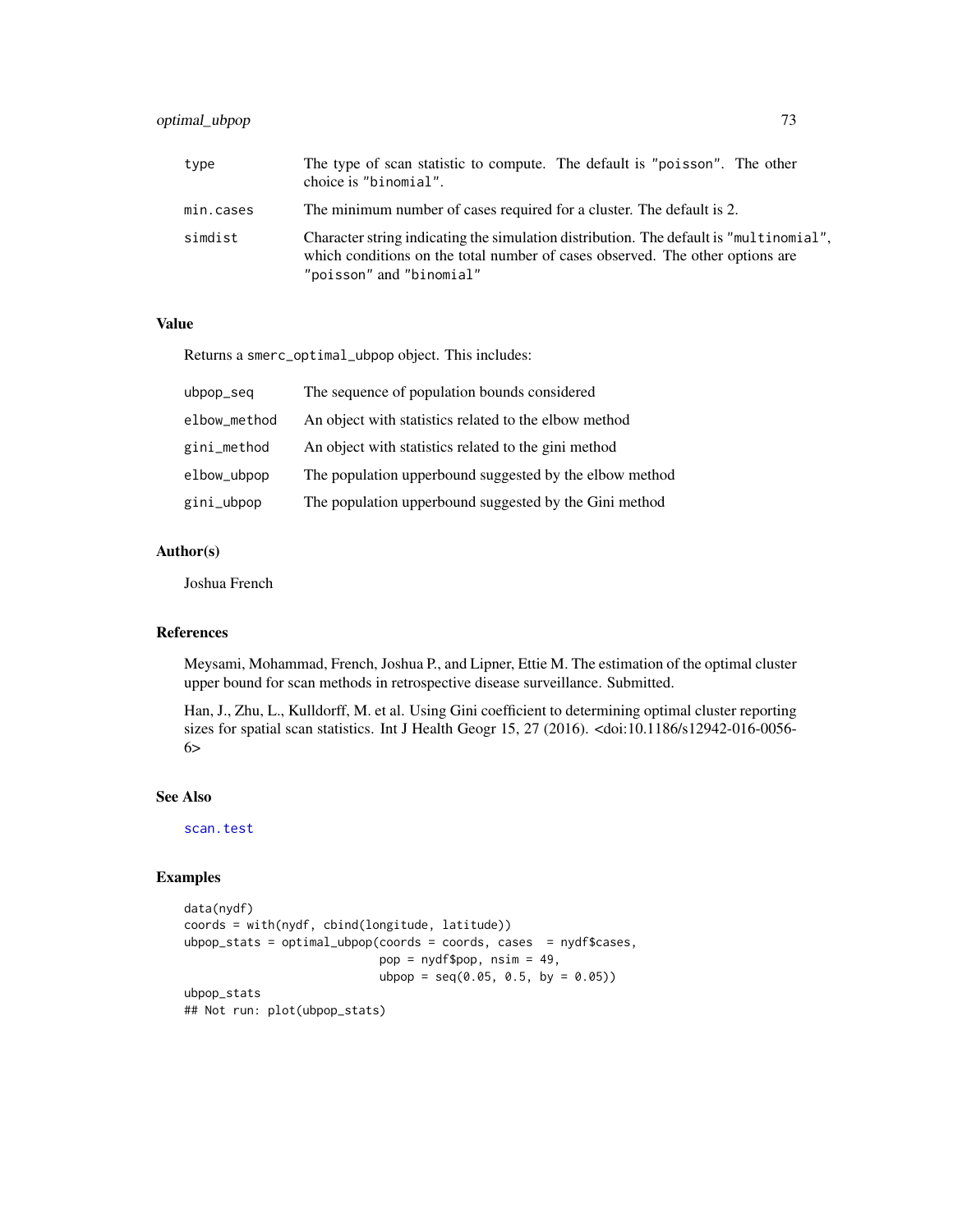<span id="page-73-0"></span>plot.smerc\_cluster *Plot object of class* smerc\_cluster*.*

### Description

Plot clusters (the centroids of the regions in each cluster) in different colors. The most likely cluster is plotted with solid red circles by default. Points not in a cluster are black open circles. The other cluster points are plotted with different symbols and colors.

# Usage

```
## S3 method for class 'smerc_cluster'
plot(
 x,
  ...,
  idx = seq_along(x$clusters),
 nclusters = NULL,
 ccol = NULL,
  cpch = NULL,
  add = FALSE,usemap = FALSE,
 mapargs = list())
```

| x         | An object of class scan to be plotted.                                                                                                                                                                |
|-----------|-------------------------------------------------------------------------------------------------------------------------------------------------------------------------------------------------------|
| $\cdots$  | Additional graphical parameters passed to the plot function.                                                                                                                                          |
| idx       | An index vector indicating the elements of x\$clusters to print information for.<br>The default is all clusters.                                                                                      |
| nclusters | Number of clusters to plot. Deprecated. Use idx.                                                                                                                                                      |
| ccol      | Fill color of the plotted points. Default is grDevices: : hcl.colors (nclusters, palette<br>$=$ "viridis").                                                                                           |
| cpch      | Plotting character to use for points in each cluster. Default is NULL, indicating<br>$pch = 20$ for the most likely cluster and then $pch = 2, 3, \dots$ , up to the remaining<br>number of clusters. |
| add       | A logical indicating whether results should be drawn on existing map.                                                                                                                                 |
| usemap    | Logical indicating whether the maps::map function should be used to create a<br>plot background for the coordinates. Default is FALSE. Use TRUE if you have<br>longitude/latitude coordinates.        |
| mapargs   | A list of arguments for the map function.                                                                                                                                                             |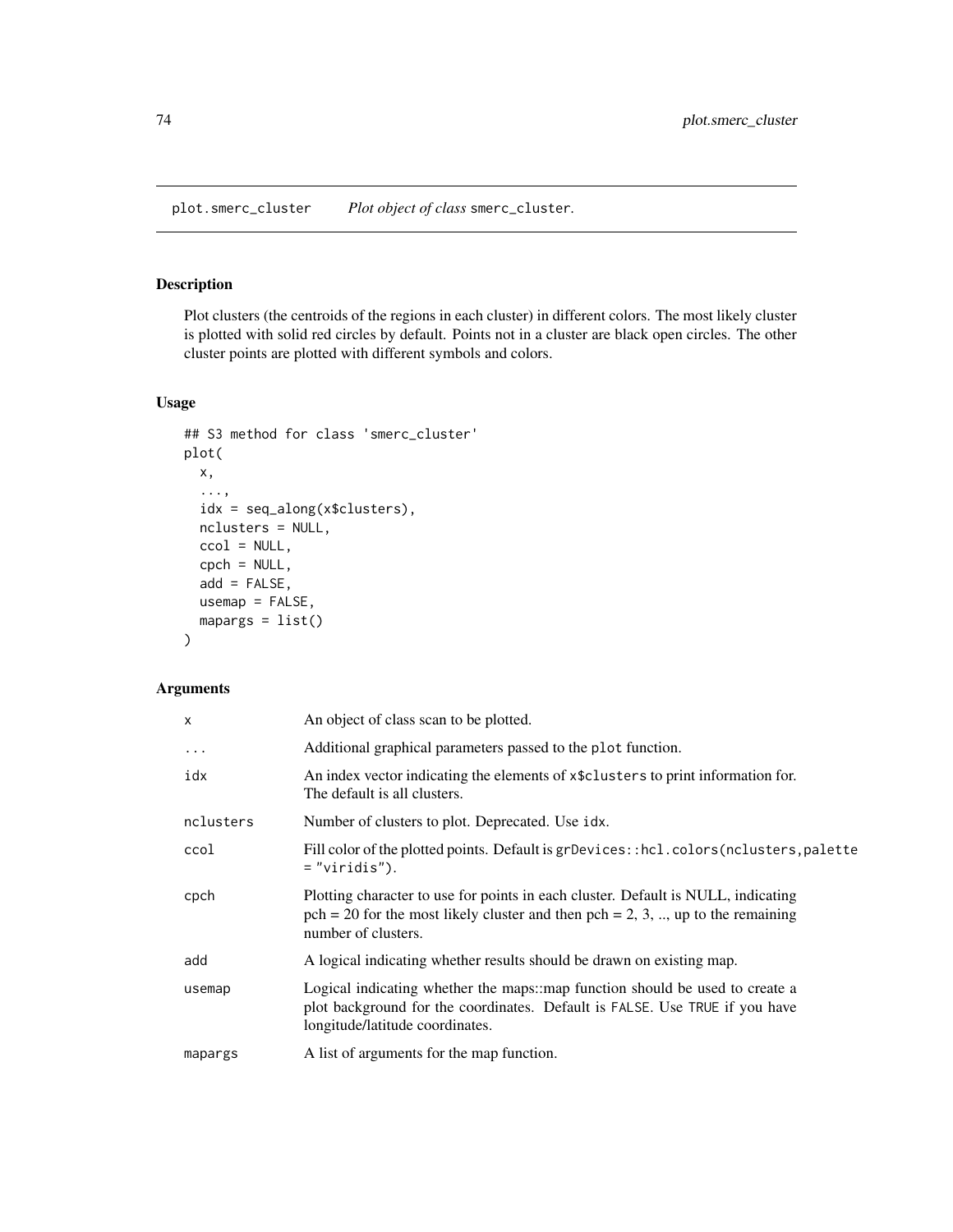#### Examples

```
data(nydf)
coords = with(nydf, cbind(longitude, latitude))
out = scan.test(coords = coords, cases = floor(nydf$cases),
                pop = nydf\pop, nsim = 0,
                longlat = TRUE, alpha = 1)# plot only 3 most likely clusters
plot(out, idx = 1:3)## plot output for new york state
# specify desired argument values
mapargs = list(database = "county", region = "new york",
               xlim = range(out$coords[,1]),
               ylim = range(out$coords[,2]))
# needed for "county" database (unless you execute library(maps))
data(countyMapEnv, package = "maps")
# plot only the 1st and 3rd clusters
plot(out, idx = 1:3, usemap = TRUE, mapargs = mapargs)
```
plot.smerc\_optimal\_ubpop

*Plot object of class* smerc\_optimal\_ubpop*.*

### Description

Plot results of [optimal\\_ubpop](#page-71-0). This is only meant for a visual summary of the results. Users will need to access the elements of the smerc\_optimal\_ubpop object x if they want to create a custom plot.

### Usage

## S3 method for class 'smerc\_optimal\_ubpop'  $plot(x, ..., method = "all")$ 

### Arguments

|          | An object of class smerc_optimal_ubpop.                                                      |
|----------|----------------------------------------------------------------------------------------------|
| $\cdots$ | Not used                                                                                     |
| method   | The method to plot. The default is "all". The other valid options are "elbow"<br>and "gini". |

#### See Also

[optimal\\_ubpop](#page-71-0)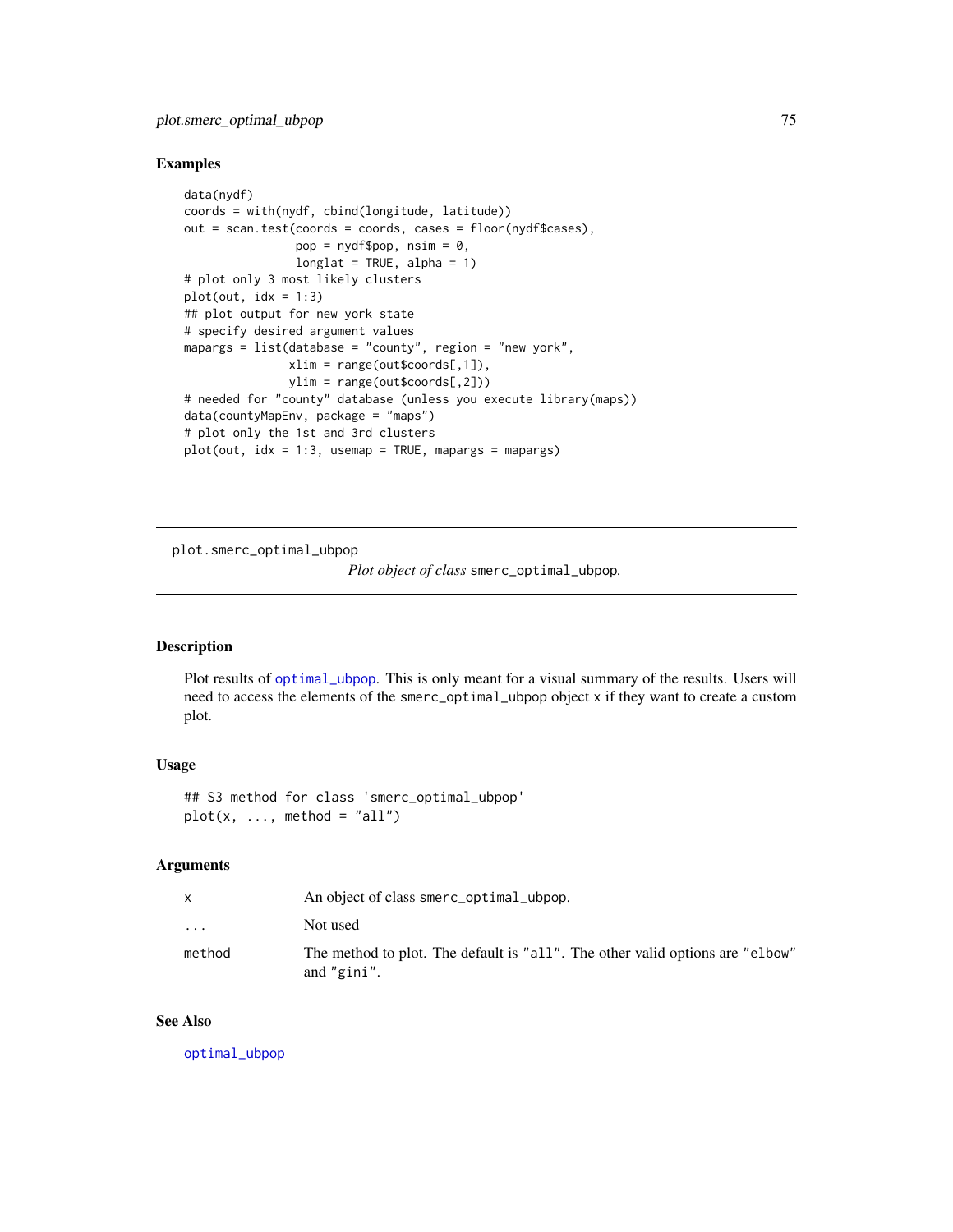### Examples

```
data(nydf)
coords = with(nydf, cbind(longitude, latitude))
ubpop_stats = optimal_ubpop(coords = coords, cases = nydf$cases,
                            pop = nydf$pop, nsim = 49,
                            ubpop = seq(0.05, 0.5, by = 0.05)## Not run: plot(ubpop_stats)
plot(ubpop_stats, method = "elbow")
plot(ubpop_stats$ubpop_seq, ubpop_stats$elbow_method$stats)
plot(ubpop_{stats}, method = "gini")plot(ubpop_stats$ubpop_seq, ubpop_stats$gini_method$stats)
```
plot.tango *Plots an object of class* tango*.*

#### Description

Plots results of tango. test. If Monte Carlo simulation was not used to produce x, then a a density plot of the (approximate) null distribution of tstat.chisq is produced, along with a vertical line for the observed tstat. If a Monte Carlo test was used to produce x, then a scatterplot of the gof.sim versus sa.sim is compared to the observed values gof and sa, respectively.

#### Usage

```
## S3 method for class 'tango'
plot(x, ..., obs.list = list(pch = 20), sim.list = list(pch = 2))
```
#### Arguments

| <b>X</b> | An object of class tango to be plotted.                                                                                            |
|----------|------------------------------------------------------------------------------------------------------------------------------------|
| $\ddots$ | Additional graphical parameters passed to plot function.                                                                           |
| obs.list | A list containing arguments for the points function, which is used to plot the<br>gof and sa components, when appropriate.         |
| sim.list | A list containing arguments for the points function, which is used to plot the<br>gof.sim and sa.sim components, when appropriate. |

### See Also

[tango.test](#page-100-0)

```
data(nydf)
coords = as.matrix(nydf[,c("x", "y")])
w = dweights(coords, kappa = 1)
x1 = tango.test(nydf$cases, nydf$pop, w)
plot(x1)
x2 = \text{tango.test(nydf}cases, nydf\text{pop}, w, \text{nsim} = 49)plot(x2)
```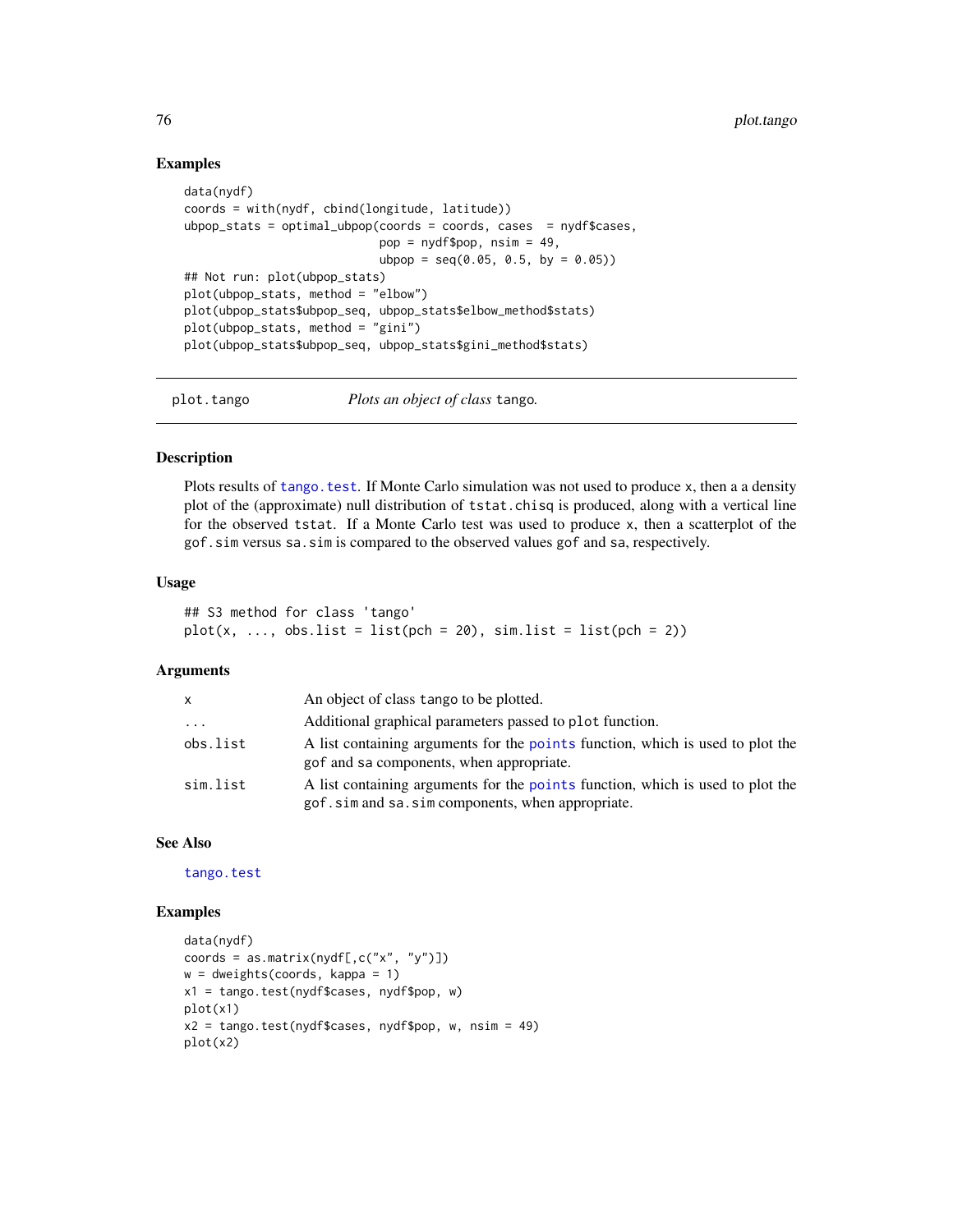<span id="page-76-0"></span>print.smerc\_cluster *Print object of class* smerc\_cluster*.*

# Description

Print smerc\_cluster object

# Usage

```
## S3 method for class 'smerc_cluster'
print(x, ..., extra = FALSE)
```
# Arguments

|                         | An object of class smerc_cluster.                                                              |
|-------------------------|------------------------------------------------------------------------------------------------|
| $\cdot$ $\cdot$ $\cdot$ | Not currently implemented.                                                                     |
| extra                   | A logical value. Default is FALSE. TRUE indicates that extra information should<br>be printed. |

# Examples

```
data(nydf)
coords = with(nydf, chind(x, y))out = scan.test(coords = coords, cases = floor(nydf$cases),
               pop = nydf$pop, nsim = 49,
               longlat = TRUE, alpha = 0.12)out
```
print.smerc\_optimal\_ubpop

*Print object of class* smerc\_optimal\_ubpop*.*

# Description

Print smerc\_optimal\_ubpop object

### Usage

```
## S3 method for class 'smerc_optimal_ubpop'
print(x, \ldots)
```

| X | An object of class smerc_optimal_ubpop. |
|---|-----------------------------------------|
| . | Not currently implemented.              |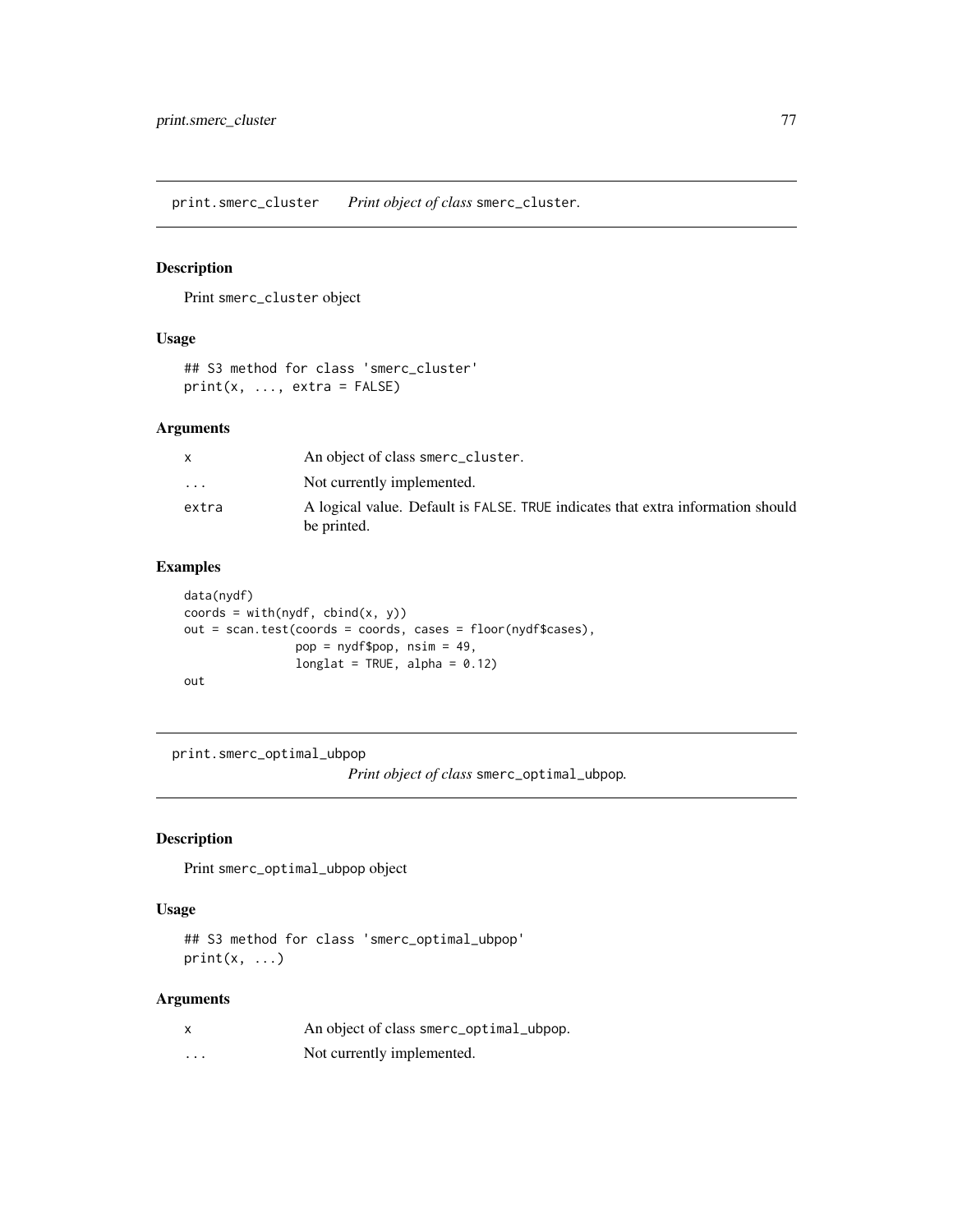# Examples

```
data(nydf)
coords = with(nydf, cbind(longitude, latitude))
ubpop_stats = optimal_ubpop(coords = coords, cases = nydf$cases,
                           pop = nydf$pop, nsim = 49,
                           ubpop = seq(0.05, 0.5, by = 0.05)ubpop_stats
```
print.smerc\_similarity\_test

*Print object of class* smerc\_similarity\_test*.*

# Description

Print a smerc\_similarity\_test object. If the crayon package is installed, then the results are printed in color.

#### Usage

## S3 method for class 'smerc\_similarity\_test'  $print(x, ..., digits = 2)$ 

### Arguments

| $\mathsf{x}$            | An object of class smerc_similarity+test. |
|-------------------------|-------------------------------------------|
| $\cdot$ $\cdot$ $\cdot$ | Not currently implemented.                |
| digits                  | Number of significant digits to print.    |

print.tango *Print object of class* tango*.*

#### Description

Print a tango object. If the crayon package is installed, then the results are printed in color.

#### Usage

## S3 method for class 'tango' print(x,  $\ldots$ , digits = 2)

| x                       | An object of class tango.              |
|-------------------------|----------------------------------------|
| $\cdot$ $\cdot$ $\cdot$ | Not currently implemented.             |
| digits                  | Number of significant digits to print. |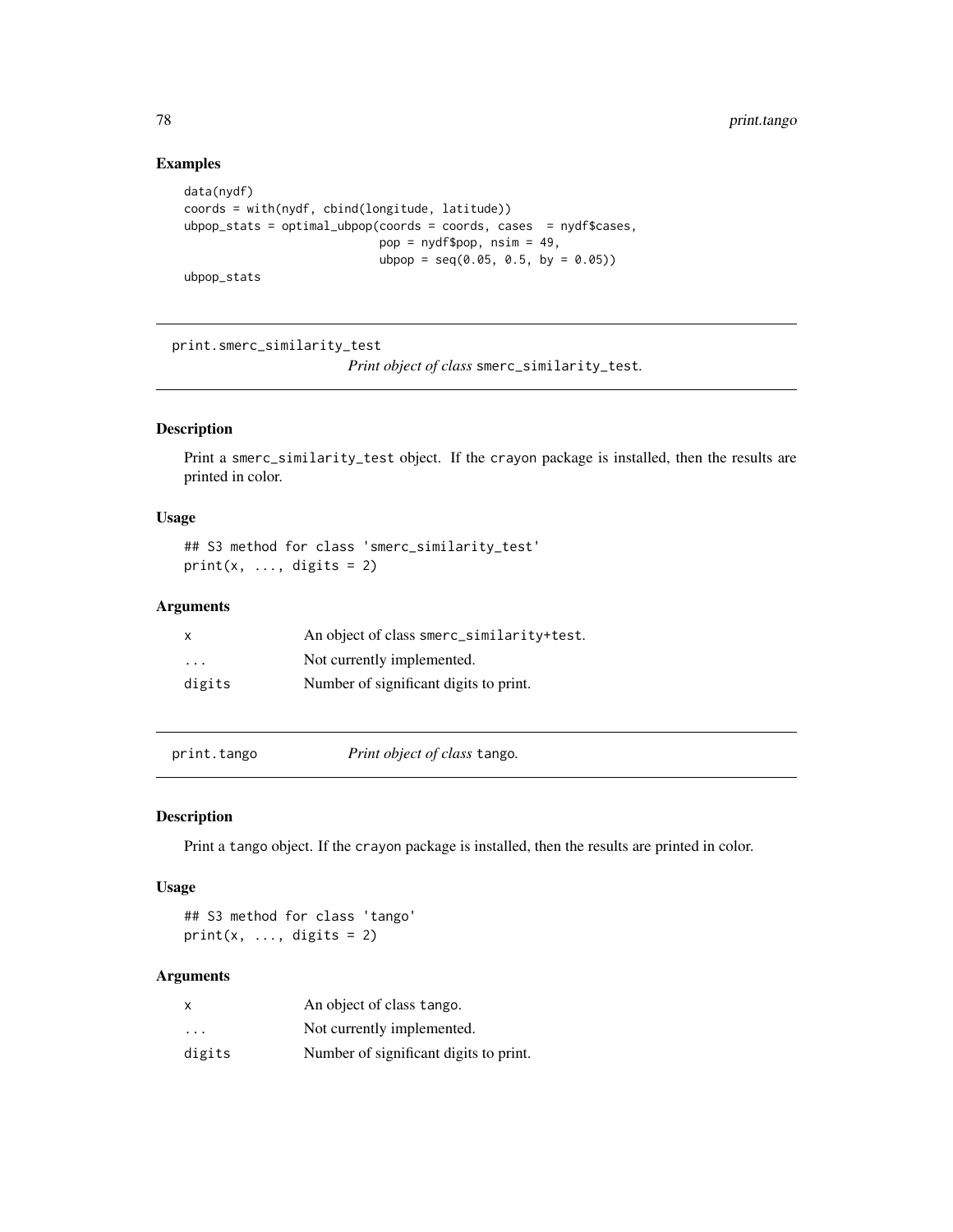# rflex.midp 79

# Examples

```
data(nydf)
coords = as.matrix(nydf[,c("x", "y")])
w = dweights(coords, kappa = 1)
results = tango.test(nydf$cases, nydf$pop, w, nsim = 49)
results
```
rflex.midp *Compute middle p-value*

# Description

Computes  $P(Y > cases) + P(Y = cases)/2$  when Y ~ Poisson(ex) or Y ~ Binomial(n = pop, p = ex/pop). This is middle p-value computed by Tango and Takahashi (2012).

# Usage

rflex.midp(cases, ex, type = "poisson", pop = NULL)

#### Arguments

| cases | The number of cases observed in each region.                                                                   |
|-------|----------------------------------------------------------------------------------------------------------------|
| ex    | The expected number of cases for each region. The default is calculated under<br>the constant risk hypothesis. |
| type  | The type of scan statistic to compute. The default is "poisson". The other<br>choice is "binomial".            |
| pop   | The population size associated with each region.                                                               |

# Value

A vector of middle p-values

### Author(s)

Joshua French

### References

Tango, T. and Takahashi, K. (2012), A flexible spatial scan statistic with a restricted likelihood ratio for detecting disease clusters. Statist. Med., 31: 4207-4218. <doi:10.1002/sim.5478>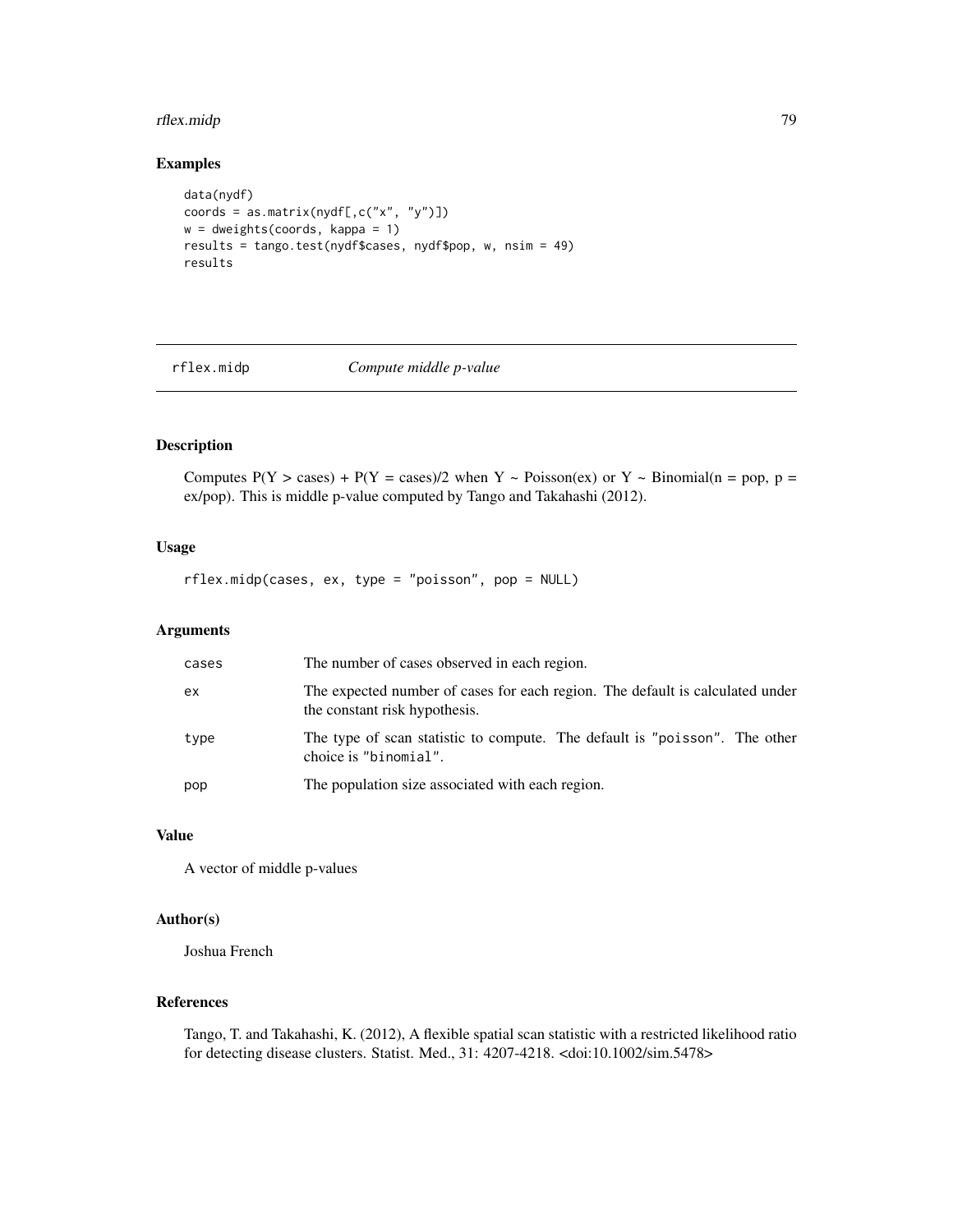# Examples

```
data(nydf)
cases = floor(nydf$cases)
pop = nydf$pop
ex = pop * sum(cases)/sum(pop)# zones for poisson model
pp = rflex.midp(cases, ex)
# zones for binomial model
bp = rflex.midp(cases, ex, type = "binomial", pop = pop)
```
rflex.sim *Perform* rflex.test *on simualated data*

# Description

rflex.sim efficiently performs [rflex.test](#page-80-0) on a simulated data set. The function is meant to be used internally by the [rflex.test](#page-80-0) function, but is informative for better understanding the implementation of the test.

#### Usage

```
rflex.sim(
 nsim = 1,
  nn,
  w,
  ex,
  alpha1 = 0.2,
  type = "poisson",
  pop = NULL,
  cl = NULL)
```

| nsim   | A positive integer indicating the number of simulations to perform.                                                                                                                               |
|--------|---------------------------------------------------------------------------------------------------------------------------------------------------------------------------------------------------|
| nn     | A matrix of the k nearest neighbors for the regions described by w.                                                                                                                               |
| W      | A binary spatial adjacency matrix for the regions.                                                                                                                                                |
| ex     | The expected number of cases for each region. The default is calculated under<br>the constant risk hypothesis.                                                                                    |
| alpha1 | The middle p-value threshold.                                                                                                                                                                     |
| type   | The type of scan statistic to compute. The default is "poisson". The other<br>choice is "binomial".                                                                                               |
| pop    | The population size associated with each region.                                                                                                                                                  |
| cl     | A cluster object created by makeCluster, or an integer to indicate number of<br>child-processes (integer values are ignored on Windows) for parallel evaluations<br>(see Details on performance). |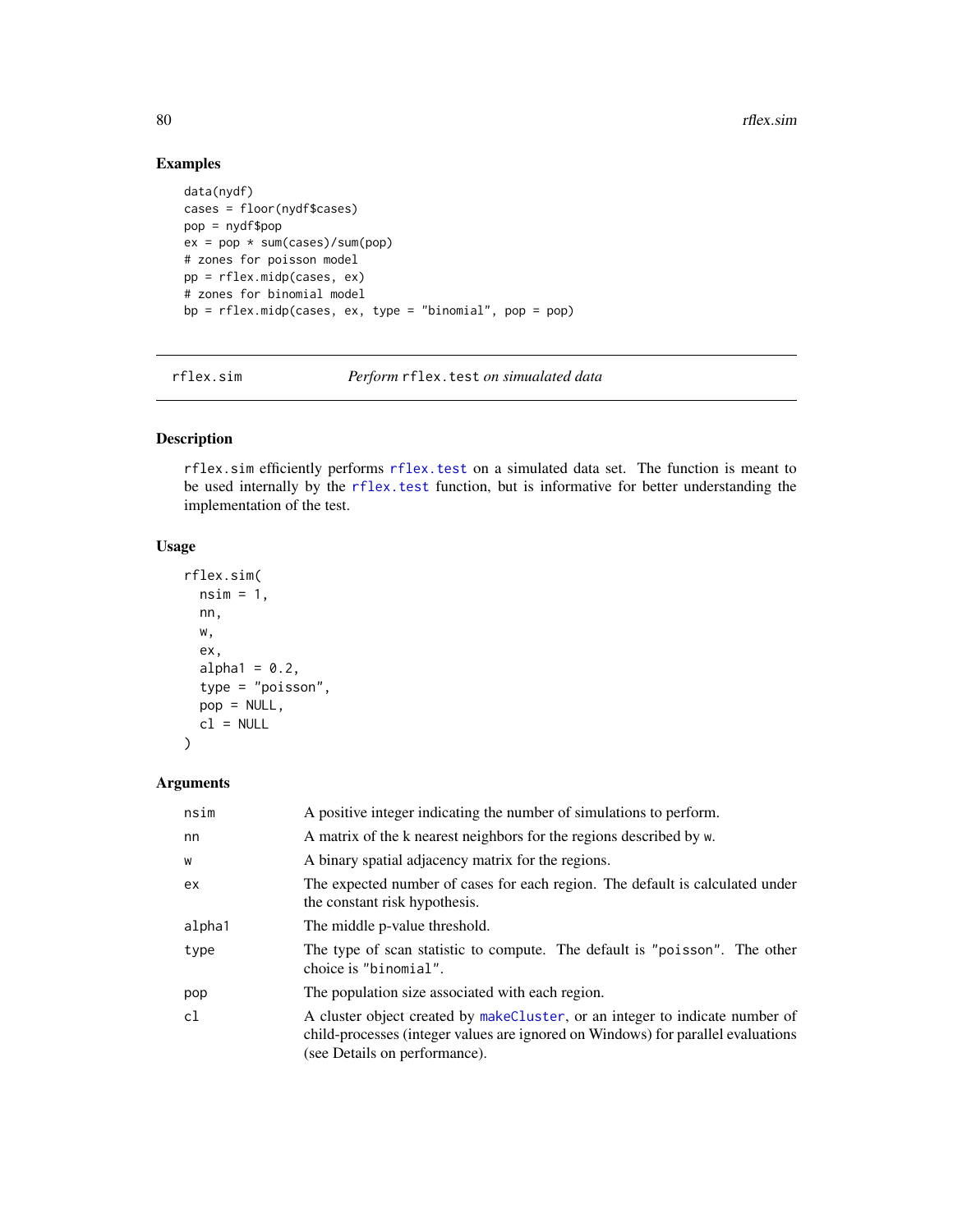#### rflex.test 81

# Value

A vector with the maximum test statistic for each simulated data set.

#### Examples

```
data(nydf)
data(nyw)
# determine knn
coords = with(nydf, cbind(longitude, latitude))
nn = knn(coords, longlat = TRUE, k = 50)
# determine expected number of cases in each region
cases = floor(nydf$cases)
pop = nydf$pop
ex = pop * sum(cases)/sum(pop)tsim = rflex.sim(nsim = 5, nn = nn, w = nyw, ex = ex)
```
<span id="page-80-0"></span>rflex.test *Restricted Flexibly-shaped Spatial Scan Test*

### Description

rflex.test performs the restricted flexibly shaped spatial scan test of Tango and Takahashi (2012).

#### Usage

```
rflex.test(
  coords,
  cases,
 pop,
 w,
 k = 50,
  ex = sum(cases)/sum(pop) * pop,type = "poisson",
  nsim = 499,alpha = 0.1,
  longlat = FALSE,
  alpha1 = 0.2,
  cl = NULL
```
### )

| coords | An $n \times 2$ matrix of centroid coordinates for the regions in the form $(x, y)$ or<br>(longitude, latitude) is using great circle distance. |
|--------|-------------------------------------------------------------------------------------------------------------------------------------------------|
| cases  | The number of cases observed in each region.                                                                                                    |
| pop    | The population size associated with each region.                                                                                                |
| W      | A binary spatial adjacency matrix for the regions.                                                                                              |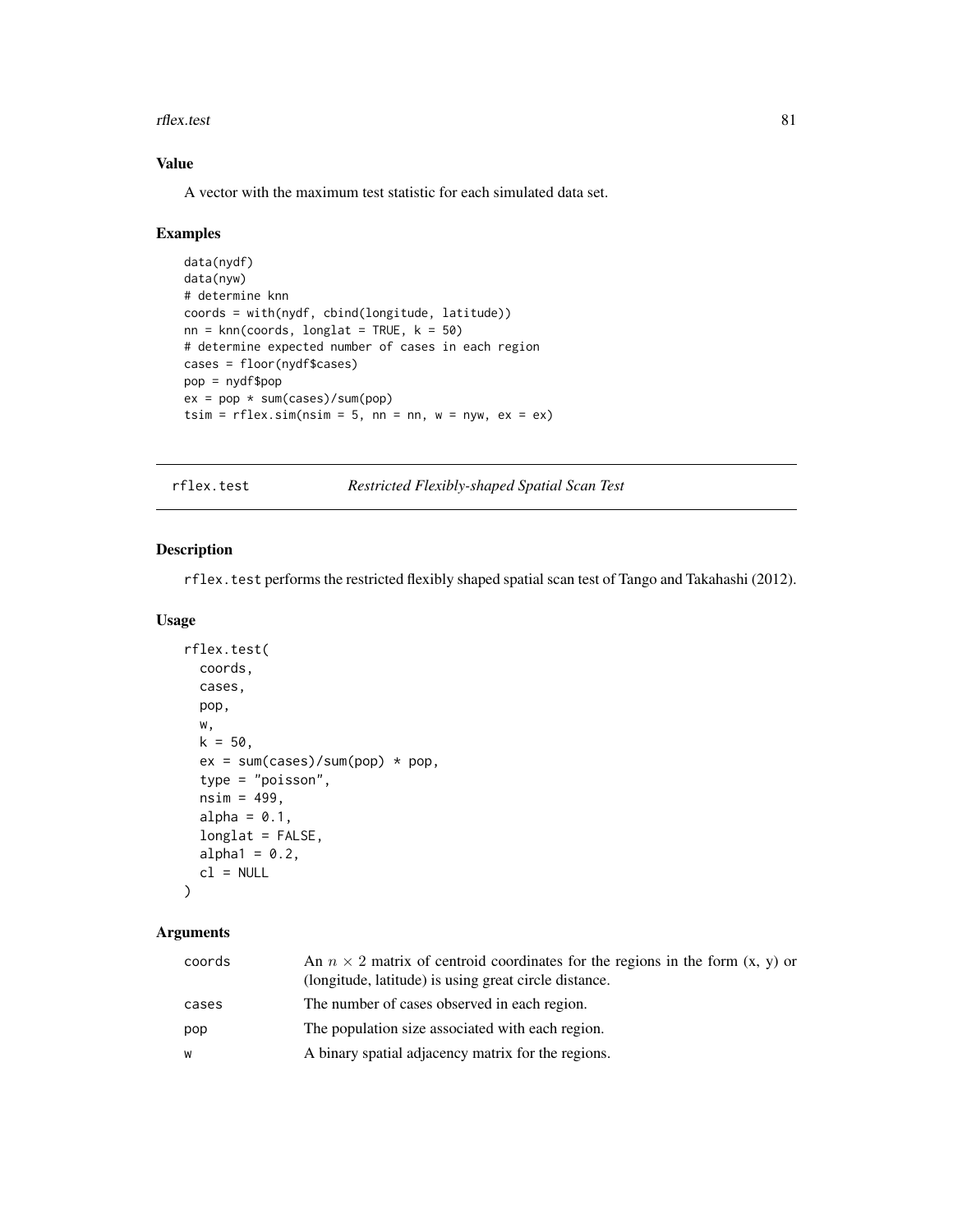| $\mathsf{k}$ | An integer indicating the maximum number of regions to inclue in a potential<br>cluster. Default is 10                                                                                            |
|--------------|---------------------------------------------------------------------------------------------------------------------------------------------------------------------------------------------------|
| ex           | The expected number of cases for each region. The default is calculated under<br>the constant risk hypothesis.                                                                                    |
| type         | The type of scan statistic to compute. The default is "poisson". The other<br>choice is "binomial".                                                                                               |
| nsim         | The number of simulations from which to compute the p-value.                                                                                                                                      |
| alpha        | The significance level to determine whether a cluster is significant. Default is<br>0.10.                                                                                                         |
| longlat      | The default is FALSE, which specifies that Euclidean distance should be used.<br>If longlat is TRUE, then the great circle distance is used to calculate the inter-<br>centroid distance.         |
| alpha1       | The middle p-value threshold.                                                                                                                                                                     |
| c1           | A cluster object created by makeCluster, or an integer to indicate number of<br>child-processes (integer values are ignored on Windows) for parallel evaluations<br>(see Details on performance). |

# Details

The test is performed using the spatial scan test based on the Poisson test statistic and a fixed number of cases. The first cluster is the most likely to be a cluster. If no significant clusters are found, then the most likely cluster is returned (along with a warning).

### Value

Returns a list of length two of class scan. The first element (clusters) is a list containing the significant, non-ovlappering clusters, and has the the following components:

| coords    | The centroid of the significant clusters.                                              |
|-----------|----------------------------------------------------------------------------------------|
| r         | The radius of the window of the clusters.                                              |
| pop       | The total population in the cluster window.                                            |
| cases     | The observed number of cases in the cluster window.                                    |
| expected  | The expected number of cases in the cluster window.                                    |
| smr       | Standarized mortaility ratio (observed/expected) in the cluster window.                |
| rr        | Relative risk in the cluster window.                                                   |
| loglikrat | The logilizelihood ratio for the cluster window (i.e., the log of the test statistic). |
| pvalue    | The pvalue of the test statistic associated with the cluster window.                   |
|           |                                                                                        |

The second element of the list is the centroid coordinates. This is needed for plotting purposes.

# Author(s)

Joshua French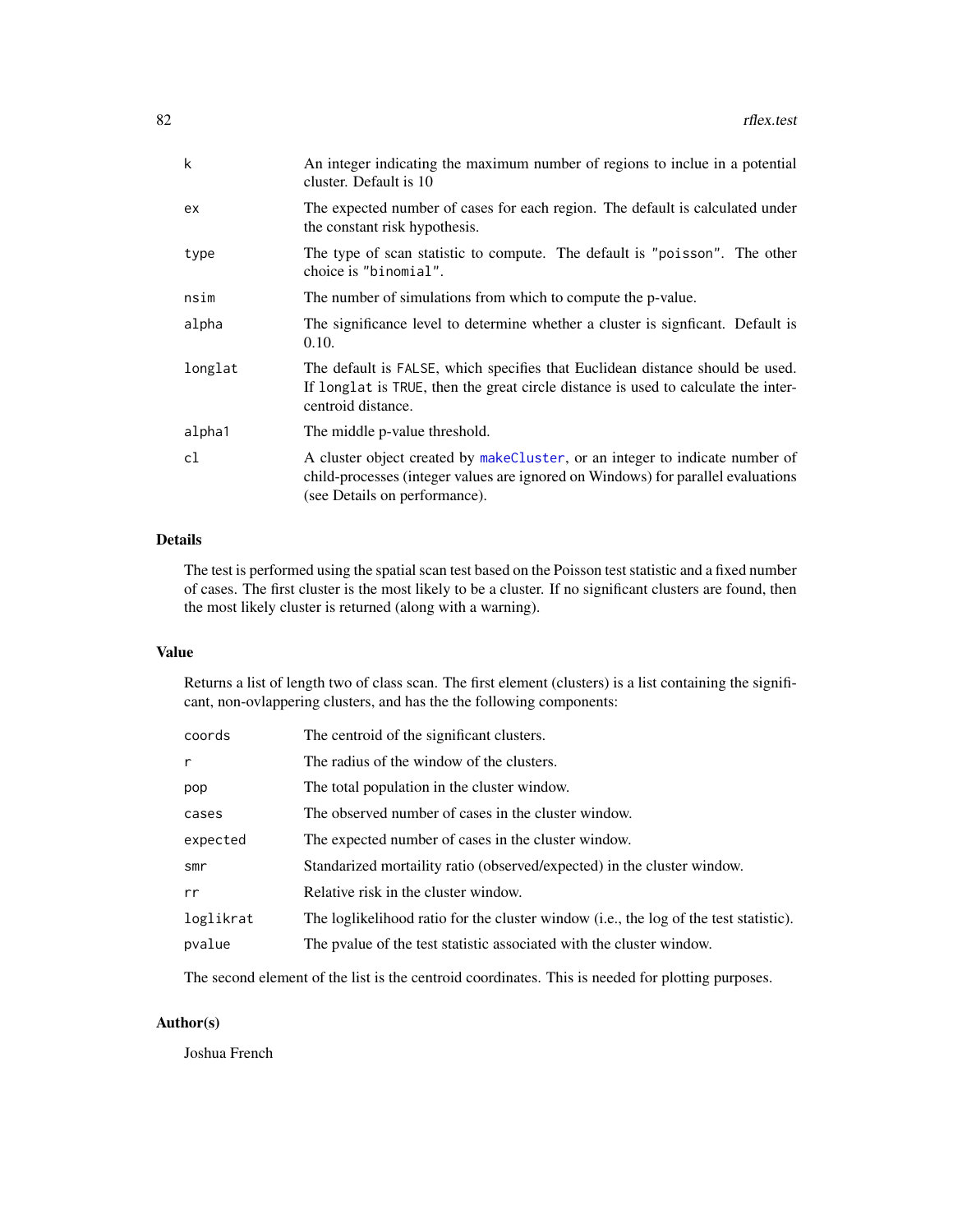#### rflex.zones 83

#### References

Tango, T. and Takahashi, K. (2012), A flexible spatial scan statistic with a restricted likelihood ratio for detecting disease clusters. Statist. Med., 31: 4207-4218. <doi:10.1002/sim.5478>

### See Also

[print.smerc\\_cluster](#page-76-0), [summary.smerc\\_cluster](#page-98-0), [plot.smerc\\_cluster](#page-73-0), [scan.stat](#page-88-0), [scan.test](#page-89-0)

#### Examples

```
data(nydf)
data(nyw)
coords = with(nydf, cbind(longitude, latitude))
out = rflex.test(coords = coords, cases = floor(nydf$cases),
                 w = nyw, k = 10,pop = nydf$pop, nsim = 49,
                 alpha = 0.05, longlat = TRUE)
data(nypoly)
library(sp)
plot(nypoly, col = color.clusters(out))
```
rflex.zones *Determine zones for flexibly shaped spatial scan test*

#### Description

rflex.zones determines the unique zones to consider for the flexibly shaped spatial scan test of Tango and Takahashi (2012). The algorithm uses a breadth-first search to find all subgraphs connected to each vertex (region) in the data set of size  $k$  or less with the constraint that the middle p-value of each region must be less than alpha1.

#### Usage

```
rflex.zones(
  nn,
 w,
  cases,
  ex,
  alpha1 = 0.2,
  type = "poisson",
  pop = NULL,
 cl = NULL,loop = FALSE,
  verbose = FALSE,
 pfreq = 1)
```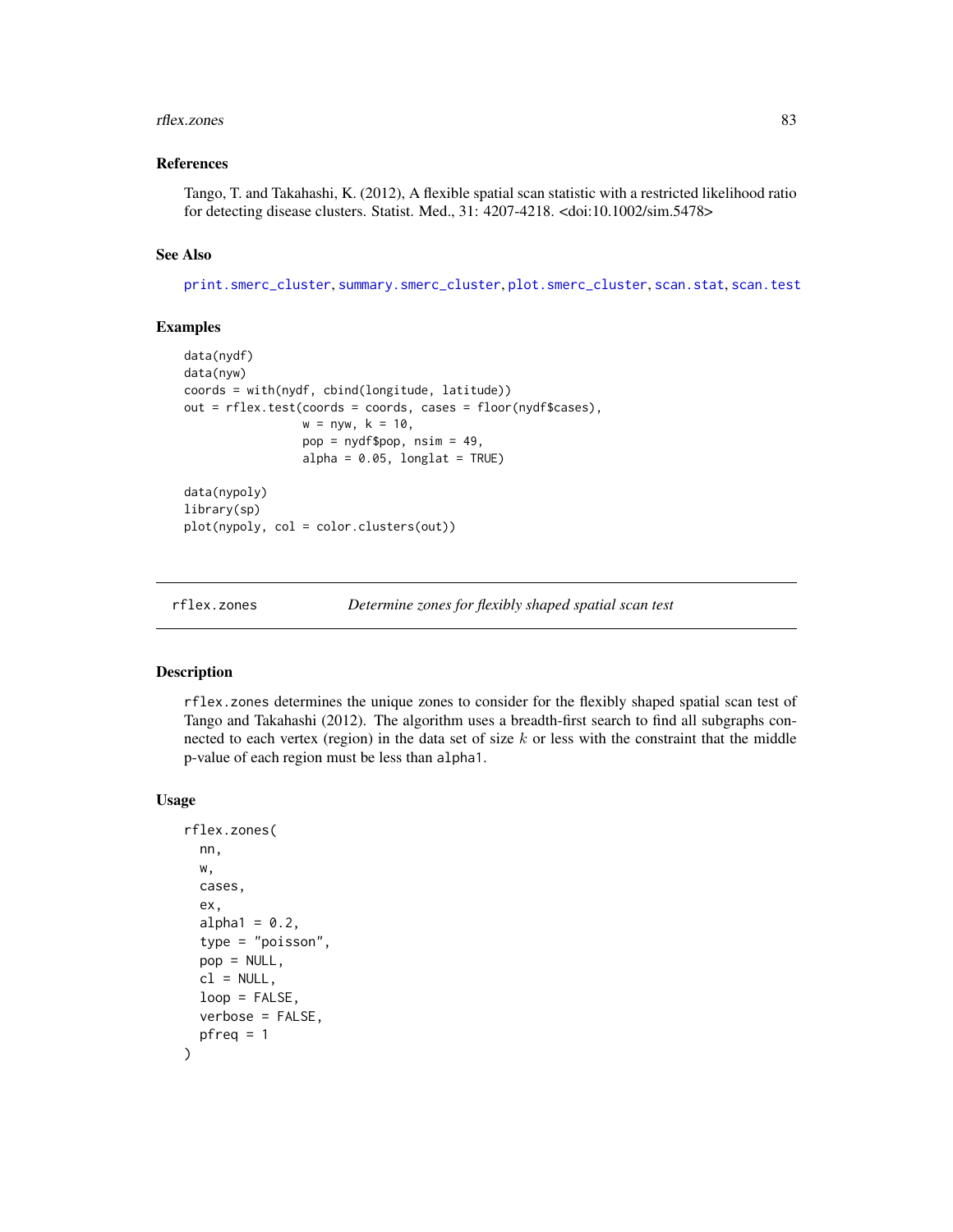### Arguments

| nn      | An n by k matrix providing the k nearest neighbors of each region, presumably<br>produced by the knn function.                                                                                                                                                                                  |
|---------|-------------------------------------------------------------------------------------------------------------------------------------------------------------------------------------------------------------------------------------------------------------------------------------------------|
| W       | A binary spatial adjacency matrix for the regions.                                                                                                                                                                                                                                              |
| cases   | The number of cases observed in each region.                                                                                                                                                                                                                                                    |
| ex      | The expected number of cases for each region. The default is calculated under<br>the constant risk hypothesis.                                                                                                                                                                                  |
| alpha1  | The middle p-value threshold.                                                                                                                                                                                                                                                                   |
| type    | The type of scan statistic to compute. The default is "poisson". The other<br>choice is "binomial".                                                                                                                                                                                             |
| pop     | The population size associated with each region. The default is NULL since this<br>argument is only needed for type = "binomial".                                                                                                                                                               |
| cl      | A cluster object created by makeCluster, or an integer to indicate number of<br>child-processes (integer values are ignored on Windows) for parallel evaluations<br>(see Details on performance).                                                                                               |
| loop    | A logical value indicating whether a loop should be used to implement the func-<br>tion instead of pbapply. The default is FALSE. If TRUE, then memory-saving<br>steps are also taken.                                                                                                          |
| verbose | A logical value indicating whether progress messages should be provided. The<br>default is FALSE. If both loop and verbose are TRUE, informative messages are<br>displayed that can be useful for diagnosing where the sequences of connected<br>subgraphs are slowing down or having problems. |
| pfreq   | The frequency that messages are reported from the loop (if verbose = TRUE).<br>The default is $pfreq = 1$ , meaning a message is returned for each index of the<br>loop.                                                                                                                        |

# Value

Returns a list of zones to consider for clustering. Each element of the list contains a vector with the location ids of the regions in that zone.

# Author(s)

Joshua French

# References

Tango, T. and Takahashi, K. (2012), A flexible spatial scan statistic with a restricted likelihood ratio for detecting disease clusters. Statist. Med., 31: 4207-4218. <doi:10.1002/sim.5478>

# See Also

rflex.midp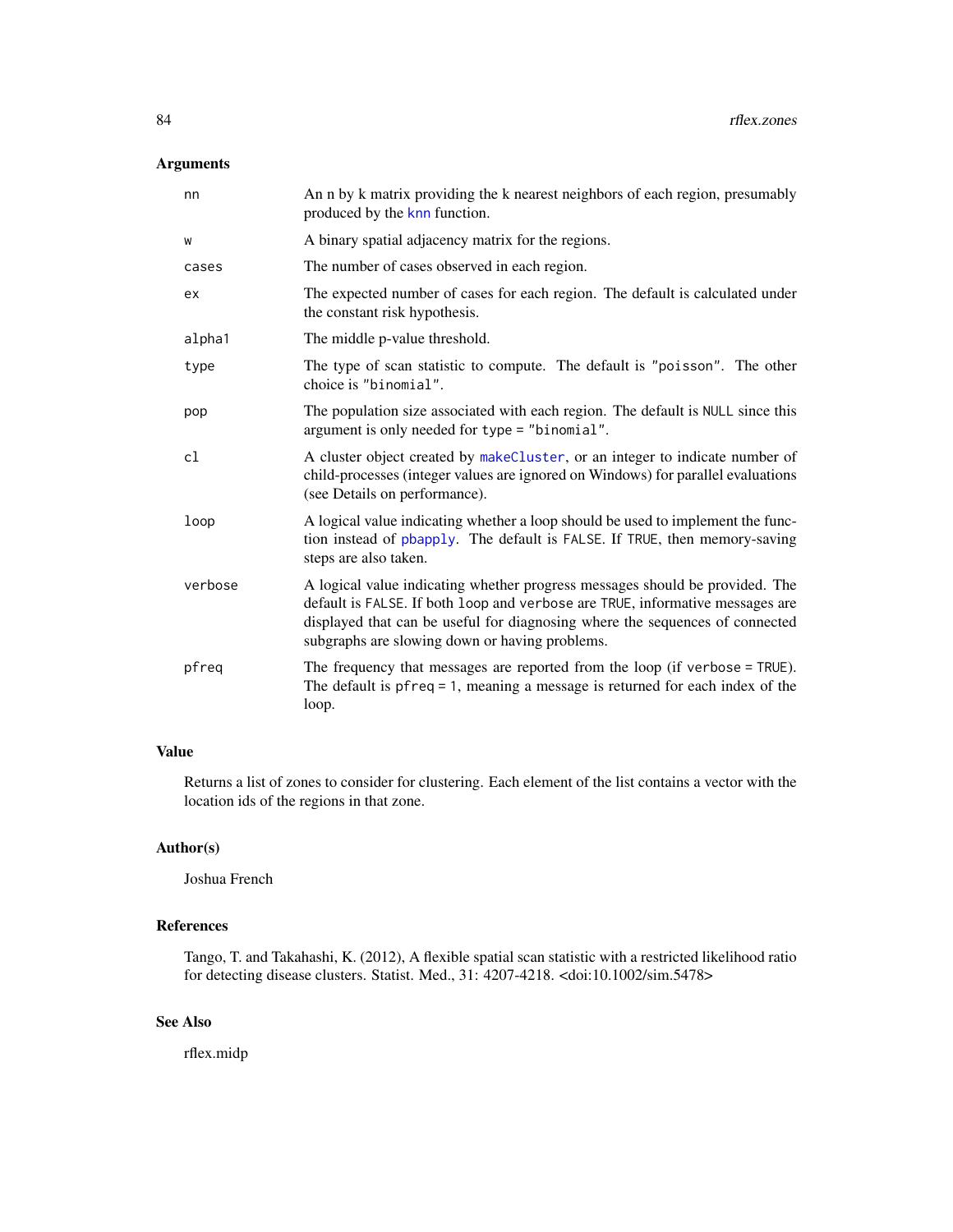# rflex\_zones 85

#### Examples

```
data(nydf)
data(nyw)
coords = cbind(nydf$x, nydf$y)
nn = knn(coords, k = 5)
cases = floor(nydf$cases)
pop = nydf$pop
ex = pop * sum(cases)/sum(pop)# zones for poisson model
pzones = rflex.zones(nn, w = nyw, cases = cases, ex = ex)## Not run:
p \, \text{zones} = \text{rflex} \, \text{zones}(n n, \, w = n \, y \, w, \, \text{cases} = \text{cases}ex = ex, verbose = TRUE)
# zones for binomial model
bzones = rflex.zones(nn, w = nyw, cases = cases, ex = ex,type = "binomial", pop = pop)
```
## End(Not run)

rflex\_zones *Determine zones for flexibly shaped spatial scan test*

#### Description

rflex\_zones determines the unique zones to consider for the flexibly shaped spatial scan test of Tango and Takahashi (2012). The algorithm uses a breadth-first search to find all subgraphs connected to each vertex (region) in the data set of size  $k$  or less with the constraint that the middle p-value of each region must be less than alpha1.

# Usage

```
rflex_zones(
  nn,
 w,
  cases,
  ex,
  alpha1 = 0.2,
  type = "poisson",
  pop = NULL,cl = NULL,loop = FALSE,
  verbose = FALSE,
 pfreq = 1)
```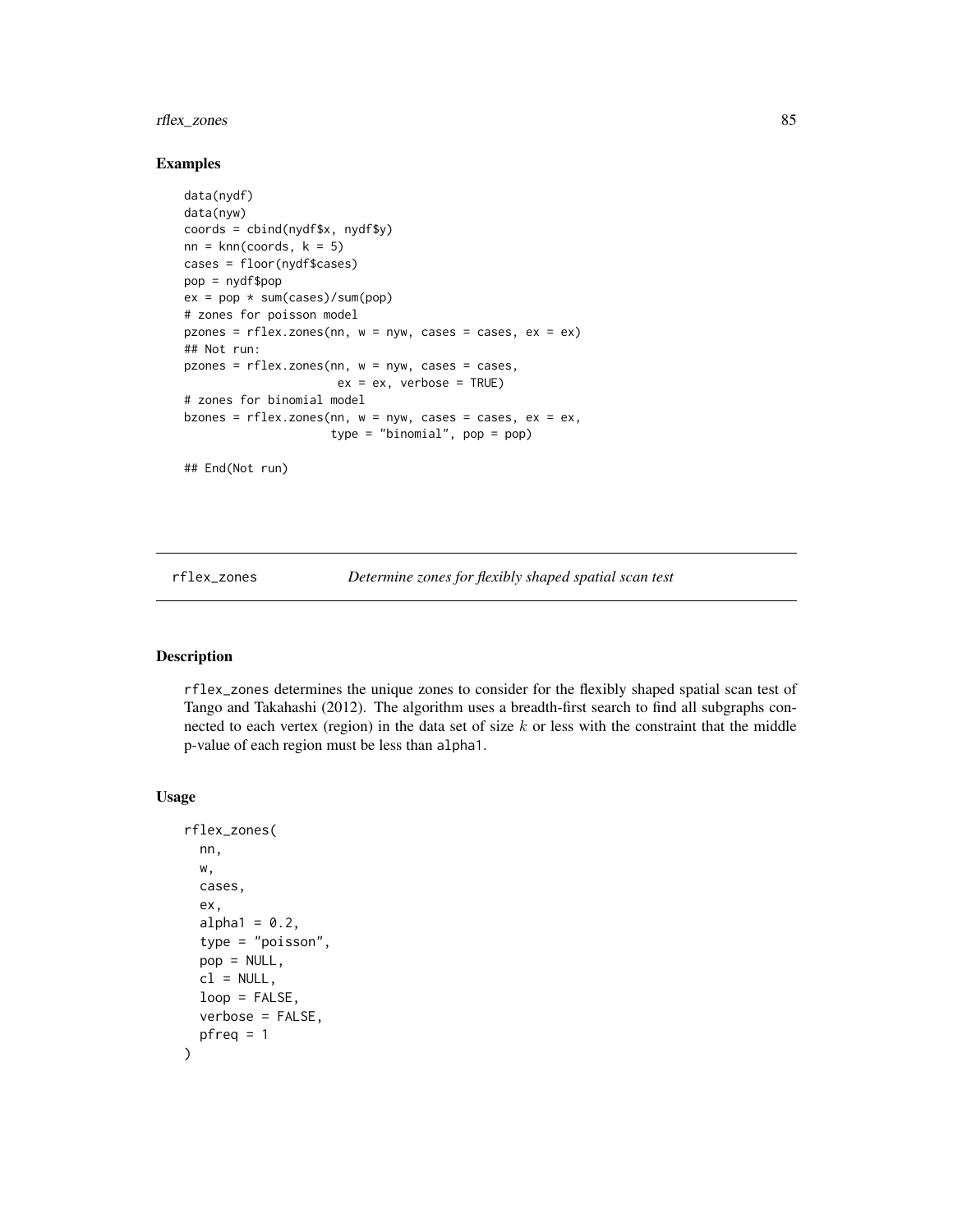### Arguments

| nn      | An n by k matrix providing the k nearest neighbors of each region, presumably<br>produced by the knn function.                                                                                                                                                                                  |
|---------|-------------------------------------------------------------------------------------------------------------------------------------------------------------------------------------------------------------------------------------------------------------------------------------------------|
| W       | A binary spatial adjacency matrix for the regions.                                                                                                                                                                                                                                              |
| cases   | The number of cases observed in each region.                                                                                                                                                                                                                                                    |
| ex      | The expected number of cases for each region. The default is calculated under<br>the constant risk hypothesis.                                                                                                                                                                                  |
| alpha1  | The middle p-value threshold.                                                                                                                                                                                                                                                                   |
| type    | The type of scan statistic to compute. The default is "poisson". The other<br>choice is "binomial".                                                                                                                                                                                             |
| pop     | The population size associated with each region. The default is NULL since this<br>argument is only needed for type = "binomial".                                                                                                                                                               |
| cl      | A cluster object created by makeCluster, or an integer to indicate number of<br>child-processes (integer values are ignored on Windows) for parallel evaluations<br>(see Details on performance).                                                                                               |
| loop    | A logical value indicating whether a loop should be used to implement the func-<br>tion instead of pbapply. The default is FALSE. If TRUE, then memory-saving<br>steps are also taken.                                                                                                          |
| verbose | A logical value indicating whether progress messages should be provided. The<br>default is FALSE. If both loop and verbose are TRUE, informative messages are<br>displayed that can be useful for diagnosing where the sequences of connected<br>subgraphs are slowing down or having problems. |
| pfreq   | The frequency that messages are reported from the loop (if verbose = TRUE).<br>The default is $pfreq = 1$ , meaning a message is returned for each index of the<br>loop.                                                                                                                        |

# Value

Returns a list of zones to consider for clustering. Each element of the list contains a vector with the location ids of the regions in that zone.

# Author(s)

Joshua French

# References

Tango, T. and Takahashi, K. (2012), A flexible spatial scan statistic with a restricted likelihood ratio for detecting disease clusters. Statist. Med., 31: 4207-4218. <doi:10.1002/sim.5478>

# See Also

rflex.midp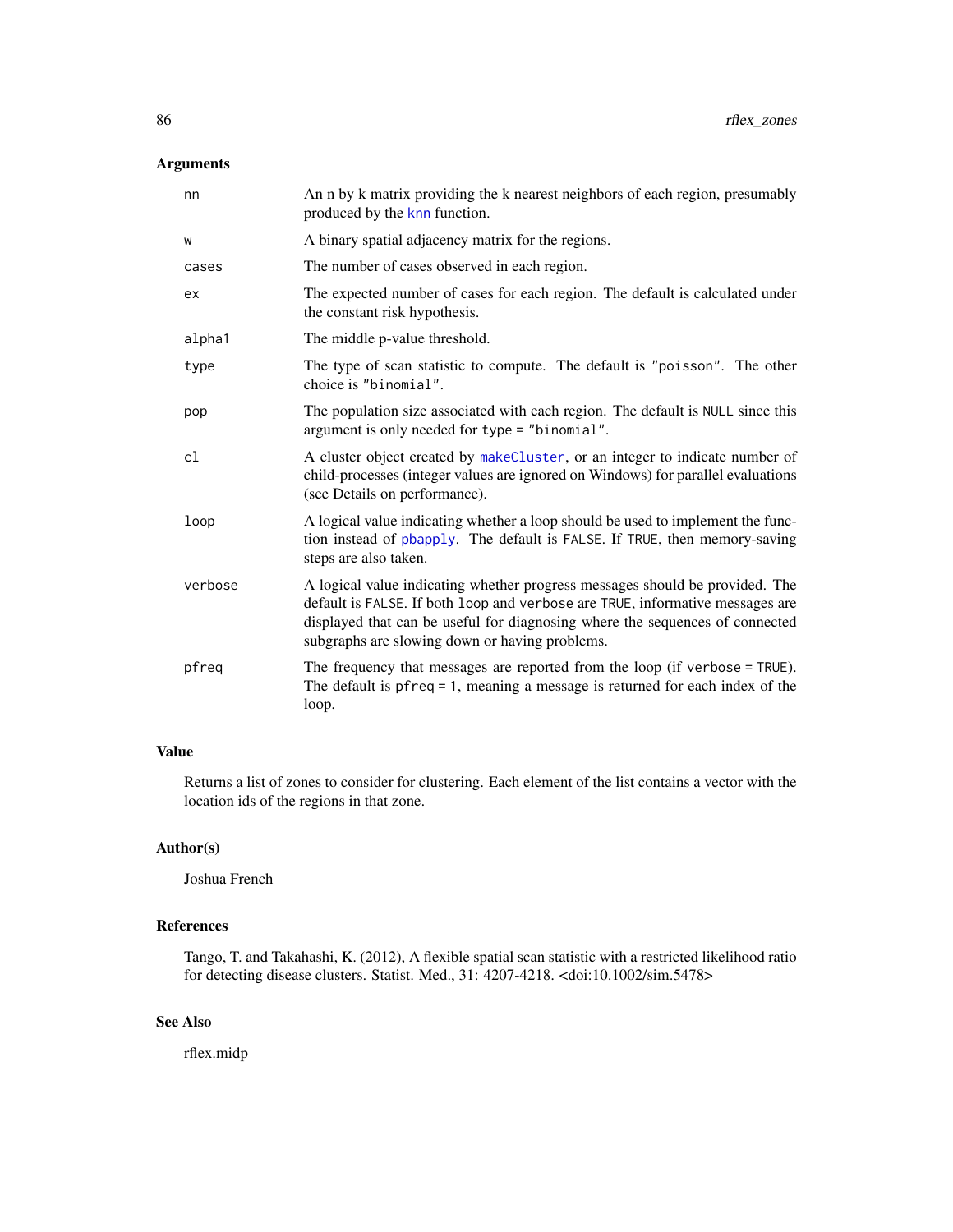#### scan.sim 87

#### Examples

```
data(nydf)
data(nyw)
coords = cbind(nydf$x, nydf$y)
nn = knn(coords, k = 5)
cases = floor(nydf$cases)
pop = nydf$pop
ex = pop * sum(cases)/sum(pop)# zones for poisson model
pzones = rflex_zones(nn, w = nyw, cases = cases, ex = ex)## Not run:
pzones = rflex_zones(nn, w = nyw, cases = cases,
                      ex = ex, verbose = TRUE)
# zones for binomial model
bzones = rflex_zones(nn, w = nyw, cases = cases, ex = ex,type = "binomial", pop = pop)
```
## End(Not run)

scan.sim *Perform* scan.test *on simulated data*

### Description

scan.sim efficiently performs [scan.test](#page-89-0) on a simulated data set. The function is meant to be used internally by the [scan.test](#page-89-0) function, but is informative for better understanding the implementation of the test.

### Usage

```
scan.sim(
 nsim = 1,
  nn,
  ty,
  ex,
  type = "poisson",
  ein = NULL,
  eout = NULL,top = NULL,popin = NULL,
 popout = NULL,cl = NULL,simdist = "multinomial",
 pop = NULL,
 min.cases = 2
)
```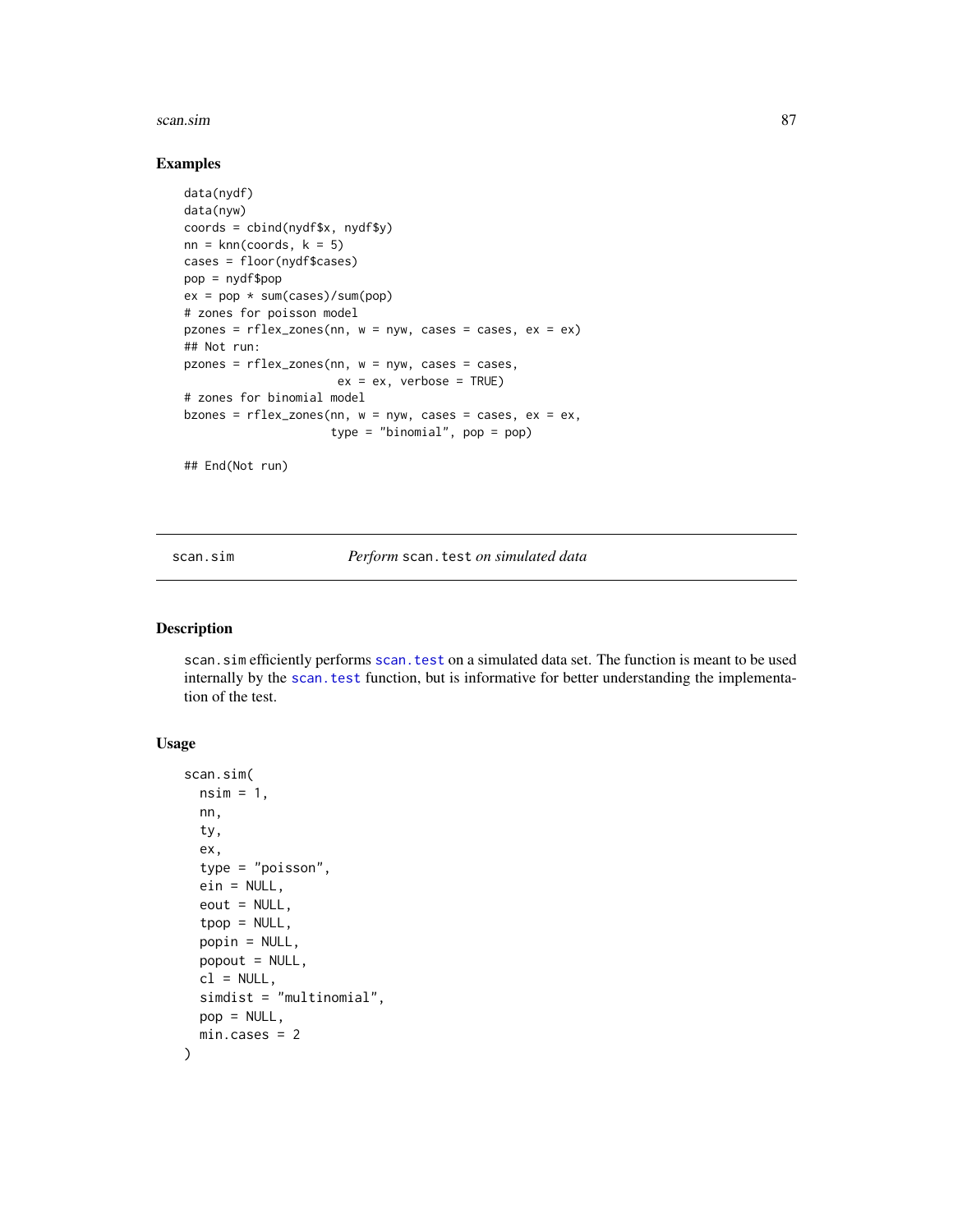# Arguments

| nsim      | A positive integer indicating the number of simulations to perform.                                                                                                                                 |
|-----------|-----------------------------------------------------------------------------------------------------------------------------------------------------------------------------------------------------|
| nn        | A list of nearest neighbors produced by nnpop.                                                                                                                                                      |
| ty        | The total number of cases in the study area.                                                                                                                                                        |
| ex        | The expected number of cases for each region. The default is calculated under<br>the constant risk hypothesis.                                                                                      |
| type      | The type of scan statistic to compute. The default is "poisson". The other<br>choice is "binomial".                                                                                                 |
| ein       | The expected number of cases in the zone. Conventionally, this is the estimated<br>overall disease risk across the study area, multiplied by the total population size<br>of the zone.              |
| eout      | The expected number of cases outside the zone. This should be ty -ein and is<br>computed automatically if not provided.                                                                             |
| tpop      | The total population in the study area.                                                                                                                                                             |
| popin     | The total population in the zone.                                                                                                                                                                   |
| popout    | The population outside the zone. This should be tpop -popin and is computed<br>automatically if not provided.                                                                                       |
| cl        | A cluster object created by makeCluster, or an integer to indicate number of<br>child-processes (integer values are ignored on Windows) for parallel evaluations<br>(see Details on performance).   |
| simdist   | Character string indicating the simulation distribution. The default is "multinomial",<br>which conditions on the total number of cases observed. The other options are<br>"poisson" and "binomial" |
| pop       | The population size associated with each region.                                                                                                                                                    |
| min.cases | The minimum number of cases required for a cluster. The default is 2.                                                                                                                               |
|           |                                                                                                                                                                                                     |

# Value

A vector with the maximum test statistic for each simulated data set.

```
data(nydf)
coords = with(nydf, cbind(longitude, latitude))
d = sp::spDists(as.matrix(coords), longlat = TRUE)
nn = scan.nn(d, pop = nydf$pop, ubpop = 0.1)
cases = floor(nydf$cases)
ty = sum(cases)
ex = ty/sum(nydf$pop) * nydf$pop
yin = nn.cumsum(nn, cases)
ein = nn.cumsum(nn, ex)
tsim = scan.sim(nsim = 1, nn, ty, ex, ein = ein, eout = sum(ex) - ein)
```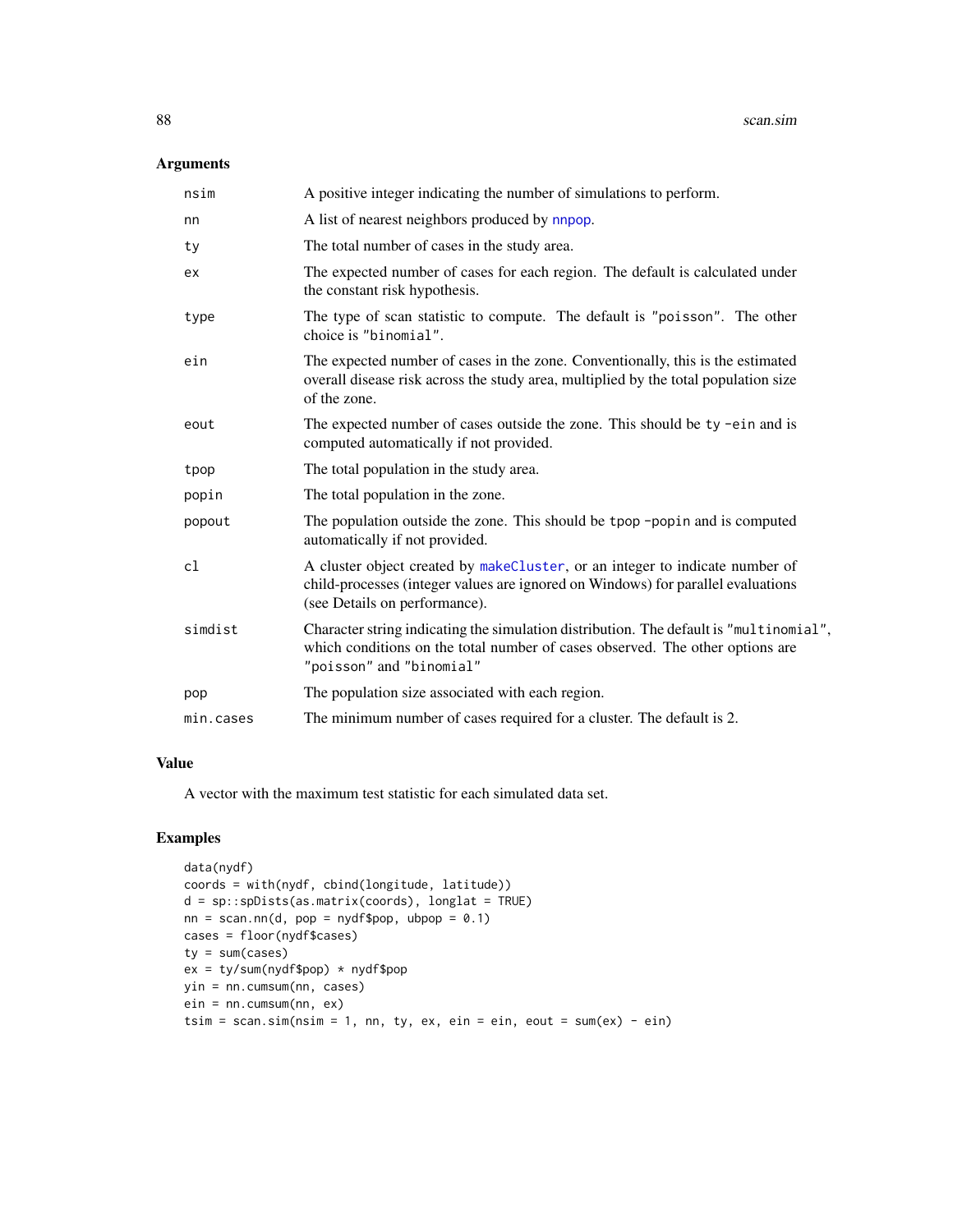<span id="page-88-0"></span>

# Description

scan.stat calculates the spatial scan statistic for a zone (a set of spatial regions). The statistic is the log of the likelihood ratio test statistic of the chosen distribution. If type = "poisson" and a is more than zero, this statistic is penalized. See references.

### Usage

```
scan.stat(
 yin,
 ein = NULL,
 eout = NULL,
  ty,
  type = "poisson",
 popin = NULL,
  tpop = NULL,
 a = 0,shape = 1,
 yout = NULL,
 popout = NULL
\mathcal{L}stat.poisson(yin, yout, ein, eout, a = 0, shape = 1)
```
stat.binom(yin, yout, ty, popin, popout, tpop)

| yin   | The total number of cases in the zone.                                                                                                                                                 |
|-------|----------------------------------------------------------------------------------------------------------------------------------------------------------------------------------------|
| ein   | The expected number of cases in the zone. Conventionally, this is the estimated<br>overall disease risk across the study area, multiplied by the total population size<br>of the zone. |
| eout  | The expected number of cases outside the zone. This should be ty -ein and is<br>computed automatically if not provided.                                                                |
| ty    | The total number of cases in the study area.                                                                                                                                           |
| type  | The type of scan statistic to implement. The default choice are "poisson". The<br>other choice is "binomial".                                                                          |
| popin | The total population in the zone.                                                                                                                                                      |
| tpop  | The total population in the study area.                                                                                                                                                |
| a     | A tuning parameter for the adjusted log-likelihood ratio. See details.                                                                                                                 |
| shape | The shape of the ellipse, which is the ratio of the length of the longest and<br>shortest axes of the ellipse. The default is 1, meaning it is a circle.                               |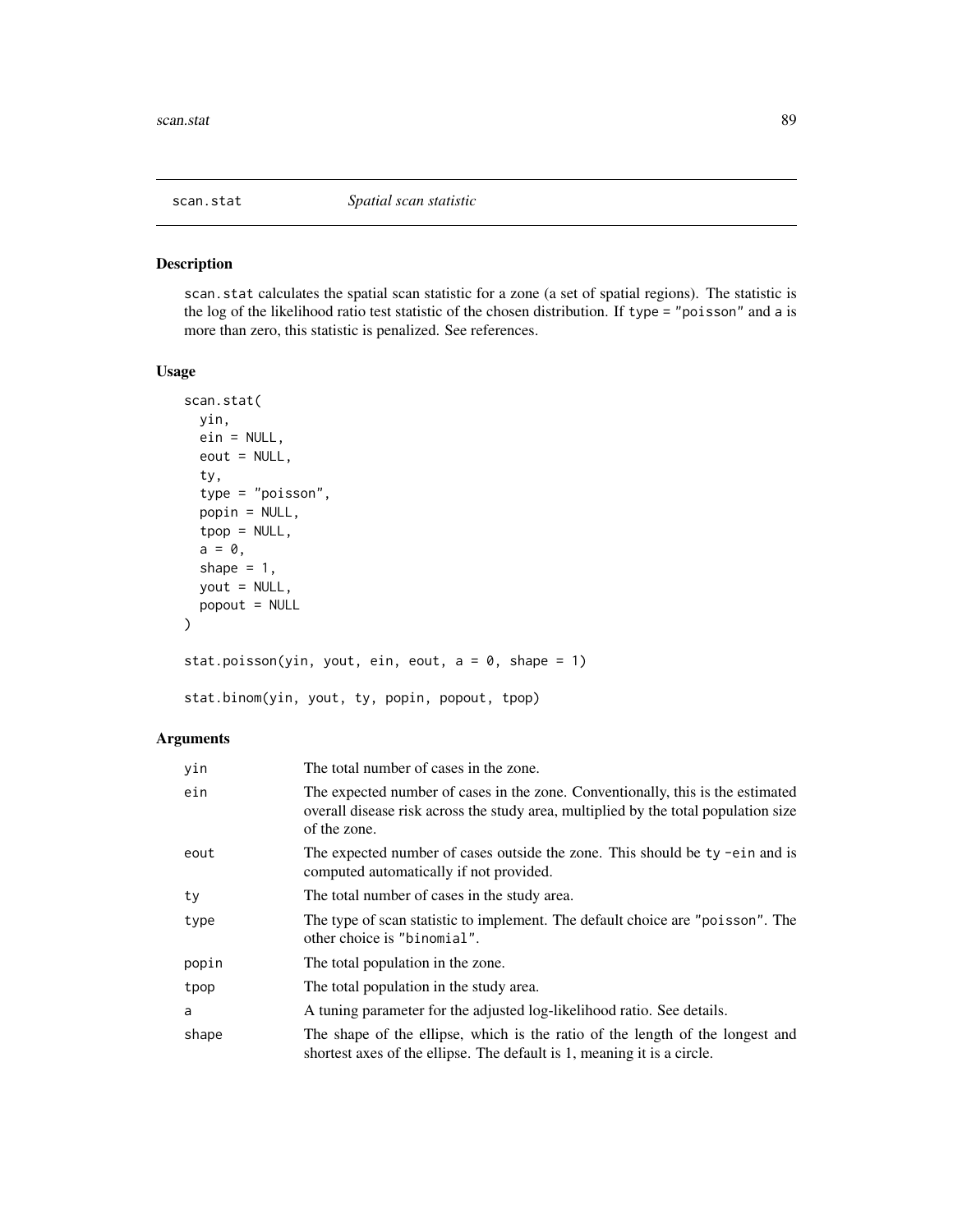| yout   | The observed number of cases outside the zone. This should be $ty - yin$ and is<br>computed automatically if not provided. |
|--------|----------------------------------------------------------------------------------------------------------------------------|
| popout | The population outside the zone. This should be tpop -popin and is computed<br>automatically if not provided.              |

#### Value

A vector of scan statistics.

# Author(s)

Joshua French

#### References

Poisson scan statistic: Kulldorff, M. (1997) A spatial scan statistic. Communications in Statistics - Theory and Methods, 26(6): 1481-1496, <doi:10.1080/03610929708831995>

Penalized Poisson scan statistic: Kulldorff, M., Huang, L., Pickle, L. and Duczmal, L. (2006) An elliptic spatial scan statistic. Statistics in Medicine, 25:3929-3943. <doi:10.1002/sim.2490>

Binomial scan statistic: Duczmal, L. and Assuncao, R. (2004) A simulated annealing strategy for the detection of arbitrarily shaped spatial clusters. Computational Statistics & Data Analysis, 45(2):269-286. <doi:10.1016/S0167-9473(02)00302-X>

```
# New York leukemia data
# total cases
ty = 552# total population
tpop = 1057673
# poisson example with yin = 106 and ein = 62.13
scan.stat(yin = 106, ty = ty, ein = 62.13)
stat.poisson(yin = 106, yout = 552 - 106,
            ein = 62.13, eout = 552 - 62.13# binomial example with yin = 41 and popin = 38999
scan.stat(yin = 41, ty = ty,
         popin = 38999, tpop = tpop, type = "binomial")
stat.binom(41, ty - 41, ty, 38999, tpop - 38999, tpop)
```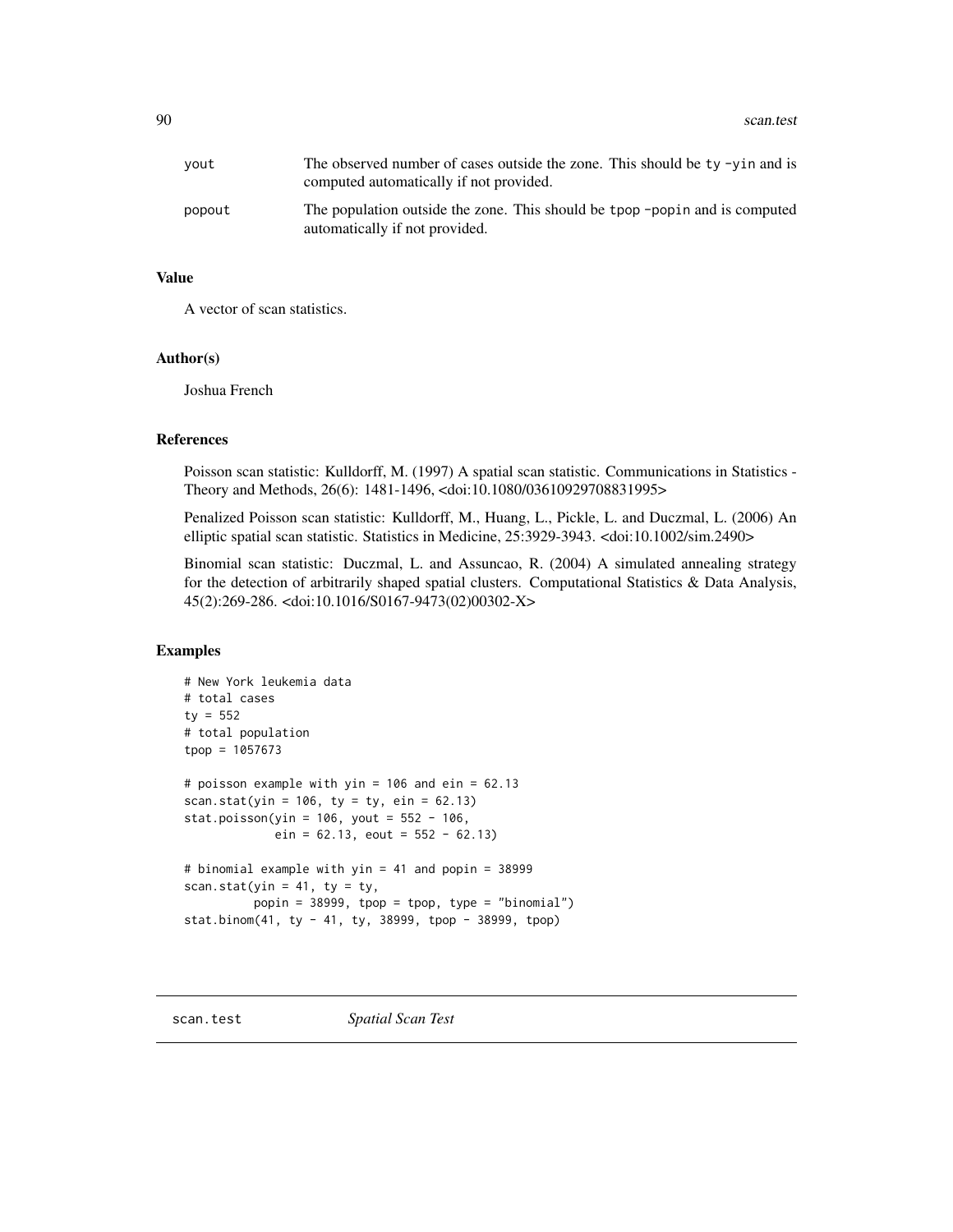#### scan.test 91

### Description

scan.test performs the original spatial scan test of Kulldorf (1997) based on a fixed number of cases. Candidate zones are circular and extend from the observed region centroids. The clusters returned are non-overlapping, ordered from most significant to least significant. The first cluster is the most likely to be a cluster. If no significant clusters are found, then the most likely cluster is returned (along with a warning).

# Usage

```
scan.test(
 coords,
 cases,
 pop,
 ex = sum(cases)/sum(pop) * pop,nsim = 499,alpha = 0.1,
  ubpop = 0.5,
  longlat = FALSE,
  cl = NULL,type = "poisson",
 min.class = 2,simdist = "multinomial"
)
```

| coords  | An $n \times 2$ matrix of centroid coordinates for the regions in the form $(x, y)$ or<br>(longitude, latitude) is using great circle distance.                                                   |
|---------|---------------------------------------------------------------------------------------------------------------------------------------------------------------------------------------------------|
| cases   | The number of cases observed in each region.                                                                                                                                                      |
| pop     | The population size associated with each region.                                                                                                                                                  |
| ex      | The expected number of cases for each region. The default is calculated under<br>the constant risk hypothesis.                                                                                    |
| nsim    | The number of simulations from which to compute the p-value.                                                                                                                                      |
| alpha   | The significance level to determine whether a cluster is significant. Default is<br>0.10.                                                                                                         |
| ubpop   | The upperbound of the proportion of the total population to consider for a clus-<br>ter.                                                                                                          |
| longlat | The default is FALSE, which specifies that Euclidean distance should be used.<br>If longlat is TRUE, then the great circle distance is used to calculate the inter-<br>centroid distance.         |
| cl      | A cluster object created by makeCluster, or an integer to indicate number of<br>child-processes (integer values are ignored on Windows) for parallel evaluations<br>(see Details on performance). |
| type    | The type of scan statistic to compute. The default is "poisson". The other<br>choice is "binomial".                                                                                               |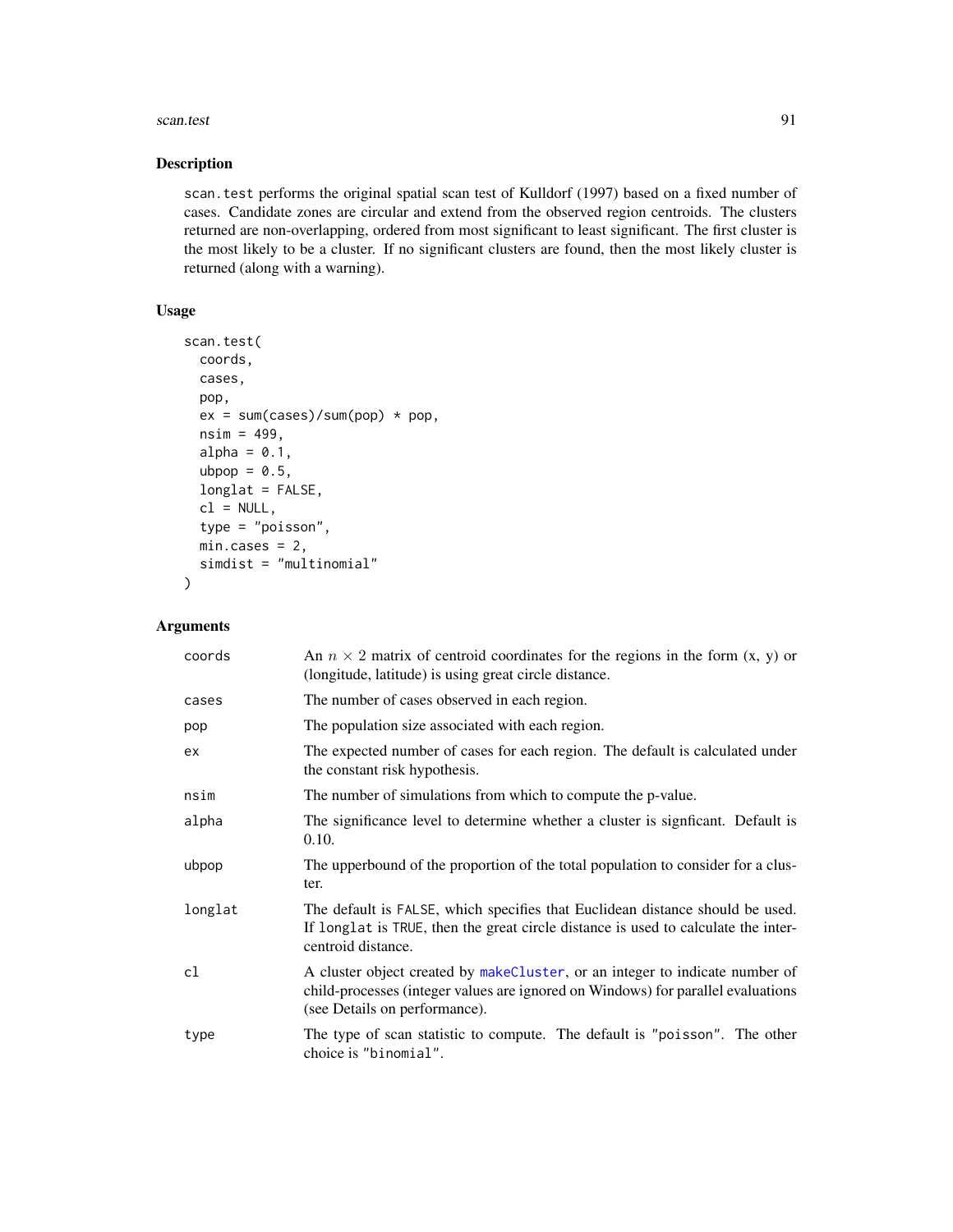#### 92 scan.test and the set of the set of the set of the set of the set of the set of the set of the set of the set of the set of the set of the set of the set of the set of the set of the set of the set of the set of the set

| min.cases | The minimum number of cases required for a cluster. The default is 2.                                                                                                                               |
|-----------|-----------------------------------------------------------------------------------------------------------------------------------------------------------------------------------------------------|
| simdist   | Character string indicating the simulation distribution. The default is "multinomial".<br>which conditions on the total number of cases observed. The other options are<br>"poisson" and "binomial" |

## Value

Returns a smerc\_cluster object.

#### Author(s)

Joshua French

### References

Kulldorff, M. (1997) A spatial scan statistic. Communications in Statistics - Theory and Methods, 26(6): 1481-1496, <doi:10.1080/03610929708831995>

Waller, L.A. and Gotway, C.A. (2005). Applied Spatial Statistics for Public Health Data. Hoboken, NJ: Wiley.

### See Also

[print.smerc\\_cluster](#page-76-0), [summary.smerc\\_cluster](#page-98-0), [plot.smerc\\_cluster](#page-73-0), [scan.stat](#page-88-0)

```
data(nydf)
coords = with(nydf, cbind(longitude, latitude))
out = scan.test(coords = coords, cases = floor(nydf$cases),
                pop = nydf\pop, nsim = 0,
                alpha = 1, longlat = TRUE)
## plot output for new york state
# specify desired argument values
mapargs = list(database = "county", region = "new york",
xlim = range(out$coords[,1]), ylim = range(out$coords[,2]))
# needed for "state" database (unless you execute library(maps))
data(countyMapEnv, package = "maps")
plot(out, useman = TRUE, mapargs = mapargs, idx = 1:3)# extract detected clusteers
clusters(out)
# a second example to match the results of Waller and Gotway (2005)
# in chapter 7 of their book (pp. 220-221).
# Note that the 'longitude' and 'latitude' used by them has
# been switched. When giving their input to SatScan, the coords
# were given in the order 'longitude' and 'latitude'.
# However, the SatScan program takes coordinates in the order
# 'latitude' and 'longitude', so the results are slightly different
# from the example above.
# Note: the correct code below would use cbind(x, y), i.e.,
# cbind(longitude, latitude)
```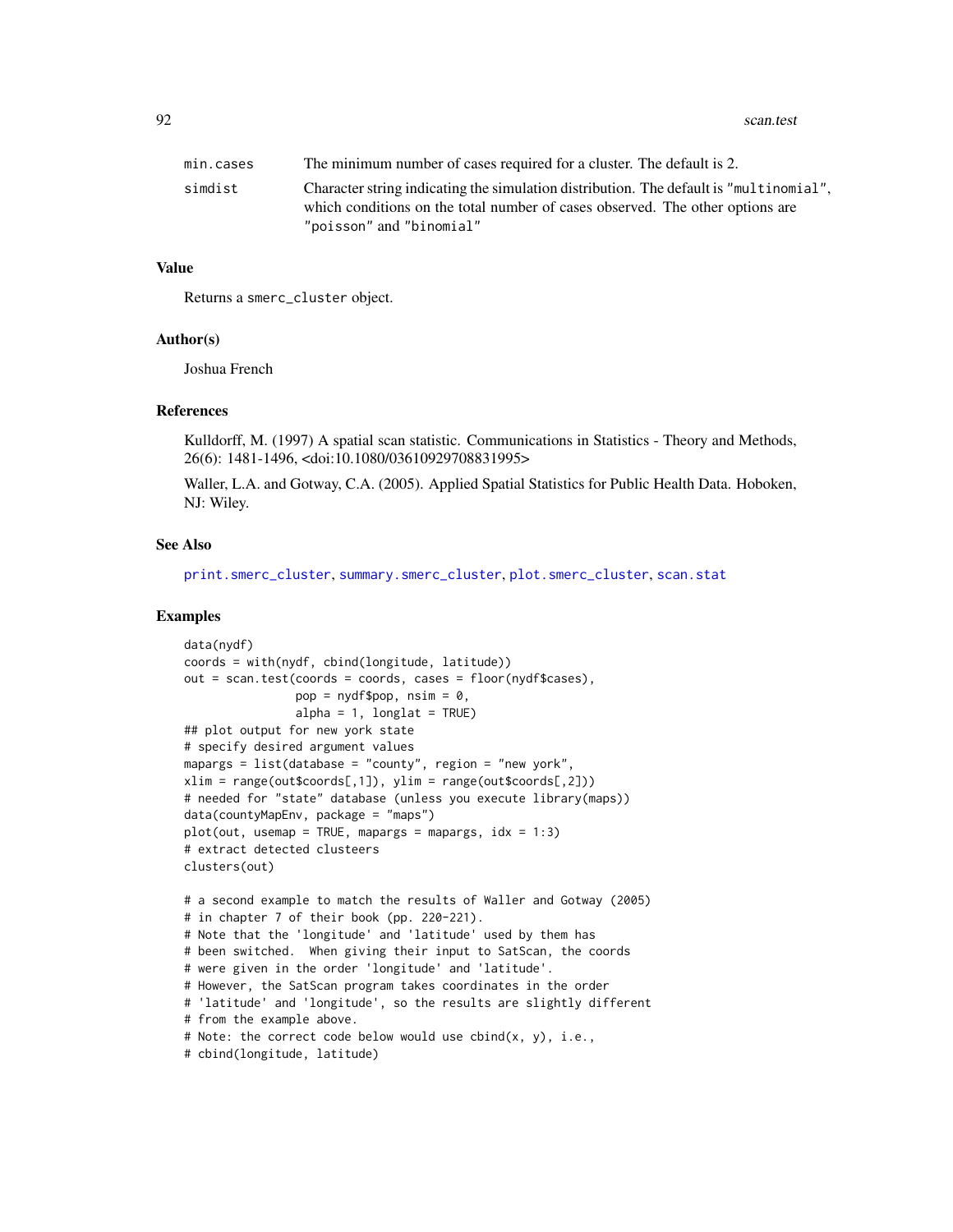#### scan.zones 93

```
coords = with(nydf, chind(y, x))out2 = scan.test(coords = coords, cases = floor(nydf$cases),
                  pop = nydf$pop, nsim = 0,
                  alpha = 1, longlat = TRUE)
# the cases observed for the clusters in Waller and Gotway: 117, 47, 44
# the second set of results match
clusters(out2, idx = 1:3)
```
<span id="page-92-0"></span>

scan.zones *Determine zones for the spatial scan test*

# Description

scan.zones determines the unique candidate zones to consider for the circular spatial scan test of Kulldorff (1997).

## Usage

scan.zones(coords, pop, ubpop =  $0.5$ , longlat = FALSE)

# Arguments

| coords  | An $n \times 2$ matrix of centroid coordinates for the regions in the form $(x, y)$ or<br>(longitude, latitude) is using great circle distance.                                           |
|---------|-------------------------------------------------------------------------------------------------------------------------------------------------------------------------------------------|
| pop     | The population size associated with each region.                                                                                                                                          |
| ubpop   | The upperbound of the proportion of the total population to consider for a clus-<br>ter.                                                                                                  |
| longlat | The default is FALSE, which specifies that Euclidean distance should be used.<br>If longlat is TRUE, then the great circle distance is used to calculate the inter-<br>centroid distance. |

# Value

Returns a list of zones to consider for clustering. Each element of the list contains a vector with the location ids of the regions in that zone.

#### Author(s)

Joshua French

### References

Kulldorff, M. (1997) A spatial scan statistic. Communications in Statistics - Theory and Methods, 26(6): 1481-1496, <doi:10.1080/03610929708831995>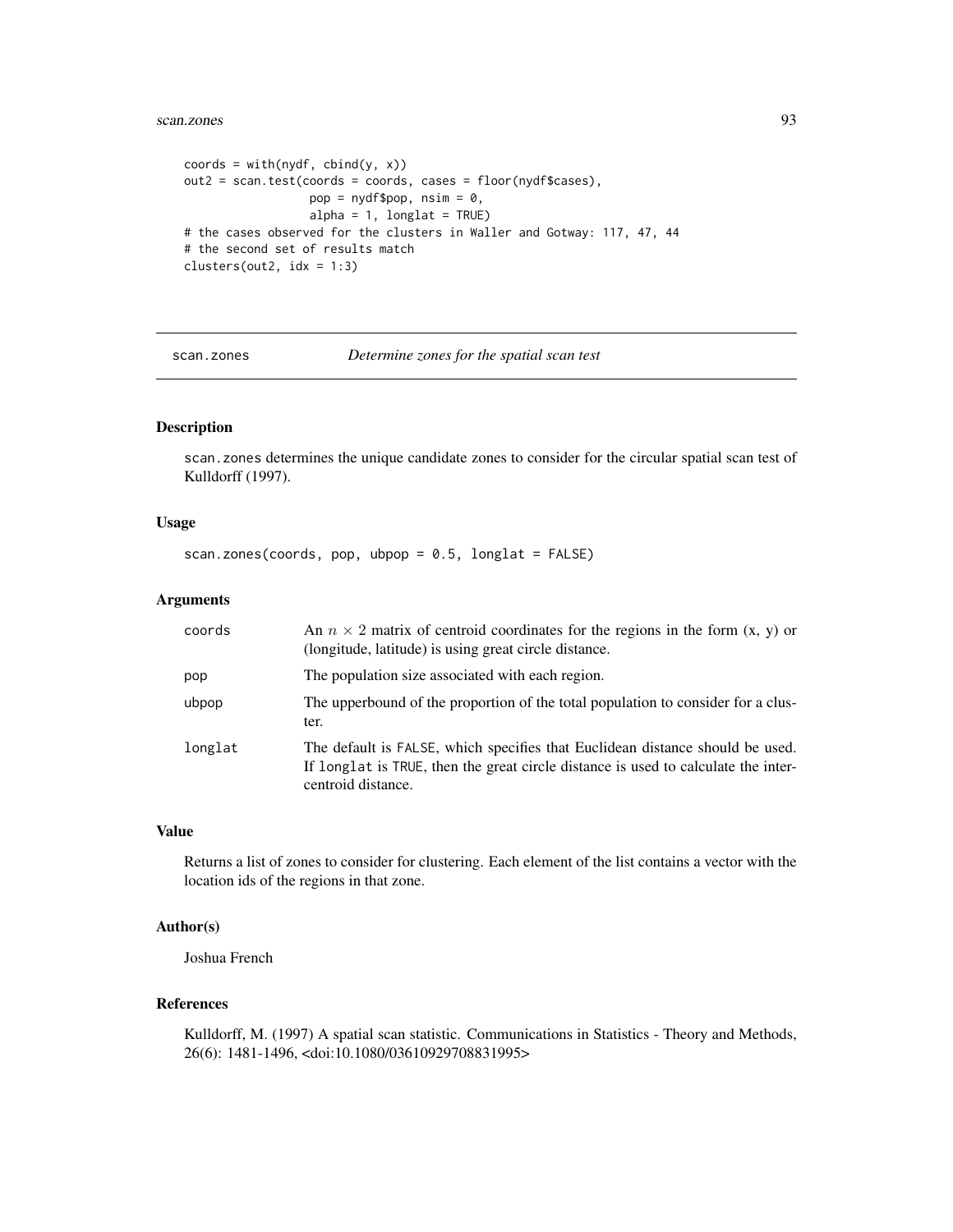# Examples

```
data(nydf)
coords = cbind(nydf$longitude, nydf$latitude)
zones = scan.zones(coords = coords, pop = nydf$pop,
                  ubpop = 0.1, longlat = TRUE)
```
#### scan\_stat *Spatial scan statistic*

# Description

scan\_stat calculates the spatial scan statistic for a zone (a set of spatial regions). The statistic is the log of the likelihood ratio test statistic of the chosen distribution. If type = "poisson" and a is more than zero, this statistic is penalized. See references.

#### Usage

```
scan_stat(
 yin,
 ein = NULL,
 eout = NULL,
  ty,
  type = "poisson",
 popin = NULL,
  top = NULL,a = 0,shape = 1,
 yout = NULL,
 popout = NULL
)
stat_poisson(yin, yout, ein, eout, a = 0, shape = 1)
stat_binom(yin, yout, ty, popin, popout, tpop)
```

| yin  | The total number of cases in the zone.                                                                                                                                                 |
|------|----------------------------------------------------------------------------------------------------------------------------------------------------------------------------------------|
| ein  | The expected number of cases in the zone. Conventionally, this is the estimated<br>overall disease risk across the study area, multiplied by the total population size<br>of the zone. |
| eout | The expected number of cases outside the zone. This should be ty -ein and is<br>computed automatically if not provided.                                                                |
| ty   | The total number of cases in the study area.                                                                                                                                           |
| type | The type of scan statistic to implement. The default choice are "poisson". The<br>other choice is "binomial".                                                                          |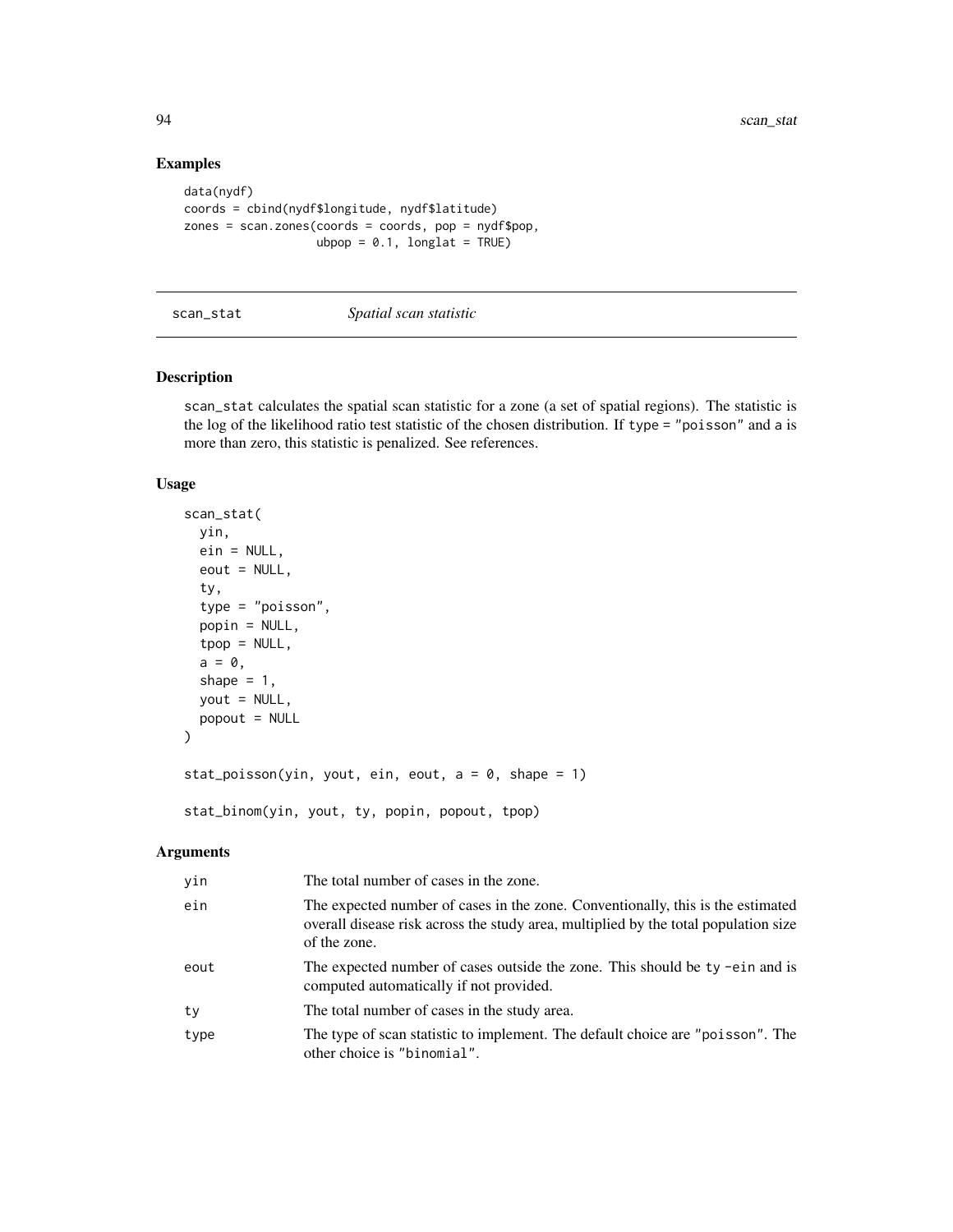| popin  | The total population in the zone.                                                                                                                        |
|--------|----------------------------------------------------------------------------------------------------------------------------------------------------------|
| tpop   | The total population in the study area.                                                                                                                  |
| a      | A tuning parameter for the adjusted log-likelihood ratio. See details.                                                                                   |
| shape  | The shape of the ellipse, which is the ratio of the length of the longest and<br>shortest axes of the ellipse. The default is 1, meaning it is a circle. |
| yout   | The observed number of cases outside the zone. This should be ty -yin and is<br>computed automatically if not provided.                                  |
| popout | The population outside the zone. This should be tpop -pop in and is computed<br>automatically if not provided.                                           |

### Value

A vector of scan statistics.

#### Author(s)

Joshua French

# References

Poisson scan statistic: Kulldorff, M. (1997) A spatial scan statistic. Communications in Statistics - Theory and Methods, 26(6): 1481-1496, <doi:10.1080/03610929708831995>

Penalized Poisson scan statistic: Kulldorff, M., Huang, L., Pickle, L. and Duczmal, L. (2006) An elliptic spatial scan statistic. Statistics in Medicine, 25:3929-3943. <doi:10.1002/sim.2490>

Binomial scan statistic: Duczmal, L. and Assuncao, R. (2004) A simulated annealing strategy for the detection of arbitrarily shaped spatial clusters. Computational Statistics & Data Analysis, 45(2):269-286. <doi:10.1016/S0167-9473(02)00302-X>

```
# New York leukemia data
# total cases
ty = 552
# total population
tpop = 1057673
# poisson example with yin = 106 and ein = 62.13
scan_stat(yin = 106, ty = ty, ein = 62.13)
stat_poisson(yin = 106, yout = 552 - 106,
            ein = 62.13, eout = 552 - 62.13# binomial example with yin = 41 and popin = 38999
scan_stat(yin = 41, ty = ty,
         popin = 38999, tpop = tpop, type = "binomial")
stat_binom(41, ty - 41, ty, 38999, tpop - 38999, tpop)
```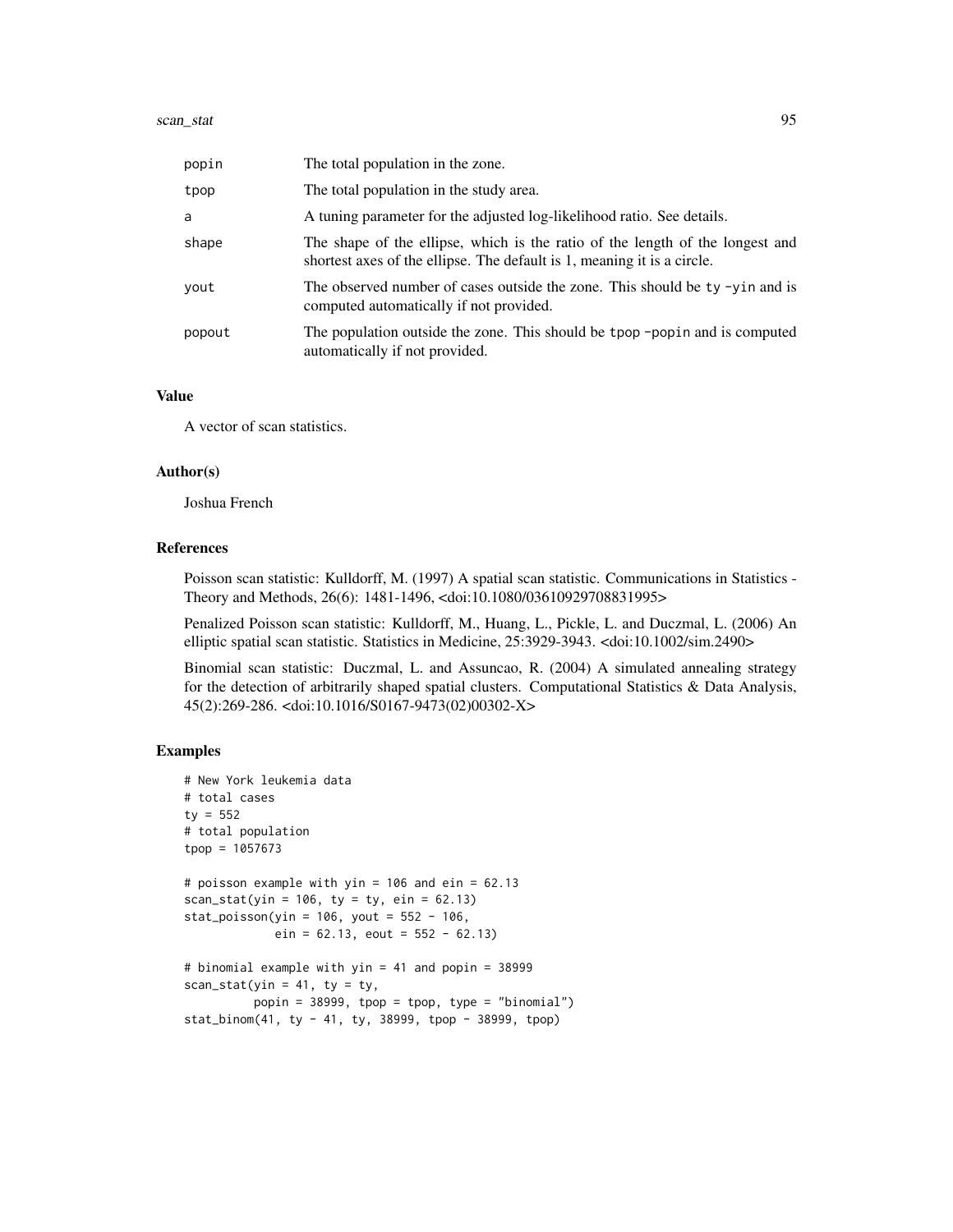# Description

sig\_noc return the significant, non-overlapping zones order from most significant to least significant.

## Usage

```
sig_noc(tobs, zones, pvalue, alpha, order_by = "tobs")
```
# Arguments

| tobs     | The vector of observed test statistics for each zone                        |
|----------|-----------------------------------------------------------------------------|
| zones    | A list of zones                                                             |
| pvalue   | The p-value associated with each test statistic                             |
| alpha    | The significance level of the test.                                         |
| order_by | Either 'tobs' or 'pvalue', indicating the argument by which to order zones. |

#### Value

A list with the significant, ordered, non-overlapping tobs, zones, pvalue., and idx (a vector with the relevant indices of the original zones).

# Examples

```
tobs = c(1, 3, 2)zones = list(1:2, 1:3, 2:3)
pvalue = c(0.5, 0.01, 0.02)
sig_noc(tobs, zones, pvalue, alpha = 0.05)
```
smerc *smerc*

### Description

\*S\*tatistical \*ME\*thods for \*R\*egional \*C\*ounts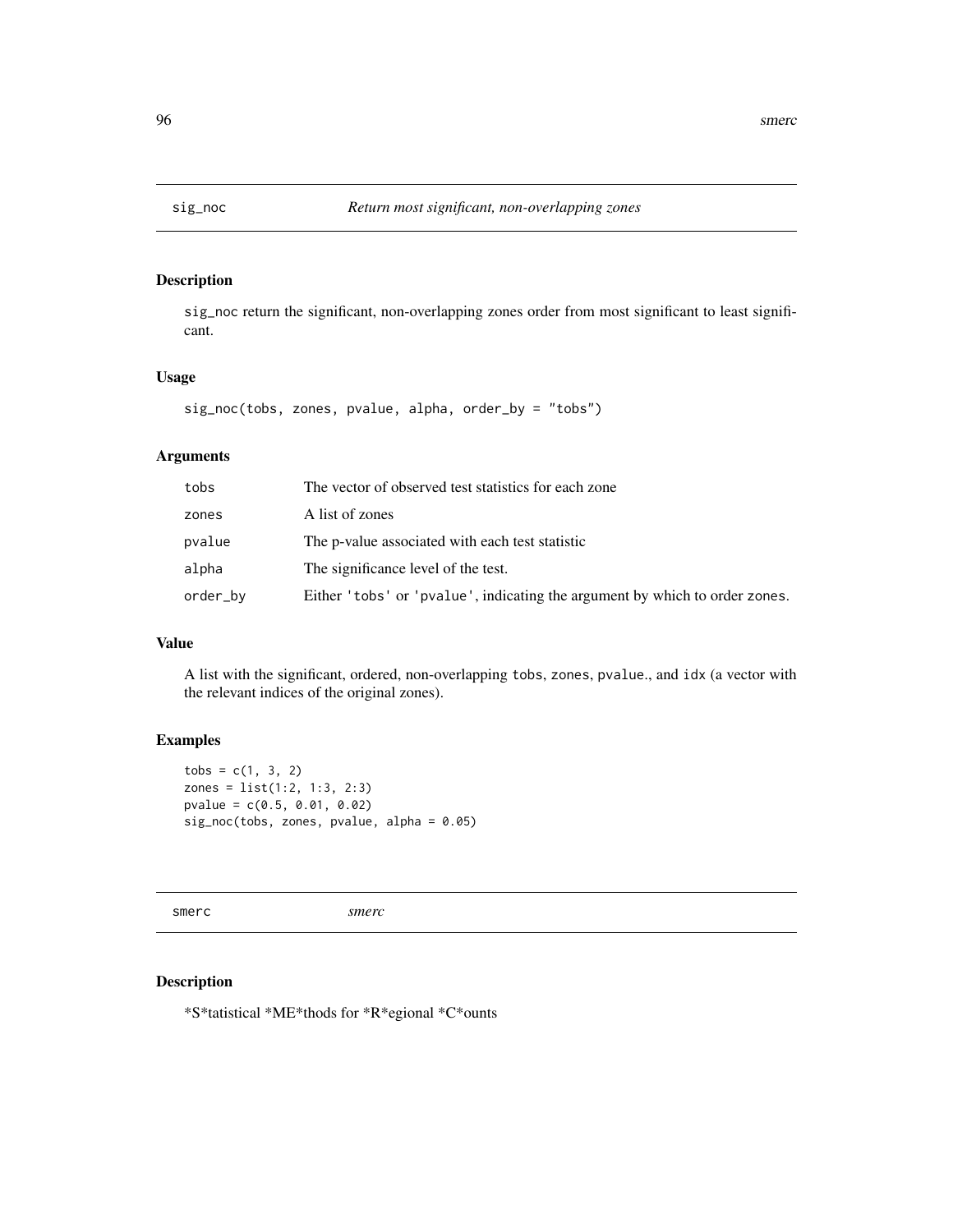# Description

smerc\_cluster prepares a smerc\_cluster.

# Usage

```
smerc_cluster(
 tobs,
 zones,
 pvalue,
 coords,
 cases,
 pop,
 ex,
 longlat,
 method,
 rel_param,
 alpha,
 w = NULL,d = NULL,a = NULL,shape\_all = NULL,angle_all = NULL,
 weights = NULL
)
```

| tobs    | The vector of observed test statistics for each zone                                                                                                                                      |
|---------|-------------------------------------------------------------------------------------------------------------------------------------------------------------------------------------------|
| zones   | A list of zones                                                                                                                                                                           |
| pvalue  | The p-value associated with each test statistic                                                                                                                                           |
| coords  | An $n \times 2$ matrix of centroid coordinates for the regions in the form $(x, y)$ or<br>(longitude, latitude) is using great circle distance.                                           |
| cases   | The number of cases observed in each region.                                                                                                                                              |
| pop     | The population size associated with each region.                                                                                                                                          |
| ex.     | The expected number of cases for each region. The default is calculated under<br>the constant risk hypothesis.                                                                            |
| longlat | The default is FALSE, which specifies that Euclidean distance should be used.<br>If longlat is TRUE, then the great circle distance is used to calculate the inter-<br>centroid distance. |
| method  | A character string indicating the method used to construct the smerc_cluster.                                                                                                             |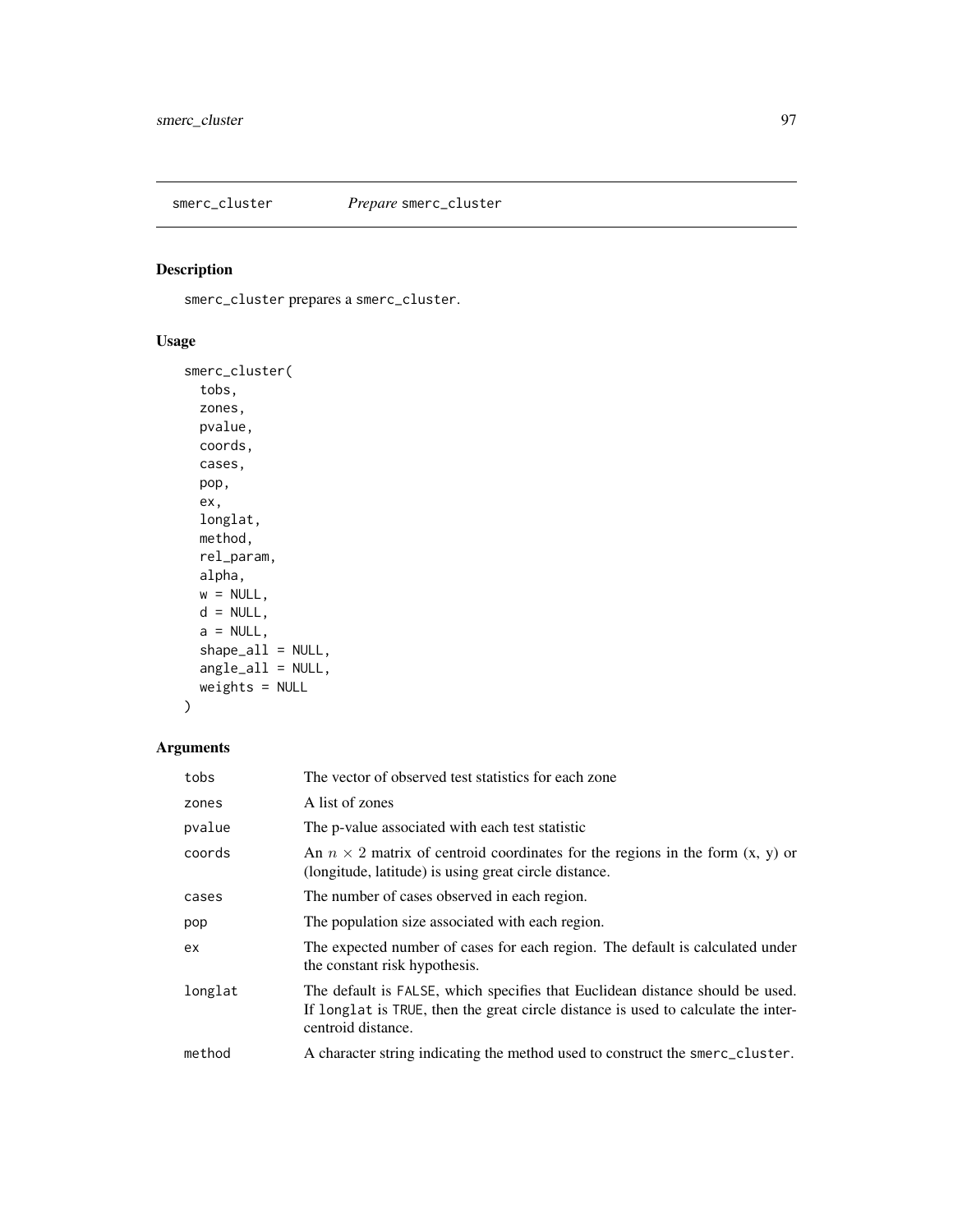| A names list with the relevant parameters associated with method.                                  |
|----------------------------------------------------------------------------------------------------|
| The significance level of the test.                                                                |
| A binary spatial adjacency matrix for the regions.                                                 |
| A precomputed distance matrix based on coords                                                      |
| A single value $\ge$ = 0 indicating the penalty to use for elliptic. test.                         |
| A vector of shape parameters associated with zones.                                                |
| A vector of angle parameter associated with zones.                                                 |
| A vector of weights that multiply the cases, ex, and pop prior to computing<br>summary statistics. |
|                                                                                                    |

# Value

A smerc\_cluster object. The object generally has the following components:

| clusters          | A list containing information about the significant clusters. See further details<br>below.                       |
|-------------------|-------------------------------------------------------------------------------------------------------------------|
| coords            | The matrix of centroid coordinates.                                                                               |
| number_of_regions |                                                                                                                   |
|                   | The number of regions considered.                                                                                 |
| total_population  |                                                                                                                   |
|                   | The total population in the regions.                                                                              |
| total_cases       | The total number of cases in the regions.                                                                         |
|                   | cases_per_100k The rate of cases per 100,000 persons.                                                             |
| method            | The name of the method applied.                                                                                   |
| rel_param         | A list of relevant method parameters.                                                                             |
| alpha             | The significance level.                                                                                           |
| longlat           | A logical value indicating which type of distance was used.                                                       |
|                   | Each element of the clusters component has:                                                                       |
| locids            | The ids of the regions in the cluster.                                                                            |
| centroid          | The cluster centroid.                                                                                             |
| r                 | The radius of the region (from the starting region to last region of the cluster).                                |
| max_dist          | The maximum intercentroid distance between all the regions in the cluster.                                        |
| population        | The total population in the cluster.                                                                              |
| cases             | The number of cases in the cluster.                                                                               |
| expected          | The expected number of cases in the cluster.                                                                      |
| smr               | Standardized mortality ratio (cases/expected) in the cluster.                                                     |
| rr                | Relative risk in the cluster window. This is (cases/pop)/((total_cases-cases)/<br>(total_population-population)). |

loglikrat The log of the likelihood ratio test statistic for the cluster. Only valid for the scan-type tests.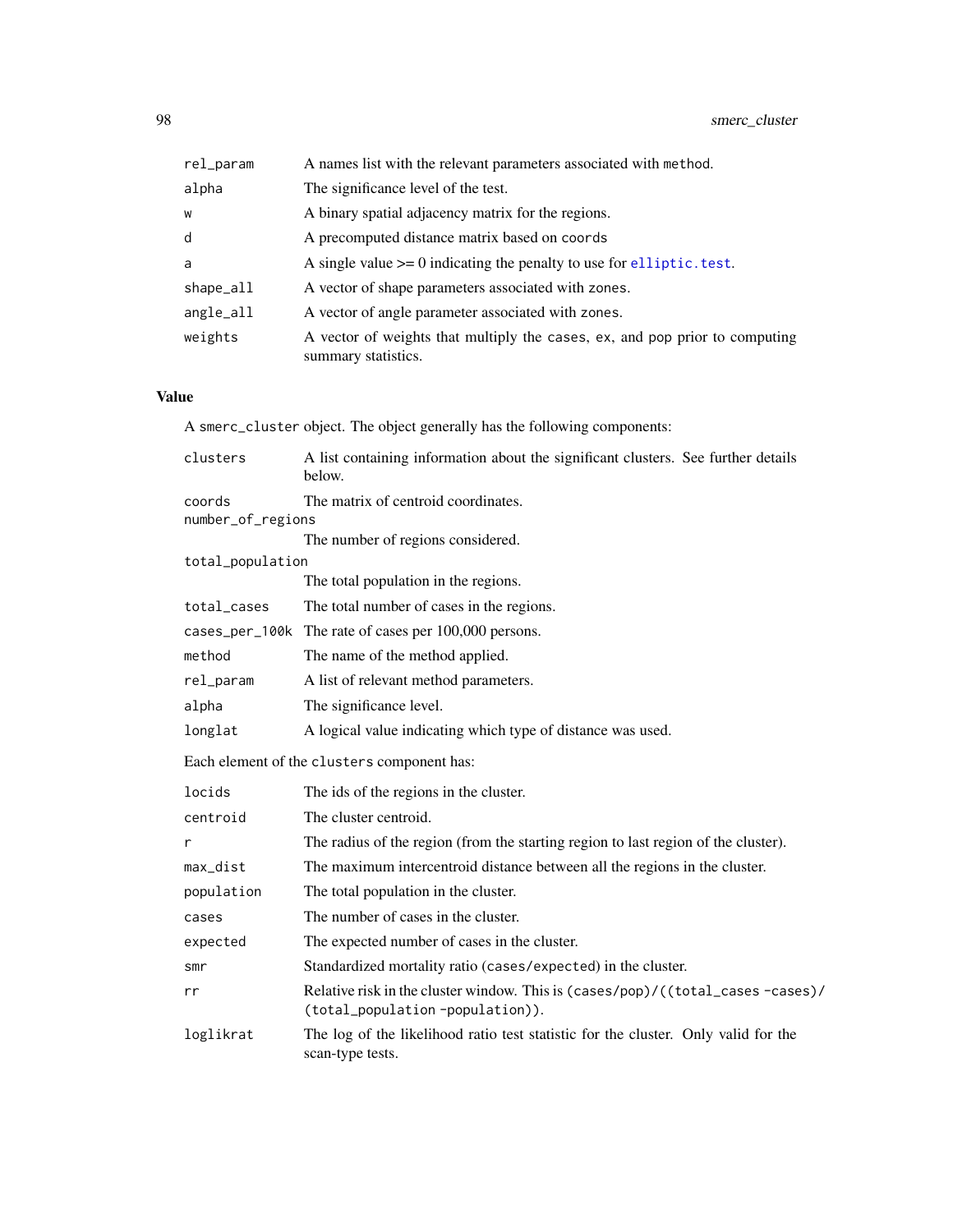|                                                | test_statistic The test statistic for the cluster.             |  |
|------------------------------------------------|----------------------------------------------------------------|--|
| pvalue                                         | The p-value of the test statistic associated with the cluster. |  |
| W                                              | The adjacency information for the cluster.                     |  |
| For elliptic. test, clusters additionally has: |                                                                |  |
|                                                |                                                                |  |
|                                                | semiminor axis The semi-minor axis length for the ellipse.     |  |
|                                                | semimajor_axis The semi-major axis length for the ellipse.     |  |
| angle                                          | The rotation angle of the ellipse.                             |  |

<span id="page-98-0"></span>summary.smerc\_cluster *Summary of* smerc\_cluster *object*

# Description

Summary of object of class smerc\_cluster.

# Usage

```
## S3 method for class 'smerc_cluster'
summary(object, ..., idx = seq_along(object$clusters), digits = 1)
```
# Arguments

| object   | An object of class smerc_cluster.                                                                                        |
|----------|--------------------------------------------------------------------------------------------------------------------------|
| $\cdots$ | Arguments passed on to base:: summary                                                                                    |
| idx      | An index vector indicating the elements of object \$clusters to print informa-<br>tion for. The default is all clusters. |
| digits   | Integer indicating the number of decimal places.                                                                         |

# Value

A data.frame with columns:

| nregions | The number of regions in the cluster.                                                                               |
|----------|---------------------------------------------------------------------------------------------------------------------|
| max_dist | The maximum intercentroid distance between all the regions in the cluster.                                          |
| cases    | The number of cases in the cluster.                                                                                 |
| ex       | The expected number of cases in the cluster.                                                                        |
| rr       | Relative risk in the cluster window. This is (cases/pop)/((total_cases -cases)/<br>(total_population -population)). |
| stat     | The test statistic for the cluster.                                                                                 |
| р        | The p-value of the test statistic associated with the cluster.                                                      |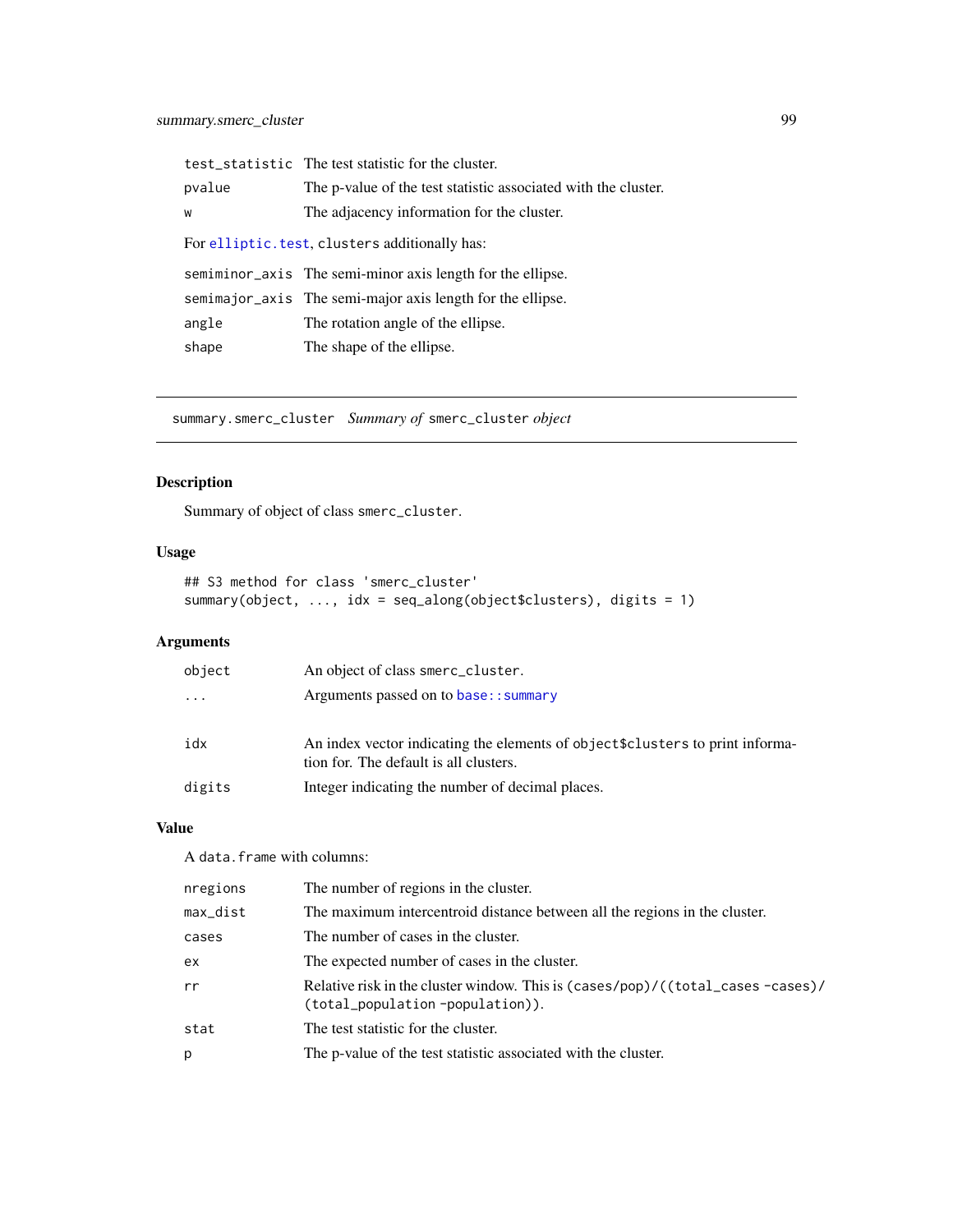### Examples

```
data(nydf)
coords = with(nydf, chind(x, y))out = scan.test(coords = coords, cases = floor(nydf$cases),
                pop = nydf$pop, nsim = 49,
                longlat = TRUE, alpha = 0.2)
# summarize all clusters
summary(out)
# summarize clusters 1 and 3
summary(out, idx = c(1, 3))
```

| tango.stat | Tango's statistic |  |
|------------|-------------------|--|
|------------|-------------------|--|

# Description

tango.stat computes Tango's index (Tango, 1995), including both the goodness-of-fit and spatial autocorrelation components. See Waller and Gotway (2005).

### Usage

tango.stat(cases, pop, w)

# Arguments

| cases | The number of cases observed in each region.     |
|-------|--------------------------------------------------|
| pop   | The population size associated with each region. |
| W     | An $n \times n$ weights matrix.                  |

#### Value

Returns a list with the test statistic (tstat), the goodness-of-fit component (gof), and the spatial autocorrelation component (sa).

#### Author(s)

Joshua French

# References

Tango, T. (1995) A class of tests for detecting "general" and "focused" clustering of rare diseases. Statistics in Medicine. 14:2323-2334.

Waller, L.A. and Gotway, C.A. (2005). Applied Spatial Statistics for Public Health Data. Hoboken, NJ: Wiley.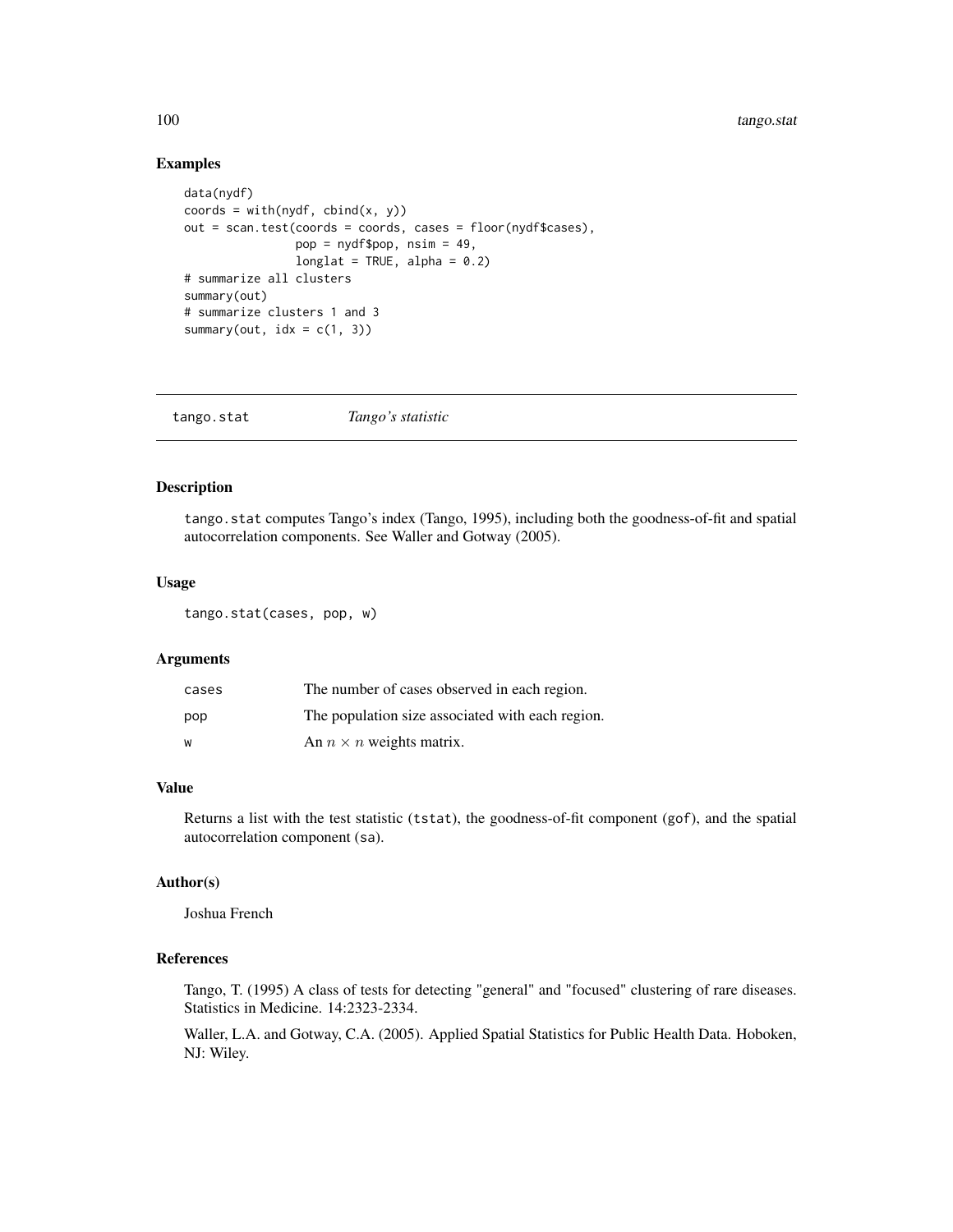#### tango.test 101

# Examples

```
data(nydf)
coords = as.matrix(nydf[,c("longitude", "latitude")])
w = dweights(coords, kappa = 1, type = "tango", longlat = TRUE)
tango.stat(nydf$cases, nydf$pop, w)
```
#### <span id="page-100-0"></span>tango.test *Tango's clustering detection test*

### Description

tango.test performs a test for clustering proposed by Tango (1995). The test uses Tango's chisquare approximation for significance testing by default, but also uses Monto Carlo simulation when  $nsim > 0$ .

## Usage

tango.test(cases, pop, w, nsim = 0)

### Arguments

| cases | The number of cases observed in each region.                                                                                                                                                                                          |
|-------|---------------------------------------------------------------------------------------------------------------------------------------------------------------------------------------------------------------------------------------|
| pop   | The population size associated with each region.                                                                                                                                                                                      |
| w     | An $n \times n$ weights matrix.                                                                                                                                                                                                       |
| nsim  | The number of simulations for which to perform a Monto Carlo test of sig-<br>nificance. Counts are simulated according to a multinomial distribution with<br>sum(cases) total cases and class probabilities pop/sum(pop). sum(cases). |

# Details

The [dweights](#page-101-0) function can be used to construct a weights matrix w using the method of Tango (1995), Rogerson (1999), or a basic style.

#### Value

Returns a list of class tango with elements:

| tstat        | Tango's index                                                                           |
|--------------|-----------------------------------------------------------------------------------------|
| tstat.chisg  | The approximately chi-squared statistic proposed by Tango that is derived from<br>tstat |
| dfc          | The degrees of freedom of tstat.chisq                                                   |
| pvalue.chisg | The p-value associated with tstat.chisq                                                 |
| tstat.sim    | The vector of test statistics from the simulated data if $nsim > 0$                     |
| pvalue.sim   | The p-value associated with the Monte Carlo test of significance when $nsim > 0$        |

Additionally, the goodness-of-fit gof and spatial autocorrelation sa components of the Tango's index are provided (and for the simulated data sets also, if appropriate).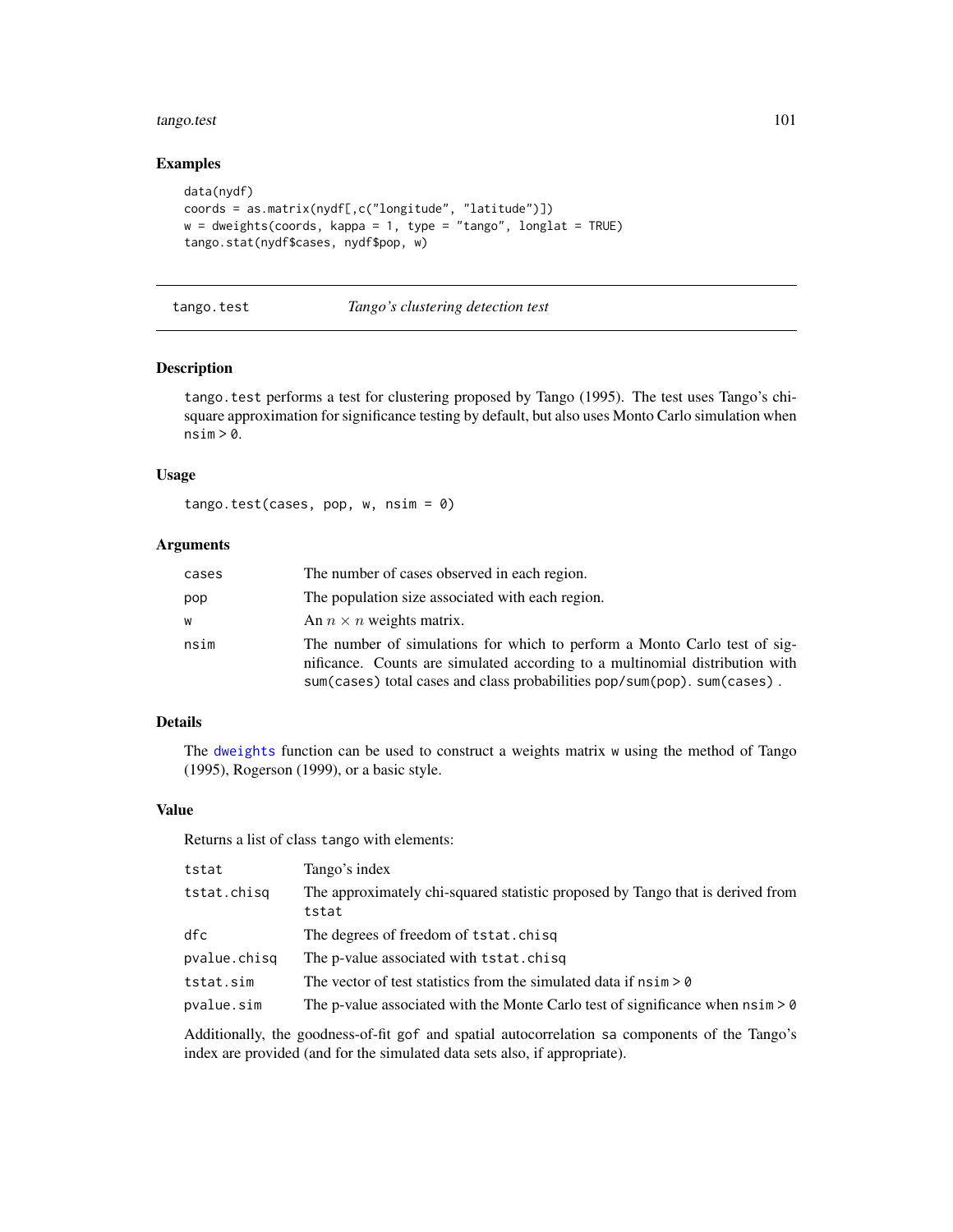#### Author(s)

Joshua French

#### References

Tango, T. (1995) A class of tests for detecting "general" and "focused" clustering of rare diseases. Statistics in Medicine. 14, 2323-2334.

Rogerson, P. (1999) The Detection of Clusters Using A Spatial Version of the Chi-Square Goodnessof-fit Test. Geographical Analysis. 31, 130-147

Tango, T. (2010) Statistical Methods for Disease Clustering. Springer.

Waller, L.A. and Gotway, C.A. (2005). Applied Spatial Statistics for Public Health Data. Hoboken, NJ: Wiley.

#### See Also

[dweights](#page-101-0)

### Examples

```
data(nydf)
coords = as.matrix(nydf[,c("x", "y")])
w = dweights(coords, kappa = 1)
results = tango.test(nydf$cases, nydf$pop, w, nsim = 49)
```
tango.weights *Distance-based weights for* tango.test

### <span id="page-101-0"></span>Description

tango.weights constructs a distance-based weights matrix. The tango.weights function can be used to construct a weights matrix w using the method of Tango (1995), Rogerson (1999), or a basic style.

#### Usage

```
tango.weights(coords, kappa = 1, longlat = FALSE, type = "basic", pop = NULL)
```

```
dweights(coords, kappa = 1, longlat = FALSE, type = "basic", pop = NULL)
```

| coords  | An $n \times 2$ matrix of centroid coordinates for the regions in the form $(x, y)$ or<br>(longitude, latitude) is using great circle distance.                                           |
|---------|-------------------------------------------------------------------------------------------------------------------------------------------------------------------------------------------|
| kappa   | A positive constant related to strength of spatial autocorrelation.                                                                                                                       |
| longlat | The default is FALSE, which specifies that Euclidean distance should be used.<br>If longlat is TRUE, then the great circle distance is used to calculate the inter-<br>centroid distance. |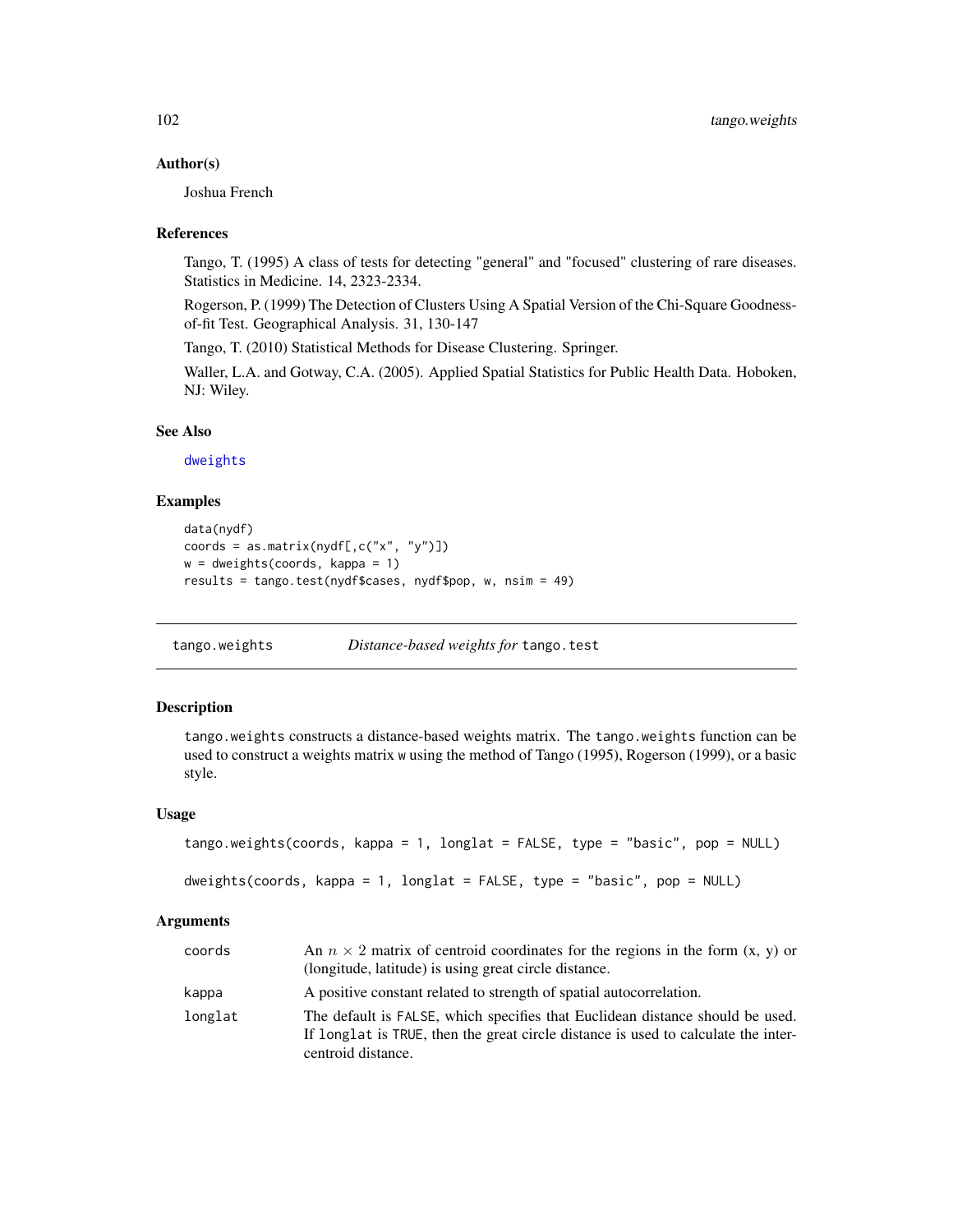#### uls.sim and the contract of the contract of the contract of the contract of the contract of the contract of the contract of the contract of the contract of the contract of the contract of the contract of the contract of th

| type | The type of weights matrix to construct. Current options are "basic", "tango", |
|------|--------------------------------------------------------------------------------|
|      | and "rogerson". Default is "basic". See Details.                               |
| pop  | The population size associated with each region.                               |

#### Details

coords is used to construct an  $n \times n$  distance matrix d.

```
If type = "basic", then w_{ij} = exp(-d_{ij}/\kappa).
If type = "rogerson", then w_{ij} = exp(-d_{ij}/\kappa)/\sqrt(pop_i/pop\ast pop_j/pop).If type = "tango", then w_{ij} = exp(-4 * d_{ij}^2 / \kappa^2).
```
#### Value

Returns an  $n \times n$  matrix of weights.

#### Author(s)

Joshua French

#### References

Tango, T. (1995) A class of tests for detecting "general" and "focused" clustering of rare diseases. Statistics in Medicine. 14:2323-2334.

Rogerson, P. (1999) The Detection of Clusters Using A Spatial Version of the Chi-Square Goodnessof-fit Test. Geographical Analysis. 31:130-147

### See Also

[tango.test](#page-100-0)

### Examples

```
data(nydf)
coords = as.matrix(nydf[,c("longitude", "latitude")])
w = \text{tango.weights}(\text{coordinates}, \text{kappa} = 1, \text{longlat} = \text{TRUE})
```
uls.sim *Perform* uls.test *on simulated data*

### Description

uls.sim efficiently performs [uls.test](#page-104-0) on a simulated data set. The function is meant to be used internally by the uls. test function, but is informative for better understanding the implementation of the test.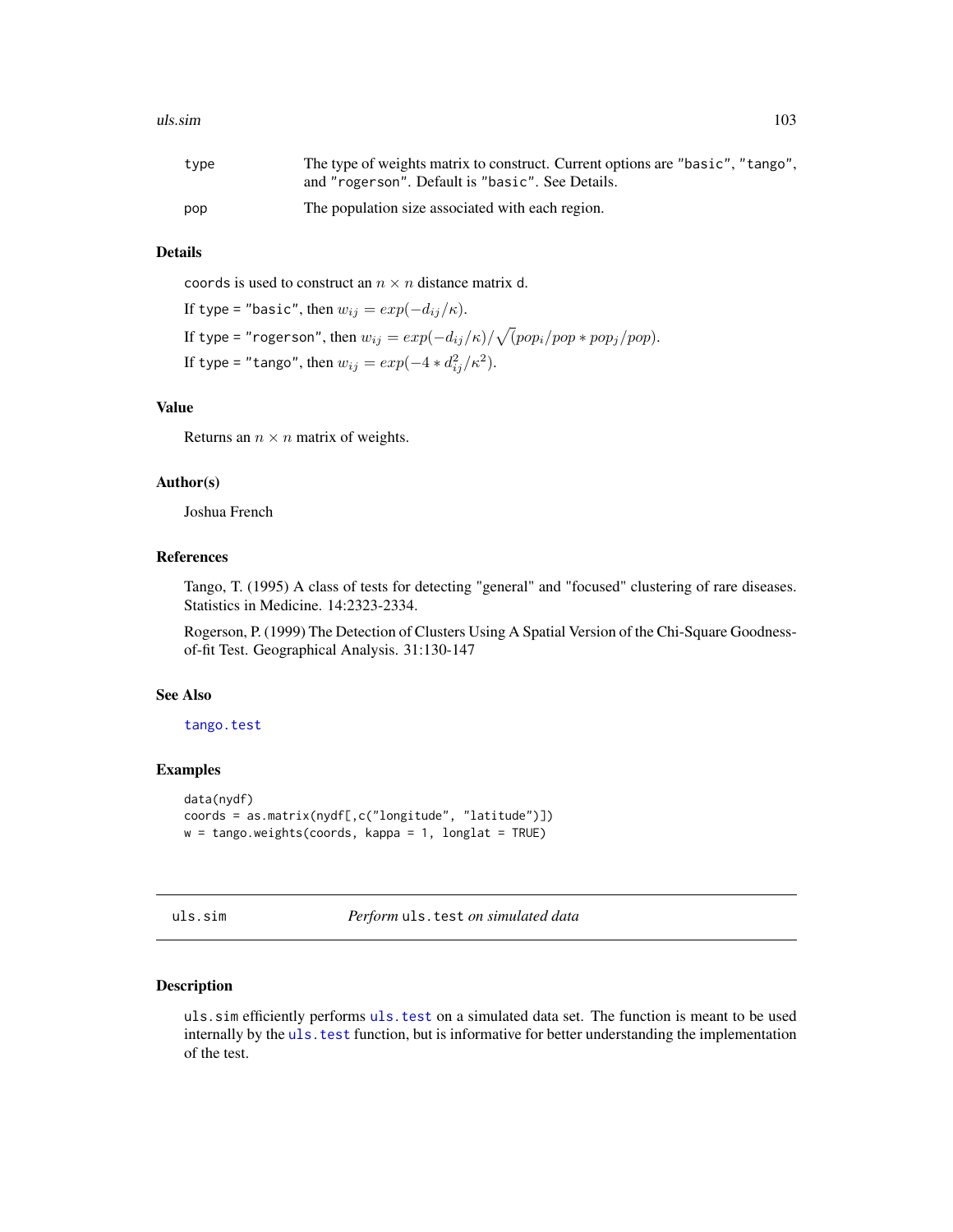104 uls.sim and the contract of the contract of the contract of the contract of the contract of the contract of the contract of the contract of the contract of the contract of the contract of the contract of the contract o

# Usage

```
uls.sim(
  nsim = 1,ty,
  ex,
  w,
  pop,
  ubpop,
  type = "poisson",
  check.unique = FALSE,
  cl = NULL)
```
# Arguments

| nsim         | A positive integer indicating the number of simulations to perform.                                                                                                                               |
|--------------|---------------------------------------------------------------------------------------------------------------------------------------------------------------------------------------------------|
| ty           | The total number of cases in the study area.                                                                                                                                                      |
| ex.          | The expected number of cases for each region. The default is calculated under<br>the constant risk hypothesis.                                                                                    |
| W            | A binary spatial adjacency matrix for the regions.                                                                                                                                                |
| pop          | The population size associated with each region.                                                                                                                                                  |
| ubpop        | The upperbound of the proportion of the total population to consider for a clus-<br>ter.                                                                                                          |
| type         | The type of scan statistic to compute. The default is "poisson". The other<br>choice is "binomial".                                                                                               |
| check.unique | A logical value indicating whether a check for unique values should be deter-<br>mined. The default is FALSE. This is unlikely to make a practical different for<br>most real data sets.          |
| cl           | A cluster object created by makeCluster, or an integer to indicate number of<br>child-processes (integer values are ignored on Windows) for parallel evaluations<br>(see Details on performance). |

# Value

A vector with the maximum test statistic for each simulated data set.

```
data(nydf)
data(nyw)
coords = with(nydf, cbind(longitude, latitude))
cases = floor(nydf$cases)
pop = nydf$pop
ty = sum(cases)
ex = ty/sum(pop) * poptsim = uls.sim(1, ty, ex, nyw, pop = pop, ubpop = 0.5)
```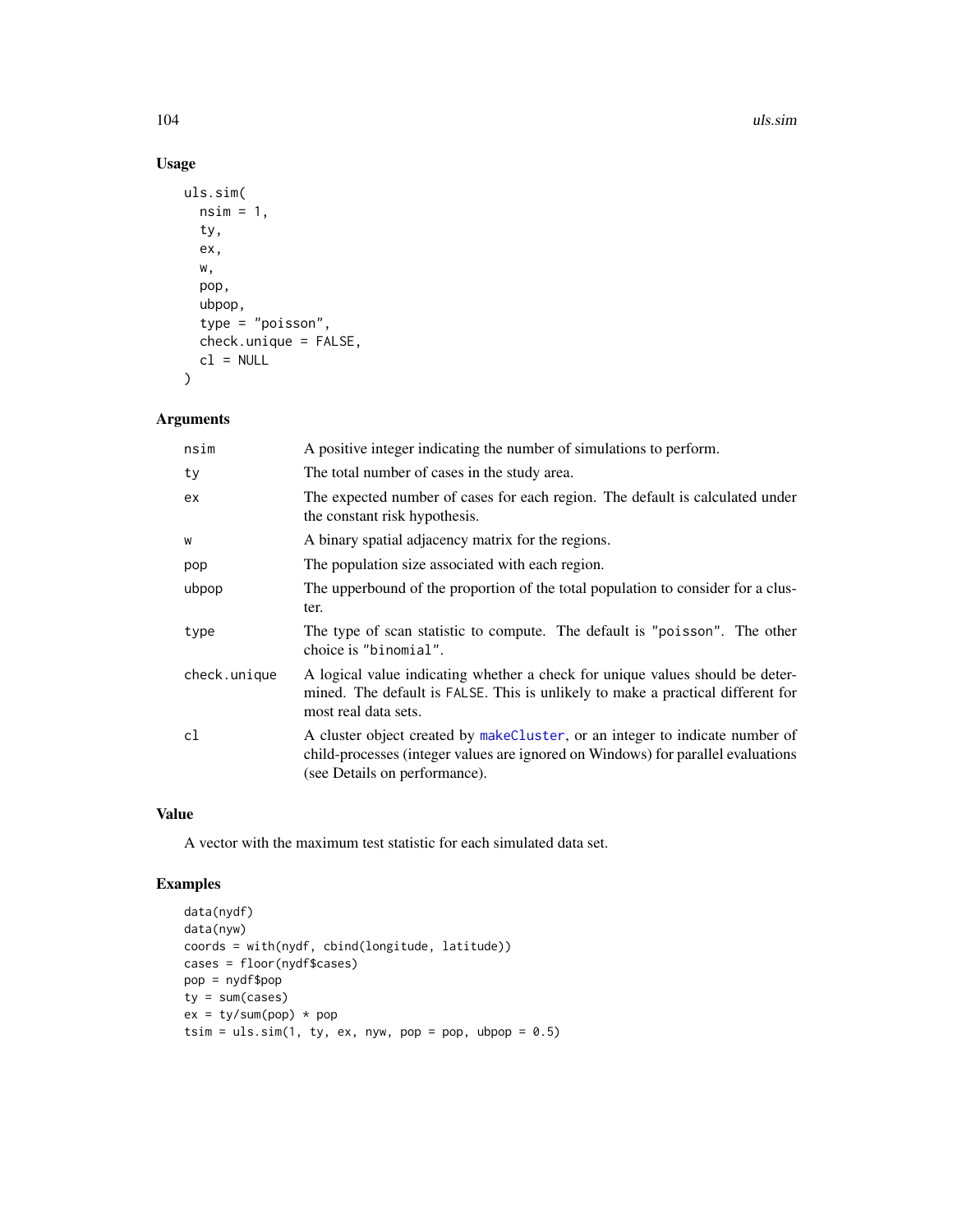<span id="page-104-0"></span>

### Description

uls.test performs the Upper Level Set (ULS) spatial scan test of Patil and Taillie (2004). The test is performed using the spatial scan test based on a fixed number of cases. The windows are based on the Upper Level Sets proposed by Patil and Taillie (2004). The clusters returned are nonoverlapping, ordered from most significant to least significant. The first cluster is the most likely to be a cluster. If no significant clusters are found, then the most likely cluster is returned (along with a warning).

# Usage

```
uls.test(
  coords,
  cases,
  pop,
  w,
  ex = sum(cases)/sum(pop) * pop,nsim = 499,
  alpha = 0.1,
  ubpop = 0.5,
  longlat = FALSE,cl = NULL,type = "poisson",
  check.unique = FALSE
)
```

| coords | An $n \times 2$ matrix of centroid coordinates for the regions in the form $(x, y)$ or<br>(longitude, latitude) is using great circle distance. |
|--------|-------------------------------------------------------------------------------------------------------------------------------------------------|
| cases  | The number of cases observed in each region.                                                                                                    |
| pop    | The population size associated with each region.                                                                                                |
| W      | A binary spatial adjacency matrix for the regions.                                                                                              |
| ex     | The expected number of cases for each region. The default is calculated under<br>the constant risk hypothesis.                                  |
| nsim   | The number of simulations from which to compute the p-value.                                                                                    |
| alpha  | The significance level to determine whether a cluster is significant. Default is<br>0.10.                                                       |
| ubpop  | The upperbound of the proportion of the total population to consider for a clus-<br>ter.                                                        |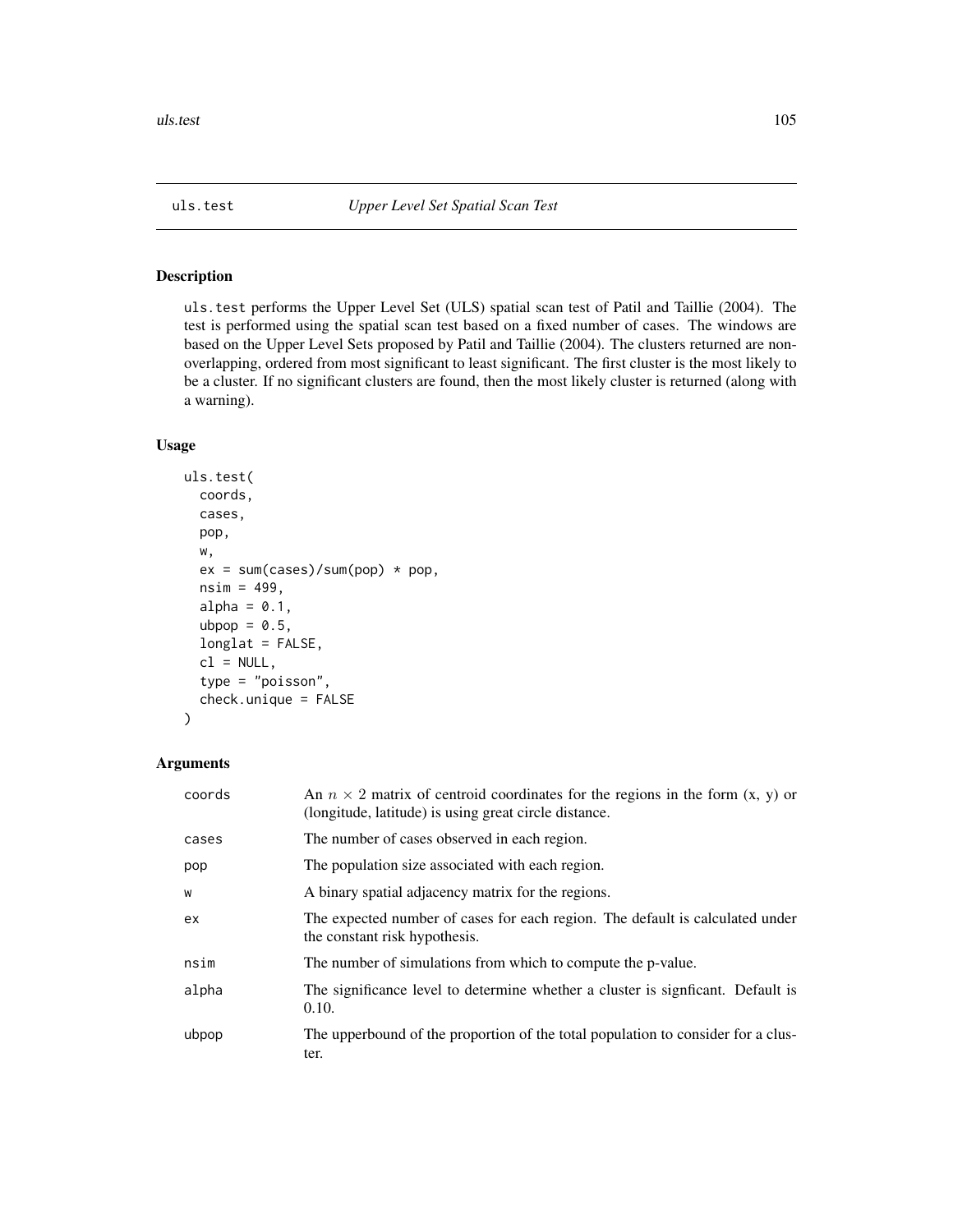| longlat      | The default is FALSE, which specifies that Euclidean distance should be used.<br>If longlat is TRUE, then the great circle distance is used to calculate the inter-<br>centroid distance.          |
|--------------|----------------------------------------------------------------------------------------------------------------------------------------------------------------------------------------------------|
| c1           | A cluster object created by make Cluster, or an integer to indicate number of<br>child-processes (integer values are ignored on Windows) for parallel evaluations<br>(see Details on performance). |
| type         | The type of scan statistic to compute. The default is "poisson". The other<br>choice is "binomial".                                                                                                |
| check.unique | A logical value indicating whether a check for unique values should be deter-<br>mined. The default is FALSE. This is unlikely to make a practical different for<br>most real data sets.           |

### Details

The ULS method has a special (and time consuming) construction when the observed rates aren't unique. This is unlikely to arise for real data, except with observed rates of 0, which are of little interest. The method can take substantially if this is considered.

## Value

Returns a list of length two of class scan. The first element (clusters) is a list containing the significant, non-ovlappering clusters, and has the the following components:

| locids    | The location ids of regions in a significant cluster.                                 |
|-----------|---------------------------------------------------------------------------------------|
| pop       | The total population in the cluser window.                                            |
| cases     | The observed number of cases in the cluster window.                                   |
| expected  | The expected number of cases in the cluster window.                                   |
| smr       | Standarized mortaility ratio (observed/expected) in the cluster window.               |
| rr        | Relative risk in the cluster window.                                                  |
| loglikrat | The loglikelihood ratio for the cluster window (i.e., the log of the test statistic). |
| pvalue    | The pvalue of the test statistic associated with the cluster window.                  |
|           |                                                                                       |

The second element of the list is the centroid coordinates. This is needed for plotting purposes.

#### Author(s)

Joshua French

# References

Patil, G.P. & Taillie, C. Upper level set scan statistic for detecting arbitrarily shaped hotspots. Environmental and Ecological Statistics (2004) 11(2):183-197. <doi:10.1023/B:EEST.0000027208.48919.7e>

# See Also

[print.smerc\\_cluster](#page-76-0), [summary.smerc\\_cluster](#page-98-0), [plot.smerc\\_cluster](#page-73-0), [scan.stat](#page-88-0), [scan.test](#page-89-0)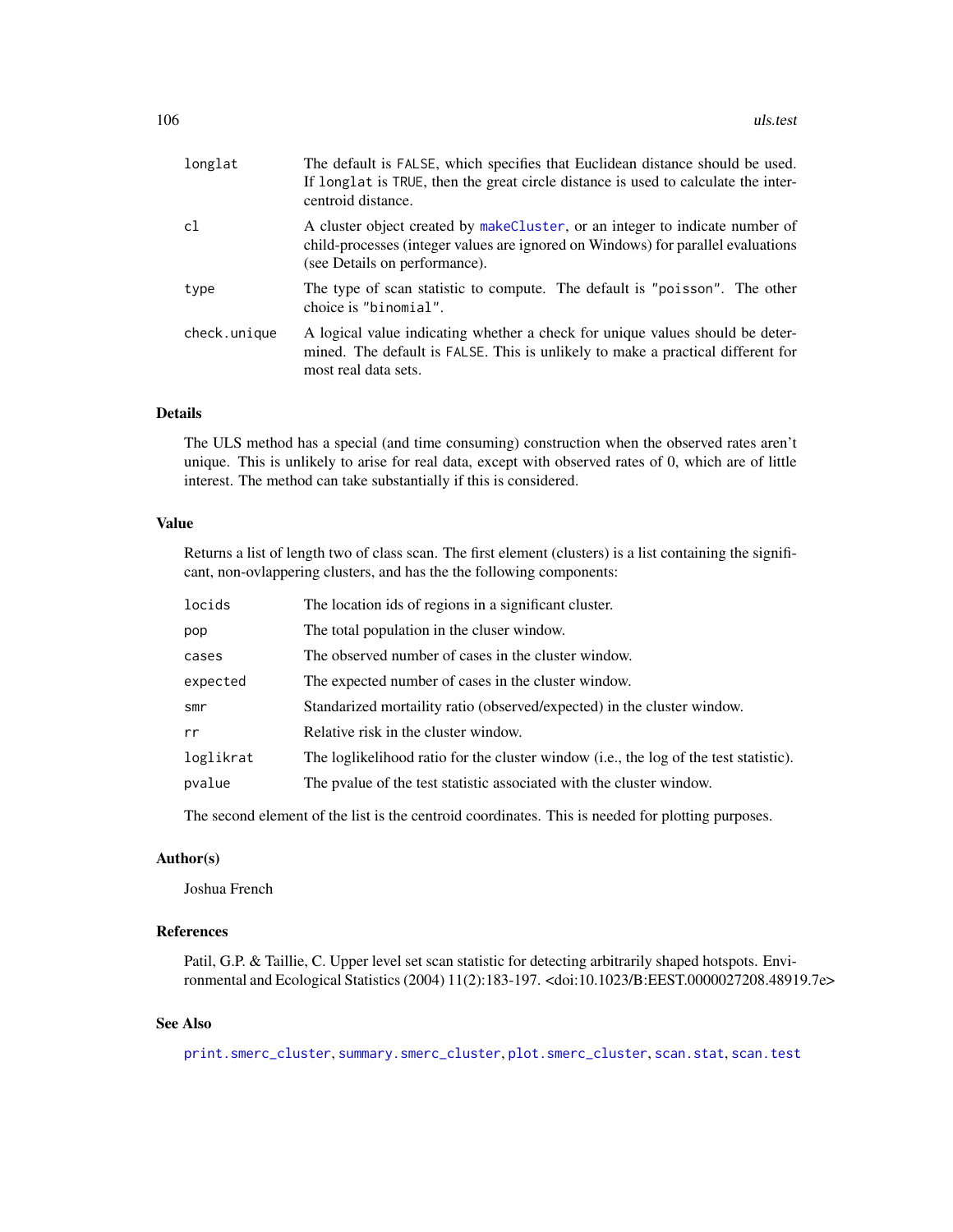#### uls.zones 107

#### Examples

```
data(nydf)
data(nyw)
coords = with(nydf, cbind(longitude, latitude))
out = uls.test(coords = coords, cases = floor(nydf$cases),
               pop = nydf$pop, w = nyw,
               alpha = 0.05, longlat = TRUE,
               nsim = 9, ubpop = 0.5)
data(nypoly)
library(sp)
plot(nypoly, col = color.clusters(out))
```
uls.zones *Determine sequence of ULS zones.*

# Description

uls.zones determines the unique zones obtained by implementing the ULS (Upper Level Set) test of Patil and Taillie (2004).

#### Usage

uls.zones(cases, pop, w, ubpop = 0.5, check.unique = FALSE)

### Arguments

| cases        | The number of cases observed in each region.                                                                                                                                             |
|--------------|------------------------------------------------------------------------------------------------------------------------------------------------------------------------------------------|
| pop          | The population size associated with each region.                                                                                                                                         |
| W            | A binary spatial adjacency matrix for the regions.                                                                                                                                       |
| ubpop        | The upperbound of the proportion of the total population to consider for a clus-<br>ter.                                                                                                 |
| check.unique | A logical value indicating whether a check for unique values should be deter-<br>mined. The default is FALSE. This is unlikely to make a practical different for<br>most real data sets. |

### Details

The zones returned must have a total population less than ubpop  $* \text{sum}(pop)$  of all regions in the study area.

### Value

Returns a list of zones to consider for clustering. Each element of the list contains a vector with the location ids of the regions in that zone.

### Author(s)

Joshua French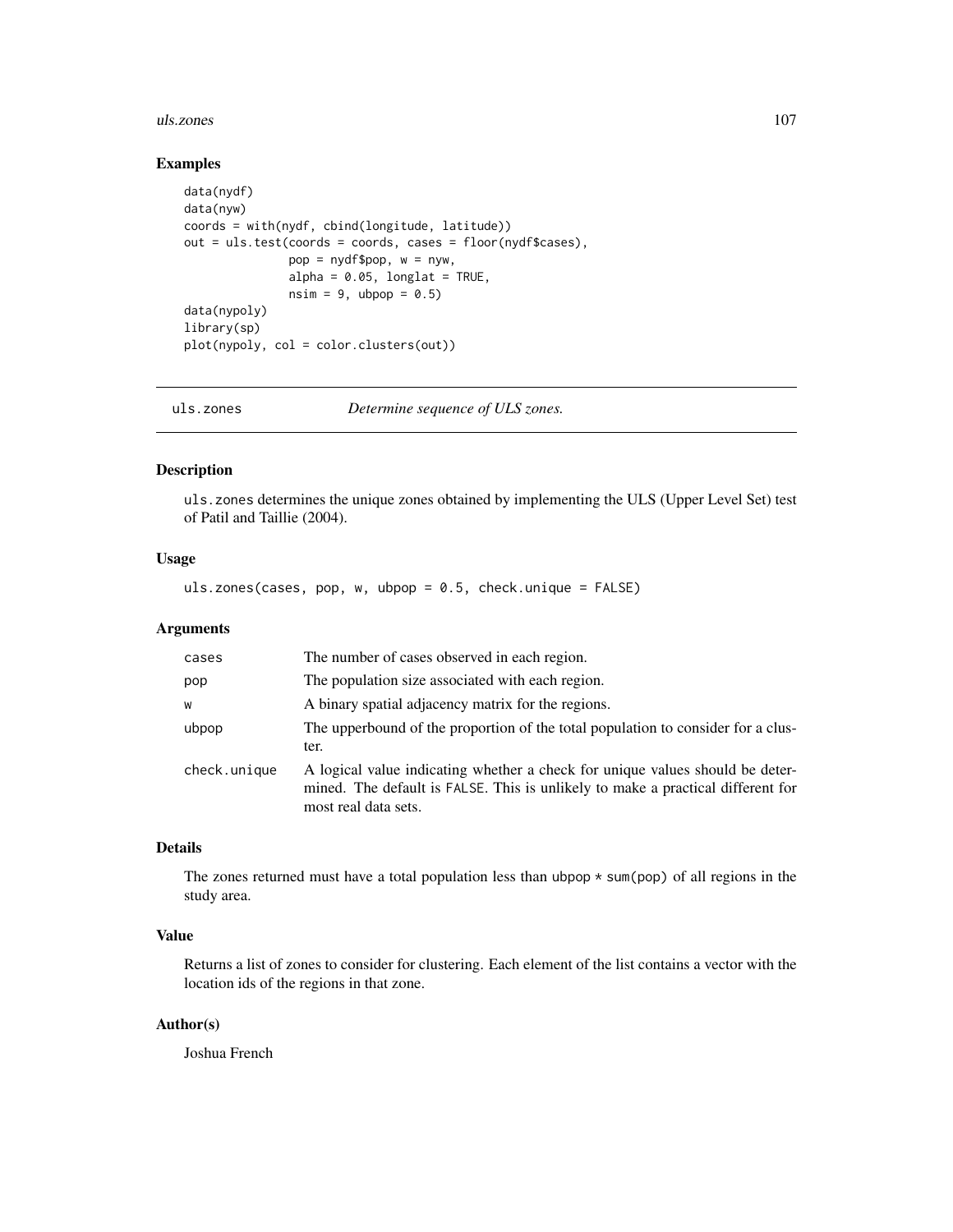# References

Patil, G.P. & Taillie, C. Upper level set scan statistic for detecting arbitrarily shaped hotspots. Environmental and Ecological Statistics (2004) 11(2):183-197. <doi:10.1023/B:EEST.0000027208.48919.7e>

#### Examples

```
data(nydf)
data(nyw)
uls.zones(cases = nydf$cases, pop = nydf$population, w = nyw)
```
zones.sum *Sum over zones*

### Description

zones.sum computes the sum of y for the indices in each element of the list contained in zones.

## Usage

zones.sum(zones, y)

### Arguments

| zones | A list of nearest neighbors in the format produced by scan. zones. |
|-------|--------------------------------------------------------------------|
|       | A numeric vector of values to be summed over.                      |

# Value

A numeric vector.

```
# show nn.cumsum example for a circular scan setting
data(nydf)
coords = with(nydf, cbind(longitude, latitude))
cases = floor(nydf$cases)
zones = scan.zones(coords, pop = nydf$pop, ubpop = 0.1)
# compute cumulative sums over all nn
szones = zones.sum(zones, cases)
# compute cumulative sums over just the first set of nn
szones2 = sapply(zones, function(x) sum(cases[x]))
# check equality
all.equal(szones, szones2)
```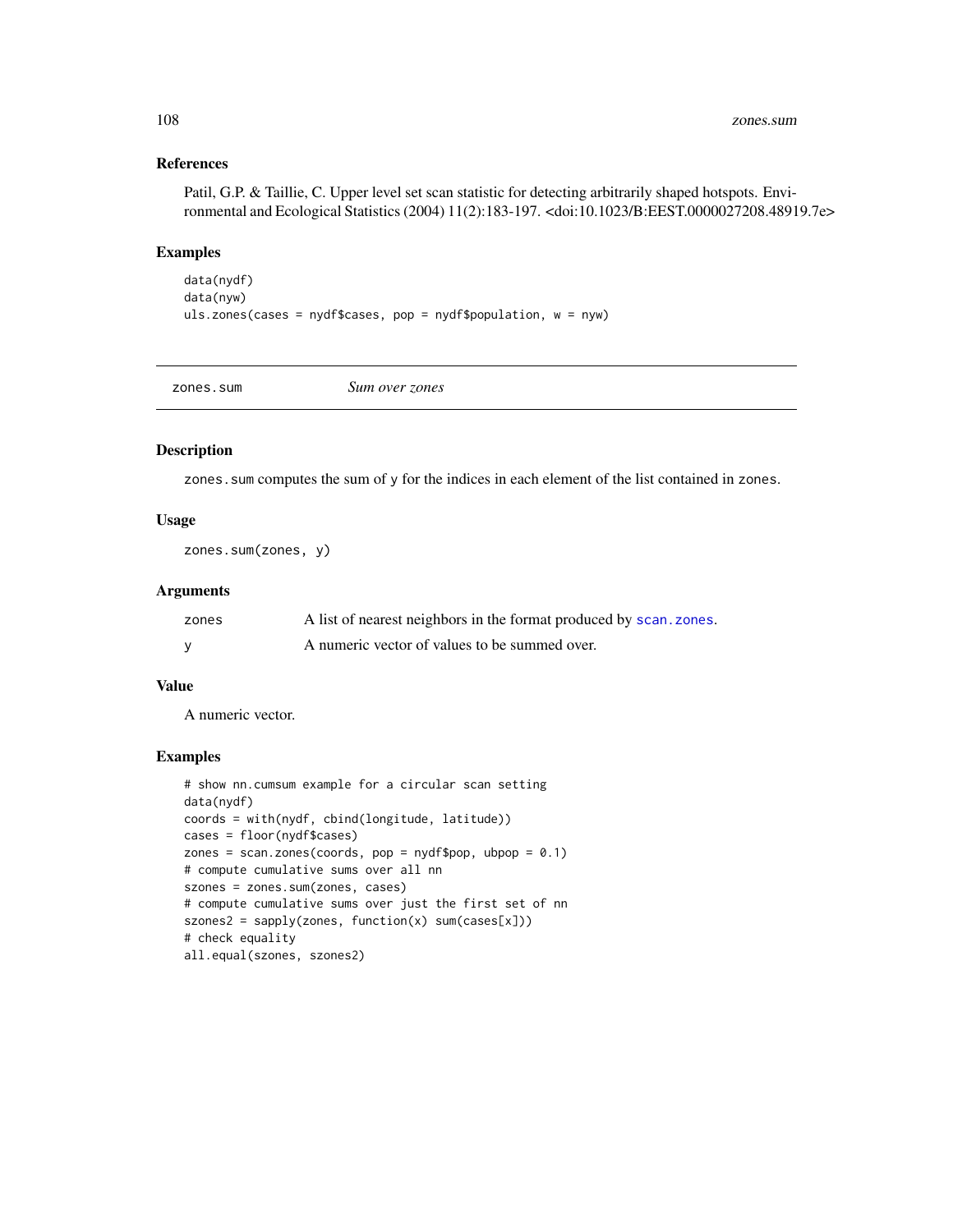## Index

array, *[48](#page-47-0)* backtick, *[48](#page-47-0)* base::summary, *[99](#page-98-0)* bn.test, [3](#page-2-0) bn.zones, [5](#page-4-0) casewin, *[6](#page-5-0)*, *[9](#page-8-0)* casewin *(*bn.zones*)*, [5](#page-4-0) cepp.sim, [6](#page-5-0) cepp.test, *[6](#page-5-0)*, [7](#page-6-0) cepp.weights, [9](#page-8-0) clusters, [9](#page-8-0) color.clusters, [10](#page-9-0) combine.zones, [11](#page-10-0) csg2, [12](#page-11-0) dc.sim, [13](#page-12-0) dc.test, *[13](#page-12-0)*, [14,](#page-13-0) *[16](#page-15-0)* dc.zones, [16](#page-15-0) dist.ellipse, [18](#page-17-0) distinct, [18](#page-17-0) dmst.sim, [19](#page-18-0) dmst.test, *[19](#page-18-0)*, [20,](#page-19-0) *[22](#page-21-0)* dmst.zones, [22](#page-21-0) dweights, *[101,](#page-100-0) [102](#page-101-0)* dweights *(*tango.weights*)*, [102](#page-101-0) edmst.sim, [24](#page-23-0) edmst.test, *[24](#page-23-0)*, [25,](#page-24-0) *[27](#page-26-0)* edmst.zones, [27](#page-26-0) elbow\_point, [28](#page-27-0) elliptic.nn, [29,](#page-28-0) *[31](#page-30-0)* elliptic.sim, [30](#page-29-0) elliptic.test, *[30](#page-29-0)*, [32,](#page-31-0) *[34](#page-33-0)*, *[98,](#page-97-0) [99](#page-98-0)* elliptic.zones, [34](#page-33-0) fast.sim, [35](#page-34-0) fast.test, *[35](#page-34-0)*, [36](#page-35-0) fast.zones, [38](#page-37-0) flex.sim, [39](#page-38-0)

flex.test, *[39](#page-38-0)*, [40](#page-39-0) flex.zones, [42](#page-41-0) flex\_test, [44](#page-43-0) flex\_zones, [46](#page-45-0) knn, [47,](#page-46-0) *[67](#page-66-0)*, *[84](#page-83-0)*, *[86](#page-85-0)* lapply, *[48](#page-47-0)* lcsg2 *(*csg2*)*, [12](#page-11-0) lget, [48](#page-47-0) lgetElement *(*lget*)*, [48](#page-47-0) makeCluster, *[13](#page-12-0)*, *[15](#page-14-0)*, *[17](#page-16-0)*, *[20,](#page-19-0) [21](#page-20-0)*, *[23,](#page-22-0) [24](#page-23-0)*, *[26,](#page-25-0) [27](#page-26-0)*, *[31,](#page-30-0) [32](#page-31-0)*, *[35,](#page-34-0) [36](#page-35-0)*, *[40,](#page-39-0) [41](#page-40-0)*, *[43](#page-42-0)*, *[45](#page-44-0)*, *[50](#page-49-0)*, *[53](#page-52-0)*, *[55,](#page-54-0) [56](#page-55-0)*, *[61](#page-60-0)*, *[72](#page-71-0)*, *[80](#page-79-0)*, *[82](#page-81-0)*, *[84](#page-83-0)*, *[86](#page-85-0)*, *[88](#page-87-0)*, *[91](#page-90-0)*, *[104](#page-103-0)*, *[106](#page-105-0)* mlf.test, [49](#page-48-0) mlf.zones, [51](#page-50-0) mlink.sim, [53](#page-52-0) mlink.test, *[53](#page-52-0)*, [54,](#page-53-0) *[56](#page-55-0)* mlink.zones, [56](#page-55-0) morancr.sim, [57](#page-56-0) morancr.stat, [58,](#page-57-0) *[60](#page-59-0)* morancr.test, *[58,](#page-57-0) [59](#page-58-0)*, [59](#page-58-0) mst.all, [60](#page-59-0) mst.seq, [63](#page-62-0) name, *[48](#page-47-0)* names, *[48](#page-47-0)* nn.cumsum, [65](#page-64-0) nn2zones, [66,](#page-65-0) *[67](#page-66-0)* nndist, *[13](#page-12-0)*, *[19](#page-18-0)*, *[24](#page-23-0)*, *[53](#page-52-0)*, [66](#page-65-0) nndup, [67](#page-66-0) nnpop, *[65](#page-64-0)[–67](#page-66-0)*, [68,](#page-67-0) *[88](#page-87-0)* noz, [69](#page-68-0) nydf, [70](#page-69-0) nypoly, [71](#page-70-0) nyw, [71](#page-70-0) optimal\_ubpop, *[29](#page-28-0)*, [72,](#page-71-0) *[75](#page-74-0)*